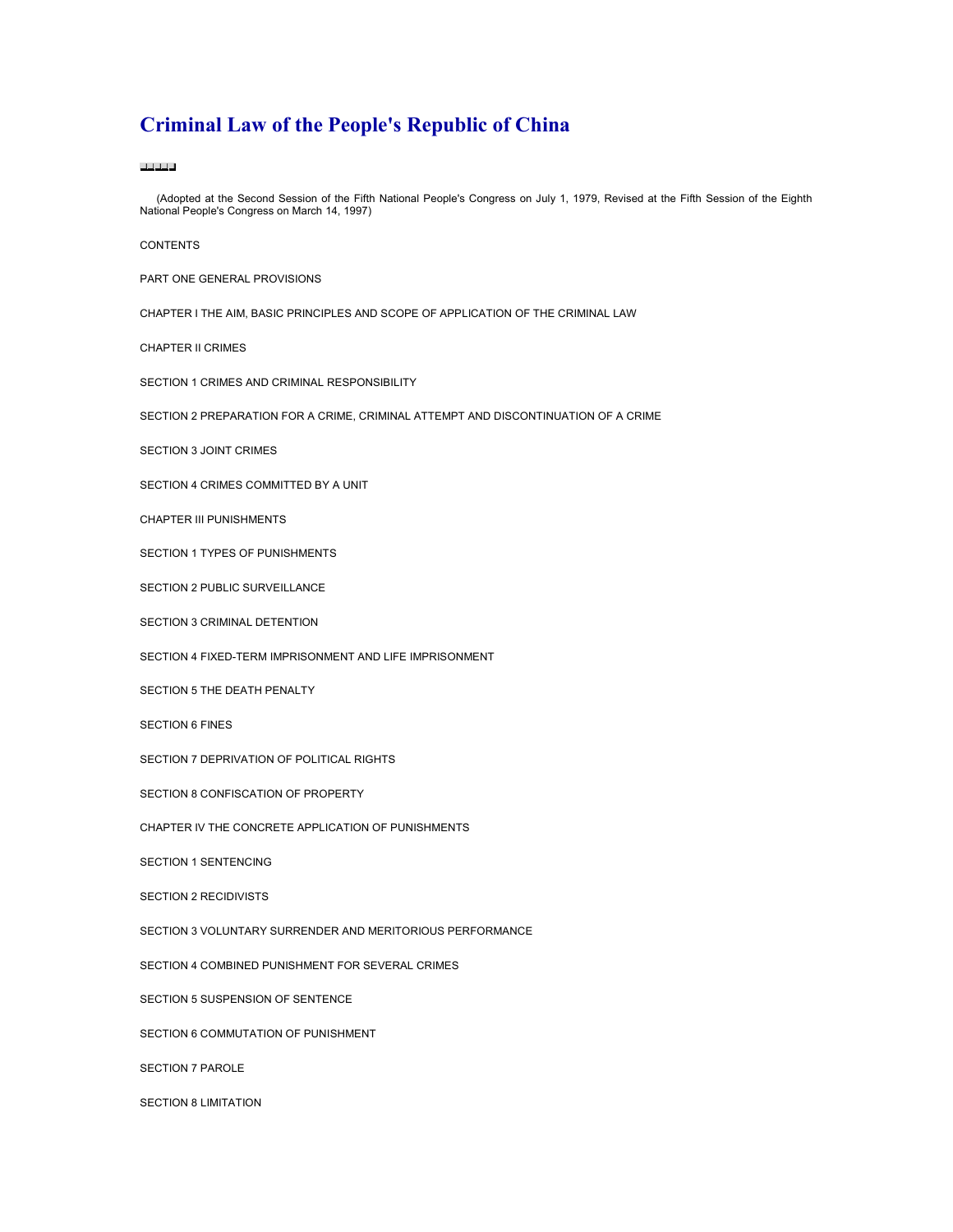CHAPTER V OTHER PROVISIONS PART TWO SPECIFIC PROVISIONS CHAPTER I CRIMES OF ENDANGERING NATIONAL SECURITY CHAPTER II CRIMES OF ENDANGERING PUBLIC SECURITY CHAPTER III CRIMES OF DISRUPTING THE ORDER OF THE SOCIALIST MARKET ECONOMY SECTION 1 CRIMES OF PRODUCING AND MARKETING FAKE OR SUBSTANDARD **COMMODITIES** SECTION 2 CRIMES OF SMUGGLING SECTION 3 CRIMES OF DISRUPTING THE ORDER OF ADMINISTRATION OF COMPANIES AND ENTERPRISES SECTION 4 CRIMES OF DISRUPTING THE ORDER OF FINANCIAL ADMINISTRATION SECTION 5 CRIMES OF FINANCIAL FRAUD SECTION 6 CRIMES OF JEOPARDIZING ADMINISTRATION OF TAX COLLECTION SECTION 7 CRIMES OF INFRINGING ON INTELLECTUAL PROPERTY RIGHTS SECTION 8 CRIMES OF DISRUPTING MARKET ORDER CHAPTER IV CRIMES OF INFRINGING UPON CITIZENS' RIGHT OF THE PERSON AND DEMOCRATIC RIGHTS CHAPTER V CRIMES OF PROPERTY VIOLATION CHAPTER VI CRIMES OF OBSTRUCTING THE ADMINISTRATION OF PUBLIC ORDER SECTION 1 CRIMES OF DISTURBING PUBLIC ORDER SECTION 2 CRIMES OF IMPAIRING JUDICIAL ADMINISTRATION SECTION 3 CRIMES AGAINST CONTROL OF NATIONAL BORDER (FRONTIER) SECTION 4 CRIMES AGAINST CONTROL OF CULTURAL RELICS SECTION 5 CRIMES OF IMPAIRING PUBLIC HEALTH SECTION 6 CRIMES OF IMPAIRING THE PROTECTION OF ENVIRONMENT AND RESOURCES SECTION 7 CRIMES OF SMUGGLING, TRAFFICKING IN, TRANSPORTING AND MANUFACTURING NARCOTIC DRUGS SECTION 8 CRIMES OF ORGANIZING, FORCING, LURING, SHELTERING OR PROCURING OTHER PERSONS TO ENGAGE IN PROSTITUTION SECTION 9 CRIMES OF PRODUCING, SELLING, DISSEMINATING PORNOGRAPHIC MATERIALS CHAPTER VII CRIMES OF IMPAIRING THE INTERESTS OF NATIONAL DEFENCE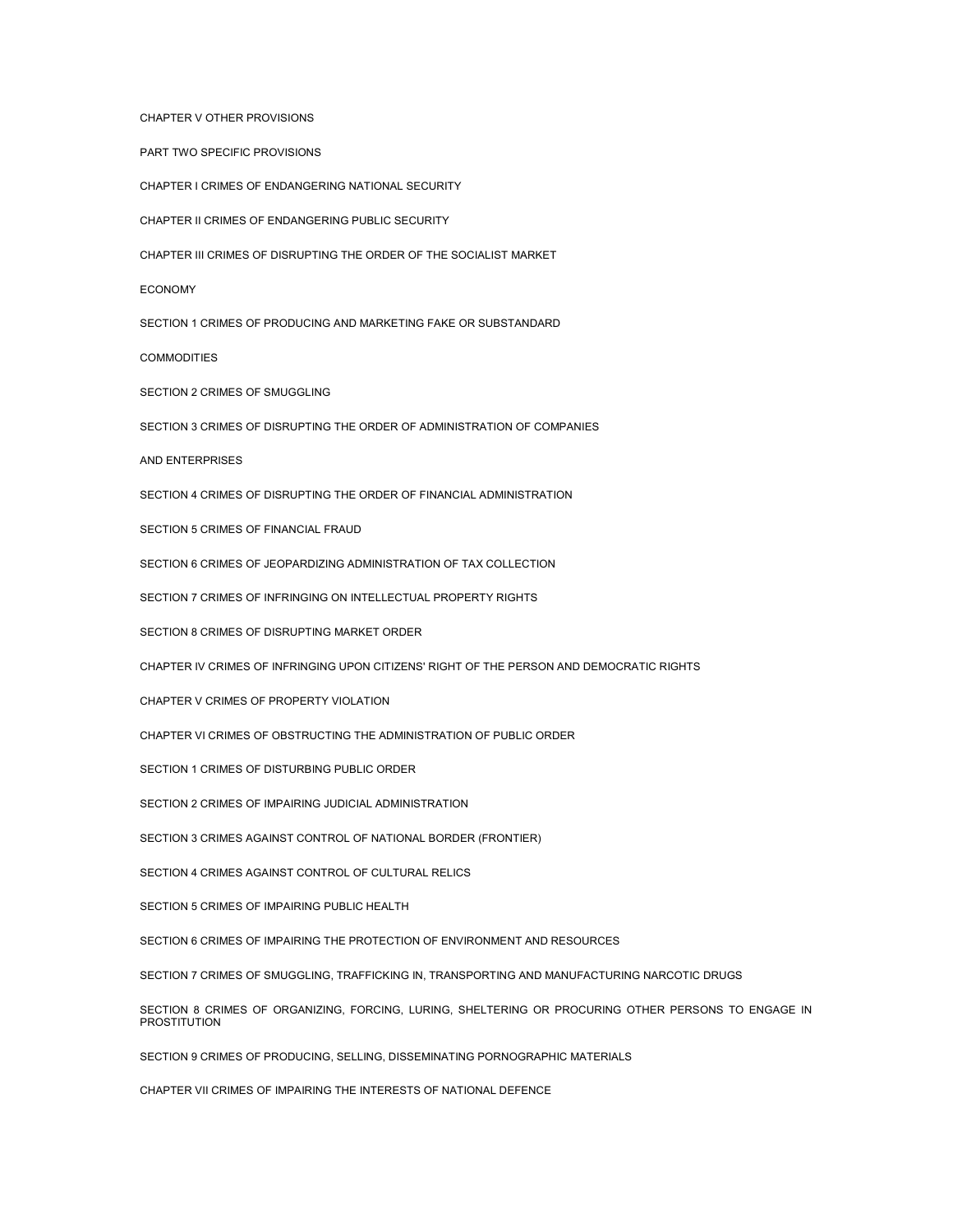#### CHAPTER VIII CRIMES OF EMBEZZLEMENT AND BRIBERY

# CHAPTER IX CRIMES OF DERELICTION OF DUTY

# CHAPTER X CRIMES OF SERVICEMEN'S TRANSGRESSION OF DUTIES

CHAPTER XI SUPPLEMENTARY PROVISIONS

PART ONE GENERAL PROVISIONS

CHAPTER I THE AIM, BASIC PRINCIPLES AND SCOPE OF APPLICATION OF THE CRIMINAL LAW

Article 1 In order to punish crimes and protect the people, this Law is enacted on the basis of the Constitution and in the light of the concrete experiences and actual circumstances in China's fight against crimes.

Article 2 The aim of the Criminal Law of the People's Republic of China is to use criminal punishments to fight against all criminal acts in order to safeguard security of the State, to defend the State power of the people's democratic dictatorship and the socialist system, to protect property owned by the State, and property collectively owned by the working people and property privately owned by citizens, to protect citizens' rights of the person and their democratic and other rights, to maintain public and economic order, and to ensure the smooth progress of socialist construction.

Article 3 For acts that are explicitly defined as criminal acts in law, the offenders shall be convicted and punished in accordance with law; otherwise, they shall not be convicted or punished.

Article 4 The law shall be equally applied to anyone who commits a crime. No one shall have the privilege of transcending the law.

Article 5 The degree of punishment shall be commensurate with the crime committed and the criminal responsibility to be borne by the offender.

Article 6 This Law shall be applicable to anyone who commits a crime within the territory and territorial waters and space of the People's republic of China, except as otherwise specifically provided by law.

This Law shall also be applicable to anyone who commits a crime on board a ship or aircraft of the People's Republic of China.

If a criminal act or its consequence takes place within the territory or territorial waters or space of the People's Republic of China, the crime shall be deemed to have been committed within the territory and territorial waters and space of the People's Republic of China.

Article 7 This Law shall be applicable to any citizen of the People's Republic of China who commits a crime prescribed in this Law outside the territory and territorial waters and space of the People's Republic of China; however, if the maximum punishment to be imposed is fixed-term imprisonment of not more than three years as stipulated in this Law, he may be exempted from the investigation for his criminal responsibility.

This Law shall be applicable to any State functionary or serviceman who commits a crime prescribed in this Law outside the territory and territorial waters and space of the People's Republic of China.

Article 8 This Law may be applicable to any foreigner who commits a crime outside the territory and territorial waters and space of the People's Republic of China against the State of the People's Republic of China or against any of its citizens, if for that crime this Law prescribes a minimum punishment of fixed-term imprisonment of not less than three years; however, this does not apply to a crime that is not punishable according to the laws of the place where it is committed.

Article 9 This Law shall be applicable to crimes which are stipulated in international treaties concluded or acceded to by the People's Republic of China and over which the People's Republic of China exercises criminal jurisdiction within the scope of obligations, prescribed in these treaties, it agrees to perform.

Article 10 Any person who commits a crime outside the territory and territorial waters and space of the People's Republic of China, for which according to this Law he should bear criminal responsibility, may still be investigated for his criminal responsibility according to this Law, even if he has already been tried in a foreign country. However, if he has already received criminal punishment in the foreign country, he may be exempted from punishment or given a mitigated punishment.

Article 11 The criminal responsibility of foreigners who enjoy diplomatic privileges and immunities shall be solved through diplomatic channels.

Article 12 If an act committed after the founding of the People's Republic of China and before the entry into force of this Law was not deemed a crime under the laws at the time, those laws shall apply. If the act was deemed a crime under the laws in force at the time and is subject to prosecution under the provisions of Section 8, Chapter IV of the General Provisions of this Law, criminal responsibility shall be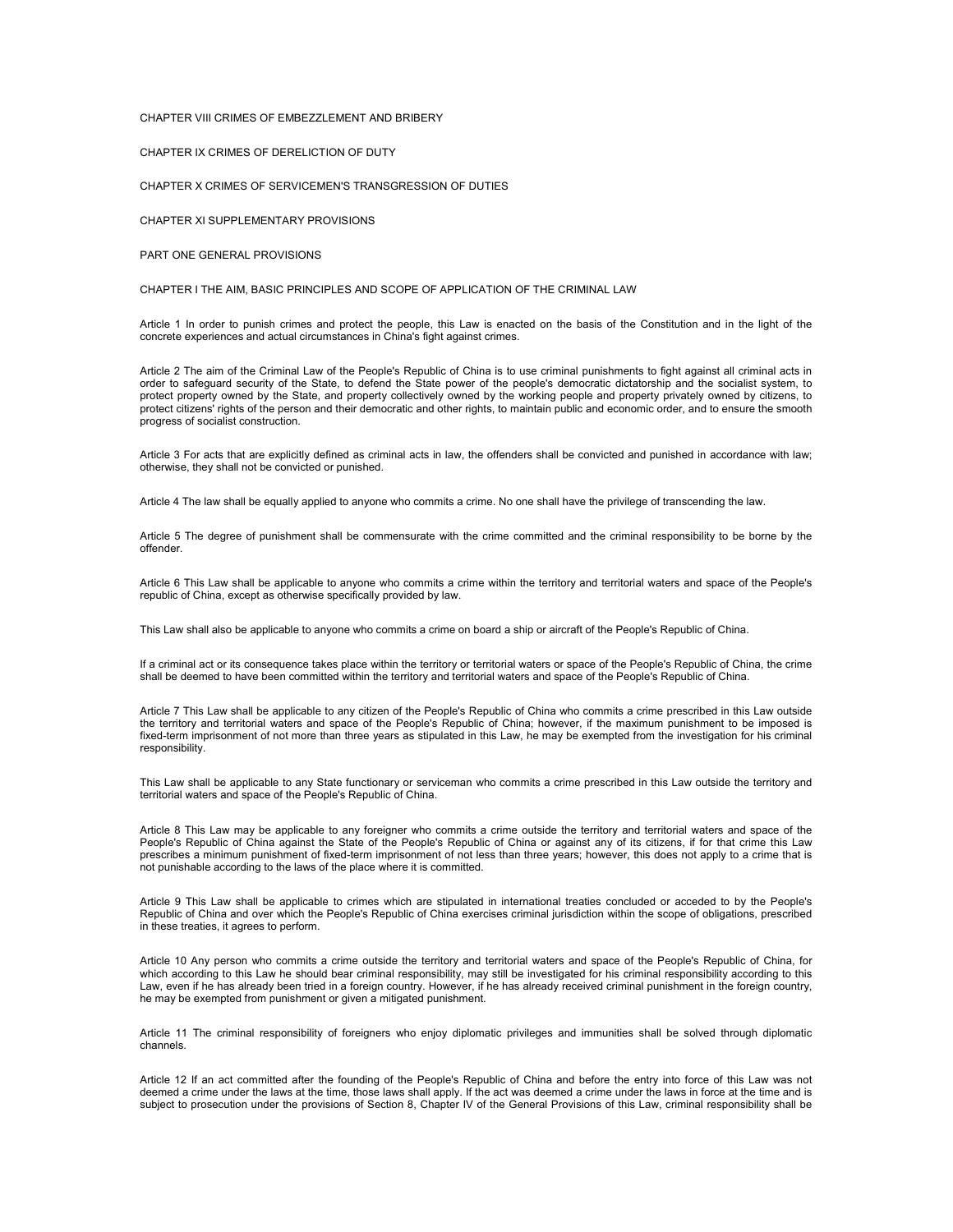investigated in accordance with those laws. However, if according to this Law the act is not deemed a crime or is subject to a lighter punishment, this Law shall apply.

Before the entry into force of this Law, any judgment that has been made and has become effective according to the laws at the time shall remain valid.

#### CHAPTER II CRIMES

SECTION 1 CRIMES AND CRIMINAL RESPONSIBILITY

Article 13 A crime refers to an act that endangers the sovereignty, territorial integrity and security of the State, splits the State, subverts the State power of the people's democratic dictatorship and overthrows the socialist system, undermines public and economic order, violates State-owned property, property collectively owned by the working people, or property privately owned by citizens, infringes on the citizens' rights of the person, their democratic or other rights, and any other act that endangers society and is subject to punishment according to<br>law. However, if the circumstances are obviously minor and the harm done is not ser

Article 14 An intentional crime refers to an act committed by a person who clearly knows that his act will entail harmful consequences to society but who wishes or allows such consequences to occur, thus constituting a crime.

Criminal responsibility shall be borne for intentional crimes.

Article 15 A negligent crime refers to an act committed by a person who should have foreseen that his act would possibly entail harmful consequences to society but who fails to do so through his negligence or, having foreseen the consequences, readily believes that they can be avoided, so that the consequences do occur.

Criminal responsibility shall be borne for negligent crimes only when the law so provides.

Article 16 An act is not a crime if it objectively results in harmful consequences due to irresistible or unforeseeable causes rather than intent or negligence.

Article 17 If a person who has reached the age of 16 commits a crime, he shall bear criminal responsibility.

If a person who has reached the age of 14 but not the age of 16 commits intentional homicide, intentionally hurts another person so as to cause serious injury or death of the person, or commits rape, robbery, drug- trafficking, arson, explosion or poisoning, he shall bear criminal responsibility.

If a person who has reached the age of 14 but not the age of 18 commits a crime, he shall be given a lighter or mitigated punishment.

If a person is not given criminal punishment because he has not reached the age of 16, the head of his family or his guardian shall be ordered to discipline him. When necessary, he may be taken in by the government for rehabilitation.

Article 18 If a mental patient causes harmful consequences at a time when he is unable to recognize or control his own conduct, upon verification and confirmation through legal procedure, he shall not bear criminal responsibility, but his family members or guardian shall be ordered to keep him under strict watch and control and arrange for his medical treatment. When necessary, the government may compel him to receive medical treatment.

Any person whose mental illness is of an intermittent nature shall bear criminal responsibility if he commits a crime when he is in a normal mental state.

If a mental patient who has not completely lost the ability of recognizing or controlling his own conduct commits a crime, he shall bear criminal responsibility; however, he may be given a lighter or mitigated punishment.

Any intoxicated person who commits a crime shall bear criminal responsibility.

Article 19 Any deaf-mute or blind person who commits a crime may be given a lighter or mitigated punishment or be exempted from punishment.

Article 20 An act that a person commits to stop an unlawful infringement in order to prevent the interests of the State and the public, or his own or other person's rights of the person, property or other rights from being infringed upon by the on-going infringement, thus harming the perpetrator, is justifiable defence, and he shall not bear criminal responsibility.

If a person's act of justifiable defence obviously exceeds the limits of necessity and causes serious damage, he shall bear criminal responsibility; however, he shall be given a mitigated punishment or be exempted from punishment.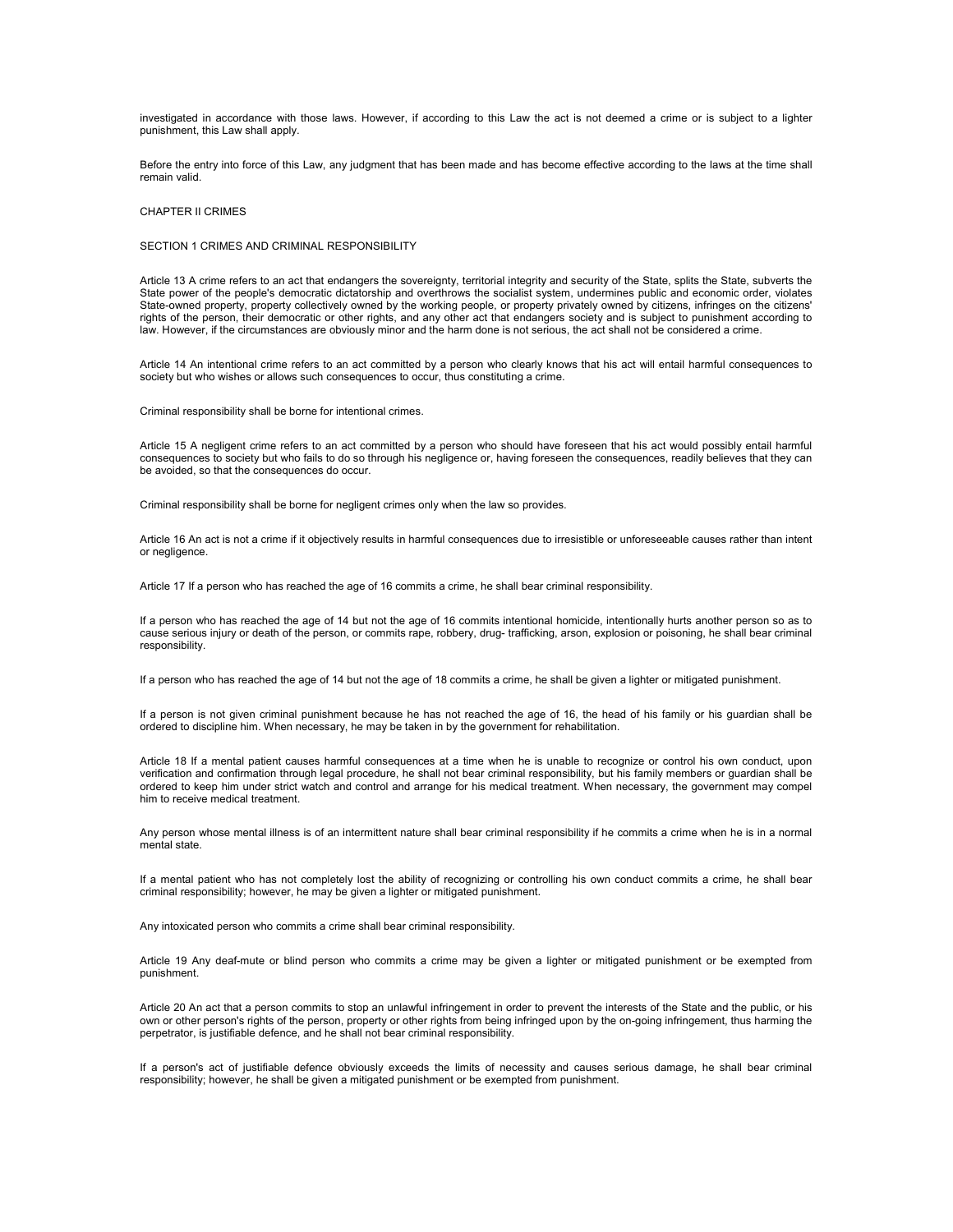If a person acts in defence against an on-going assault, murder, robbery, rape, kidnap or any other crime of violence that seriously endangers his personal safety, thus causing injury or death to the perpetrator of the unlawful act, it is not undue defence, and he shall not bear criminal responsibility.

Article 21 If a person is compelled to commit an act in an emergency to avert an immediate danger to the interests of the State or the public, or his own or another person's rights of the person, property or other rights, thus causing damage, he shall not bear criminal responsibility.

If the act committed by a person in an emergency to avert danger exceeds the limits of necessity and causes undue damage, he shall bear criminal responsibility; however, he shall be given a mitigated punishment or be exempted from punishment.

The provisions of the first paragraph of this Article with respect to averting danger to oneself shall not apply to a person who is charged with special responsibility in his post or profession.

SECTION 2 PREPARATION FOR A CRIME, CRIMINAL ATTEMPT AND DISCONTINUATION OF A CRIME

Article 22 Preparation for a crime refers to the preparation of the instruments or the creation of the conditions for a crime.

An offender who prepares for a crime may, in comparison with one who completes the crime, be given a lighter or mitigated punishment or be exempted from punishment.

Article 23 A criminal attempt refers to a case where an offender has already started to commit a crime but is prevented from completing it for reasons independent of his will.

An offender who attempts to commit a crime may, in comparison with one who completes the crime, be given a lighter or mitigated punishment.

Article 24 Discontinuation of a crime refers to a case where, in the course of committing a crime, the offender voluntarily discontinues the crime or voluntarily and effectively prevents the consequences of the crime from occurring.

An offender who discontinues a crime shall, if no damage is caused, be exempted from punishment or, if any damage is caused, be given a mitigated punishment.

## SECTION 3 JOINT CRIMES

Article 25 A joint crime refers to an intentional crime committed by two or more persons jointly.

A negligent crime committed by two or more persons jointly shall not be punished as a joint crime; however, those who should bear criminal responsibility shall be individually punished according to the crimes they have committed.

Article 26 A principal criminal refers to any person who organizes and leads a criminal group in carrying out criminal activities or plays a principal role in a joint crime.

A criminal group refers to a relatively stable criminal organization formed by three or more persons for the purpose of committing crimes jointly.

Any ringleader who organizes or leads a criminal group shall be punished on the basis of all the crimes that the criminal group has committed.

Any principal criminal not included in Paragraph 3 shall be punished on the basis of all the crimes that he participates in or that he organizes or directs.

Article 27 An accomplice refers to any person who plays a secondary or auxiliary role in a joint crime.

An accomplice shall be given a lighter or mitigated punishment or be exempted from punishment.

Article 28 Anyone who is coerced to participate in a crime shall be given a mitigated punishment or be exempted from punishment in the light of the circumstances of the crime he commits.

Article 29 Anyone who instigates another to commit a crime shall be punished according to the role he plays in a joint crime. Anyone who instigates a person under the age of 18 to commit a crime shall be given a heavier punishment.

If the instigated person has not committed the instigated crime, the instigator may be given a lighter or mitigated punishment.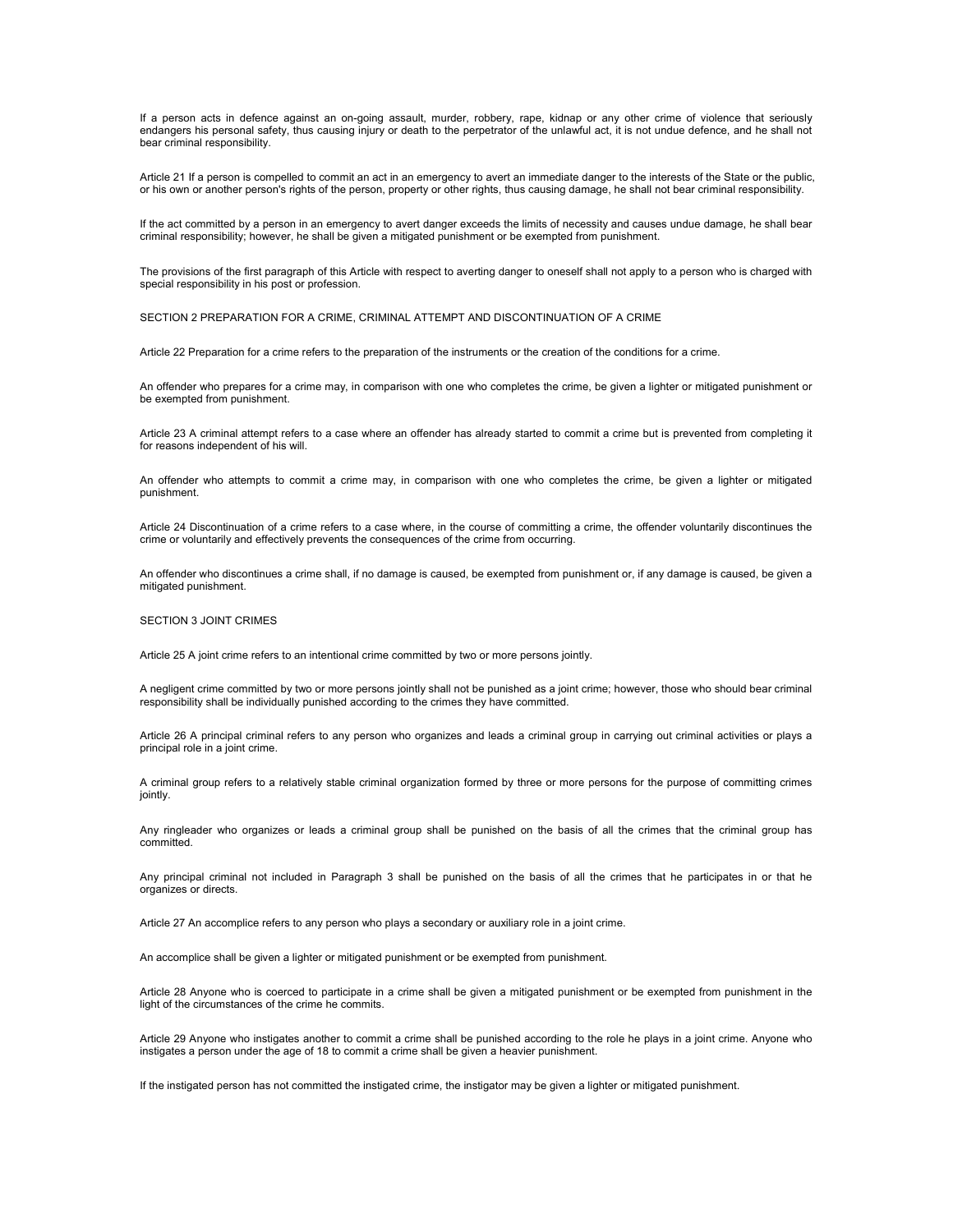#### SECTION 4 CRIMES COMMITTED BY A UNIT

Article 30 Any company, enterprise, institution, State organ, or organization that commits an act that endangers society, which is prescribed by law as a crime committed by a unit, shall bear criminal responsibility.

Article 31 Where a unit commits a crime, it shall be fined, and the persons who are directly in charge and the other persons who are directly responsible for the crime shall be given criminal punishment. Where it is otherwise provided for in the Specific Provisions of this Law or in other laws, those provisions shall prevail.

CHAPTER III PUNISHMENTS

SECTION 1 TYPES OF PUNISHMENTS

Article 32 Punishments are divided into principal punishments and supplementary punishments.

Article 33 The principal punishments are as follows:

(1) public surveillance;

(2) criminal detention;

(3) fixed-term imprisonment;

(4) life imprisonment; and

(5) the death penalty.

Article 34 The supplementary punishments are as follows:

(1) fine;

(2) deprivation of political rights; and

(3) confiscation of property.

Supplementary punishments may be imposed independently.

Article 35 Deportation may be imposed independently or supplementarily to a foreigner who commits a crime.

Article 36 If a victim has suffered economic losses as a result of a crime, the criminal shall, in addition to receiving a criminal punishment according to law, be sentenced to making compensation for the economic losses in the light of the circumstances.

If criminal who is liable for civil compensation is sentenced to a fine at the same time but his property is not sufficient to pay both the compensation and the fine, or if he is sentenced to confiscation of property at the same time, he shall, first of all, bear his liability for civil compensation to the victim.

Article 37 If the circumstances of a person's crime are minor and do not require criminal punishment, he may be exempted from it; however, he may, depending on the different circumstances of the case, be reprimanded or ordered to make a statement of repentance, offer an apology or pay compensation for the losses, or be subjected to administrative penalty or administrative sanctions by the competent department.

# SECTION 2 PUBLIC SURVEILLANCE

Article 38 The term of public surveillance shall be not less than three months but not more than two years.

Where a criminal is sentenced to public surveillance, the sentence shall be executed by a public security organ.

Article 39 Any criminal who is sentenced to public surveillance shall observe the following during the term in which his sentence is being executed:

(1) observe laws and administrative rules and regulations, and submit to supervision;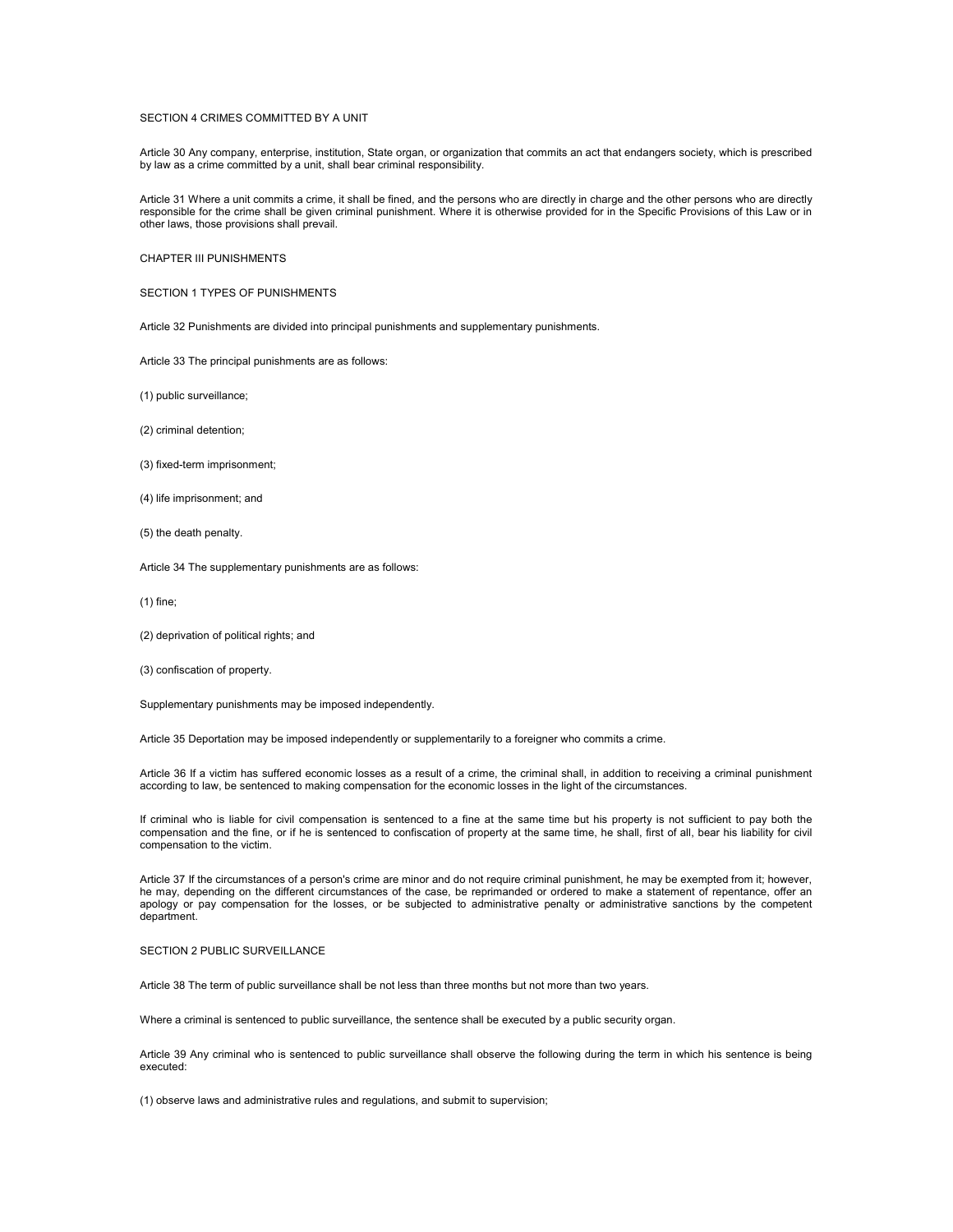(2) exercise no right of freedom of speech, of the press, of assembly, of association, of procession or of demonstration without the approval of the organ executing the public surveillance;

(3) report on his own activities as required by the organ executing the public surveillance;

(4) observe the regulations for receiving visitors stipulated by the organ executing the public surveillance; and

(5) report to obtain approval from the organ executing the public surveillance for any departure from the city or county he lives in or for any change in residence.

Criminals sentenced to public surveillance shall, while engaged in labour, receive equal pay for equal work.

Article 40 Upon the expiration of a term of public surveillance, the executing organ shall immediately announce the termination of public surveillance to the criminal sentenced to public surveillance and to his work unit or the people of the place where he resides.

Article 41 A term of public surveillance shall be counted from the date the judgment begins to be executed; if the criminal is held in custody before the execution of the judgment, one day in custody shall be considered two days of the term sentenced.

## SECTION 3 CRIMINAL DETENTION

Article 42 A term of criminal detention shall be not less than one month but not more than 6 months.

Article 43 Where a criminal is sentenced to criminal detention, the sentence shall be executed by the public security organ in the vicinity.

During the period of execution, a criminal sentenced to criminal detention may go home for one to two days each month; an appropriate remuneration may be given to those who participate in labor.

Article 44 A term of criminal detention shall be counted from the date the judgment begins to be executed; if the criminal is held in custody before the execution of the judgment, one day in custody shall be considered one day of the term sentenced.

#### SECTION 4 FIXED-TERM IMPRISONMENT AND LIFE IMPRISONMENT

Article 45 A term of fixed-term imprisonment shall be not less than six months but not more than 15 years, except as stipulated in Articles 50 and 69 of this Law.

Article 46 Any criminal who is sentenced to fixed-term imprisonment or life imprisonment shall serve his sentence in prison or another place for the execution. Anyone who is able to work shall do so to accept education and reform through labor.

Article 47 A term of fixed-term imprisonment shall be counted from the date the judgment begins to be executed; if the criminal is held in custody before the execution of the judgment, one day in custody shall be considered one day of the term sentenced.

## SECTION 5 THE DEATH PENALTY

Article 48 The death penalty shall only be applied to criminals who have committed extremely serious crimes. If the immediate execution of a criminal punishable by death is not deemed necessary, a two-year suspension of execution may be pronounced simultaneously with the imposition of the death sentence.

All death sentences, except for those that according to law should be decided by the Supreme People's Court, shall be submitted to the Supreme People's Court for verification and approval. Death sentences with a suspension of execution may be decided or verified and approved by a Higher People's Court.

Article 49 The death penalty shall not be imposed on persons who have not reached the age of 18 at the time the crime is committed or on women who are pregnant at the time of trial.

Article 50 Anyone who is sentenced to death with a suspension of execution commits no intentional crime during the period of suspension, his punishment shall be commuted to life imprisonment upon the expiration of the two-year period; if he has truly performed major meritorious service, his punishment shall be commuted to fixed-term imprisonment of not less than 15 years but not more than 20 years upon the expiration of the two-year period; if it is verified that he has committed an intentional crime, the death penalty shall be executed upon verification and approval of the Supreme People's Court.

Article 51 The term of suspension of execution of a death penalty shall be counted from the date the judgment becomes final. The term of a fixed-term imprisonment that is commuted from a death penalty with suspension of execution shall be counted from the date the suspension of execution expires.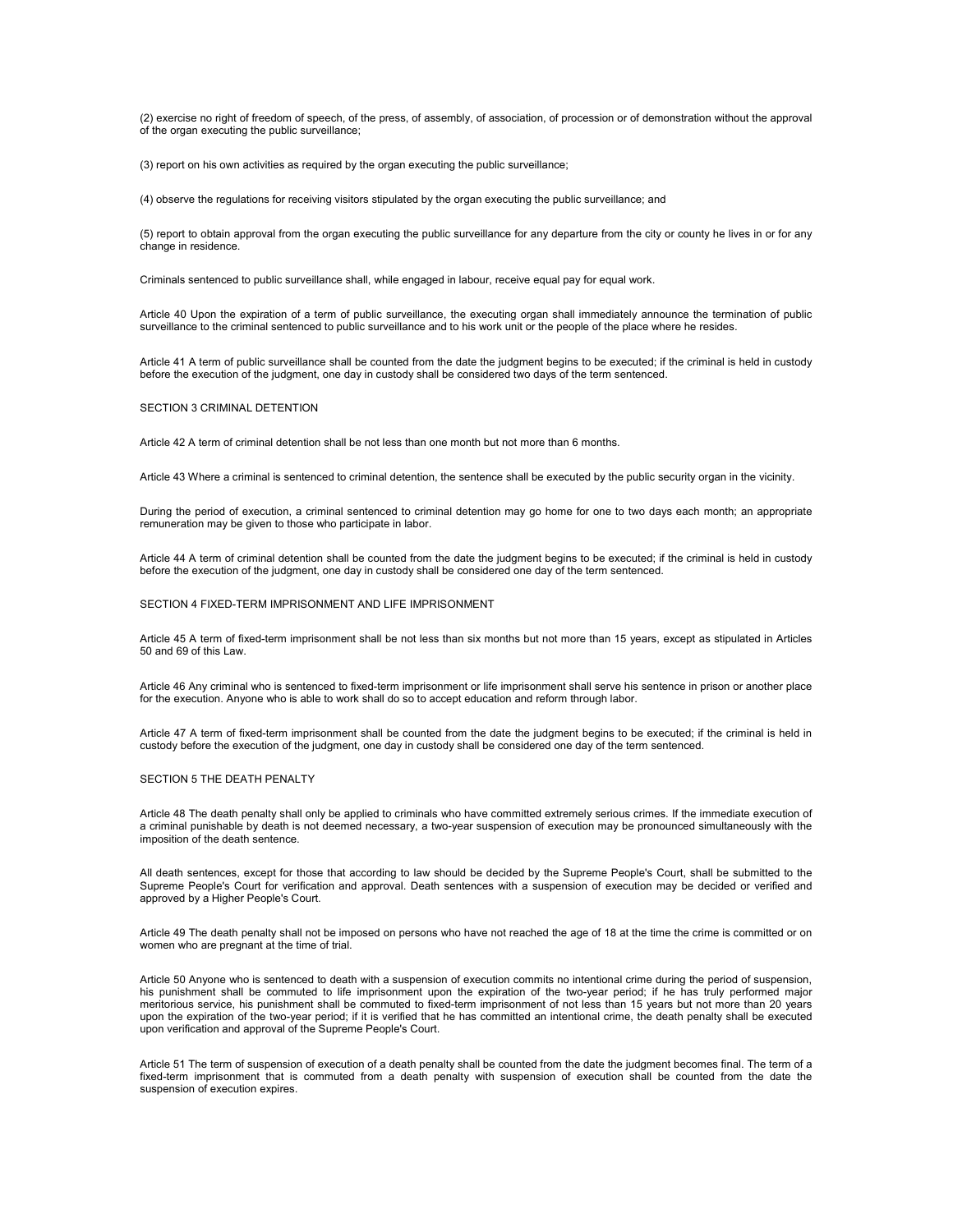## SECTION 6 FINES

Article 52 The amount of any fine imposed shall be determined according to the circumstances of the crime.

Article 53 A fine may be paid in a lump sum or in installments within the time limit specified in the judgment. If a fine is not paid upon the expiration of that time limit, the payment shall be compelled. If a person is not able to pay the fine in full, the People's Court shall demand the payment whenever it finds the person has property for execution of the fine. If a person has true difficulties in paying because of an irresistible disaster, the fine may be reduced or remitted according to the circumstances.

#### SECTION 7 DEPRIVATION OF POLITICAL RIGHTS

Article 54 Deprivation of political rights refers to deprivation of the following rights:

(1) the right to vote and to stand for election;

(2) the rights of freedom of speech, of the press, of assembly, of association, of procession and of demonstration;

(3) the right to hold a position in a State organ; and

(4) the right to hold a leading position in any State-owned company, enterprise, institution or people's organization.

Article 55 A term of deprivation of political rights shall be not less than one year but not more than five years, except as stipulated in Article 57 of this Law.

Anyone who is sentenced to public surveillance is deprived of political rights as a supplementary punishment, the term of deprivation of political rights shall be the same as the term of public surveillance, and the punishments shall be executed simultaneously.

Article 56 Anyone who commits the crime of endangering national security shall be sentenced to deprivation of political rights as a supplementary punishment; anyone who commits the crime of seriously undermining public order by intentional homicide, rape, arson, explosion, poisoning or robbery may be sentenced to deprivation of political rights as a supplementary punishment.

Where deprivation of political rights is imposed exclusively, the Specific Provisions of this Law shall apply.

Article 57 Any criminal who is sentenced to death or to life imprisonment shall be deprived of his political rights for life.

When a death penalty with a suspension of execution is commuted to a fixed-term imprisonment, or a life imprisonment is commuted to a fixed- term imprisonment, the term of the supplementary punishment of deprivation of political rights shall be changed to not less than three years but not more than 10 years.

Article 58 A term of deprivation of political rights as a supplementary punishment shall be counted from the date on which imprisonment or criminal detention ends or from the date on which parole begins. Deprivation of political rights shall, as a matter of course, be in effect during the period in which the principal punishment is being executed.

Any criminal who is deprived of his political rights shall, during the period of execution, observe laws, administrative rules and regulations and other regulations governing supervision and control stipulated by the department of public security under the State Council and submit to supervision; he shall not exercise any of the rights listed in Article 54 of this Law.

# SECTION 8 CONFISCATION OF PROPERTY

Article 59 Confiscation of property refers to the confiscation of part or all of the property personally owned by a criminal. Where confiscation of all the property of a criminal is imposed, the amount necessary for the daily expenses of the criminal himself and the family members supported by him shall be taken out.

When a sentence of confiscation of property is imposed, property that the criminal's family members own or should own shall not be subject to confiscation.

Article 60 Where it is necessary to use part of the confiscated property to repay the legitimate debts that the criminal incurred before his property is confiscated, the debts shall be repaid at the request of the creditors.

## CHAPTER IV THE CONCRETE APPLICATION OF PUNISHMENTS

SECTION 1 SENTENCING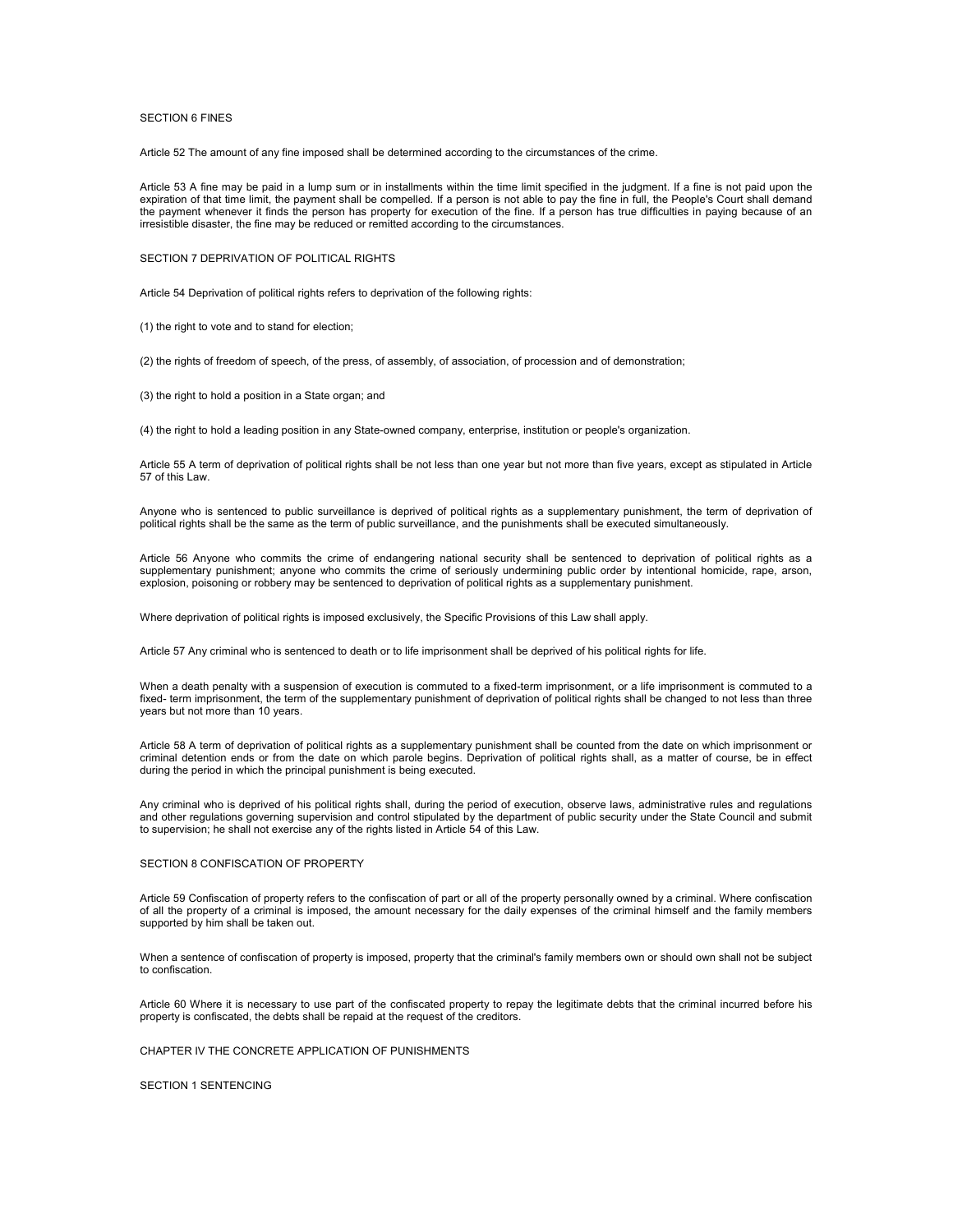Article 61 When sentencing a criminal, a punishment shall be meted out on the basis of the facts, nature and circumstances of the crime, the degree of harm done to society and the relevant provisions of this Law.

Article 62 In cases where the circumstances of a crime call for a heavier or lighter punishment under the provisions of this Law, the criminal shall be sentenced to a punishment within the limits of the prescribed punishment.

Article 63 In cases where the circumstances of a crime call for a mitigated punishment under the provisions of this Law, the criminal shall be sentenced to a punishment less than the prescribed punishment.

In cases where the circumstances of a crime do not warrant a mitigated punishment under the provisions of this Law, however, in the light of the special circumstances of the case, and upon verification and approval of the Supreme People's Court, the criminal may still be sentenced to a punishment less than the prescribed punishment.

Article 64 All money and property illegally obtained by a criminal shall be recovered, or compensation shall be or dered; the lawful property of the victim shall be returned without delay; and contrabands and possessions of the criminal that are used in the commission of the crime shall be confiscated. All the confiscated money and property and fines shall be turned over to the State treasury, and no one may misappropriate or privately dispose of them.

# SECTION 2 RECIDIVISTS

Article 65 If a criminal commits another crime punishable by fixed-term imprisonment or heavier penalty within five years after serving his sentence of not less than fixed-term imprisonment or receiving a pardon, he is a recidivist and shall be given a heavier punishment. However, this shall not apply to cases of negligent crime.

For criminals who are paroled, the period stipulated in the preceding paragraph shall be counted from the date the parole expires.

Article 66 If a criminal of endangering national security commits the same crime again at any time after serving his sentence or receiving a pardon shall be dealt with as a recidivist.

## SECTION 3 VOLUNTARY SURRENDER AND MERITORIOUS PERFORMANCE

Article 67 Voluntary surrender refers to the act of voluntarily delivering oneself up to justice and truthfully confessing one's crime after one has committed the crime. Any criminal who voluntarily surrenders may be given a lighter or mitigated punishment. The ones whose crimes are relatively minor may be exempted from punishment.

If a criminal suspect or a defendent under compulsory measures or a criminal serving a sentence truthfully confesses his other crimes that the judicial organ does not know, his act shall be regarded as voluntary surrender.

Article 68 Any criminal who performs such meritorious services as exposing an offence committed by another, which is verified through investigation, or producing important clues for solving other cases may be given a lighter or mitigated punishment. Any criminal who performs major meritorious services may be given a mitigated punishment or be exempted from punishment.

Any criminal who not only voluntarily surrenders after committing the crime but also performs major meritorious services shall be given a mitigated punishment or be exempted from punishment.

# SECTION 4 COMBINED PUNISHMENT FOR SEVERAL CRIMES

Article 69 For a criminal who commits several crimes before a judgment is pronounced, unless he is sentenced to death or life imprisonment, his term of punishment shall be not more than the total of the terms for all the crimes but not less than the longest of the terms for the crimes, depending on the circumstances of the crimes. However, the term of public surveillance may not exceed the maximum of three years, the term of criminal detention may not exceed the maximum of one year, and fixed- term imprisonment may not exceed the maximum of 20 years.

If among the crimes there is any for which a supplementary punishment is imposed, the supplementary punishment shall still be executed.

Article 70 If, after a judgment has been pronounced but before the punishment has been completely executed, it is discovered that before the judgment is pronounced the criminal committed another crime for which he is not sentenced, a judgment shall also be rendered for the newly discovered crime; the punishment to be executed shall be determined on the basis of the punishments imposed in the earlier and latest judgments and according to the provisions of Article 69 of this Law. Any portion of the term that has already been served shall count towards fulfilment of the term imposed by the latest judgment.

Article 71 If, after a judgment has been pronounced but before the punishment has been completely executed, the criminal again commits a crime, another judgment shall be rendered for the newly committed crime; the punishment to be executed shall be determined on the basis of the punishment that remains to be executed for the earlier crime and the punishment imposed for the new crime and according to the provisions of Article 69 of this Law.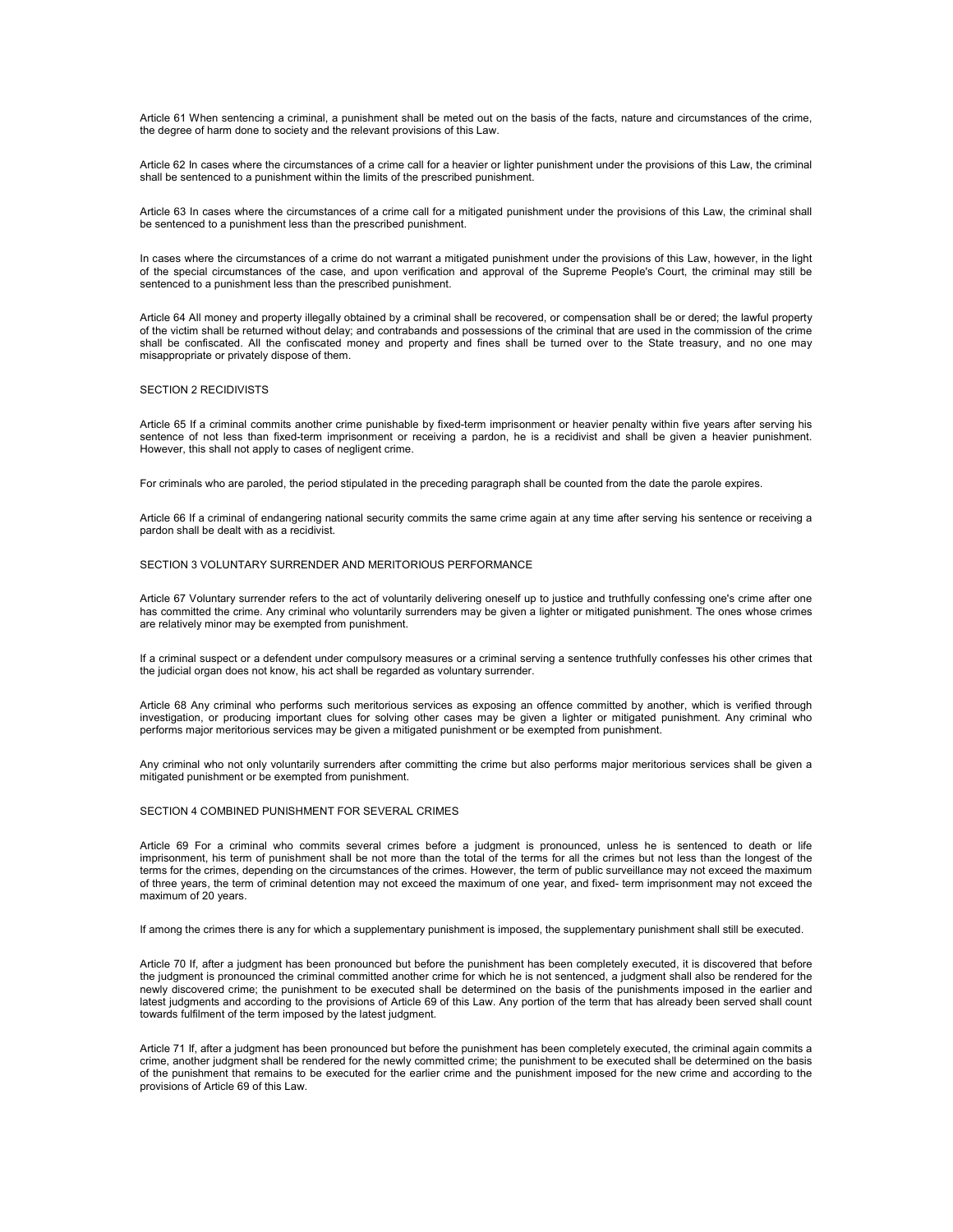#### SECTION 5 SUSPENSION OF SENTENCE

Article 72 A suspension of sentence may be granted to a criminal sentenced to criminal detention or to fixed-term imprisonment of not more than three years if, according to the circumstances of his crime and his demonstration of repentance, it is certain that suspension of the sentence will not result in further harm to society.

If a supplementary punishment is imposed on a criminal whose sentence is suspended, the supplementary punishment shall still be executed.

Article 73 The probation period for suspension of criminal detention shall be not less than the term originally decided but not more than one year, however, it may not be less than two months.

The probation period for suspension of fixed-term imprisonment shall be not less than the term originally decided but not more than five years, however, it may not be less than one year.

The probation period for suspension of sentence shall be counted from the date the judgment is made final.

Article 74 Suspension of sentence shall not be applied to recidivists.

Article 75 A criminal whose sentence is suspended shall observe the followings:

(1) to observe laws and administrative rules and regulations, and submit to supervision;

(2) to report on his own activities as required by the observing organ;

(3) to observe the regulations for receiving visitors stipulated by the observing organ; and

(4) to report to obtain approval from the observing organ for any departure from the city or county he lives in or for any change in residence.

Article 76 Any criminal whose sentence is suspended shall, during the probation period for suspension of sentence, be subjected to observation by a public security organ with the cooperation of the work unit to which he belongs or of a grass-roots organization, and in the absence of the circumstances prescribed in Article 77 of this Law, the punishment originally decided shall cease to be executed upon the expiration of the probation period for suspension of sentence, which shall be made known publicly.

Article 77 If, during the probation period for suspension of sentence, a criminal whose sentence is suspended commits a crime again or it is discovered that before the judgment is pronounced, he has committed another crime for which he is not sentenced, the suspension shall be revoked and another judgment rendered for the newly committed or discovered crime; the punishment to be executed shall be decided on the basis of the punishments for the old crime and the new crime and according to the provisions of Article 69 of this Law.

If, during the probation period for suspension of sentence, a criminal whose sentence is suspended violates laws, administrative rules and

regulations or regulations relating to supervision and control over suspension of sentence stipulated by the department of public security under the State Council and if the circumstances are serious, the suspension shall be revoked and the original punishment shall be executed.

## SECTION 6 COMMUTATION OF PUNISHMENT

Article 78 The punishment of a criminal sentenced to public surveillance, criminal detention, fixed-term imprisonment or life imprisonment may be commuted if, while serving his sentence, he conscientiously observes prison regulations, accepts education and reform through labor and shows true repentance or performs meritorious services; the punishment shall be commuted if a criminal performs any of the following major meritorious services:

(1) preventing another person from conducting major criminal activities;

(2) informing against major criminal activities conducted inside or outside prison and verified through investigation;

(3) having inventions or important technical innovations to his credit;

(4) coming to the rescue of another in everyday life and production at the risk of losing his own life;

(5) performing remarkable services in fighting against natural disasters or curbing major accidents; or

(6) making other major contributions to the country and society.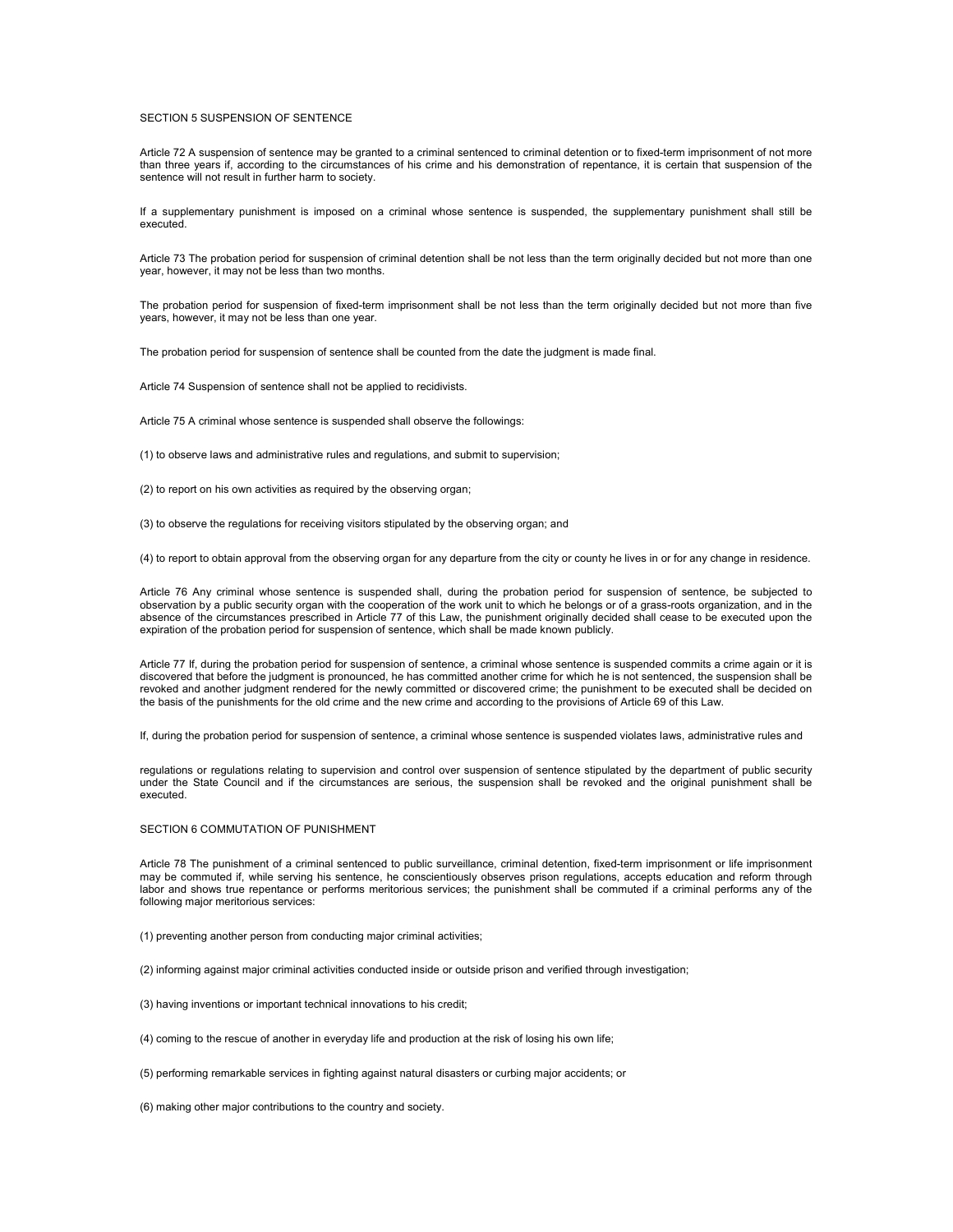After commutation, the term of punishment actually to be served by those sentenced to public surveillance, criminal detention or fixed-term imprisonment may not be less than half of the term originally decided; for those sentenced to life imprisonment, it may not be less than 10 years.

Article 79 If punishment to a criminal is to be commuted, the executing organ shall submit to a People's Court at or above the intermediate level a written proposal for commutation of punishment. The People's Court shall form a collegiate panel for examination and, if the criminal is found to have shown true repentance or performed meritorious services, issue an order of commutation. However, no punishment shall be commuted without going through legal procedure.

Article 80 A term of fixed-term imprisonment that is commuted from life imprisonment shall be counted from the date the order of commutation is issued.

#### SECTION 7 PAROLE

Article 81 A criminal sentenced to fixed-term imprisonment who has served more than half of the term of the original sentence or a criminal sentenced to life imprisonment who has served not less than 10 years of the term may be granted parole if he conscientiously observes prison regulations, accepts education and reform through labor, shows true repentance and will no longer cause harm to society. If special circumstances exist, upon verification and approval of the Supreme People's Court, the above restrictions relating to the term served may be disregarded.

No parole shall be granted to recidivists or criminals who are sentenced to more than 10 years of imprisonment or life imprisonment for crimes of violence such as homicide, explosion, robbery, rape and kidnap.

Article 82 Parole shall be granted to a criminal through the procedure prescribed in Article 79 of this Law. No parole shall be granted without going through legal procedure.

Article 83 The probation period for parole in the case of fixed-term imprisonment shall be equal to the portion of the term that has not been completed; the probation period for parole in the case of life imprisonment shall be 10 years.

The probation period for parole shall be counted from the date the criminal is released on parole.

Article 84 Any criminal who is granted parole shall observe the following:

(1) observe laws and administrative rules and regulations, and submit to supervision;

(2) report on his own activities as required by the supervising organ;

(3) observe the regulations for receiving visitors stipulated by the supervising organ; and

(4) report to obtain approval from the supervising organ for any departure from the city or county he lives in or for any change in residence.

Article 85 Any criminal who is granted parole shall be subject to supervision by a public security organ during the probation period for parole. If he is not found in any of the circumstances prescribed in Article 86 of this Law, the punishment originally decided shall be considered executed upon the expiration of the probation period for parole, which shall be made known publicly.

Article 86 If a criminal who is granted parole commits another crime during the probation period for parole, the parole shall be revoked, and he shall be given a combined punishment for several crimes as provided in Article 71 of this Law.

If a criminal who is granted parole is discovered to have committed, before the judgment is pronounced, other crimes for which no punishment is imposed, the parole shall be revoked and a combined punishment for

several crimes shall be given according to the provisions of Article 70

of this Law.

If a criminal who is granted parole, during the probation period for parole, violates laws, administrative rules and regulations or other regulations relating to supervision and control over parole stipulated by the department of public security under the State Council but the violation does not constitute a new crime, the parole shall be revoked in accordance with legal procedure and he shall be put back into prison to serve the remaining part of criminal punishment.

# SECTION 8 LIMITATION

Article 87 Crimes shall not be prosecuted if the following periods have elapsed: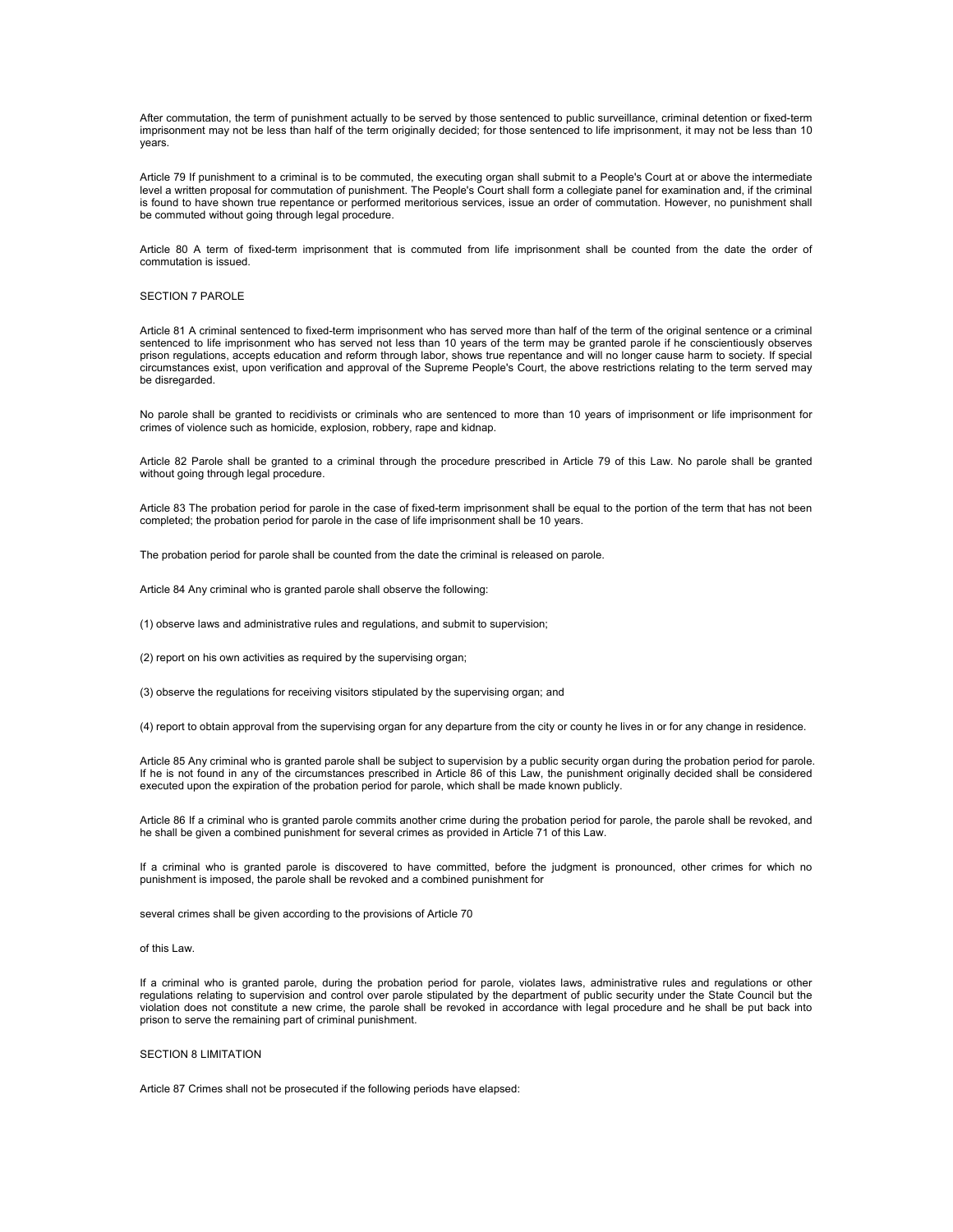(1) five years, when the maximum punishment prescribed is fixed-term imprisonment of less than five years;

(2) 10 years, when the maximum punishment prescribed is fixed-term imprisonment of not less than five years but less than 10 years;

(3) 15 years, when the maximum punishment prescribed is fixed-term imprisonment of not less than 10 years; and

(4) 20 years, when the maximum punishment prescribed is life imprisonment or death penalty. If after 20 years it is considered necessary to prosecute a crime, the matter shall be submitted to the Supreme People's Procuratorate for examination and approval.

Article 88 No limitation on the period for prosecution shall be imposed with respect to a criminal who escapes from investigation or trial after a People's Procuratorate, public security organ or national security organ files the case or a People's Court accepts the case.

No limitation on the period for prosecution shall be imposed with respect to a case which should have been but is not filed by a People's Court, People's Procuratorate or public security organ after the victim brings a charge within the period for prosecution.

Article 89 The limitation period for prosecution shall be counted from the date the crime is committed; if the criminal act is of a continual or continuous nature, it shall be counted from the date the criminal act is terminated.

If further crime is committed during a limitation period for prosecution, the limitation period for prosecution of the old crime shall be counted from the date the new crime is committed.

## CHAPTER V OTHER PROVISIONS

Article 90 Where the provisions of this Law cannot be completely applied in national autonomous areas, the people's congresses of the autonomous regions or the provinces concerned may formulate adaptive or supplementary provisions on the basis of the political, economic and cultural characteristics of the local ethnic groups and the basic principles stipulated in this Law, and these provisions shall go into effect after they have been submitted to and approved by the Standing Committee of the National People's Congress.

Article 91 "Public property" as mentioned in this Law refers to the following;

- (1) property owned by the State;
- (2) property owned collectively by working people; and

(3) public donations or special funds used for elimination of poverty or for other public welfare undertakings.

Private property that is being managed, used or transported by State organs, State-owned companies and enterprises, or enterprises owned by collectives, or people's organizations shall be treated as public property.

Article 92 "Citizens' privately owned property" as mentioned in this Law refers to the following;

- (1) citizens' lawful earnings, savings, houses and other means of subsistence;
- (2) any means of production that is under private or family ownership according to law;
- (3) property lawfully owned by self-employed workers or private enterprises; and

(4) shares, stocks, bonds and other property that are under private ownership according to law.

Article 93 "State functionaries" as mentioned in this Law refers to persons who perform public service in State organs.

Persons who perform public service in State-owned companies or, enterprises, institutions or people's organizations, persons who are assigned by State organs, State-owned companies, enterprises or institutions to companies, enterprises or institutions that are not owned by the State or people's organizations to perform public service and the other persons who perform public service according to law shall all be regarded as State functionaries.

Article 94 "Judicial officers" as mentioned in this Law refers to persons who exercise the functions of investigation, prosecution, adjudication and supervision and control.

Article 95 "Serious injuries" as mentioned in this Law refers to any of the following:

(1) injuries resulting in a person's disability or disfigurement;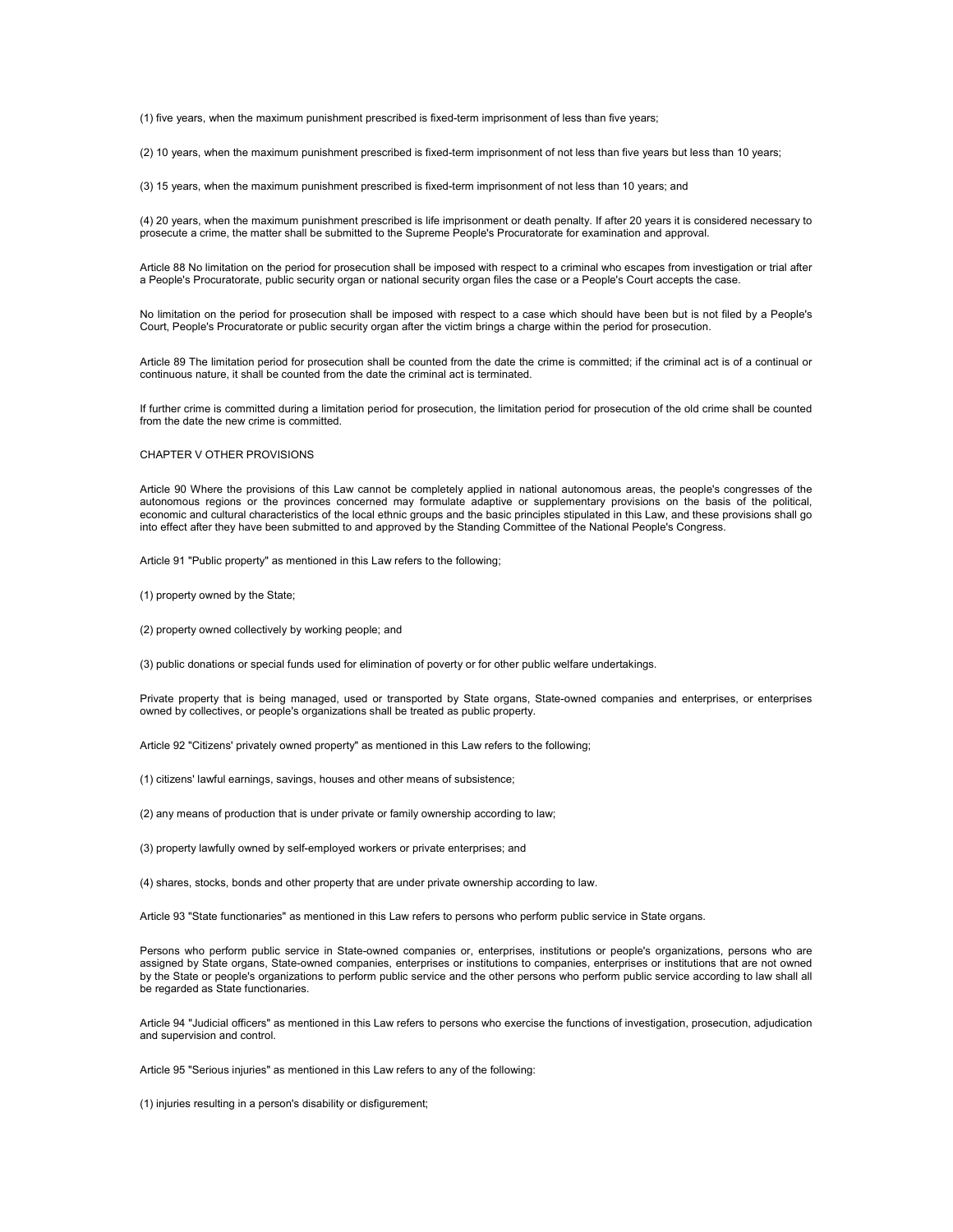(2) injuries resulting in a person's loss of his hearing, sight or the function of any other organ; or

(3) other injuries that cause grave harm to a person's physical health.

Article 96 "Violation of State regulations" as mentioned in this Law refers to violation of the laws enacted or decisions made by the National People's Congress or its Standing Committee and the administrative rules and regulations formulated, the administrative measures adopted and the decisions or orders promulgated by the State Council.

Article 97 "Ringleader" as mentioned in this Law refers to any criminal who plays the role of organizing, plotting or directing in a crime committed by a criminal group or a crowd.

Article 98 "To be handled only upon complaint" as mentioned in this Law means that a case shall only be handled if the victim brings a complaint. However, if the victim is unable to bring a complaint because of coercion or intimidation, a People's Procuratorate or a close relative of the victim may bring a complaint.

Article 99 "Not less than", "not more than" and "within" as used in this Law all include the given figure.

Article 100 Anyone who has been subjected to criminal punishment shall, before being recruited in the army or employed, report to the unit concerned about the fact; he may not conceal it.

Article 101 The General Provisions of this Law shall be applicable to other laws with provisions for criminal punishments, unless otherwise specifically provided for in those laws.

## PART TWO SPECIFIC PROVISIONS

## CHAPTER I CRIMES OF ENDANGERING NATIONAL SECURITY

Article 102 Whoever colludes with a foreign State to endanger the sovereignty, territorial integrity and security of the People's Republic of China shall be sentenced to life imprisonment or fixed-term imprisonment of not less than 10 years.

Whoever commits the crime prescribed in the preceding paragraph in collusion with any organ, organization or individual outside the territory of China shall be punished according to the provisions in the preceding paragraph.

Article 103 Among those who organize, plot or carry out the scheme of splitting the State or undermining unity of the country, the ringleaders and the others who commit major crimes shall be sentenced to life

imprisonment or fixed-term imprisonment of not less than 10 years; the ones who take an active part in it shall be sentenced to fixed-term imprisonment of not less than three years but not more than 10 years; and the other participants shall be sentenced to fixed-term imprisonment of not more than three years, criminal detention, public surveillance or deprivation of political rights.

Whoever incites others to split the State or undermine unity of the

country shall be sentenced to fixed-term imprisonment of not more than five years, criminal detention, public surveillance or deprivation of political rights; the ringleaders and the ones who commit major crimes shall be sentenced to fixed-term imprisonment of not less than five years.

Article 104 Among those who organize, plot or carry out armed rebellion or armed riot, the ringleaders and the others who commit major crimes

shall be sentenced to life imprisonment or fixed-term imprisonment of not less than 10 years; the ones who take an active part in it shall be

sentenced to fixed-term imprisonment of not less than three years but not more than 10 years; and the other participants shall be sentenced to fixed-term imprisonment of not more than three years, criminal detention, public surveillance or deprivation of political rights.

Whoever instigates, coerces, lures or bribes State functionaries or members of the armed forces, the people's police or the people's militia to commit armed rebellion or armed riot shall be given a heavier punishment according to the provisions in the preceding paragraph.

Article 105 Among those who organize, plot or carry out the scheme of subverting the State power or overthrowing the socialist system, the ringleaders and the others who commit major crimes shall be sentenced to life imprisonment or fixed-term imprisonment of not less than 10 years; the ones who take an active part in it shall be sentenced to fixed-term imprisonment of not less than three years but not more than 10 years; and the other participants shall be sentenced to fixed-term imprisonment of not more than three years, criminal detention, public surveillance or deprivation of political rights.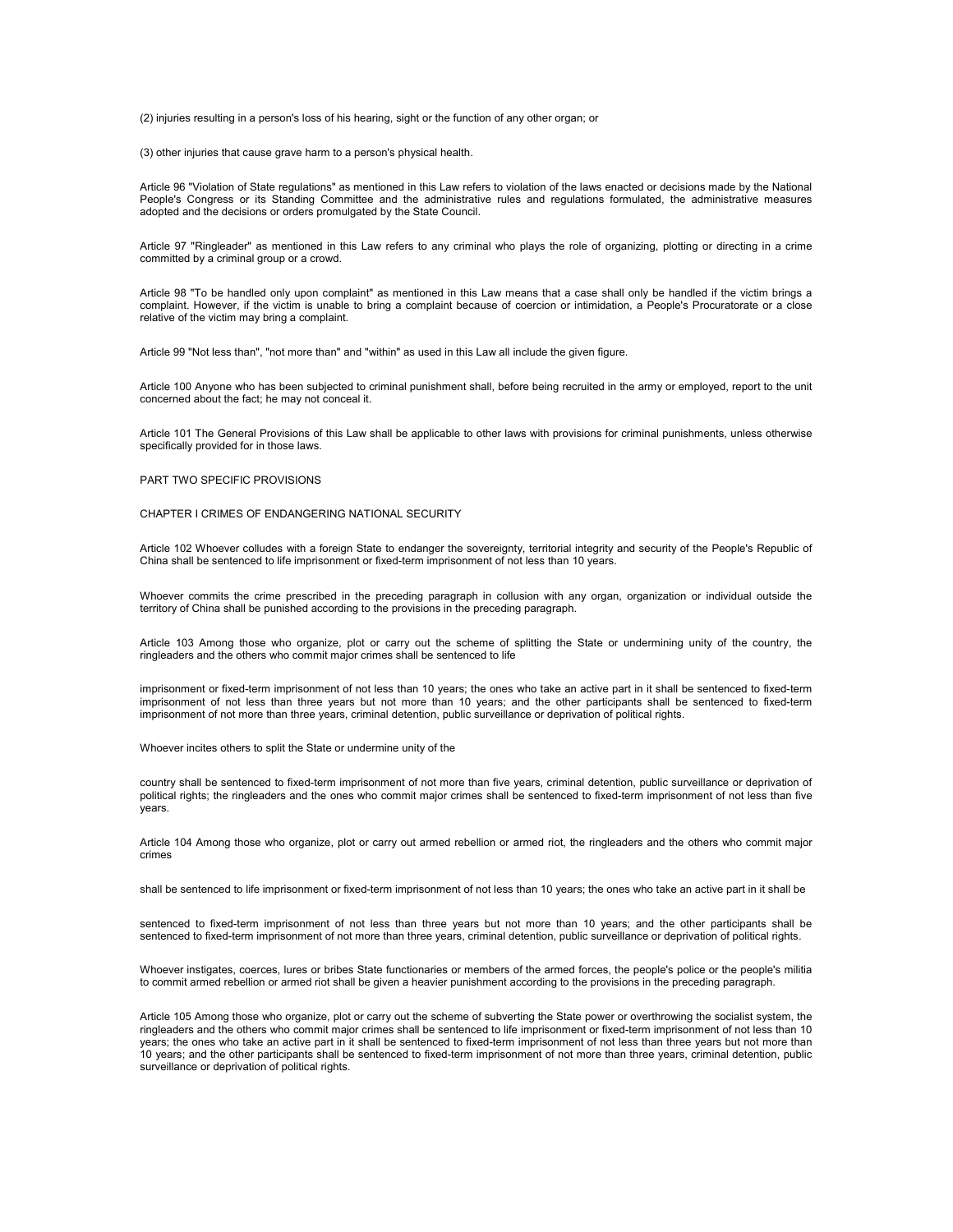Whoever incites others by spreading rumors or slanders or any other means to subvert the State power or overthrow the socialist system shall be sentenced to fixed-term imprisonment of not more than five years, criminal detention, public surveillance or deprivation of political rights; and the ringleaders and the others who commit major crimes shall be sentenced to fixed-term imprisonment of not less than five years.

Article 106 Whoever commits the crime as prescribed in Article 103, 104 or 105 of this Chapter in collusion with any organ, organization or individual outside the territory of China shall be given a heavier punishment according to the provisions stipulated in these Articles respectively.

Article 107 Where an organ, organization or individual inside or outside of the territory of China provides funds to any organization or individual within the territory of China to commit the crime as prescribed in Article 102, 103, 104 or 105, the person who is directly responsible for the crime shall be sentenced to fixed-term imprisonment of not more than five years, criminal detention, public surveillance or deprivation of political rights; if the circumstances are serious, he shall be sentenced to fixed-term imprisonment of not less than five years.

Article 108 Whoever defects to the enemy and turns traitor shall be sentenced to fixed-term imprisonment of not less than three years but not more than 10 years; if the circumstances are serious or if he leads members of the armed forces, the people's police or the people's militia to defect to the enemy and turn traitor, he shall be sentenced to fixed- term imprisonment of not less than 10 years or life imprisonment.

Article 109 Any State functionary who, while discharging his official duties at home or abroad, leaves his post without permission and defects to another country, which endangers the security of the People's Republic of China, shall be sentenced to fixed-term imprisonment of not more than five years, criminal detention, public surveillance or deprivation of political rights; if the circumstances are serious, he shall be sentenced to fixed-term imprisonment of not less than five years but not more than 10 years.

Any State functionary who has State secrets commits the crime as prescribed in the preceding paragraph shall be given a heavier punishment according to the provisions in the preceding paragraph.

Article 110 Whoever endangers national security by committing any of the following acts of espionage shall be sentenced to fixed-term imprisonment of not less than 10 years or life imprisonment; if the circumstances are minor, he shall be sentenced to fixed-term imprisonment of not less than three years but not more than 10 years:

(1) joining an espionage organization or accepting a mission assigned by the organization or its agent; or

(2) directing the enemy to any bombing or shelling target.

Article 111 Whoever steals, spies into, buys or unlaw-fully supplies State secrets or intelligence for an organ, organization or individual outside the territory of China shall be sentenced to fixed-term imprisonment of not less than five years but not more than 10 years; if the circumstances are especially serious, he shall be sentenced to fixed-term imprisonment of not less than 10 years or life imprisonment; if the circumstances are minor, he shall be sentenced to fixed-term imprisonment of not more than five years, criminal detention, public surveillance or deprivation of political rights.

Article 112 Whoever aids the enemy during wartime by providing him with weapons and equipment or military materials shall be sentenced to fixed- term imprisonment of not less than 10 years or life imprisonment; if the circumstances are minor, he shall be sentenced to fixedterm imprisonment of not less than three years but not more than 10 years.

Article 113 Whoever commits any of the crimes of endangering national security as mentioned above in this Chapter, with the exception of those provided for in Paragraph 2 of Article 103 and in Articles 105, 107 and 109, if the crime causes particularly grave harm to the State and the people or if the circumstances are especially serious, may be sentenced to death.

Whoever commits any of the crimes mentioned in this Chapter may concurrently be sentenced to confiscation of property.

#### CHAPTER II CRIMES OF ENDANGERING PUBLIC SECURITY

Article 114 Whoever commits arson, breaches a dike, causes explosion, spreads poison or uses other dangerous means to sabotage any factory, mine, oilfield, harbour, river, water source, warehouse, house, forest, farm, threshing ground, pasture, key pipeline, public building or any other public or private property, thereby endangering public security but causing no serious consequences, shall be sentenced to fixed-term imprisonment of not less than three years but not more than 10 years.

Article 115 Whoever commits arson, breaches a dike, causes explosion, spreads poison or inflicts serious injury or death on people or causes heavy losses of public or private property by other dangerous means, shall be sentenced to fixed-term imprisonment of not less than 10 years, life imprisonment or death.

Whoever negligently commits the crime mentioned in the preceding paragraph shall be sentenced to fixed-term imprisonment of not less than three years but not more than seven years; if the circumstances are minor, he shall be sentenced to fixed-term imprisonment of not more than three years or criminal detention.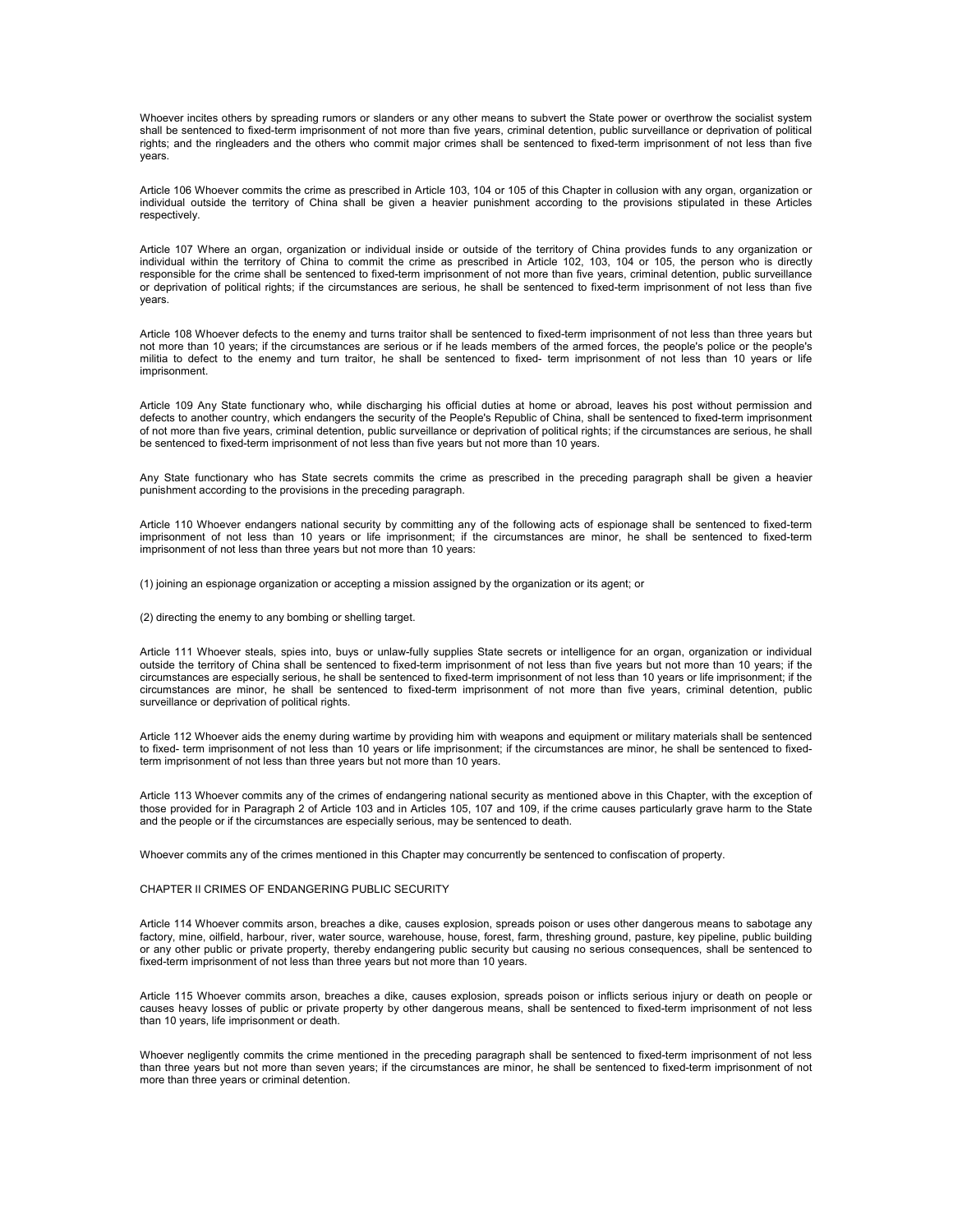Article 116 Whoever sabotages a train, motor vehicle, tram, ship or aircraft to such a dangerous extent as to overturn or destroy it, but with no serious consequences, shall be sentenced to fixed-term imprisonment of not less than three years but not more than 10 years.

Article 117 Whoever sabotages a railroad, bridge, tunnel, highway, airport, waterway, lighthouse or sign or conducts any other sabotaging activities to such a dangerous extent as to overturn or destroy it, but with no serious consequences, shall be sentenced to fixed-term imprisonment of not less than three years but not more than 10 years.

Article 118 Whoever sabotages any electric power or gas facility or any other inflammable or explosive equipment, thereby endangering public security, but causing no serious consequences, shall be sentenced to fixed-term imprisonment of not less than three years but not more than 10 years.

Article 119 Whoever sabotages any means of transport, transportation facility, electric power facility, gas facility, or inflammable or explosive equipment, thereby causing serious consequences, shall be sentenced to fixed-term imprisonment of not less than 10 years, life imprisonment or death.

Whoever negligently commits the crime mentioned in the preceding paragraph shall be sentenced to fixed-term imprisonment of not less than three years but not more than seven years; if the circumstances are minor, he shall be sentenced to fixed-term imprisonment of not more than three years or criminal detention.

Article 120 Whoever forms, leads or actively participates in a terrorist organization shall be sentenced to fixed-term imprisonment of not less than three years but not more than 10 years; other participants shall be sentenced to fixed-term imprisonment of not more than three years, criminal detention or public surveillance.

Whoever, in addition to the crime mentioned in the preceding paragraph, commits other crimes of homicide, explosion or kidnap shall be punished in accordance with the provisions on combined punishment for several crimes.

Article 121 Whoever hijacks any aircraft by means of violence, coercion or by any other means shall be sentenced to fixed-term imprisonment of not less than 10 years or life imprisonment; any hijacker who causes serious injury to or death of any other person or serious damage to the aircraft shall be sentenced to death.

Article 122 Whoever hijacks a ship or motor vehicle by means of violence, coercion or by any other means shall be sentenced to fixed- term imprisonment of not less than five years but not more than 10 years; if there are serious consequences, he shall be sentenced to fixed-term imprisonment of not less than 10 years or life imprisonment.

Article 123 Whoever uses violence against any person on board an aircraft and thereby endangers air safety, if there are no serious consequences, shall be sentenced to fixed-term imprisonment of not more than five years or criminal detention; if there are serious consequences, he shall be sentenced to fixed-term imprisonment of not less than five years.

Article 124 Whoever sabotages any broadcasting, television or public telecommunications facility, thereby endangering public security, shall be sentenced to fixed-term imprisonment of not less than three years but not more than seven years; if there are serious consequences, he<br>shall be sentenced to fixed-term imprisonment of not less than seven years.

Whoever negligently commits the crime mentioned in the preceding paragraph shall be sentenced to fixed-term imprisonment of not less than three years but not more than seven years; if the circumstances are minor, he shall be sentenced to fixed-term imprisonment of not more than three years or criminal detention.

Article 125 Whoever illegally manufactures, trades in, transports, mails or stores any guns, ammunition or explosives shall be sentenced to fixed-term imprisonment of not less than three years but not more than 10 years; if the circumstances are serious, he shall be sentenced to fixed-term imprisonment of not less than 10 years, life imprisonment or death.

Whoever illegally trades in or transports nuclear materials shall be

punished according to the provisions of the preceding paragraph.

Where a unit commits any of the crimes mentioned in the preceding two paragraphs, it shall be fined, and the persons who are directly in charge and the other persons who are directly responsible for the crime shall be punished in accordance with the provisions of the first paragraph.

Article 126 If, in violation of the regulations governing control of guns, any enterprise that is designated or determined pursuant to law for manufacturing or selling guns commits any of the following acts, it shall be fined, and the persons who are directly in charge and the other persons who are directly responsible for the act shall be sentenced to fixed-term imprisonment of not more than five years; if the circumstances are serious, they shall be sentenced to fixed-term imprisonment of not less than five years but not more than 10 years; if the circumstances are especially serious, they shall be sentenced to fixed-term imprisonment of not less than 10 years or life imprisonment:

(1) to manufacture or sell guns in excess of the quotas or at variance with the variety prescribed, for purposes of illegal sale;

(2) to manufacture guns without numbers or with duplicate or false numbers, for purposes of illegal sale; or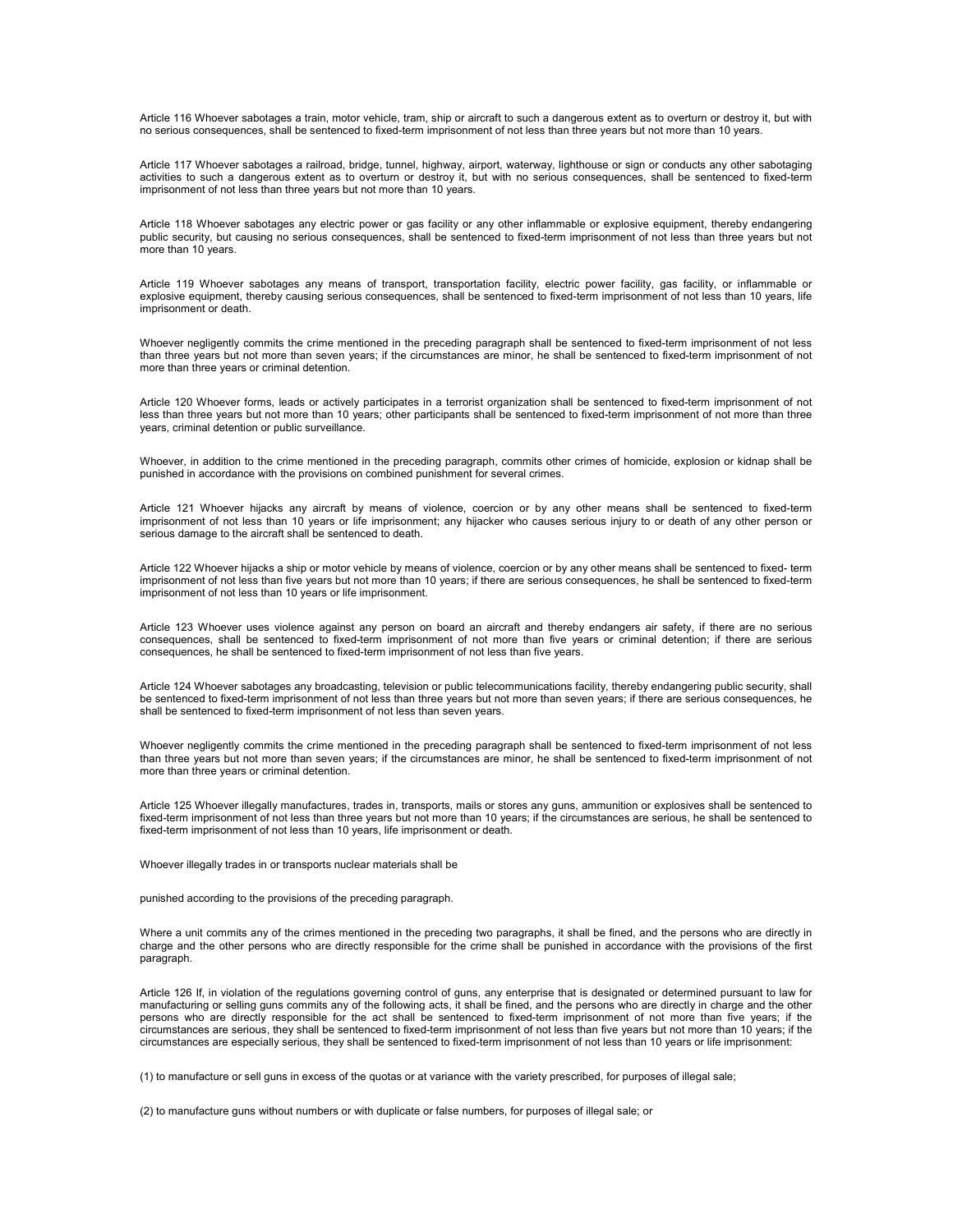(3) to sell guns illegally, or sell guns in China that are manufactured for export.

Article 127 Whoever steals or forcibly seizes any guns, ammunition or explosives shall be sentenced to fixed-term imprisonment of not less than three years but not more than 10 years; if the circumstances are serious, he shall be sentenced to fixed-term imprisonment of not less than 10 years, life imprisonment or death.

Whoever robs any guns, ammunition or explosives or steals or forcibly seizes any guns, ammunition or explosives from State organs, members of the armed forces, the police or the people's militia shall be sentenced to fixed-term imprisonment of not less than 10 years, life imprisonment or death.

Article 128 Whoever, in violation of the regulations governing control of guns, illegally possesses or conceals any guns or ammunition shall be sentenced to fixed-term imprisonment of not more than three years, criminal detention or public surveillance; if the circumstances are serious, he shall be sentenced to fixed-term imprisonment of not less than three years but not more than seven years.

Whoever is lawfully equipped with a gun for the discharge of official duties illegally leases or loans his gun shall be punished according to the provisions of the preceding paragraph.

If persons who are lawfully provided with guns illegally lease or loan such guns, thereby causing serious consequences, they shall be punished according to the provisions of the first paragraph.

Where a unit commits the crime mentioned in the second or third paragraph, it shall be fined, and the persons who are directly in charge and the other persons who are directly responsible for the crime shall be punished according to the provisions of the first paragraph.

Article 129 If persons who are lawfully equipped with guns for the discharge of official duties lose their guns and fail to report about the matter immediately, thereby causing serious consequences, they shall be sentenced to fixed-term imprisonment of not more than three years or criminal detention.

Article 130 Whoever illegally enters a public place or gets on a public transportation vehicle with any gun, ammunition, controlled cutting tool or explosive, inflammable, radioactive, poisonous or corrosive materials and thereby endangers public security, if the circumstances are serious, shall be sentenced to fixed-term imprisonment of not more than three years, criminal detention or public surveillance.

Article 131 Any member of the crew on board an air craft who operates in violation of rules or regulations and thereby causes a grave air accident, if there are serious consequences, shall be sentenced to fixed-term imprisonment of not more than three years or criminal detention; if an air crash or death of another is caused, he shall be sentenced to fixed-term imprisonment of not less than three years but not more than seven years.

Article 132 Any railway worker who operates in violation of rules or regulations and thereby causes a railway operational accident, if there are serious consequences, shall be sentenced to fixed-term imprisonment of not more than three years or criminal detention; if there are especially serious consequences, he shall be sentenced to fixed-term imprisonment of not less than three years but not more than seven years.

Article 133 Whoever violates regulations governing traffic and transportation and thereby causes a serious accident, resulting in serious injuries or deaths or heavy losses of public or private property, shall be sentenced to fixed-term imprisonment of not more than three years or criminal detention. Whoever runs away from the spot after he has caused a traffic accident or is involved in other especially flagrant circumstances shall be sentenced to fixed-term imprisonment of not less than three years but not more than seven years; if his escape results in the death of another person, he shall be sentenced to fixed- term imprisonment of not less than seven years.

Article 134 If any employee of a factory, mine, tree farm, construction enterprise or any other enterprise or institution disobeys management or violates rules and regulations or, if anyone forces employees to work under hazardous conditions in violation of rules, thereby causing an accident involving heavy casualties or causing other serious consequences, he shall be sentenced to fixed-term imprisonment of not more than three years or criminal detention; if the circumstances are especially flagrant, he shall be sentenced to fixed-term imprisonment of not less than three years but not more than seven years.

Article 135 Where the facilities for operational safety of a factory, mine, three farm, construction enterprise or any other enterprise or institution do not meet State requirements and no measures are taken to remove the hidden danger of accident after the warning given by the departments concerned or employees of the unit, so that an accident involving heavy casualties occurs or other serious consequences ensue, the person who is directly responsible for the accident shall be sentenced to fixed-term imprisonment of not more than three years or criminal detention; if the circumstances are especially flagrant, he shall be sentenced to fixed-term imprisonment of not less than three years but not more than seven years.

Article 136 Whoever violates the regulations on the control of explosive, inflammable, radioactive, poisonous or corrosive materials and thereby causes a serious accident during the production, storage, transportation or use of those materials, if there are serious consequences, shall be sentenced to fixed-term imprisonment of not more than three years or criminal detention; if the consequences are especially serious, he shall be sentenced to fixed-term imprisonment of not less than three years but not more than seven years.

Article 137 Where any building, designing, construction or engineering supervision unit, in violation of State regulations, lowers the quality standard of a project and thereby causes a serious accident, the person who is directly responsible for the accident shall be sentenced to fixed-term imprisonment of not more than five years or criminal detention and shall also be fined; if the consequences are especially serious, he shall be sentenced to fixed-term imprisonment of not less than five years but not more than 10 years and shall also be fined.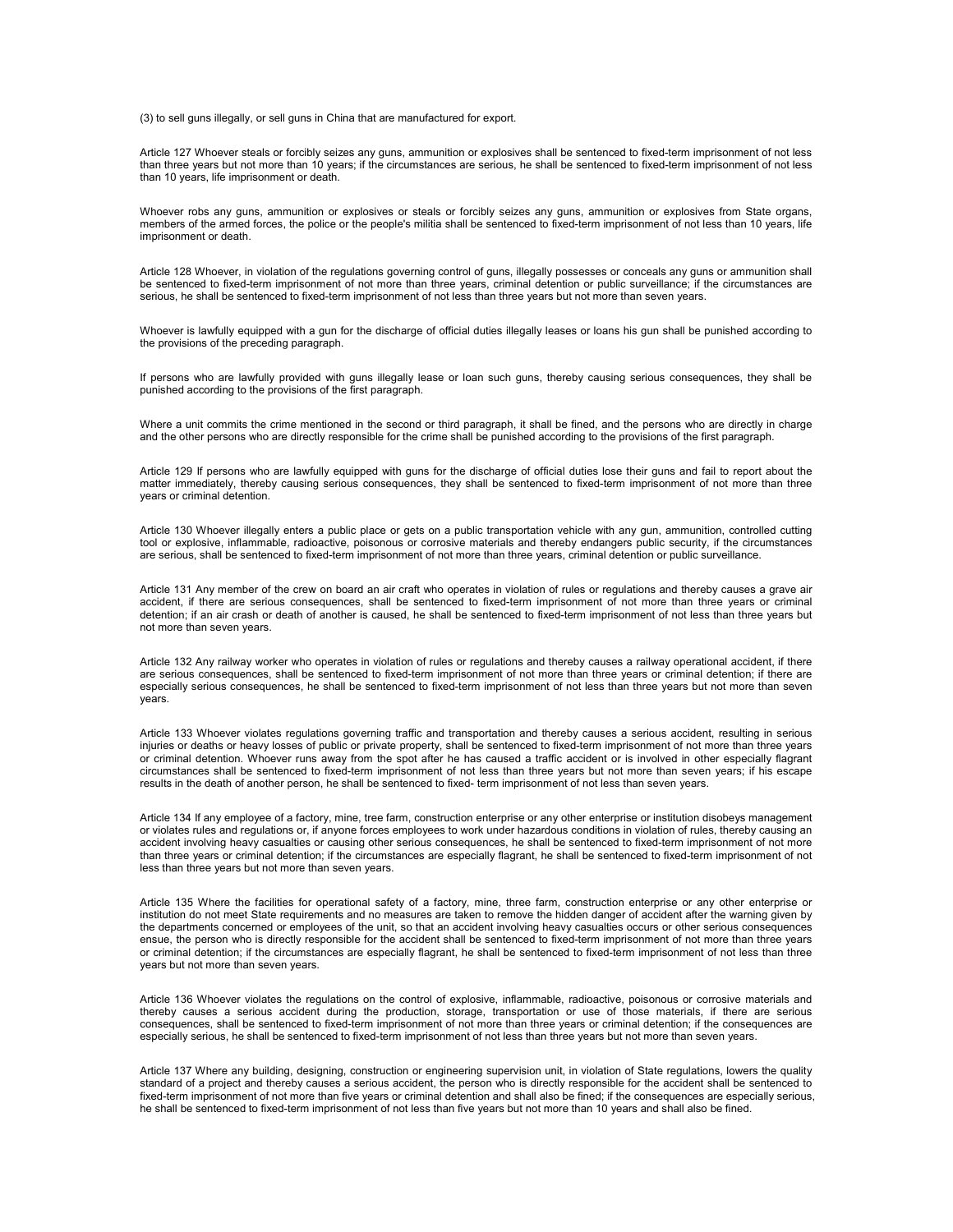Article 138 If a person who is directly responsible knowingly fails to adopt measures against dangers in school buildings or in educational or teaching facilities or to make a timely report about the matter, so that an accident involving heavy casualties occurs, he shall be sentenced to fixed-term imprisonment of not more than three years or criminal detention; if the consequences are especially serious, he shall be sentenced to fixed-term imprisonment of not less than three years but not more than seven years.

Article 139 If a person who is directly responsible violates the regulations on fire prevention and control and refuses to take measures to set it right after being told by the organ for supervision over fire prevention and control to do so, if serious consequences ensue, he shall be sentenced to fixed-term imprisonment of not more than three years or criminal detention; if the consequences are especially serious, he<br>shall be sentenced to fixed-term imprisonment of not less than three years but not mor

CHAPTER III CRIMES OF DISRUPTING THE ORDER OF THE SOCIALIST MARKET ECONOMY

SECTION 1 CRIMES OF PRODUCING AND MARKETING FAKE OR SUBSTANDARD

#### **COMMODITIES**

Article 140 Any producer or seller who mixes impurities into or adulterates the products, or passes a fake product off as a genuine one, a defective product as a high-quality one, or a substandard product as a standard one, if the amount of earnings from sales is more than 50,000 yuan but less than 200,000 yuan, shall be sentenced to fixed-term imprisonment of not more than two years or criminal detention and shall also, or shall only, be fined not less than half but not more than two times the amount of earnings from sales; if the amount of earnings from sales is more than 200,000 yuan but less than 500,000 yuan, he shall be sentenced to fixed-term imprisonment of not less than two years but not more than seven years and shall also be fined not less than half but not more than two times the amount of earnings from sales; if the amount of earnings from sales is more than 500,000 yuan but less than 2,000,000 yuan, he shall be sentenced to fixedterm imprisonment of not less than seven years and shall also be fined not less than half but not more than two times the amount of earnings from sales; if the amount of earnings from sales is more than 2,000,000 yuan, he shall be sentenced to fixed- term imprisonment of 15 years or life imprisonment, and shall also be fined not less than half but not more than two times the amount of earnings from sales or be sentenced to confiscation of property.

Article 141 Whoever produces or sells fake medicines that are harmful enough to seriously endanger human health shall be sentenced to fixed- term imprisonment of not more than three years or criminal detention and shall also, or shall only, be fined not less than half but not more than two times the amount of earnings from sales; if human health is seriously harmed, he shall be sentenced to fixed-term imprisonment of not less than three years but not more than 10 years and shall also be fined not less than half but not more than two times the amount of earnings from sales; if death is caused to another person or especially serious harm is done to human health, he shall be sentenced to fixed- term imprisonment of not less than 10 years, life imprisonment or death, and shall also be fined not less than half but not more than two times the amount of earnings from sales or be sentenced to confiscation of property.

Fake medicines as mentioned in this Article refer to medicines or any non-medical substances that fall under the category of or are<br>regarded as fake medicines under the Pharmaceutical Administration Law of the People's Rep

Article 142 Whoever produces or sells medicines of inferior quality and thereby causes serious harm to human health shall be sentenced to fixed- term imprisonment of not less than three years but not more than 10 years and shall also be fined not less than half but not more than two times the amount of earnings from sales; if the consequences are especially serious, he shall be sentenced to fixed-term imprisonment of not less than 10 years or life imprisonment, and shall also be fined not less than half but not more than two times the amount of earnings from sales or be sentenced to confiscation of property.

Medicines of inferior quality as mentioned in this Article refer to medicines that fall under the category of medicines of inferior quality under the Pharmaceutical Administration Law of the People's Republic of China.

Article 143 Whoever produces or sells food that is not up to hygiene standards, thus causing an accident of serious food poisoning or resulting in any serious disease caused by food-borne bacteria, shall be sentenced to fixed-term imprisonment of not more than three years or criminal detention and shall also, or shall only, be fined not less than half but not more than two times the amount of earnings from sales; if serious harm is done to human health, he shall be sentenced to fixed- term imprisonment of not less than three years but not more than seven years and shall also be fined not less than half but not more than two times the amount of earnings from sales; if the consequences are especially serious, he shall be sentenced to fixed-term imprisonment of not less than seven years or life imprisonment, and shall also be fined not less than half but not more than two times the amount of earnings from sales or be sentenced to confiscation of property.

Article 144 Whoever mixes the foods that he produces or sells with toxic or harmful non-food raw materials or knowingly sells such foods shall be sentenced to fixed-term imprisonment of not more than five years or criminal detention and shall also, or shall only, be fined not less than half but not more than two times the amount of earnings from sales; if an accident of serious food poisoning or any serious disease caused by food-borne bacteria has resulted, thus seriously harming human health, he shall be sentenced to fixed-term imprisonment of not less than five years but not more than 10 years and shall also be fined not less than half but not more than two times the amount of earnings from sales; if death is caused to another person or especially serious harm is done to human health, he shall be punished according to the provisions in Article 141 of this Law.

Article 145 Whoever produces medical apparatus and instruments or medical hygiene materials that are not up to the national or trade standards for safeguarding human health or sells such things while clearly knowing the fact, thereby causing serious harm to human health, shall be sentenced to fixed-term imprisonment of not more than five years and shall also be fined not less than half but not more than two times the amount of earnings from sales; if the consequences are especially serious, he shall be sentenced to fixed-term imprisonment of not less than five years but not more than 10 years and shall also be fined not less than half but not more than two times the amount of earnings from sales; if the circumstances are especially flagrant, he shall be sentenced to fixed-term imprisonment of not less than 10 years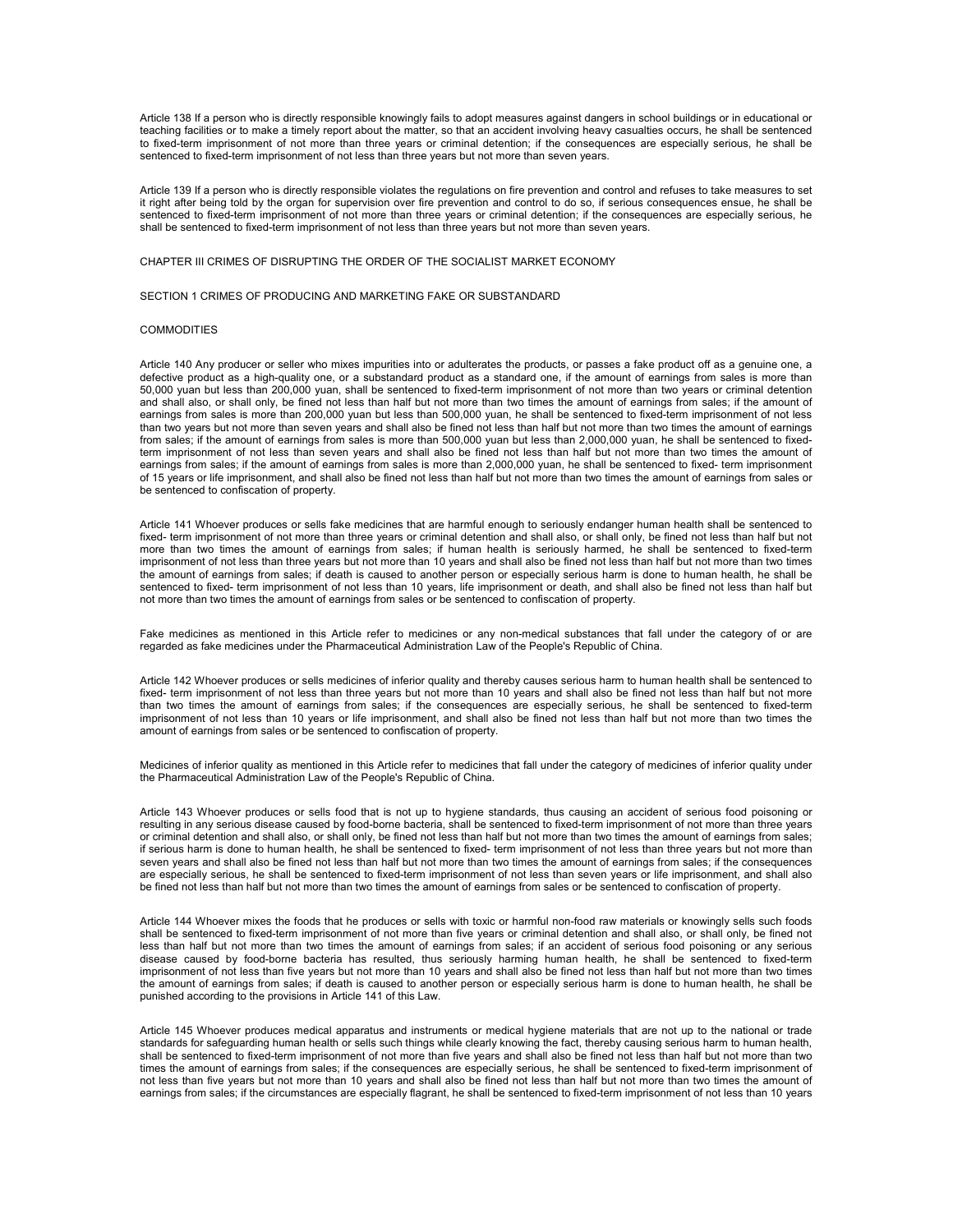or life imprisonment, and shall also be fined not less than half but not more than two times the amount of earnings from sales or be sentenced to confiscation of property.

Article 146 Whoever produces electrical appliances, pressure containers, inflammable or explosive products or any other products that are not up to the national or trade standards for safeguarding personal or property safety or knowingly sells such products, thereby causing serious consequences, shall be sentenced to fixed-term imprisonment of not more than five years and shall also be fined not less than half but not more than two times the amount of earnings from sales; if the consequences are especially serious, he shall be sentenced to fixedterm imprisonment of not less than five years and shall also be fined not less than half but not more than two times the amount of earnings from sales.

Article 147 Whoever produces fake pesticides, fake animal pharmaceuticals or fake chemical fertilizers or sells pesticides, animal pharmaceuticals, chemical fertilizers or seeds while clearly knowing that they are fake or no longer effective, or any producer or seller who passes substandard pesticides, animal phamarceuticals, chemical fertilizers or seeds off as up-to-standard ones, thus causing relatively heavy losses to production, shall be sentenced to fixed-term imprisonment of not more than three years or criminal detention and shall also, or shall only, be fined not less than half but not more than two times the amount of earnings from sales; if heavy losses are caused to production, he shall be sentenced to fixed-term imprisonment of not less than three years but not more than seven years and shall also be fined not less than half but not more than two times the amount of earnings from sales; if especially heavy losses are caused to production, he shall be sentenced to fixed-term imprisonment of not less than seven years or life imprisonment and shall also be fined not less than half but not more than two times the amount of earnings from sales or be sentenced to confiscation of property.

Article 148 Whoever produces cosmetics that are not up to hygiene standards or knowingly sells such cosmetics, thus causing serious consequences, shall be sentenced to fixed-term imprisonment of not more than three years or criminal detention and shall also, or shall only, be fined not less than half but not more than two times the amount of earnings from sales.

Article 149 Whoever produces or sells products listed in Articles 141 through 148 of this Section, if the case does not constitute the crime as mentioned in these Articles respectively but more than 50,000 yuan is earned from sales, shall be convicted and punished in accordance with the provisions of Article 140 of this Section.

Whoever produces or sells products listed in Articles 141 through 148 of this Section, if the case constitutes the crime as mentioned in these Articles respectively and also the crime mentioned in Article 140 of this Section, shall be convicted and punished in accordance with the provisions for a heavier punishment.

Article 150 Where a unit commits the crime as mentioned in Articles 141 through 148 of this Section, it shall be fined, and the persons who are directly in charge and the other persons who are directly responsible for the crime shall be punished in accordance with the provisions of the Articles respectively.

# SECTION 2 CRIMES OF SMUGGLING

Article 151 Whoever smuggles weapons, ammunition, nuclear materials or counterfeit currency shall be sentenced to fixed-term imprisonment of not less than seven years and shall also be fined or sentenced to confiscation of property; if the circumstances are minor, he shall be sentenced to fixed-term imprisonment of not less than three years but not more than seven years and shall also be fined.

Whoever smuggles cultural relics, gold, silver or other precious metals, the export of which is forbidden by the State, or precious and rare species of wildlife as well as the products thereof, the import and export of which are forbidden by the State, shall be sentenced to fixedterm imprisonment of not less than five years and shall also be fined; if the circumstances are minor, he shall be sentenced to fixed-term imprisonment of not more than five years and shall also be fined.

Whoever smuggles precious and rare species of plants and the products thereof, the import and export of which is forbidden by the State, shall be sentenced to fixed-term imprisonment of not more than five years and shall also, or shall only, be fined; if the circumstances are serious, he shall be sentenced to fixed-term imprisonment of not less than five years and shall also be fined.

Whoever commits the crime as mentioned in the first or the second paragraph, if the circumstances are especially serious, shall be sentenced to life imprisonment or death and also to confiscation of property.

Where a unit commits the crime as mentioned in this Article, it shall be fined, and the persons who are directly in charge and the other persons who are directly responsible for the crime shall be punished in accordance with the provisions of the paragraphs in this Article respectively.

Article 152 Whoever, for the purpose of making profits or dissemination, smuggles pornographic movies, videotapes, magnetic tapes, pictures, books or periodicals or other pornographic materials shall be sentenced to fixed-term imprisonment of not less than three years but not more than 10 years and shall also be fined; if the circumstances are serious, he shall be sentenced to fixed-term imprisonment of not less than 10 years or life imprisonment and shall also be fined or be sentenced to confiscation of property; if the circumstances are minor, he shall be sentenced to fixed-term imprisonment of not more than three years, criminal detention or public surveillance, and shall also be fined.

Where a unit commits the crime as mentioned in the preceding paragraph, it shall be fined, and the persons who are directly in charge and the other persons who are directly responsible for the crime shall be punished in accordance with the provisions of the preceding paragraph.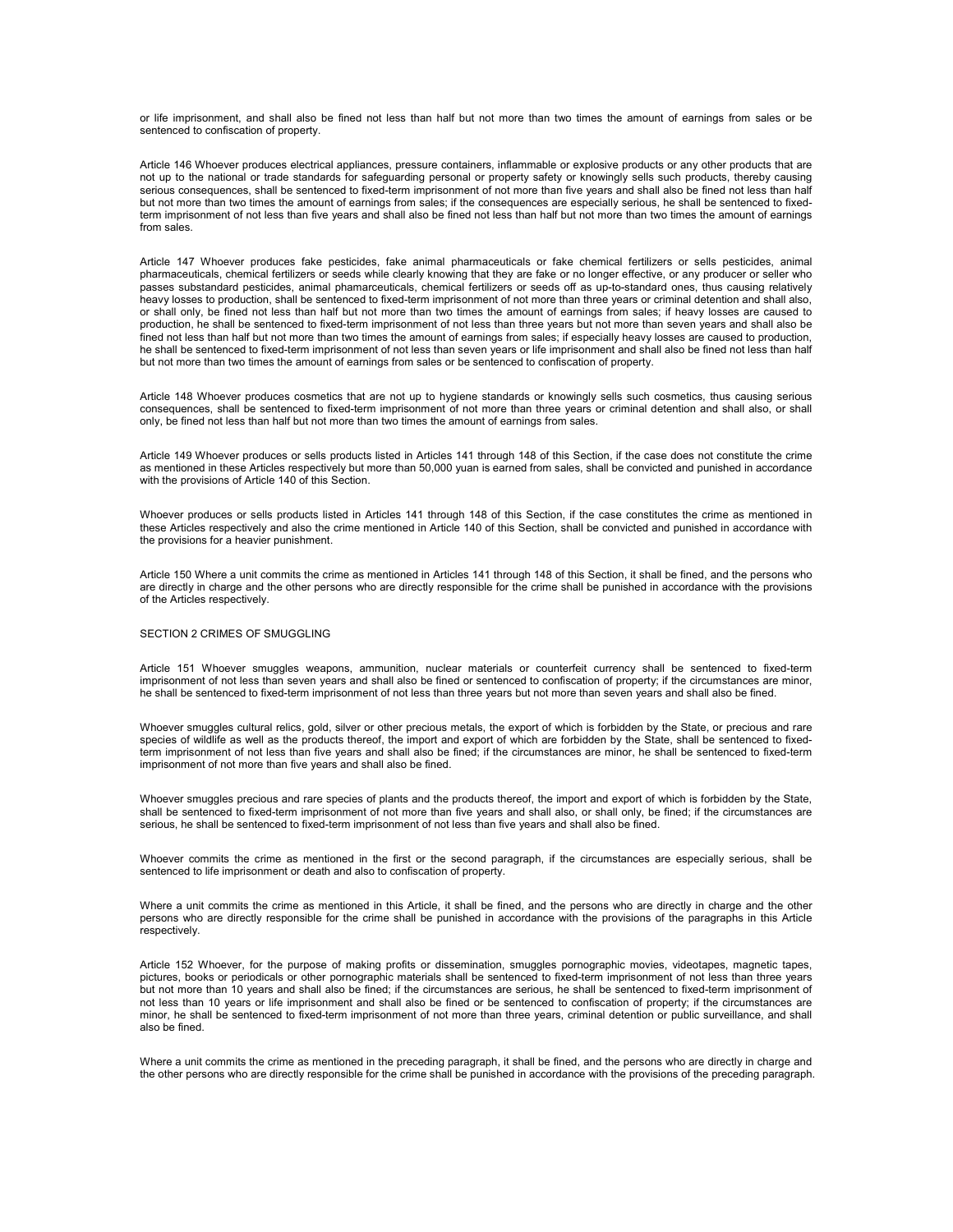Article 153 Whoever smuggles goods or articles not specified in Articles 151, 152 and 347 of this Law shall, in the light of the seriousness of the circumstances, be punished in accordance with the following provisions respectively:

(1) If he smuggles goods or articles and evades or dodges payable duties to the amount of more than 500,000 yuan, he shall be sentenced to fixed- term imprisonment of not less than 10 years or life imprisonment and shall also be fined not less than one time but not more than five times the amount of payable duties evaded or dodged or be sentenced to confiscation of property; if the circumstances are especially serious, he shall be punished according to the provisions in the fourth paragraph of Article 151 of this Law.

(2) If he smuggles goods or articles and evades or dodges payable duties to the amount of more than 150,000 yuan but less than 500,000 yuan, he shall be sentenced to fixed-term imprisonment of not less than three years but not more than 10 years and shall also be fined not less than one time but not more than five times the amont of payable duties evaded or dodged; if the circumstances are especially serious, he shall be sentenced to fixed-term imprisonment of not less than 10 years or life imprisonment and shall also be fined not less than one time but not more than five times the amount of payable duties evaded or dodged or be sentenced to confiscation of property.

(3) If he smuggles goods or articles and evades or dodges payable duties to the amount of more than 50,000 yuan but less than 150,000 yuan, he shall be sentenced to fixed-term imprisonment of not more than three years or criminal detention and shall also be fined not less than one time but not more than five times the amount of payable duties evaded or dodged.

Where a unit commits the crime mentioned in the preceding paragraph, it shall be fined, and the persons who are directly in charge and the other persons who are directly responsible for the crime shall be sentenced to fixed-term imprisonment of not more than three years or criminal detention; if the circumstances are serious, they shall be sentenced to fixed-term imprisonment of not less than three years but not more than 10 years; if the circumstances are especially serious, they shall be sentenced to fixed-term imprisonment of not less than 10 years.

Whoever smuggles goods or articles many times, and goes unpunished shall be punished on the basis of the cumulative amount of the payable duties he invades or dodges in smuggling goods or articles.

Article 154 Whoever commits any of the following acts of smuggling that constitutes a crime according to the provisions in this Section shall be convicted and punished in accordance with the provisions of Article 153 of this Law:

(1) without permission of the Customs and without having paid the overdue payable duties, selling for profits within the territory of the People's Republic of China authorized imported bonded goods such as materials supplied by foreign clients for processing, parts supplied by them for assembly, or raw or processed materials, parts, finished products or equipment for compensation trade; or

(2) without permission of the Customs and without having paid the overdue payable duties, selling for profits within the territory of the People's Republic of China imported goods and articles specially designated for reduction of or exemption from duties.

Article 155 Whoever commits any of the following acts shall be deemed to have committed the crime of smuggling and shall be punished in accordance with the relevant provisions of this Section:

(1) directly and illegally purchasing from smugglers articles, the import of which is forbidden by the State, or directly and illegally purchasing from smugglers other smuggled goods and articles in and in relatively large quantities or values;

(2) transporting, purchasing or selling in inland seas or territorial waters articles the import and export of which are forbidden by the State, or transporting, purchasing or selling, without legal certificates and in relatively large quantities or values, goods or articles the import and export of which are restricted by the State; or

(3) transporting solid waste from outside China into the territory of China through evading supervision and control by the Customs.

Article 156 Whoever conspires with criminals of smuggling and provides them with loans, funds, account numbers, invoices or certificates or with such conveniences as transportation, storage and mailing shall be deemed an accomplice in the crime of smuggling and punished as such.

Article 157 Whoever shields smuggling with arms shall be given a heavier punishment in accordance with the provisions in the first or fourth paragraph of Article 151 of this Law.

Whoever, by means of violence or threat, resists the seizure of smuggled goods shall be punished for the crime of smuggling and the crime of preventing State functionaries from performing their duties according to law, as stipulated in Article 277 of this Law, and in accordance with the provisions regarding the combined punishment for several crimes.

SECTION 3 CRIMES OF DISRUPTING THE ORDER OF ADMINISTRATION OF COMPANIES AND ENTERPRISES

Article 158 Whoever, when applying for company registration, obtains the registration by deceiving the competent company registration authority through falsely declaring the capital to be registered with falsified certificates or by other deceptive means shall, if the amount of the falsely registered capital is huge, and the consequences are serious or if there are other serious circumstances, be sentenced to fixedterm imprisonment of not more than three years or criminal detention and shall also, or shall only, be fined not less than one percent but not more than five percent of the capital falsely declared for registration.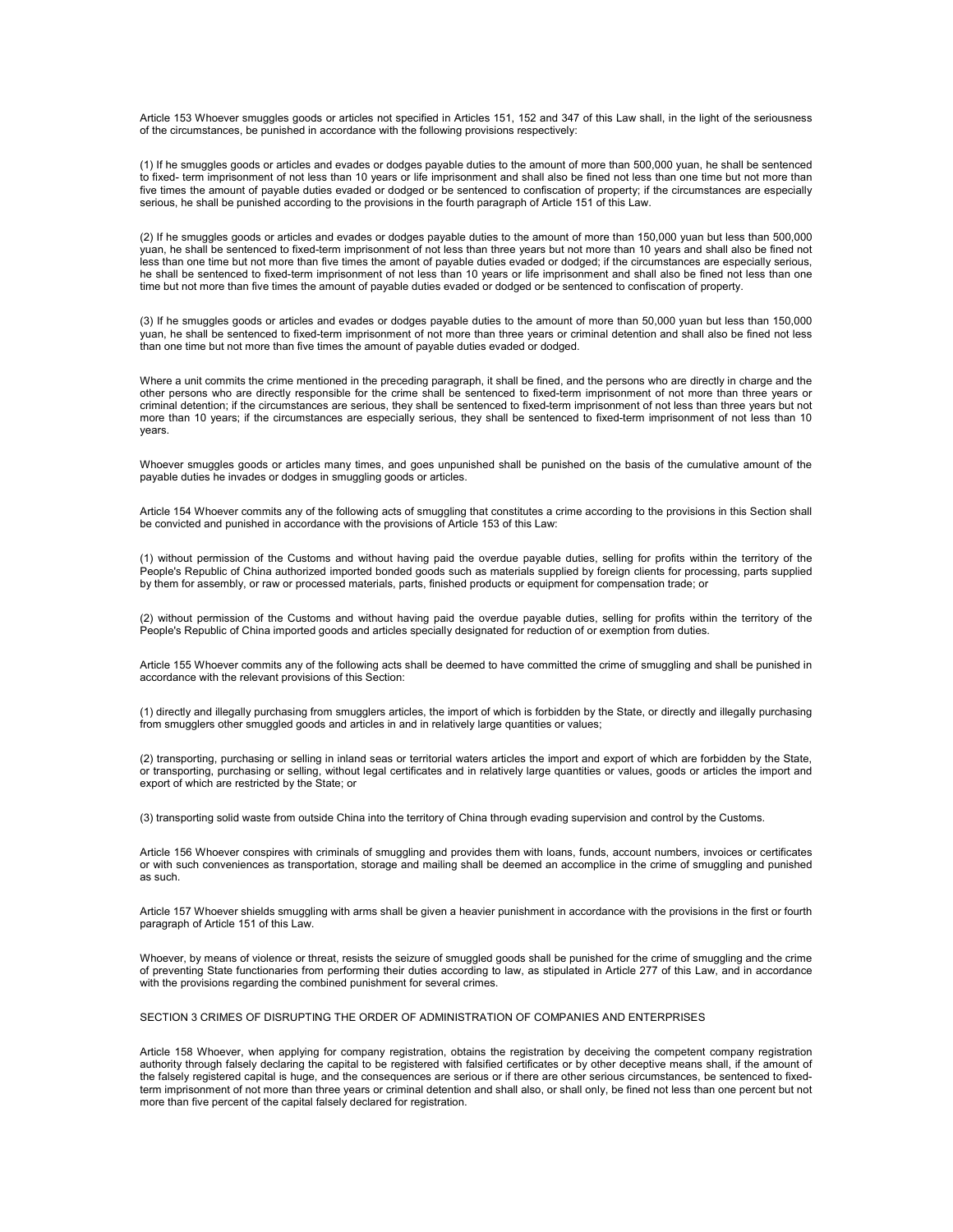Where a unit commits the crime as mentioned in the preceding paragraph, it shall be fined, and the persons who are directly in charge and the other persons who are directly responsible for the crime shall be sentenced to fixed-term imprisonment of not more than three years or criminal detention.

Article 159 Any sponsor or shareholder of a company who, in violation of the provisions of the Company Law, makes a false capital contribution by failing to pay the promised cash or tangible assets or to transfer property rights, or surreptitiously withdraws the contributed capital after the incorporation of the company shall, if the amount involved is huge, and the consequences are serious, or if there are other serious circumstances, be sentenced to fixed-term imprisonment of not more than five years or criminal detention and shall also, or shall only, be fined not less than two percent but not more than 10 percent of the false capital contribution or of the amount of the capital contribution surreptitiously withdrawn.

Where a unit commits the crime as mentioned in the preceding paragraph, it shall be fined, and the persons who are directly in charge and the other persons who are directly responsible for the crime shall be sentenced to fixed-term imprisonment of not more than five years or criminal detention.

Article 160 Whoever issues shares or company or enterprise bonds by concealing important facts or falsifying major information in the prospectus on share offer, subscription forms or measures for offer of company or enterprise bonds shall, if the amount involved is huge, and the consequences are serious, or if there are other serious circumstances, be sentenced to fixed-term imprisonment of not more than five years or criminal detention and shall also, or shall only, be fined not less than one percent but not more than five percent of the funds illegally raised.

Where a unit commits the crime as mentioned in the preceding paragraph, it shall be fined, and the persons who are directly in charge and the other persons who are directly responsible for the crime shall be sentenced to fixed-term imprisonment of not more than five years or criminal detention.

Article 161 Where a company submits to shareholders and the general public false financial and accounting reports, or reports concealing important facts, thus causing serious harm to the interests of shareholders or others, the persons who are directly in charge and the other persons who are directly responsible for the crime shall be sentenced to fixed-term imprisonment of not more than three years or criminal detention and shall also, or shall only, be fined not less than 20,000 yuan but not more than 200,000 yuan.

Article 162 Where, in the process of its liquidation, a company or enterprise conceals its assets, records false information in its balance sheet or inventory of assets, or distributes the company or enterprise assets prior to full payment of its debts, thus causing serious harm to the interests of the creditors or others, the persons who are directly in charge and the other persons who are directly responsible for the crime shall be sentenced to fixed-term imprisonment of not more than five years or criminal detention and shall also, or shall only, be fined not less than 20,000 yuan but not more than 200,000 yuan.

Article 163 Where an employee of a company or enterprise who, taking advantage of his position, demands money or property from another person or illegally accepts another person's money or property in return for the benefits he seeks for such person, if the amount involved is relatively large, he shall be sentenced to fixed-term imprisonment of not more than five years or criminal detention; if the amount is huge, he shall be sentenced to fixed-term imprisonment of not less than five years and may also be sentenced to confiscation of property.

Any employee of a company or enterprise who, violating State regulations in economic activities, accepts rebates or service charges of various discriptions and takes them into his own possession shall be punished in accordance with the provisions in the preceding paragraph.

Any employee of a State-owned company or enterprise who, being engaged in public service or who is assigned by a State-owned company or enterprises to engage in public service in a company or enterprise that is not owned by the State, commits any of the acts mentioned in the preceding two paragraphs shall be convicted and punished according to the provisions in Articles 385 and 386 of this Law.

Article 164 Whoever, for the purpose of seeking illegitimate benefits, gives money or property to any employee of a company or enterprise, if the amount involved is relatively large, shall be sentenced to fixed- term imprisonment of not more than three years or criminal detention; if the amount involved is huge, he shall be sentenced to fixed-term imprisonment of not less than three years but not more than 10 years and shall also be fined.

Where a unit commits the crime as mentioned in the preceding paragraph, it shall be fined, and the persons who are directly in charge and<br>the other persons who are directly responsible for the crime shall be punished accor

Any briber who confesses the bribery voluntarily prior to prosecution may be given a mitigated punishment or be exempted from punishment.

Article 165 Any director or manager of a State-owned company or enterprise who, taking advantage of his office, operates for himself or for another the same business as that of the company or enterprise in which he holds the office and obtains illegal interests, if the amount involved is huge, shall be sentenced to fixed-term imprisonment of not more than three years or criminal detention and shall also, or shall only, be fined; if the amount is especially huge, he shall be sentenced to fixed-term imprisonment of not less than three years but not more than seven years and shall also be fined.

Article 166 Any employee of a State-owned company, enterprise or institution who, taking advantage of his office, commits any of the following acts and thus causes heavy losses to the interests of the State shall be sentenced to fixed-term imprisonment of not more than three years or criminal detention and shall also, or shall only, be fined; if especially heavy losses are caused to the interests of the State, he shall be sentenced to fixed-term imprisonment of not less than three years but not more than seven years and shall also be fined: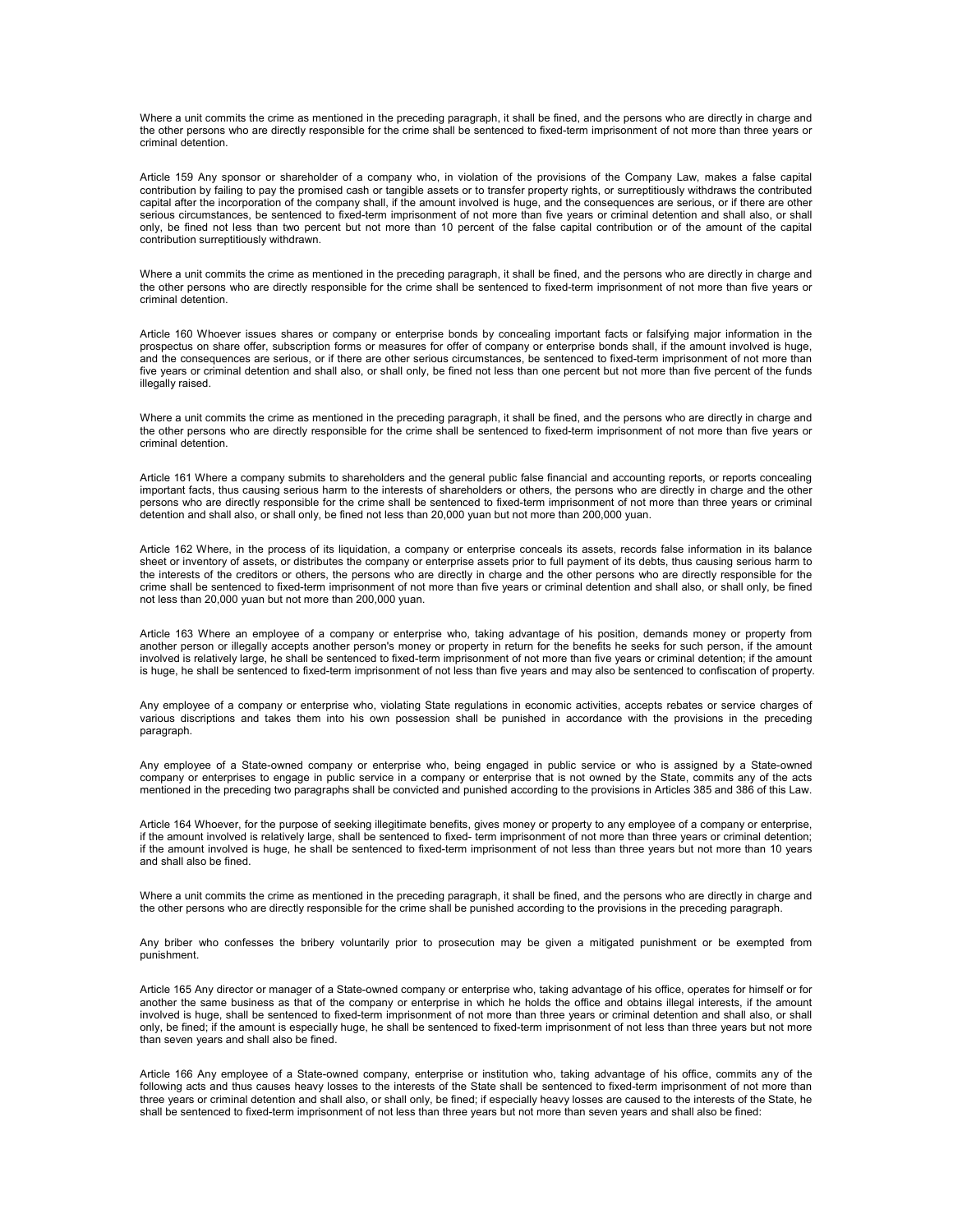(1) turning management of the profitable business of his unit over to his relatives or friends;

(2) purchasing commodities from the unit managed by his relatives or friends at a price obviously higher than the market price, or selling commodities to such unit at a price obviously lower than the market price; or

(3) purchasing from the unit managed by his relatives or friends commodities that are not up to standards.

Article 167 If a person who is directly in charge of a State-owned company, enterprise or institution, when signing or fulfilling a contract, is defrauded due to serious neglect of responsibility and thus causes heavy losses to the interests of the State, he shall be sentenced to fixedterm imprisonment of not more than three years or criminal detention; if especially heavy losses are caused to the interests of the State, he shall be sentenced to fixed-term imprisonment of not less than three years but not more than seven years.

Article 168 If a person who is directly in charge of a State-owned company or enterprise, practises irregularities for selfish ends and causes bankruptcy or heavy losses to the said company or enterprise, thus resulting in heavy losses of the interests of the State, he shall be sentenced to fixed-term imprisonment of not more than three years or criminal detention.

Article 169 If a person who is directly in charge of a State-owned company or enterprise or the competent department at a higher level practises irregularities for selfish ends by converting State-owned assets to shares at a low price or selling them at a low price and thus causes heavy losses to the interests of the State, he shall be sentenced to fixed-term imprisonment of not more than three years or criminal detention; if especially heavy losses are caused to the interests of the State, he shall be sentenced to fixed-term imprisonment of not less than three years but not more than seven years.

SECTION 4 CRIMES OF DISRUPTING THE ORDER OF FINANCIAL ADMINISTRATION

Article 170 Whoever counterfeits currencies shall be sentenced to fixed- term imprisonment of not less than three years but not more than 10 years and shall also be fined not less than 50,000 yuan but not more than 500,000 yuan. Whoever is found to be in any of the following situations shall be sentenced to fixed-term imprisonment of not less than 10 years, life imprisonment or death and shall also be fined not less than 50,000 yuan but not more than 500,000 yuan or be sentenced to confiscation of property:

- (1) being a ringleader of a gang engaged in counterfeiting currencies;
- (2) having counterfeited currencies in especially huge, amounts; or
- (3) being involved in other especially serious circumstances.

Article 171 Whoever sells or buys counterfeit currencies or knowingly transports such currencies shall, if the amount involved is relatively large, be sentenced to fixed-term imprisonment of not more than three years or criminal detention and shall also be fined not less than 20,000 yuan but not more than 200,000 yuan; if the amount involved is huge, he shall be sentenced to fixed-term imprisonment of not less than three years but not more than 10 years and shall also be fined not less than 50,000 yuan but not more than 500,000 yuan; if the amount involved is especially huge, he shall be sentenced to fixed-term imprisonment of not less than 10 years or life imprisonment and shall also be fined not less than 50,000 yuan but not more than 500,000 yuan or be sentenced to confiscation of property.

Any employee of a bank or of any other banking institution who buys counterfeit currencies or, taking advantage of his position, exchanges such currencies for genuine ones shall be sentenced to fixed-term imprisonment of not less than three years but not more than 10 years and shall also be fined not less than 20,000 yuan but not more than 200,000 yuan; if the amount involved is huge, or if there are other serious circumstances, he shall be sentenced to fixed-term imprisonment of not less than 10 years or life imprisonment and shall also be fined not less than 20,000 yuan but not more than 200,000 yuan or be sentenced to confiscation of property; if the circumstances are minor, he shall be sentenced to fixed-term imprisonment of not more than three years or criminal detention and shall also, or shall only, be fined not less than 10,000 yuan but not more than 100,000 yuan.

Whoever counterfeits currencies and also sells or transports counterfeit currencies shall be convicted and given a heavier punishment according to the provisions in Article 170 of this Law.

Article 172 Whoever knowingly holds or uses counter-feit currencies shall, if the amount involved is relatively large, be sentenced to fixedterm imprisonment of not more than three years or criminal detention and shall also, or shall only, be fined not less than 10,000 yuan but not more than 100,000 yuan; if the amount involved is huge, he shall be sentenced to fixed-term imprisonment of not less than three years but not more than 10 years and shall also be fined not less than 20,000 yuan but not more than 200,000 yuan; if the amount involved is especially huge, he shall be sentenced to fixed-term imprisonment of not less than 10 years and shall also be fined not less than 50,000 yuan but not more than 500,000 yuan or be sentenced to confiscation of property.

Article 173 Whoever alters currencies shall, if the amount involved is relatively large, be sentenced to fixed-term imprisonment of not more than three years or criminal detention and shall also, or shall only, be fined not less than 10,000 yuan but not more than 100,000 yuan; if the amount involved is huge, he shall be sentenced to fixed-term imprisonment of not less than three years but not more than 10 years and shall also be fined not less than 20,000 yuan but not more than 200,000 yuan.

Article 174 Whoever establishes a commercial bank or any other banking institution without the approval of the People's Bank of China shall be sentenced to fixed-term imprisonment of not more than three years or criminal detention and shall also, or shall only, be fined not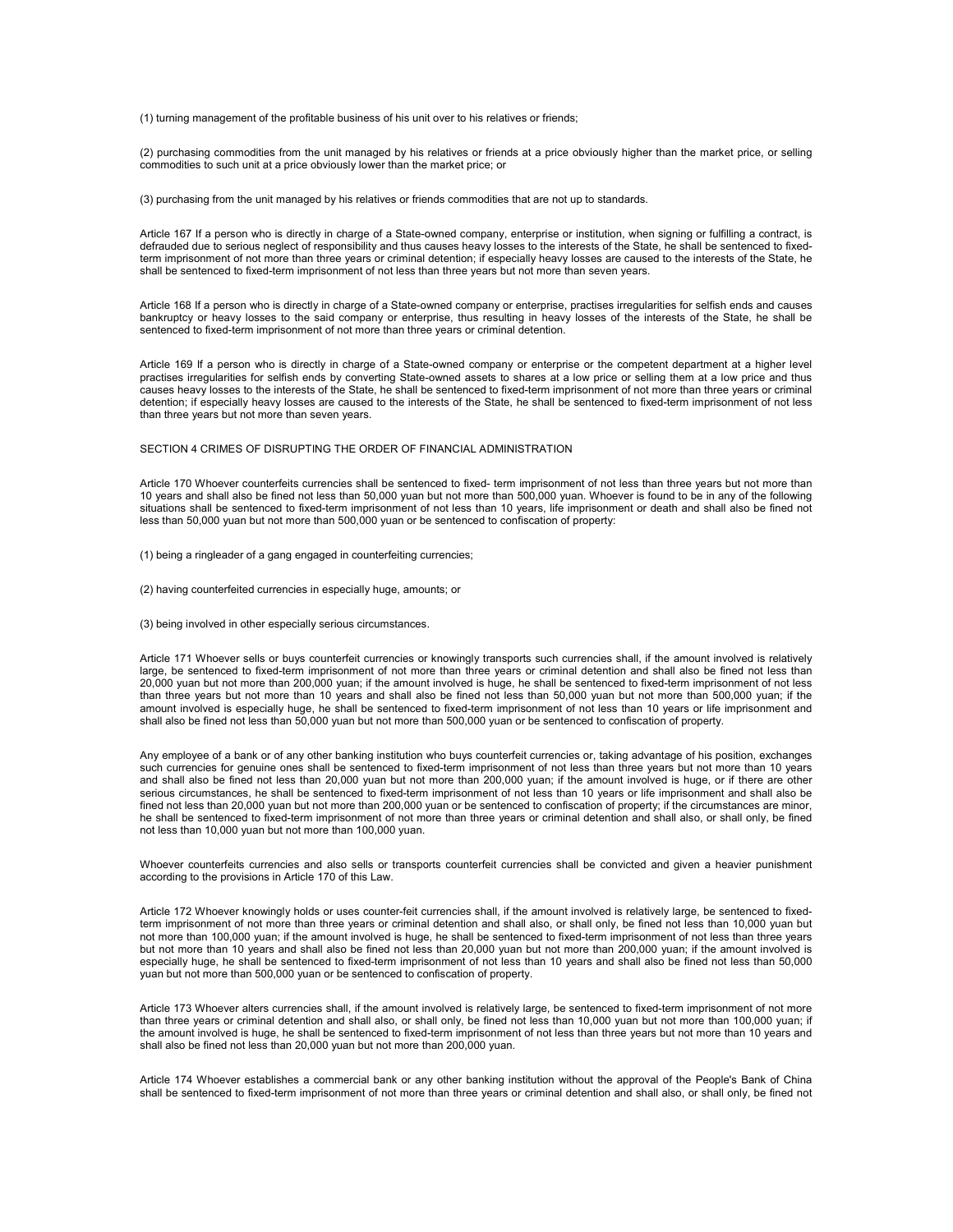less than 20,000 yuan but not more than 200,000 yuan; if the circumstances are serious, he shall be sentenced to fixed-term imprisonment of not less than three years but not more than 10 years and shall also be fined not less than 50,000 yuan but not more than 500,000 yuan.

Whoever forges, alters or transfers the permit for operation of a commercial bank or any other banking institution shall be punished in accordance with the provisions of the preceding paragraph.

Where a unit commits any of the crimes mentioned in the preceding two paragraphs, it shall be fined, and the persons who are directly in charge and the other persons who are directly responsible for the crime shall be punished in accordance with the provisions of the first paragraph.

Article 175 Whoever, for the purpose of making profits through transferring loans, fraudulently obtains credit funds from a banking institution and transfers the funds to another at usury shall, if the amount of illegal gains is relatively large, be sentenced to fixed-term imprisonment of not more than three years or criminal detention and shall also be fined not less than one time but not more than five times the illegal gains; if the amount involved is huge, he shall be sentenced to fixed-term imprisonment of not less than three years but not more than seven years and shall also be fined not less than one time but not more than five times the illegal gains.

Where a unit commits the crime as mentioned in the preceding paragraph, it shall be fined, and the persons who are directly in charge and the other persons who are directly responsible for the crime shall be sentenced to fixed-term imprisonment of not more than three years or criminal detention.

Article 176 Whoever illegally takes in deposits from the general public or does so in disguised form, thus disrupting the financial order, shall be sentenced to fixed-term imprisonment of not more than three years or criminal detention and shall also, or shall only, be fined not less than 20,000 yuan but not more than 200,000 yuan; if the amount involved is huge, or if there are other serious circumstances, he shall be sentenced to fixed-term imprisonment of not less than three years but not more than 10 years and shall also be fined not less than 50,000 yuan but not more than 500,000 yuan.

Where a unit commits the crime as mentioned in the preceding paragraph, it shall be fined, and the persons who are directly in charge and the other persons who are directly responsible for the crime shall be punished according to the provisions in the preceding paragraph.

Article 177 Whoever commits any of the following acts of forging or altering financial bills shall be sentenced to fixed-term imprisonment of not more than five years or criminal detention and shall also, or shall only, be fined not less than 20,000 yuan but not more than 200,000 yuan; if the circumstances are serious, he shall be sentenced to fixed- term imprisonment of not less than five years but not more than 10 years and shall also be fined not less than 50,000 yuan but not more than 500,000 yuan; if the circumstances are especially serious, he shall be sentenced to fixed-term imprisonment of not less than 10 years or life imprisonment and shall also be fined not less than 50,000 yuan but not more than 500,000 yuan or be sentenced to confiscation of property:

(1) forging or altering bills of exchange, promissory notes or cheques;

(2) forging or altering settlement certificates of a bank such as certificates of entrustment with the receipt of payment, certificates of remittance and deposit receipts;

(3) forging or altering letters of credit or their attached bills and documents; or

(4) forging credit cards.

Where a unit commits any of the crimes mentioned in the preceding paragraph, it shall be fined, and the persons who are directly in charge and the other persons who are directly responsible for the crime shall be punished according to the provisions in the preceding paragraph.

Article 178 Whoever forges or alters treasury certificates or any other negotiable securities issued by the State shall, if the amount involved is relatively large, be sentenced to fixed-term imprisonment of not more than three years or criminal detention and shall also, or shall only, be fined not less than 20,000 yuan but not more than 200,000 yuan; if the amount involved is huge, he shall be sentenced to fixed-term imprisonment of not less than three years but not more than 10 years and shall also be fined not less than 50,000 yuan but not more than 500,000 yuan; if the amount involved is especially huge, he shall be sentenced to fixed-term imprisonment of not less than 10 years or life imprisonment and shall also be fined not less than 50,000 yuan but not more than 500,000 yuan or be sentenced to confiscation of property.

Whoever forges or alters stocks or corporate or enterprise bonds shall, if the amount involved is relatively large, be sentenced to fixed-term imprisonment of not more than three years or criminal detention and shall also, or shall only, be fined not less than 10,000 yuan but not more than 100,000 yuan; if the amount involved is huge, he shall be sentenced to fixed-term imprisonment of not less than three years but not more than 10 years and shall also be fined not less than 20,000 yuan but not more than 200,000 yuan.

Any unit that commits any of the crimes mentioned in the preceding two paragraphs, it shall be fined, and the persons who are directly in charge and the other persons who are directly responsible for the crime shall be punished according to the provisions in the preceding two paragraphs respectively.

Article 179 Whoever issues stocks or corporate or enterprise bonds without approval of the competent departments of the State shall, if the amount involved is huge, and the consequences are serious, or if there are other serious circumstances, be sentenced to fixed-term imprisonment of not more than five years or criminal detention and shall also, or shall only, be fined not less than one percent but not more five percent of the funds illegally raised.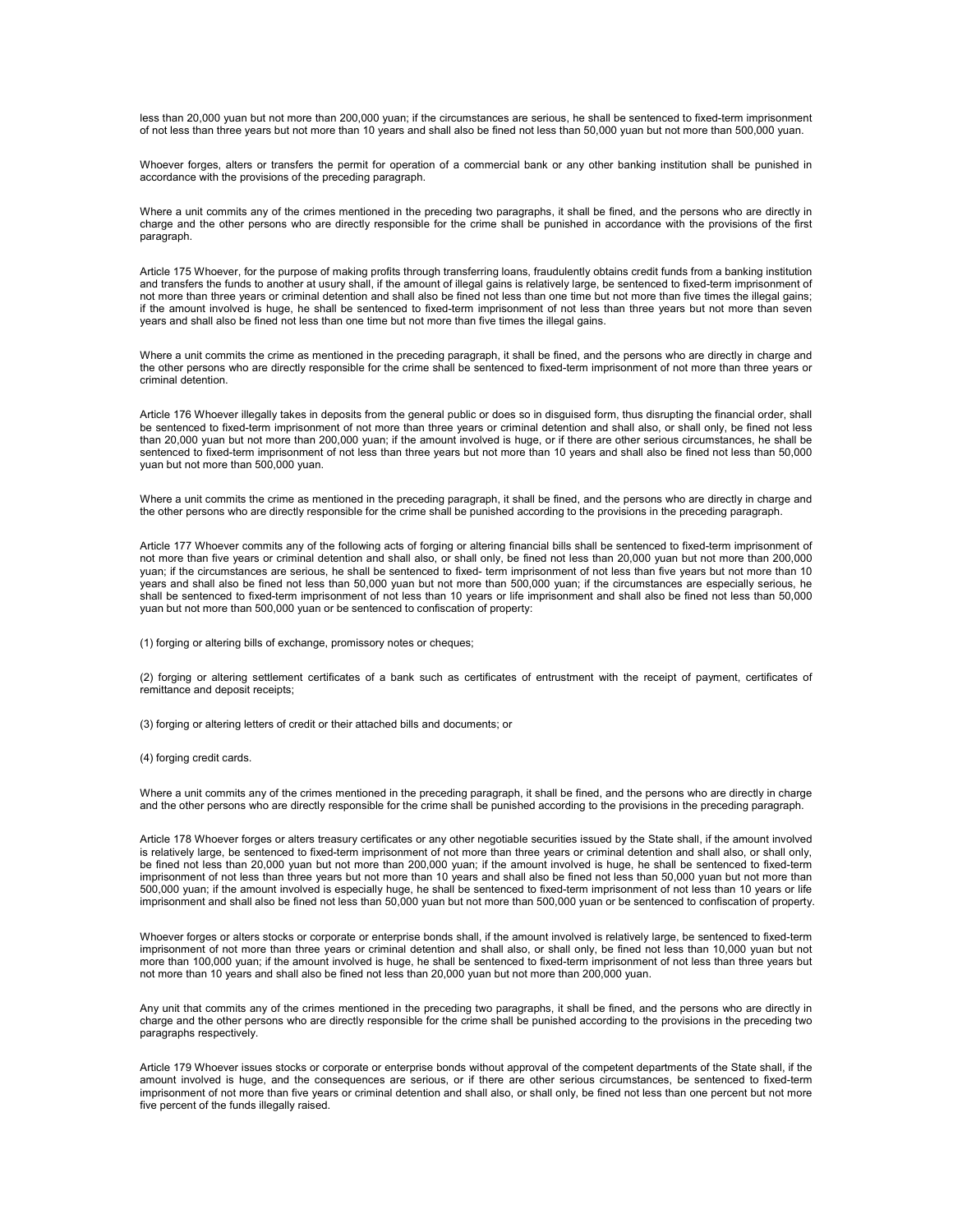Where a unit commits the crime mentioned in the preceding paragraph, it shall be fined, and the persons who are directly in charge and the other persons who are directly responsible for the crime shall be sentenced to fixed-term imprisonment of not more than five years or criminal detention.

Article 180 Any insider who possesses inside information about any stock exchange transactions or anyone who illegally obtains such information, prior to the publication of the information that concerns stock issuing or exchange or that has a vital bearing on the stock price, buys or sells the very stock or divulges the very information shall, if the circumstances are serious, be sentenced to fixed-term imprisonment of not more than five years or criminal detention and shall also, or shall only, be fined not less than one time but not more than five times the illegal gains; if the circumstances are especially serious, he shall be sentenced to fixed-term imprisonment of not less than five years but not more than 10 years and shall also be fined not less than one time but not more than five times the illegal gains.

Where a unit commits the crime as mentioned in the preceding paragraph, it shall be fined, and the persons who are directly in charge and the other persons who are directly responsible for the crime shall be sentenced to fixed-term imprisonment of not more than five years or criminal detention.

The range of inside information shall be determined in accordance with the provisions of laws or administrative rules and regulations.

The range of insiders shall be determined in accordance with the provisions of laws or administrative rules and regulations.

Article 181 Whoever fabricates and spreads false information to adversely affect stock exchange and disrupt the stock exchange market shall, if the consequences are serious, be sentenced to fixed-term imprisonment of not more than five years or criminal detention and shall also, or shall only, be fined not less than 10,000 yuan but not more than 100,000 yuan.

Any employee of a stock exchange or securities company or any member of a securities association or department for securities administration who deliberately provides false information or forges, alters or destroys transaction records in order to cajole investors into buying or selling securities and thus serious consequences have resulted, shall be sentenced to fixed-term imprisonment of not more than five years or criminal detention and shall also, or shall only, be fined not less than 10,000 yuan but not more than 100,000 yuan; if the circumstances are especially serious, he shall be sentenced to fixed-term imprisonment of not less than five years but not more than 10 years and shall also be fined not less than 20,000 yuan but not more than 200,000 yuan.

Where a unit commits any of the crimes mentioned in the preceding two paragraphs, it shall be fined, and the persons who are directly in charge and the other persons who are directly responsible for the crime shall be sentenced to fixed-term imprisonment of not more than five years or criminal detention.

Article 182 Whoever commits any of the following acts by rigging stock prices in order to obtain illegitimate profits or transfer risks shall, if the circumstances are serious, be sentenced to fixed-term imprisonment of not more than five years or criminal detention and shall also, or shall only, be fined not less than one time but not more than five times the illegal gains:

(1) rigging stock prices by working alone or plotting with another in concluding transactions jointly or continuously through a mustering superiority in the holding of funds or shares or in the use of information;

(2) affecting stock prices or the volume of stock transactions by colluding with another and carrying out stock exchange between themselves upon a time, at a price and in a manner previously agreed, or buying or selling between themselves the securities they do not hold;

(3) affecting stock prices or the volume of stock transactions by taking himself as the counterpart of transaction and trading in stocks with himself without transferring ownership of the stock; or

(4) rigging stock prices by any other means.

Where a unit commits any of the crimes mentioned in the preceding paragraph, it shall be fined, and the persons who are directly in charge and the other persons who are directly responsible for the crime shall be sentenced to fixed-term imprisonment of not more than five years or criminal detention.

Article 183 Any employee of an insurance company who, taking advantage of his position, deliberately fabricates the occurrence of an insured accident and falsely settles a fictitious claim, thereby swindling the insured amount of money out of the company and taking it into his own possession, shall be convicted and punished according to the provisions in Article 271 of this Law.

If an employee of a State-owned insurance company or any person who is assigned by a State-owned insurance company to an insurance company that is not owned by the State to engage in public service commits the act prescribed in the preceding paragraph, he shall be convicted and punished according to the provisions in Articles 382 and 383 of this Law.

Article 184 Any employee of a bank or of any other banking institution who in financial activities demands money or property from another person or illegally accepts money or property from another person in return for the benefits secured for such person or, in violation of State regulations, accepts rebates or service charges of various descriptions and takes them into his own possession shall be convicted and punished according to the provisions in Article 163 of this Law.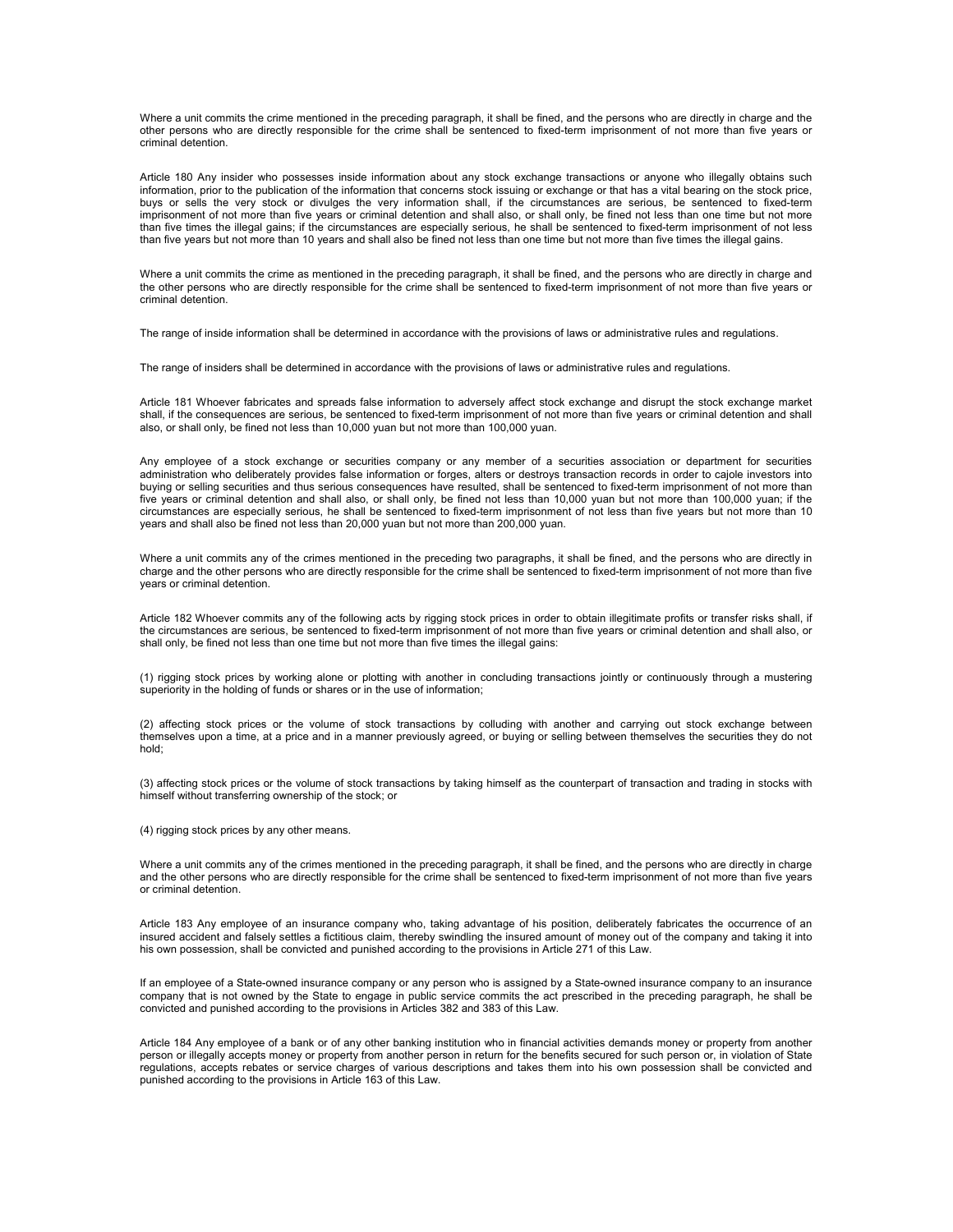Any employee of a State-owned banking institution or any person assigned by a State-owned banking institution to a banking institution that is not owned by the State to engage in public service who commits the act mentioned in the preceding paragraph shall be convicted and punished according to the provisions in Articles 385 and 386 of this Law.

Article 185 Any employee of a bank or of any other banking institution who, taking advantage of his position, misappropriates money belonging to the bank or any client shall be convicted and punished according to the provisions in Article 272 of this Law.

If any employee of a State-owned banking institution or any person who is assigned by a State-owned banking institution to a banking institution that is not owned by the State to engage in public service commits the act mentioned in the preceding paragraph, he shall be convicted and punished according to the provisions in Article 384 of this Law.

Article 186 Any employee of a bank or of any other banking institution who, against laws or administrative rules and regulations, grants fiduciary loans or guaranteed loans to his connections on conditions that are more preferential than those for granting the same type of loans to other borrowers, thus causing relatively heavy losses, shall be sentenced to fixed-term imprisonment of not more than five years or criminal detention and shall also be fined not less than 10,000 yuan but not more than 100,000 yuan; if heavy losses are caused, he shall be sentenced to fixed-term imprisonment of not less than five years and shall also be fined not less than 20,000 yuan but not more than 200,000 yuan.

Any employee of a bank or of any other banking institution who, against laws or administrative rules and regulations, grants loans to persons other than his connections, thus causing heavy losses, shall be sentenced to fixed-term imprisonment of not more than five years or criminal detention and shall also be fined not less than 10,000 yuan but not more than 100,000 yuan; if especially heavy losses are caused, he shall be sentenced to fixed-term imprisonment of not less than five years and shall also be fined not less than 20,000 yuan but not more than 200,000 yuan.

Where a unit commits any of the crimes mentioned in the preceding two paragraphs, it shall be fined, and the persons who are directly in charge and the other persons who are directly responsible for the crime shall be punished according to the provisions in the preceding two paragraphs respectively.

The range of connections shall be determined in accordance with the provisions in the Law of the People's Republic of China on Commercial Banks and the relevant regulations on banking.

Article 187 Any employee of a bank or of any other banking institution who, for the purpose of making profits, illegally lends the funds he absorbed from the clients instead of entering them into the account book, or uses the funds as loans, thus causing heavy losses, shall be sentenced to fixed-term imprisonment of not more than five years or criminal detention and shall also be fined not less than 20,000 yuan but not more than 200,000 yuan; if especially heavy losses are caused, he shall be sentenced to fixed-term imprisonment of not less than five years and shall also be fined not less than 50,000 yuan but not more than 500,000 yuan.

Where a unit commits the crime mentioned in the preceding paragraph, it shall be fined, and the persons who are directly in charge and the other persons who are directly responsible for the crime shall be punished according to the provisions in the preceding paragraph.

Article 188 Any employee of a bank or of any other banking institution who, against regulations, issues letters of credit or other letters of guaranty, negotiable instruments, deposit certificates or certificates of financial standing, thus causing relatively heavy losses, shall be sentenced to fixed-term imprisonment of not more than five years or criminal detention; if heavy losses are caused, he shall be sentenced to fixed-term imprisonment of not less than five years.

Where a unit commits the crime mentioned in the preceding paragraph, it shall be fined, and the persons who are directly in charge and the<br>other persons who are directly responsible for the crime shall be punished accordin

Article 189 Any employee of a bank or of any other banking institution who, in dealing with negotiable instruments, accepts, pays or guarantees a negotiable instrument which is at variance with the provisions in the Law on Negotiable Instruments, thus causing heavy losses, shall be sentenced to fixed-term imprisonment of not more than five years or criminal detention; if especially heavy losses are caused, he shall be sentenced to fixed-term imprisonment of not less than five years.

Where a unit commits the crime mentioned in the preceding paragraph, it shall be fined, and the persons who are directly in charge and the<br>other persons who are directly responsible for the crime shall be punished accordin

Article 190 Any State-owned company, enterprise or any other State-owned unit that, against State regulations, deposits foreign exchange outside China or illegally transfers foreign exchange inside China out to any other countries shall, if the circumstances are serious, be fined, and the persons who are directly in charge and the other persons who are directly responsible for the crime shall be sentenced to fixedterm imprisonment of not more than five years or criminal detention.

Article 191 Whoever, while clearly knowing that the funds are proceeds illegally obtained from drug-related crimes or from crimes committed by mafias or smugglers and gains derived therefrom, commits any of the following acts in order to cover up or conceal the source or nature of the funds shall, in addition to being confiscated of the said proceeds and gains, be sentenced to fixed-term imprisonment of not more than five years or criminal detention and shall also, or shall only, be fined not less than five percent but not more than 20 percent of the amount of money laundried; if the circumstances are serious, he shall be sentenced to fixed-term imprisonment of not less than five but not more than 10 years and shall also be fined not less than five percent but not more than 20 percent of the amount of money laundried: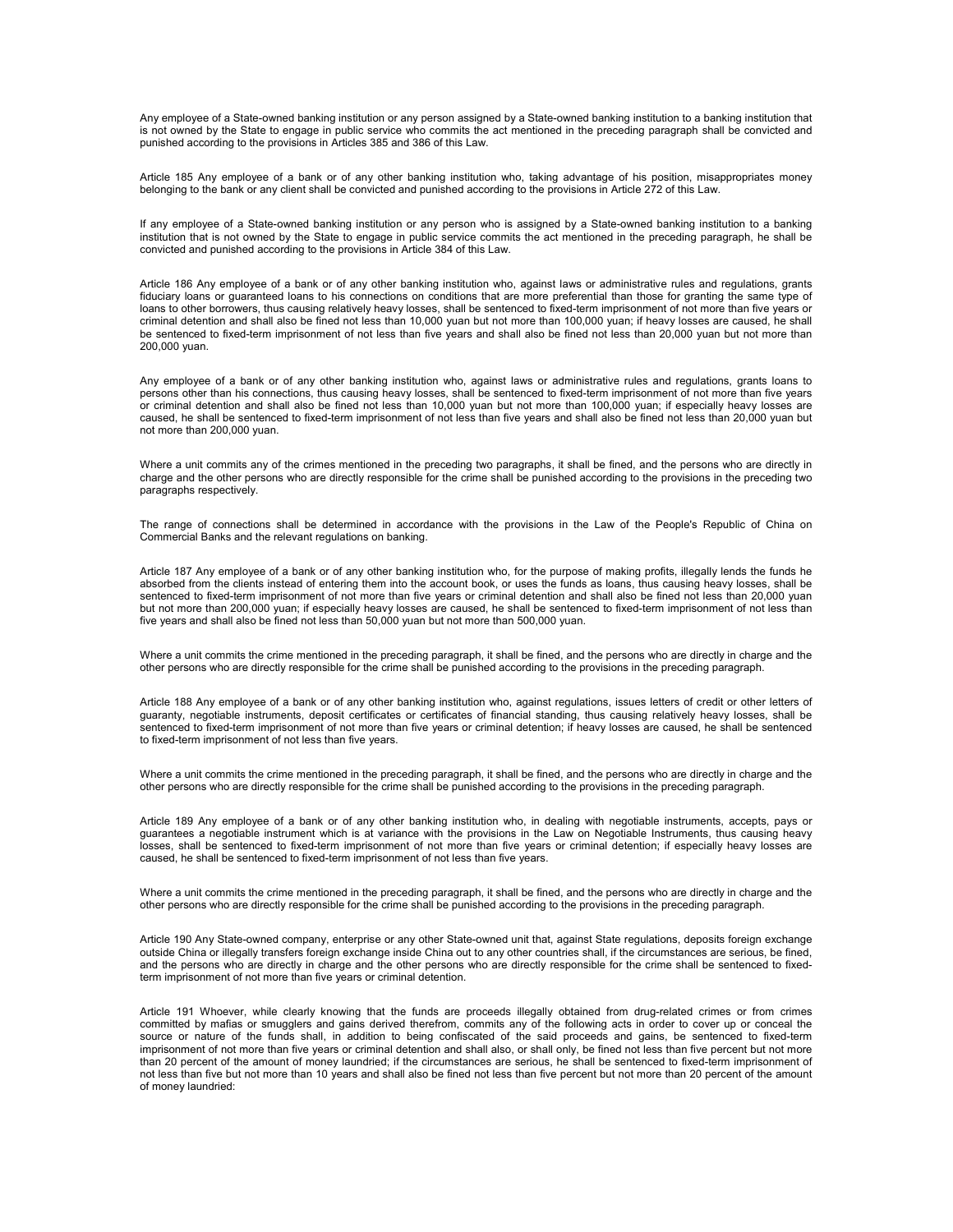(1) providing fund accounts;

(2) helping exchange property into cash or any financial negotiable instruments;

(3) helping transfer capital through transferring accounts or any other form of settlement;

(4) helping remit funds to any other country; or

(5) covering up or concealing by any other means the nature or source of the illegally obtained proceeds and the gains derived therfrom.

Where a unit commits any of the crimes mentioned in the preceding paragraph, it shall be fined, and the persons who are directly in charge and the other persons who are directly responsible for the crime shall be sentenced to fixed-term imprisonment of not more than five years or criminal detention.

#### SECTION 5 CRIMES OF FINANCIAL FRAUD

Article 192 Whoever, for the purpose of illegal possession, unlawfully raises funds by means of fraud shall, if the amount involved is relatively large, be sentenced to fixed-term imprisonment of not more than five years or criminal detention and shall also be fined not less than 20,000 yuan but not more than 200,000 yuan; if the amount involved is huge, or if there are other serious circumstances, he shall be sentenced to fixed-term imprisonment of not less than five years but not more than 10 years and shall also be fined not less than 50,000 yuan but not more than 500,000 yuan; if the amount involved is especially huge, or if there are other especially serious circumstances, he shall be sentenced to fixed-term imprisonment of not less than 10 years or life imprisonment and shall also be fined not less than 50,000 yuan but not more than 500,000 yuan or be sentenced to confiscation of property.

Article 193 Whoever commits any of the following acts to defraud a bank or any other financial institution of loans for the purpose of illegal possession shall, if the amount involved is relatively large, be sentenced to fixed-term imprisonment of not more than five years or criminal detention and shall also be fined not less than 20,000 yuan but not more than 200,000 yuan; if the amount involved is huge, or if there are other serious circumstances, he shall be sentenced to fixed-term imprisonment of not less than five years but not more than 10 years and shall also be fined not less than 50,000 yuan but not more than 500,000 yuan; if the amount involved is especially huge, or if there are other especially serious circumstances, he shall be sentenced to fixed-term imprisonment of not less than 10 years or life imprisonment and shall also be fined not less than 50,000 yuan but not more than 500,000 yuan or be sentenced to confiscation of property:

(1) inventing false reasons for obtaining funds, projects, etc. from abroad;

- (2) using a false economic contract;
- (3) using a false supporting document;

(4) using a false property right certificate as guaranty or repeatedly using the same mortgaged property as guaranty in excess of its value; or

(5) defrauding loans by any other means.

Article 194 Whoever commits fraud by means of financial bills in any of the following ways shall, if the amount involved is relatively large, be sentenced to fixed-term imprisonment of not more than five years or criminal detention and shall also be fined not less than 20,000 yuan but not more than 200,000 yuan; if the amount involved is huge, or if there are other serious circumstances, he shall be sentenced to fixedterm imprisonment of not less than five years but not more than 10 years and shall also be fined not less than 50,000 yuan but not more than 500,000 yuan; if the amount involved is especially huge, or if there are other especially serious circumstances, he shall be sentenced to fixed-term imprisonment of not less than 10 years or life imprisonment and shall also be fined not less than 50,000 yuan but not more than 500,000 yuan or be sentenced to confiscation of property:

(1) knowingly using forged or altered bills of exchange, promissory notes or cheques;

- (2) knowingly using invalidated bills of exchange, promissory notes or cheques;
- (3) illegally using another's bills of exchange, promissory notes or cheques;

(4) signing and issuing a rubber cheque or a cheque, on which the seal is not in conformity with the reserved specimen seal, in order to defraud money or property; or

(5) signing or issuing bills of exchange or promissory notes without funds as a guaranty, in the capacity of a drawer, falsely specifying the particulars thereon at the time of issue, in order to defraud money or property.

Whoever uses forged or altered settlement certificates of a bank such as certificates of entrustment with the receipt of payment, certificates of remittance and deposit receipts shall be punished in accordance with the provisions in the preceding paragraph.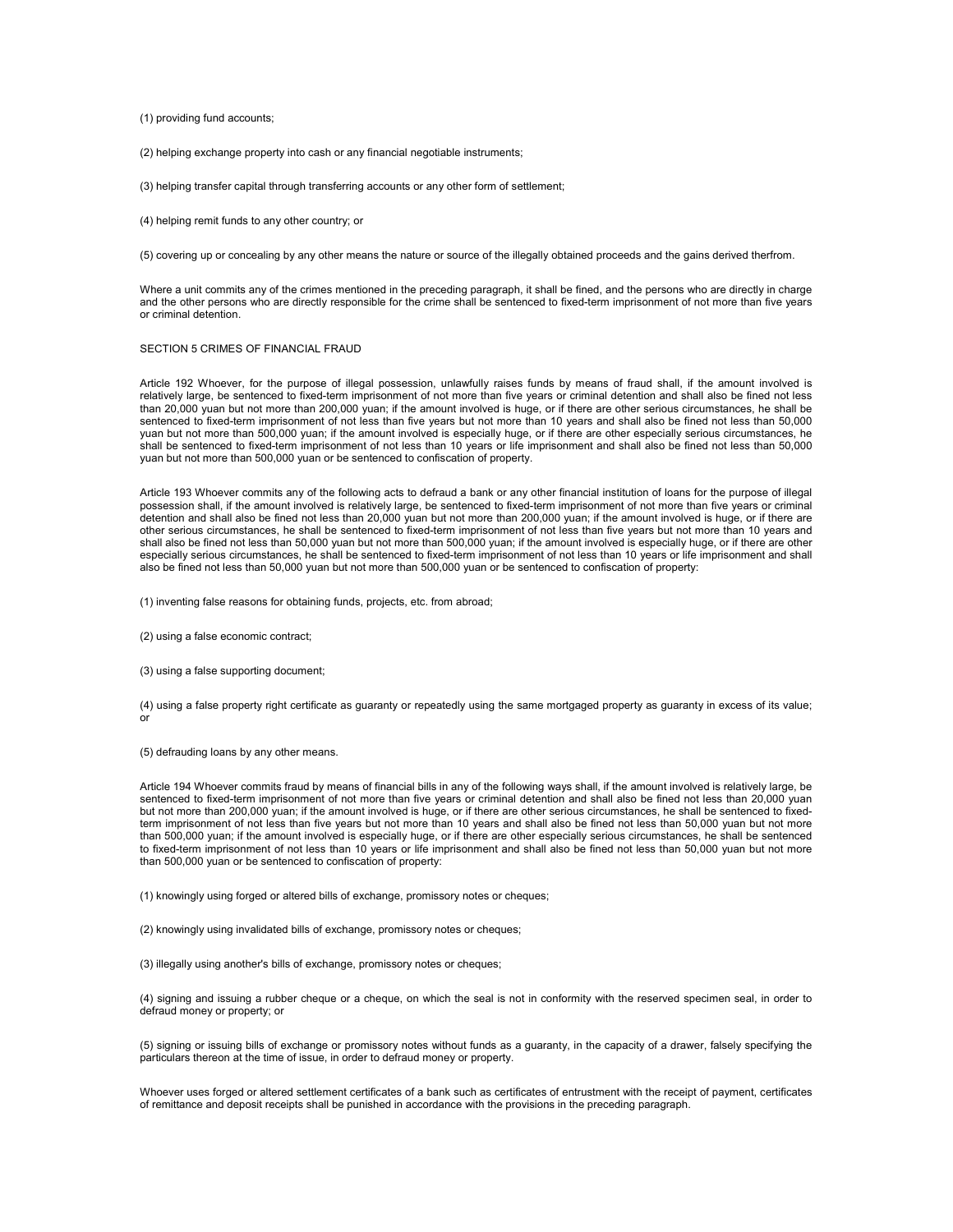Article 195 Whoever commits fraud by means of a letter of credit in any of the following ways shall be sentenced to fixed-term imprisonment of not more than five years or criminal detention and shall also be fined not less than 20,000 yuan but not more than 200,000 yuan; if the amount involved is huge, or if there are other serious circumstances, he shall be sentenced to fixed-term imprisonment of not less than five years but not more than 10 years and shall also be fined not less than 50,000 yuan but not more than 500,000 yuan; if the amount involved is especially huge, or if there are other especially serious circumstances, he shall be sentenced to fixed-term imprisonment of not less than 10 years or life imprisonment and shall also be fined not less than 50,000 yuan but not more than 500,000 yuan or be sentenced to confiscation of property:

(1) using a forged or altered letter of credit or any of its attached bills or documents;

- (2) using an invalidated letter of credit;
- (3) fraudulently obtaining a letter of credit; or
- (4) in any other ways.

Article 196 Whoever commits fraud by means of a credit card in any of the following ways shall, if the amount involved is relatively large, be sentenced to fixed-term imprisonment of not more than five years or criminal detention and shall also be fined not less than 20,000 yuan but not more than 200,000 yuan; if the amount involved is huge, or if there are other serious circumstances, he shall be sentenced to fixedterm imprisonment of not less than five years but not more than 10 years and shall also be fined not less than 50,000 yuan but not more than 500,000 yuan; if the amount involved is especially huge, or if there are other especially serious circumstances, he shall be sentenced to fixed-term imprisonment of not less than 10 years or life imprisonment and shall also be fined not less than 50,000 yuan but not more than 500,000 yuan or be sentenced to confiscation of property:

- (1) using a forged credit card;
- (2) using an invalidated credit card;
- (3) illegally using another's credit card; or
- (4) overdrawing with ill intentions.

Overdrawing with ill intentions as mentioned in the preceding paragraph means that a credit card holder who, for the purpose of illegal possession, overdraws beyond the norm set or beyond the time limit and refuses to repay the overdrawn amount after the bank that issues the card urges him to do so.

Whoever steals a credit card and uses it shall be convicted and punished in accordance with the provisions in Article 264 of this Law.

Article 197 Whoever commits fraud by using forged or altered treasury certificates or any other securities issued by the State shall, if the amount involved is relatively large, be sentenced to fixed-term imprisonment of not more than five years or criminal detention and shall also be fined not less than 20,000 yuan but not more than 200,000 yuan; if the amount involved is huge, or if there are other serious circumstances, he shall be sentenced to fixed-term imprisonment of not less than five years but not more than 10 years and shall also be fined not less than 50,000 yuan but not more than 500,000 yuan; if the amount involved is especially huge, or if there are other especially serious circumstances, he shall be sentenced to fixed-term imprisonment of not less than 10 years or life imprisonment and shall also be fined not less than 50,000 yuan but not more than 500,000 yuan or be sentenced to confiscation of property.

Article 198 Any of the following persons who commit insurance fraud in any of the following ways shall, if the amount involved is relatively large, be sentenced to fixed-term imprisonment of not more than five years or criminal detention and shall also be fined not less than 10,000 yuan but not more than 100,000 yuan; if the amount involved is huge, or if there are other serious circumstances, he shall be sentenced to fixed-term imprisonment of not less than five years but not more than 10 years and shall also be fined not less than 20,000 yuan but not more than 200,000 yuan; if the amount involved is especially huge, or if there are other especially serious circumstances, he shall be sentenced to fixed-term imprisonment of not less than 10 years or life imprisonment and shall also be fined not less than 20,000 yuan but not more than 200,000 yuan or be sentenced to confiscation of property:

(1) an applicant defrauds insurance money by deliberately falsifying the subject matter of the insurance;

(2) an applicant, an insured or a beneficiary defrauds insurance money by cooking up the cause of an insured accident or overstates the extent of loss;

(3) an applicant, an insured or a beneficiary defrauds insurance money by inventing stories of an insured accident that does not occur;

(4) an applicant or an insured defrauds insurance money by deliberately causing the occurrence of an insured accident that leads to property damage; or

(5) an applicant or a beneficiary defrauds insurance money by deliberately causing the death, disability or illness of the insured.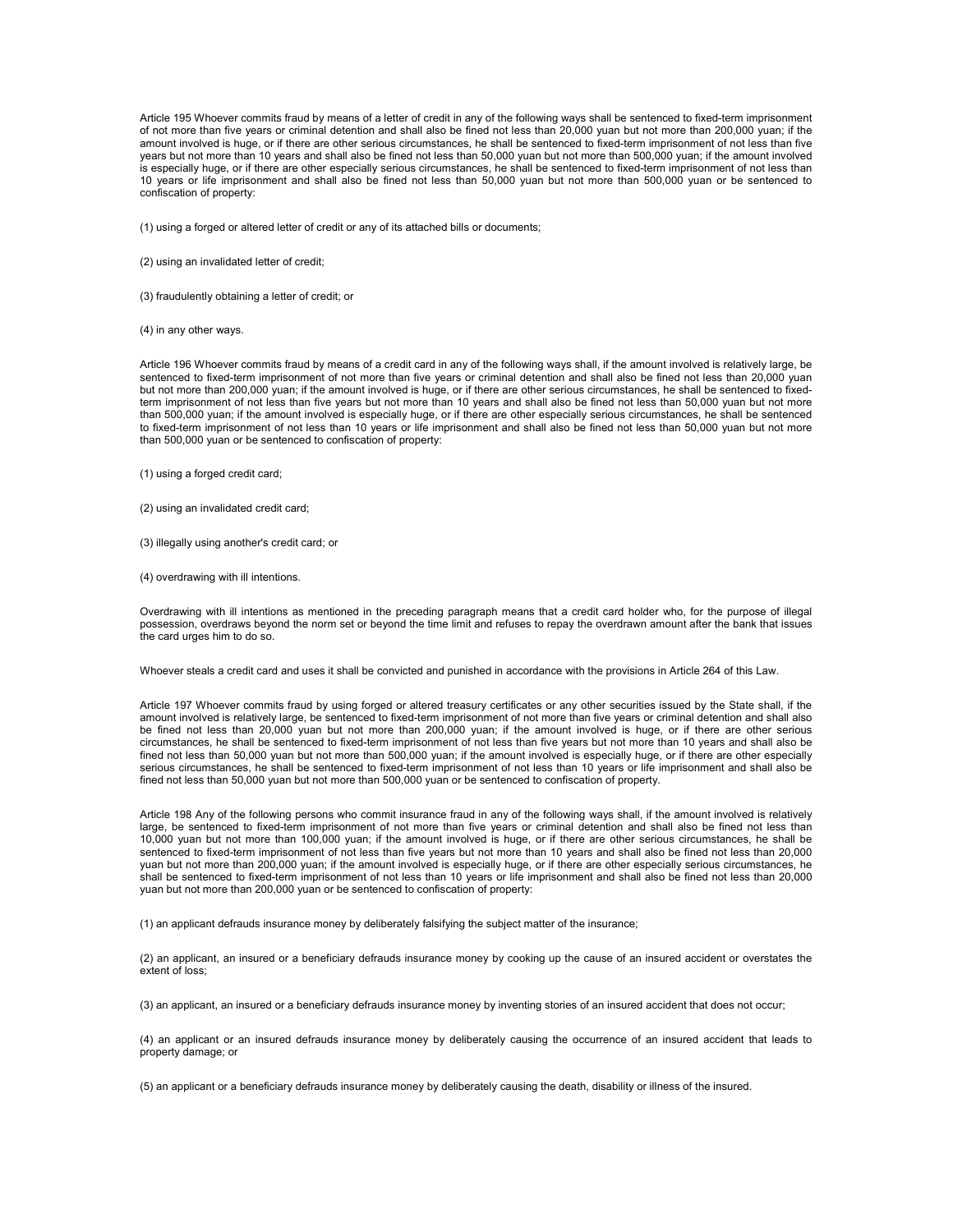Whoever commits the act listed in sub-paragraph (4) or (5) of the preceding paragraph, which also constitutes another crime, shall be punished in accordance with the provisions on combined punishment for several crimes.

Where a unit commits the crime mentioned in the first paragraph, it shall be fined, and the persons who are directly in charge and the other persons who are directly responsible for the crime shall be sentenced to fixed-term imprisonment of not more than five years or criminal detention; if the amount involved is huge, or if there are other serious circumstances, they shall be sentenced to fixed-term imprisonment of not less than five years but not more than 10 years; if the amount involved is especially huge, or if there are other especially serious circumstances, they shall be sentenced to fixed-term imprisonment of not less than 10 years.

Any expert witness, witness or property assessor of an insured accident who deliberately provides false supporting documents, thus creating the conditions for another to practise defraudation, shall be deemed an accomplice in insurance fraud and punished as such.

Article 199 Whoever commits the crime mentioned in Article 192, 194 or 195 of this Section shall, if the amount involved is especially huge, and especially heavy losses are caused to the interests of the State and the people, be sentenced to life imprisonment or death and also to confiscation of property.

Article 200 Where a unit commits the crime mentioned in Article 192, 194 or 195 of this Section, it shall be fined, and the persons who are directly in charge and the other persons who are directly responsible for the crime shall be sentenced to fixed-term imprisonment of not more than five years or criminal detention; if the amount involved is huge, or if there are other serious circumstances, they shall be sentenced to fixed-term imprisonment of not less than five years but not more than 10 years; if the amount involved is especially huge, or if there are other especially serious circumstances, they shall be sentenced to fixed-term imprisonment of not less than 10 years or life imprisonment.

# SECTION 6 CRIMES OF JEOPARDIZING ADMINISTRATION OF TAX COLLECTION

Article 201 Any taxpayer who fails to pay or underpays the amount of taxes payable by means of forging, altering, concealing or destroying without authorization account books or vouchers for the accounts, or overstating expenses or omitting or understating incomes in account books, or refusing to file his tax returns after the tax authorities have notified him to do so or filing false tax returns shall, if the amount of tax evaded accounts for over 10 percent but under 30 percent of the total of taxes payable and over 10,000 yuan but under 100,000 yuan, or if he commits tax evasion again after having been twice subjected to administrative sanctions by the tax authorities for tax evasion, be sentenced to fixed-term imprisonment of not more than three years or criminal detention and shall also be fined not less than one time but not more than five times the amount of tax evaded; if the amount of tax evaded accounts for over 30 percent of the total of taxes payable or is over 100,000 yuan, he shall be sentenced to fixed-term imprisonment of not less than three years but not more than seven years and shall also be fined not less than one time but not more than five times the amount of tax evaded.

Where a withholding agent who, by using the means mentioned in the preceding paragraph, fails to pay or under-pays the taxes which he has withheld or collected shall, if the amount accounts for over 10 percent of the total of taxes payable or is over 10,000 yuan, be punished in accordance with the provisions in the preceding paragraph.

Whoever repeatedly commits the acts mentioned in the preceding two paragraphs and goes unpunished shall be punished on the basis of the cumulative total.

Article 202 Whoever refuses to pay taxes by means of violence or threat shall be sentenced to fixed-term imprisonment of not more than three years or criminal detention and shall also be fined not less than one time but not more than five times the amount he refuses to pay; if the circumstances are serious, he shall be sentenced to fixed-term imprisonment of not less than three years but not more than seven years and shall also be fined not less than one time but not more than five times the amount he refuses to pay.

Article 203 Any taxpayer who does not pay the taxes due and adopts the means of transferring or concealing his property so that the tax authorities cannot pursue the amount of taxes in arrears shall, if the amount involved is over 10,000 yuan but under 100,000 yuan, be sentenced to fixed-term imprisonment of not more than three years or criminal detention and shall also, or shall only, be fined not less than one time but not more than five times the amount of taxes in arrears; if the amount involved is over 100,000 yuan, he shall be sentenced to fixed- term imprisonment of not less than three years but not more than seven years and shall also be fined not less than one time but not more than five times the amount of taxes in arrears.

Article 204 Whoever, by filing false export declaration or by any other deceptive means, obtains from the State a tax refund for exports shall, if the amount involved is relatively large, be sentenced to fixed-term imprisonment of not more than five years or criminal detention and shall also be fined not less than one time but not more than five times the amount defrauded; if the amount involved is huge, or if there are other serious circumstances, he shall be sentenced to fixed-term imprisonment of not less than five years but not more than 10 years and shall also be fined not less than one time but not more than five times the amount defrauded; if the amount involved is especially huge, or if there are other especially serious circumstances, he shall be sentenced to fixed- term imprisonment of not less than 10 years or life imprisonment and shall also be fined not less than one time but not more than five times the amount defrauded or be sentenced to confiscation of property.

Any taxpayer who, after having paid the taxes, adopts the deceptive means mentioned in the preceding paragraph to obtain a tax refund shall be convicted and punished according to the provisions in Article 201 of this Law, and for the defrauded part that exceeds what he has paid, he shall be punished according to the provisions in the preceding paragraph.

Article 205 Whoever falsely makes out special invoices for value-added tax or any other invoices to defraud a tax refund for exports or to offset tax money shall be sentenced to fixed-term imprisonment of not more than three years or criminal detention and shall also be fined not less than 20,000 yuan but not more than 200,000 yuan; if the amount of money involved is relatively large or if there are other serious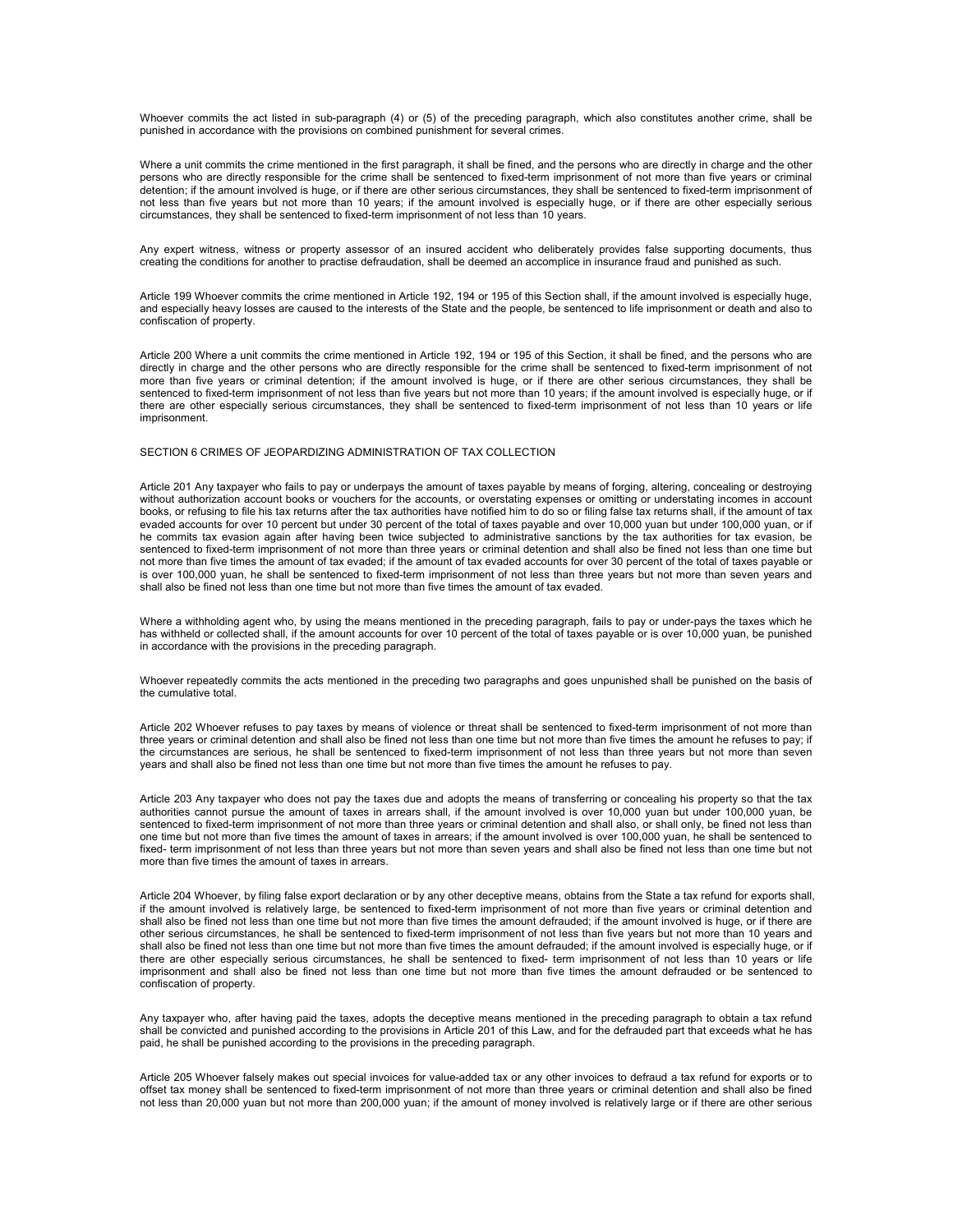circumstances, he shall be sentenced to fixed-term imprisonment of not less than three years but not more than 10 years and shall also be fined not less than 50,000 yuan but not more than 500,000 yuan; if the amount of money involved is huge, or if there are other especially serious circumstances, he shall be sentenced to fixed-term imprisonment of not less than 10 years or life imprisonment and shall also be fined not less than 50,000 yuan but not more than 500,000 yuan or be sentenced to confiscation of property.

Whoever commits the act mentioned in the preceding paragraph to defraud tax money of the State shall, if the amount involved is especially huge, and the circumstances are especially serious, thus causing especially heavy losses to the interests of the State, shall be sentenced to life imprisonment or death and also to confiscation of property.

Where a unit commits the crime mentioned in this Article, it shall be fined, and the persons who are directly in charge and the other persons who are directly responsible for the crime shall be sentenced to fixed- term imprisonment of not more than three years or criminal detention; if the amount involved is relatively large or if there are other serious circumstances, they shall be sentenced to fixed-term imprisonment of not less than three years but not more than 10 years; if the amount involved is huge, or if there are other especially serious circumstances, they shall be sentenced to fixed-term imprisonment of not less than 10 years or life imprisonment.

Falsely making out special invoices for value-added tax or any other invoices to defraud a tax refund for exports or to offset tax money refers to any act of falsely making out the said invoices for another, for oneself, or asking another to do so for oneself, or recommending another to do so.

Article 206 Whoever forges or sells forged special invoices for value- added tax shall be sentenced to fixed-term imprisonment of not more than three years, criminal detention or public surveillance and shall also be fined not less than 20,000 yuan but not more than 200,000 yuan; if the number involved is relatively large or if there are other serious circumstances, he shall be sentenced to fixed-term imprisonment of not less than three years but not more than 10 years and shall also be fined not less than 50,000 yuan but not more than 500,000 yuan; if the number involved is huge, or if there are other especially serious circumstances, he shall be sentenced to fixed-term imprisonment of not less than 10 years or life imprisonment and shall also be fined not less than 50,000 yuan but not more than 500,000 yuan or be sentenced to confiscation of property.

Whoever forges or sells forged special invoices for value-added tax shall, if the number involved is especially huge, and the circumstances are especially serious so that economic order is seriously disrupted, be sentenced to life imprisonment or death and also to confiscation of property.

Where a unit commits the crime mentioned in this Article, it shall be fined, and the persons who are directly in charge and the other persons who are directly responsible for the crime shall be sentenced to fixed- term imprisonment of not more than three years, criminal detention or public surveillance; if the number involved is relatively large or if there are other serious circumstances, they shall be sentenced to fixedterm imprisonment of not less than three years but not more than 10 years; if the number involved is huge, or if there are other especially serious circumstances, they shall be sentenced to fixed-term imprisonment of not less than 10 years or life imprisonment.

Article 207 Whoever illegally sells special invoices for value-added tax shall be sentenced to fixed-term imprisonment of not more than three years, criminal detention or public surveillance and shall also be fined not less than 20,000 yuan but not more than 200,000 yuan; if the number involved is relatively large, he shall be sentenced to fixed-term imprisonment of not less than three years but not more than 10 years and shall also be fined not less than 50,000 yuan but not more than 500,000 yuan; if the number involved is huge, he shall be sentenced to fixed- term imprisonment of not less than 10 years or life imprisonment and shall also be fined not less than 50,000 yuan but not more than 500,000 yuan or be sentenced to confiscation of property.

Article 208 Whoever unlawfully purchases special invoices for value- added tax or purchases forged special invoices for value-added tax shall be sentenced to fixed-term imprisonment of not more than five years or criminal detention and shall also, or shall only, be fined not less than 20,000 yuan but not more than 200,000 yuan.

Whoever, in addition to unlawfully purchasing special invoices for value-added tax or purchasing forged special invoices for value-added tax, falsely makes out such invoices or sells them shall be convicted and punished according to the provisions of Article 205, 206 or 207 of this Law respectively.

Article 209 Whoever forges or makes without authorization any other invoices, which can be used to defraud a tax refund for exports or to offset tax money, or sells such invoices shall be sentenced to fixed- term imprisonment of not more than three years, criminal detention or public surveillance and shall also be fined not less than 20,000 yuan but not more than 200,000 yuan; if the number involved is large, he shall be sentenced to fixed-term imprisonment of not less than three years but not more than seven years and shall also be fined not less than 50,000 yuan but not more than 500,000 yuan; if the number involved is especially huge, he shall be sentenced to fixed-term imprisonment of not less than seven years and shall also be fined not less than 50,000 yuan but not more than 500,000 yuan or be sentenced to confiscation of property.

Whoever forges or makes without authorization invoices other than the ones specified in the preceding paragraph or sells such invoices shall be sentenced to fixed-term imprisonment of not more than two years, criminal detention or public surveillance and shall also, or shall only, be fined not less than 10,000 yuan but not more than 50,000 yuan; if the circumstances are serious, he shall be sentenced to fixedterm imprisonment of not less than two years but not more than seven years and shall also be fined not less than 50,000 yuan but not more than 500,000 yuan.

Whoever illegally sells any other invoices which can be used to defraud a tax refund for exports or to offset tax money shall be punished according to the provisions in the first paragraph.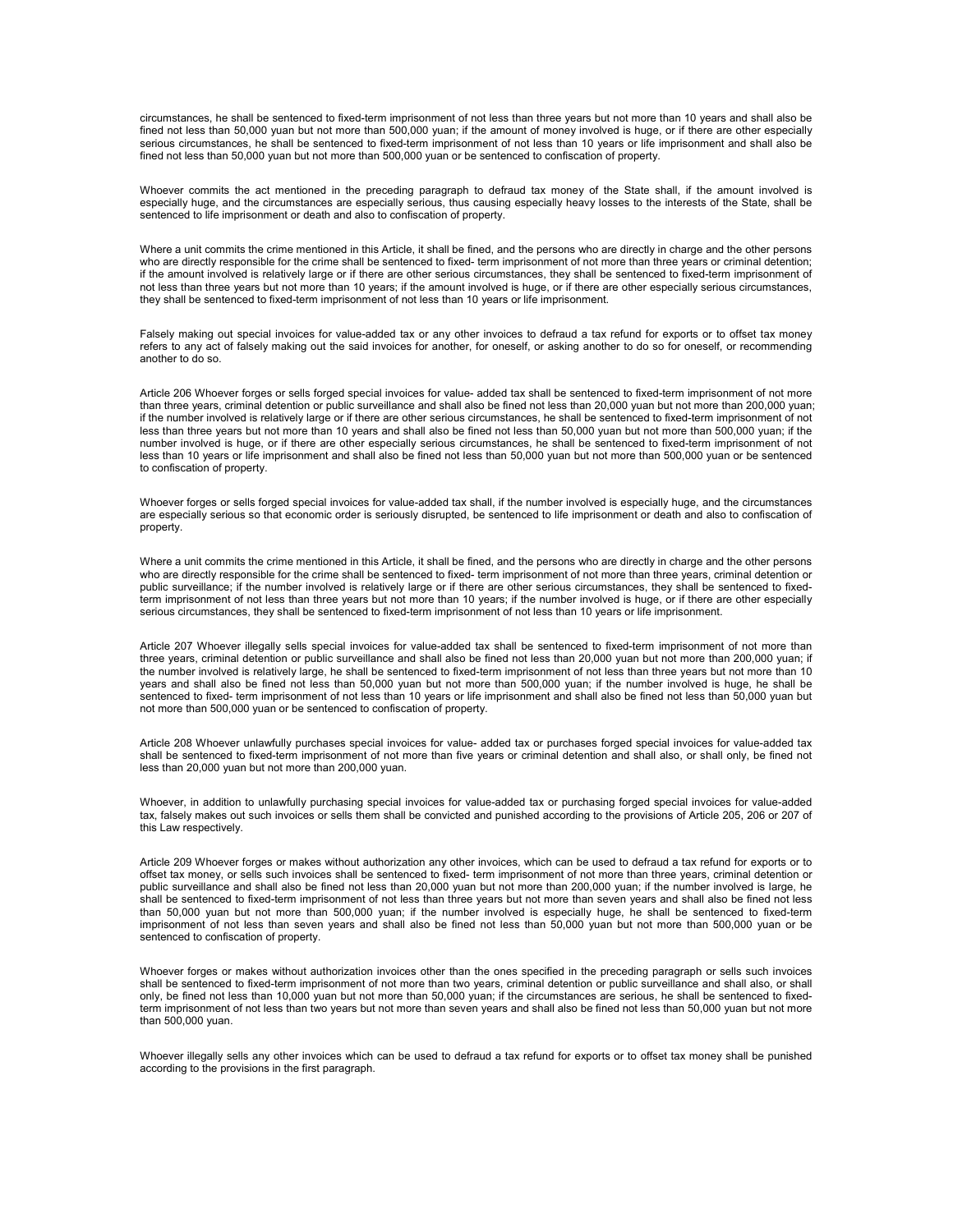Whoever illegally sells invoices other than the ones specified in the third paragraph shall be punished according to the provisions in the second paragraph.

Article 210 Whoever steals special invoices for value-added tax or any other invoices which can be used to defraud a tax refund for exports or to offset tax money shall be convicted and punished in accordance with the provisions in Article 264 of this Law.

Whoever fraudulently obtains special invoices for value-added tax or other invoices which can be used to defraud a tax refund for exports or to offset tax money shall be convicted and punished in accordance with the provisions in Article 266 of this Law.

Article 211 Where a unit commits the crime mentioned in Article 201, 203, 204, 207, 208 or 209 of this Section, it shall be fined, and the persons who are directly in charge and the other persons who are directly responsible for the crime shall be punished in accordance with the provisions of the Articles respectively.

Article 212 Whoever commits the crime mentioned in Article 201, 202, 203, 204 or 205 and is fined or sentenced to confiscation of property shall be so punished after the tax authorities have recovered the taxes evaded and the defrauded tax refund for exports.

## SECTION 7 CRIMES OF INFRINGING ON INTELLECTUAL PROPERTY RIGHTS

Article 213 Whoever, without permission from the owner of a registered trademark, uses a trademark which is identical with the registered trademark on the same kind of commodities shall, if the circumstances are serious, be sentenced to fixed-term imprisonment of not more than three years or criminal detention and shall also, or shall only, be fined; if the circumstances are especially serious, he shall be sentenced to fixed-term imprisonment of not less than three years but not more than seven years and shall also be fined.

Article 214 Whoever knowingly sells commodities bearing counterfeit registered trademarks shall, if the amount of sales is relatively large, be sentenced to fixed-term imprisonment of not more than three years or criminal detention and shall also, or shall only, be fined; if the amount of sales is huge, he shall be sentenced to fixed-term imprisonment of not less than three years but not more than seven years and shall also be fined.

Article 215 Whoever forges or without authorization of another makes representations of the person's registered trademarks or sells such representations shall, if the circumstances are serious, be sentenced to fixed-term imprisonment of not more than three years, criminal detention or public surveillance and shall also, or shall only, be fined; if the circumstances are especially serious, he shall be sentenced to fixed- term imprisonment of not less than three years but not more than seven years and shall also be fined.

Article 216 Whoever counterfeits the patent of another shall, if the circumstances are serious, be sentenced to fixed-term imprisonment of not more than three years or criminal detention and shall also, or shall only, be fined.

Article 217 Whoever, for the purpose of making profits, commits any of the following acts of infringement on copyright shall, if the amount of illegal gains is relatively large, or if there are other serious circumstances, be sentenced to fixed-term imprisonment of not more than three years or criminal detention and shall also, or shall only, be fined; if the amount of illegal gains is huge or if there are other especially serious circumstances, he shall be sentenced to fixed-term imprisonment of not less than three years but not more than seven years and shall also be fined:

(1) reproducing and distributing a written work, musical work, motion picture, television programme or other visual works, computer software or other works without permission of the copyright owner;

(2) publishing a book of which the exclusive right of publication is enjoyed by another person;

(3) reproducing and distributing an audio or video recording produced by another person without permission of the producer; or

(4) producing or selling a work of fine art with forged signature of another painter.

Article 218 Whoever, for the purpose of making profits, knowingly sells works reproduced by infringing on the copyright of the owners as mentioned in Article 217 of this Law shall, if the amount of illegal gains is huge, be sentenced to fixed-term imprisonment of not more than three years or criminal detention and shall also, or shall only, be fined.

Article 219 Whoever commits any of the following acts of infringing on business secrets and thus causes heavy losses to the obligee shall be sentenced to fixed-term imprisonment of not more than three years or criminal detention and shall also, or shall only, be fined; if the consequences are especially serious, he shall be sentenced to fixed-term imprisonment of not less than three years but not more than seven years and shall also be fined:

(1) obtaining an obligee's business secrets by stealing, luring, coercion or any other illegitimate means;

(2) disclosing, using or allowing another to use the business secrets obtained from the obligee by the means mentioned in the preceding paragraph; or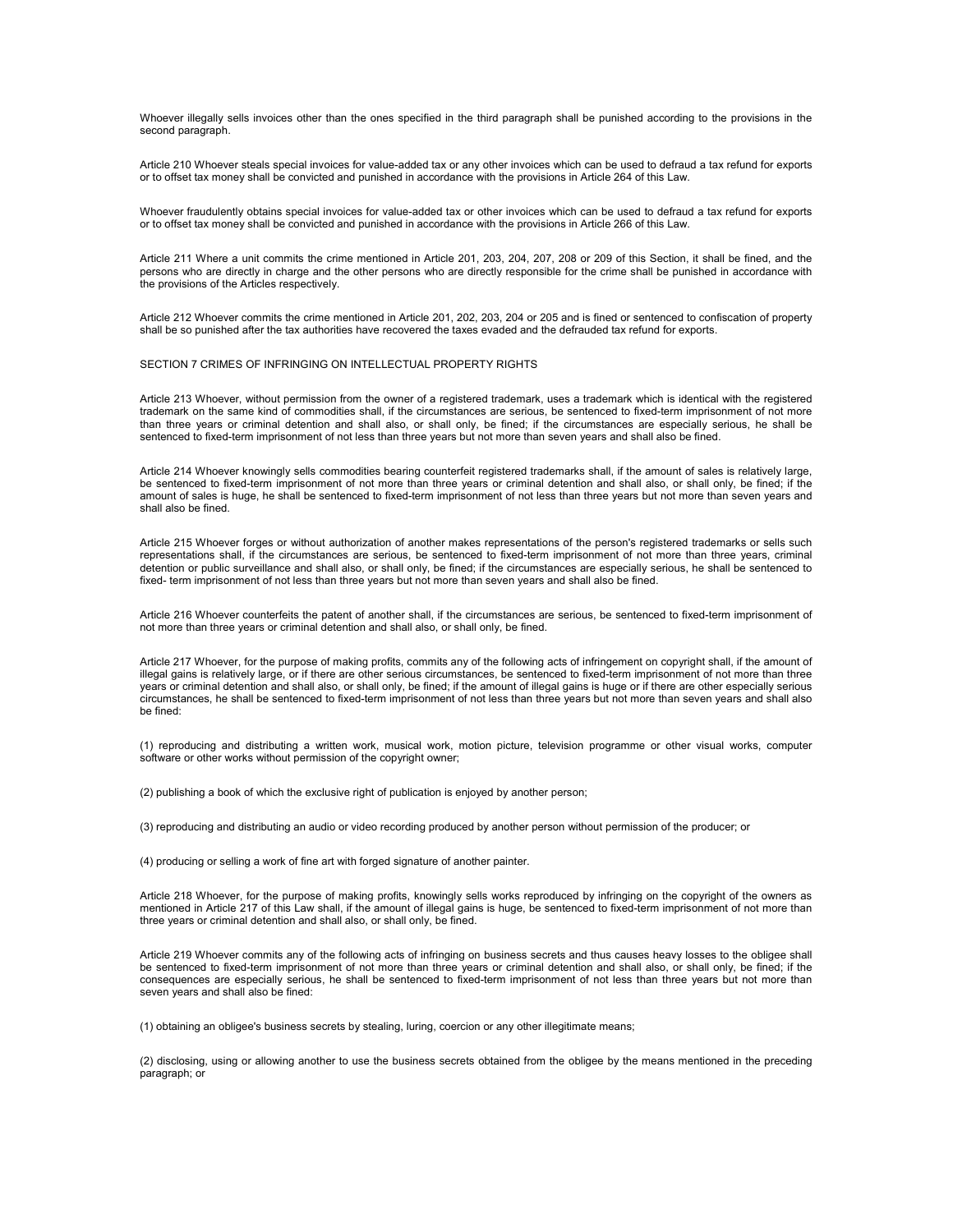(3) in violation of the agreement on or against the obligee's demand for keeping business secrets, disclosing, using or allowing another person to use the business secrets he has.

Whoever obtains, uses or discloses another's business secrets, which he clearly knows or ought to know falls under the categories of the acts listed in the preceding paragraph, shall be deemed an offender who infringes on business secrets.

"Business secrets" as mentioned in this Article refers to technology information or business information which is unknown to the public, can bring about economic benefits to the obligee, is of practical use and with regard to which the obligee has adopted secret-keeping measures.

"Obligee" as mentioned in this Article refers to the owner of business secrets and the person who is permitted by the owner to use the business secrets.

Article 220 Where a unit commits any of the crimes mentioned in the Articles from 213 through 219 of this Section, it shall be fined, and the persons who are directly in charge and the other persons who are directly responsible for the crime shall be punished in accordance with the provisions of the Articles respectively.

#### SECTION 8 CRIMES OF DISRUPTING MARKET ORDER

Article 221 Whoever fabricates stories and spreads them to damage another person's business credit or commodity reputation, if heavy losses are caused to the person, or if there are other serious circumstances, shall be sentenced to fixed-term imprisonment of not more than two years or criminal detention and shall also, or shall only, be fined.

Article 222 Any advertiser, advertisement agent or advertisement publisher who, in violation of State regulations, takes advantage of advertisement to make false publicity of commodities or services, if the circumstances are serious, shall be sentenced to fixed-term imprisonment of not more than two years or criminal detention and shall also, or shall only, be fined.

Article 223 Bidders who act in collusion with each other in offering bidding prices and thus jeopardize the interests of bid-inviters or of other bidders, if the circumstances are serious, shall be sentenced to fixed-term imprisonment of not more than three years or criminal detention and shall also, or shall only, be fined.

If a bidder and bid-inviter act in collusion with each other in bidding and thus jeopardize the lawful interests of the State, the collective or citizens, they shall be punished according to the provisions of the preceding paragraph.

Article 224 Whoever, during the course of signing or fulfilling a contract, commits any of the following acts to defraud money or property of the other party for the purpose of illegal possession, if the amount involved is relatively large, shall be sentenced to fixed-term imprisonment of not more than three years or criminal detention and shall also, or shall only, be fined; if the amount involved is huge, or if there are other serious circumstances, he shall be sentenced to fixed-term imprisonment of not less than three years but not more than 10 years and shall also be fined; if the amount involved is especially huge or if there are other especially serious circumstances, he shall be sentenced to fixed-term imprisonment of not less than 10 years or life imprisonment and shall also be fined or be sentenced to confiscation property:

(1) signing a contract in the name of a fictitious unit or in the name of another person;

(2) offering as guaranty forged, altered or invalidated negotiable instruments or any other false property right certificates;

(3) while having no ability to fulfil a contract, conjoling the other party into continuing to sign and fulfil a contract by way of fulfilling a contract that involves a small amount of money or fulfilling part of the contract;

(4) going into hiding after receiving the other party's goods, payment for goods, cash paid in advance or property for guaranty; or

(5) any other acts.

Article 225 Whoever, in violation of State regulations, commits any of the following illegal acts in business operation and thus disrupts market order, if the circumstances are serious, shall be sentenced to fixed-term imprisonment of not more than five years or criminal detention and shall also, or shall only, be fined not less than one time but not more than five times the amount of illegal gains; if the circumstances are especially serious, he shall be sentenced to fixed- term imprisonment of not less than five years and shall also be fined not less than one time but not more than five times the amount of illegal gains or be sentenced to confiscation of property:

(1) without permission, dealing in goods that are designated by laws or administrative rules and regulations as goods to be dealt in or sold in a monopoly way or other goods that are restricted in trading;

(2) buying or selling import or export licenses, import or export certificates of origin or other business licenses or approval papers required by laws or administrative rules and regulations; or

(3) other illegal operations that seriously disrupt market order.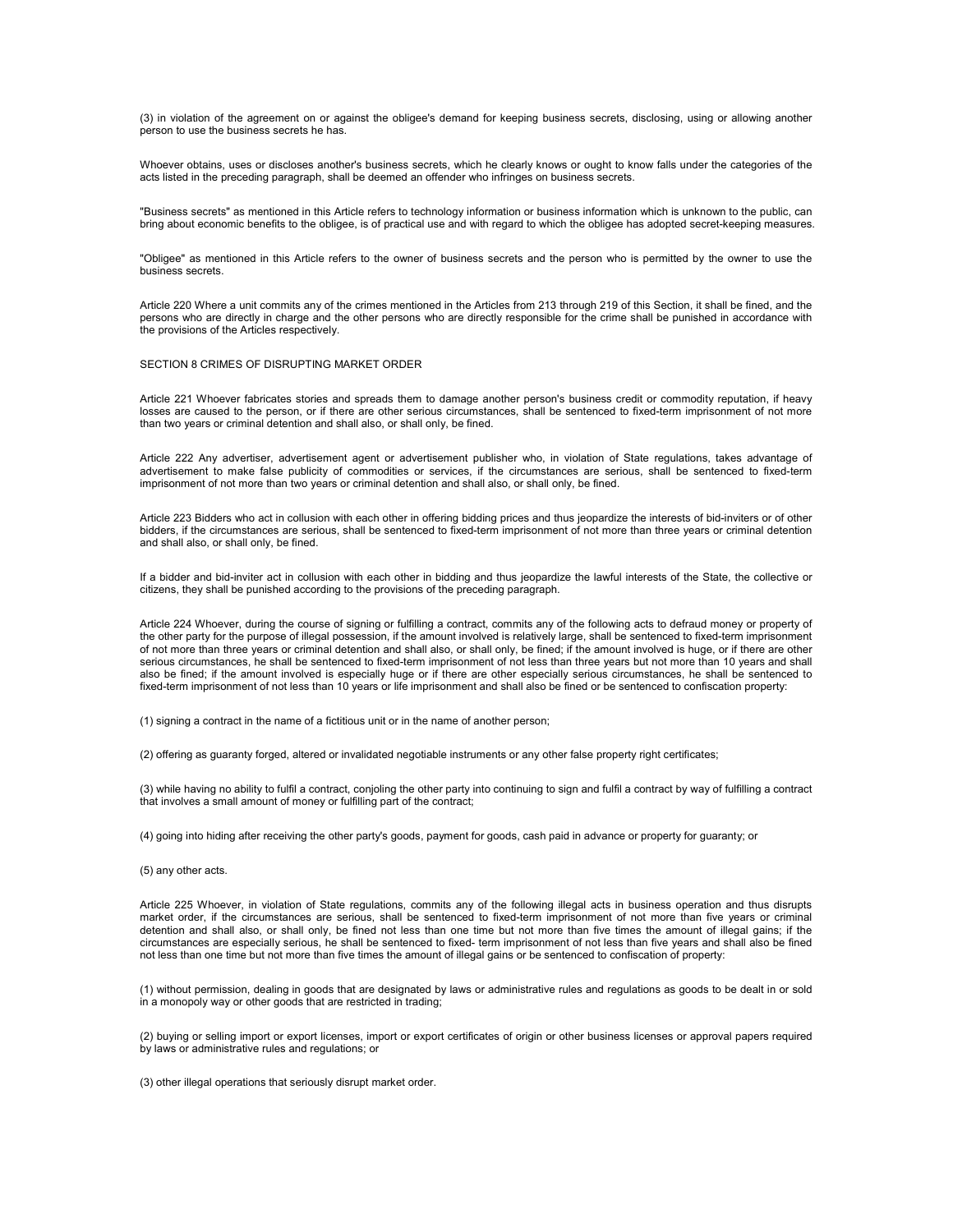Article 226 Whoever buys or sells commodities by violence or intimidation, or compels another person to provide or receive a service, if the circumstances are serious, shall be sentenced to fixed-term imprisonment of not more than three years or criminal detention and shall also, or shall only, be fined.

Article 227 Whoever counterfeits or scalps any counterfeit train or ship tickets, stamps or any other negotiable tickets, if the amount involved is relatively large, shall be sentenced to fixed-term imprisonment of not more than two years, criminal detention or public surveillance and shall also, or shall only, be fined not less than one time but not more than five times the value of the tickets; if the amount involved is huge, he shall be sentenced to fixed-term imprisonment of not less than two years but not more than seven years and shall also be fined not less than one time but not more than five times the value of the tickets.

Whoever scalps train or ship tickets, if the circumstances are serious, shall be sentenced to fixed-term imprisonment of not more than three years, criminal detention or public surveillance, and shall also, or shall only, be fined not less than one time but not more than five times the value of the tickets.

Article 228 Whoever, in violation of the rules and regulations on land administration, illegally transfers or scalps land-use right to make profits, if the circumstances are serious, shall be sentenced to fixed- term imprisonment of not more than three years or criminal detention and shall also, or shall only, be fined not less than five percent but not more than 20 percent of the money gained therefrom; if the circumstances are especially serious, he shall be sentenced to fixed-term imprisonment of not less than three years but not more than seven years and shall also be fined not less than five percent but not more than 20 percent of the money gained therefrom.

Article 229 If a member of a intermediary organization, whose duty is to make capital assessment, verification or validation, to do accounting or auditing, or to provide legal service, etc, deliberately provides false testifying papers, if the circumstances are serious, he shall be sentenced to fixed-term imprisonment of not more than five years or criminal detention and shall also be fined.

Any member mentioned in the preceding paragraph who commits the crime prescribed in the preceding paragraph demands money or property from another or illegally accepts money or property from another shall be sentenced to fixed-term imprisonment of not less than<br>five years but not more than 10 years and shall also be fined.

Any member mentioned in the first paragraph who, grossly neglecting his duty, produces testifying papers that are highly inconsistent with the facts, thus causing serious consequences, shall be sentenced to fixed- term imprisonment of not more than three years or criminal detention and shall also, or shall only, be fined.

Article 230 Whoever, in violation of the provisions in the Law on Import and Export Commodity Inspection, evades commodity inspection and markets or uses import commodities that are subject to inspection by the commodity inspection authorities but are not declared for such inspection, or exports commodities that are subject to inspection by the commodity inspection authorities but are not proved up to standard through declaration for such inspection, if the circumstances are serious, shall be sentenced to fixed-term imprisonment of not more than three years or criminal detention and shall also, or shall only, be fined.

Article 231 Where a unit commits the crime mentioned in the Articles from 221 through 230 of this Section, it shall be fined, and the persons who are directly in charge and the other persons who are directly responsible for the crime shall be punished in accordance with the provisions of the Articles respectively.

CHAPTER IV CRIMES OF INFRINGING UPON CITIZENS' RIGHT OF THE PERSON AND DEMOCRATIC RIGHTS

Article 232 Whoever intentionally commits homicide shall be sentenced to death, life imprisonment or fixed-term imprisonment of not less than 10 years; if the circumstances are relatively minor, he shall be sentenced to fixed-term imprisonment of not less than three years but not more than 10 years.

Article 233 Whoever negligently causes death to another person shall be sentenced to fixed-term imprisonment of not less than three years but not more than seven years; if the circumstances are relatively minor, he shall be sentenced to fixed-term imprisonment of not more than three years, except as otherwise specifically provided in this Law.

Article 234 Whoever intentionally inflicts injury upon another person shall be sentenced to fixed-term imprisonment of not more than three years, criminal detention or public surveillance.

Whoever commits the crime mentioned in the preceding paragraph, thus causing severe injury to another person, shall be sentenced to fixed- term imprisonment of not less than three years but not more than 10 years; if he causes death to the person or, by resorting to especially cruel means, causes severe injury to the person, reducing the person to utter disability, he shall be sentenced to fixed-term imprisonment of not less than 10 years, life imprisonment or death, except as otherwise specifically provided in this Law.

Article 235 Whoever negligently injures another person and causes severe injury to the person shall be sentenced to fixed-term<br>imprisonment of not more than three years or criminal detention, except as otherwise specifical

Article 236 Whoever rapes a woman by violence, coercion or any other means shall be sentenced to fixed-term imprisonment of not less than three years but not more than 10 years.

Whoever has sexual intercourse with a girl under the age of 14 shall be deemed to have committed rape and shall be given a heavier punishment.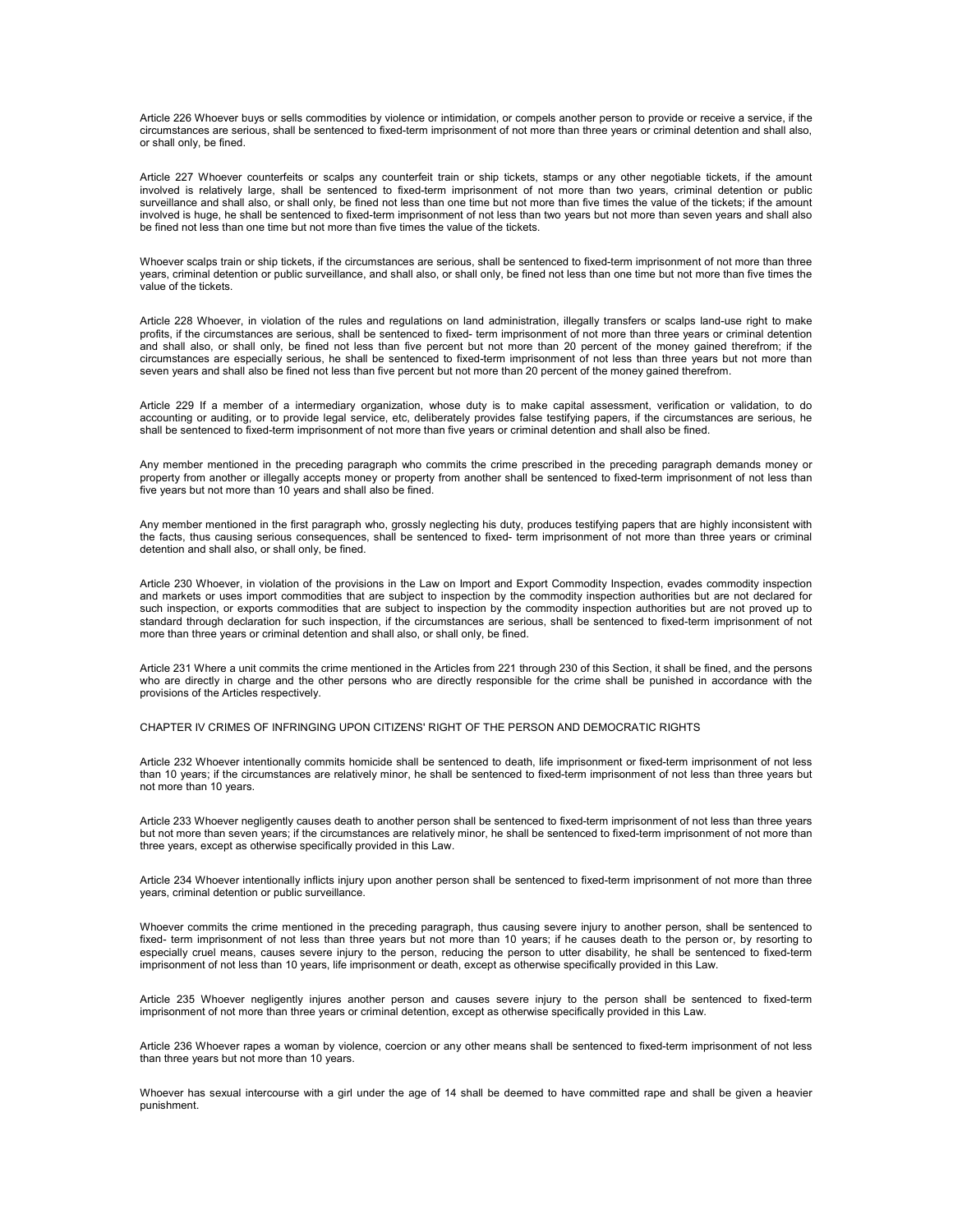Whoever rapes a woman or has sexual intercourse with a girl under the age of 14 shall, in any of the following circumstances, be sentenced to fixed-term imprisonment of not less than 10 years, life imprisonment or death:

(1) the circumstances being flagrant;

(2) raping a number of women or girls under the age of 14;

(3) raping a woman before the public in a public place;

(4) raping a woman with one or more persons in succession; or

(5) causing serious injury or death to the victim or any other serious consequences.

Article 237 Whoever acts indecently against or insults a woman by violence, coercion or any other forcible means shall be sentenced to fixed-term imprisonment of not more than five years or criminal detention.

Whoever gathers a number of people to commit the crime mentioned in the preceding paragraph or commits the crime before the public in a public place shall be sentenced to fixed-term imprisonment of not less than five years.

Whoever acts indecently against a child shall be given a heavier punishment in accordance with the provisions of the preceding two paragraphs.

Article 238 Whoever unlawfully detains another person or unlawfully deprives the personal freedom of another person by any other means shall be sentenced to fixed-term imprisonment of not more than three years, criminal detention, public surveillance or deprivation of political rights. If he resorts to battery or humiliation, he shall be given a heavier punishment.

Whoever commits the crime mentioned in the preceding paragraph and causes serious injury to the victim shall be sentenced to fixed-term imprisonment of not less than three years but not more than 10 years; if he causes death to the victim, he shall be sentenced to fixed-term imprisonment of not less than 10 years. If he causes injury, disability or death to the victim by violence, he shall be convicted and punished in accordance with the provisions of Article 234 or 232 of this Law.

Whoever unlawfully detains or confines another person in order to get payment of a debt shall be punished in accordance with the provisions of the preceding two paragraphs.

Where a functionary of a State organ commits any of the crimes mentioned in the preceding three paragraphs by taking advantage of his functions and powers, he shall be given a heavier punishment in accordance with the provisions in the preceding three paragraphs correspondingly.

Article 239 Whoever kidnaps another person for the purpose of extorting money or property or kidnaps another person as a hostage shall be sentenced to fixed-term imprisonment of not less than 10 years or life imprisonment and also to a fine or confiscation of property; if he causes death to the kidnapped person or kills the kidnapped person, he shall be sentenced to death and also to confiscation of property.

Whoever steals a baby or an infant for the purpose of extorting money or property shall be punished in accordance with the provisions of the preceding paragraph.

Article 240 Whoever abducts and traffics in a woman or child shall be sentenced to fixed-term imprisonment of not less than five years but not more than 10 years and shall also be fined; if he falls under any of the following categories, he shall be sentenced to fixed-term imprisonment of not less than 10 years or life imprisonment and shall also be fined or sentenced to confiscation of property; if the circumstances are especially serious, he shall be sentenced to death and also to confiscation of property:

(1) being a ringleader of a gang engaged in abducting and trafficking in women and children;

(2) abducting and trafficking in three or more women and/or children;

(3) raping the woman who is abducted and trafficked in;

(4) enticing or forcing the woman who is abducted and trafficked in to engage in prostitution, or selling such woman to any other person who would force her to engage in prostitution:

(5) kidnapping a woman or child by means of violence, coercion or

anaesthesia for the purpose of selling the victim;

(6) stealing a baby or an infant for the purpose of selling the victim;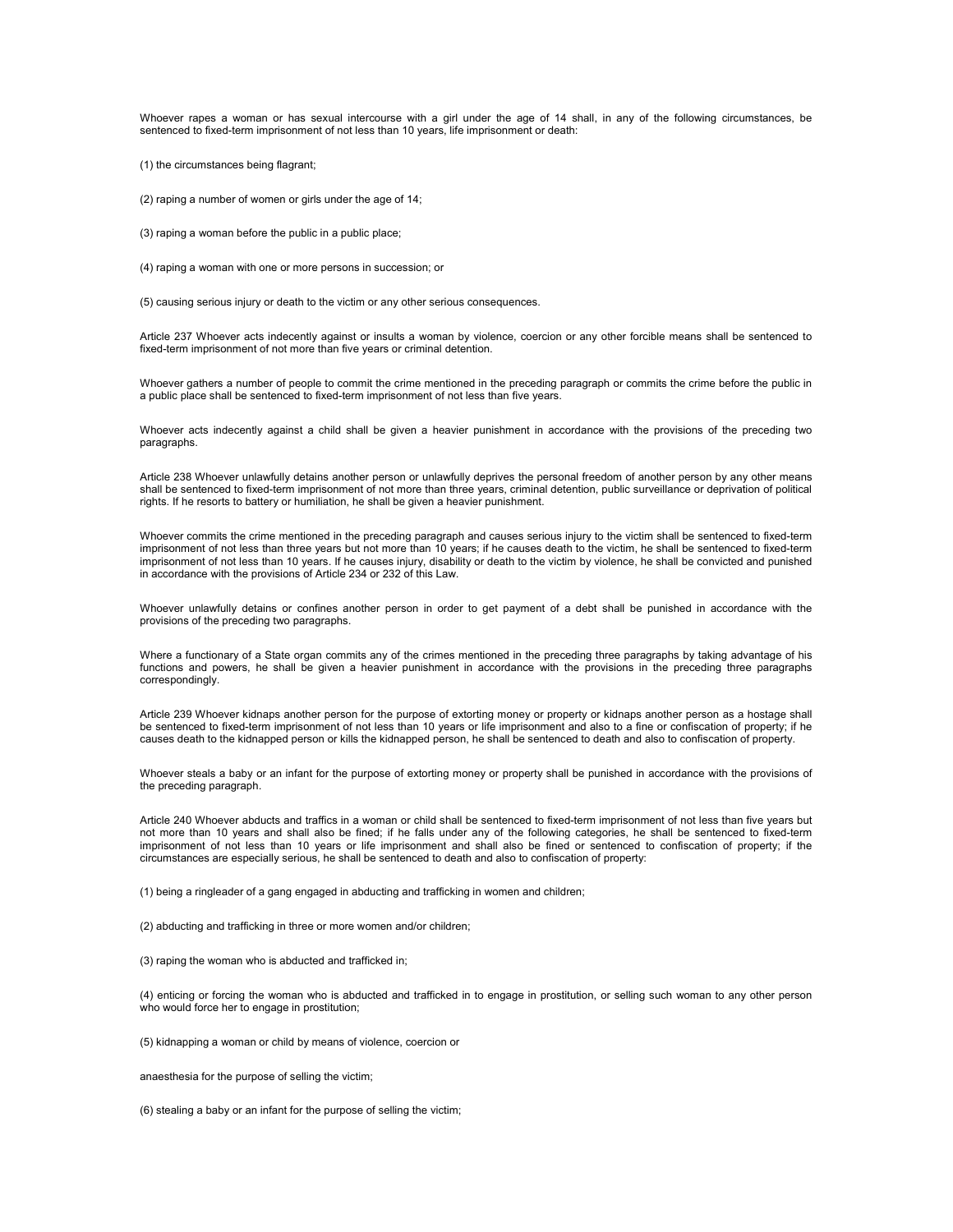(7) causing serious injury or death to the woman or child who is abducted and trafficked in or to her or his relatives or any other serious consequences; or

(8) selling a woman or a child out of the territory of China.

By abducting and trafficking in a woman or child is meant any of the following acts: abducting, kidnapping, buying, trafficking in, fetching, sending, or transferring a woman or child, for the purpose of selling the victim.

Article 241 Whoever buys an abducted woman or child shall be sentenced to fixed-term imprisonment of not more than three years, criminal

detention or public surveillance.

Whoever buys an abducted woman and forces her to have sexual intercourse with him shall be convicted and punished in accordance with the provisions of Article 236 of this Law.

Whoever buys an abducted woman or child and illegally deprives the victim of his or her personal freedom or restricts his or her personal freedom, or commits any criminal acts such as harming and humiliating the victim, shall be convicted and punished in accordance with the relevant provisions of this Law.

Whoever buys an abducted woman or child and commits the criminal act as specified in the second or third paragraph of this Article shall be punished in accordance with the provisions on combined punishment for several crimes.

Whoever buys an abducted woman or child and sells the victim afterwards shall be convicted and punished in accordance with the provisions of Article 240 of this Law.

Whoever buys an abducted woman or child but does not obstruct the woman from returning to her original place of residence as she wishes or does not maltreat the child nor obstruct his or her rescue may be exempted from being investigated for criminal responsibility.

Article 242 Whoever, through violence or threat, obstructs functionaries of a State organ from rescuing a sold woman or child shall be convicted and punished in accordance with the provisions of Article 277 of this Law.

The major culprit who gathers people to prevent functionaries of a State organ from rescuing a sold woman or child shall be sentenced to fixed- term imprisonment of not more than five years or criminal detention; the other participants who resort to violence or threat shall be punished in accordance with the provisions of the preceding paragraph.

Article 243 Whoever invents stories to implicate another person with the intention of having him investigated for criminal responsibility, if the circumstances are serious, shall be sentenced to fixed-term imprisonment of not more than three years, criminal detention or public surveillance; if the consequences are serious, he shall be sentenced to fixed-term imprisonment of not less than three years but not more than 10 years.

Any functionary of a State organ who commits the crime mentioned in the preceding paragraph shall be given a heavier punishment.

The provisions of the preceding two paragraphs shall not be applicable to cases of unintentional false charge, mistaken complaint or unfounded accusation.

Article 244 Where an employer, in violation of the laws and regulations on labour administration, compels its employees to work by restricting their personal freedom, if the circumstances are serious, the persons who are directly responsible for the offence shall be sentenced to fixed-term imprisonment of not more than three years or criminal detention and shall also, or shall only, be fined.

Article 245 Whoever unlawfully subjects another person to a body search or a search of his residence or unlawfully intrudes into another person's residence shall be sentenced to fixed-term imprisonment of not more than three years or criminal detention.

Any judicial officer who abuses his power and commits the crime mentioned in the preceding paragraph shall be given a heavier punishment.

Article 246 Whoever, by violence or other methods, publicly humiliates another person or invent stories to defame him, if the circumstances are serious, shall be sentenced to fixed-term imprisonment of not more than three years, criminal detention, public surveillance or deprivation of political rights.

The crime mentioned in the preceding paragraph shall be handled only upon complaint, except where serious harm is done to public order or to the interests of the State.

Article 247 Any judicial officer who extorts confession from a criminal suspect or defendant by torture or extorts testimony from a witness by violence shall be sentenced to fixed-term imprisonment of not more than three years or criminal detention. If he causes injury, disability or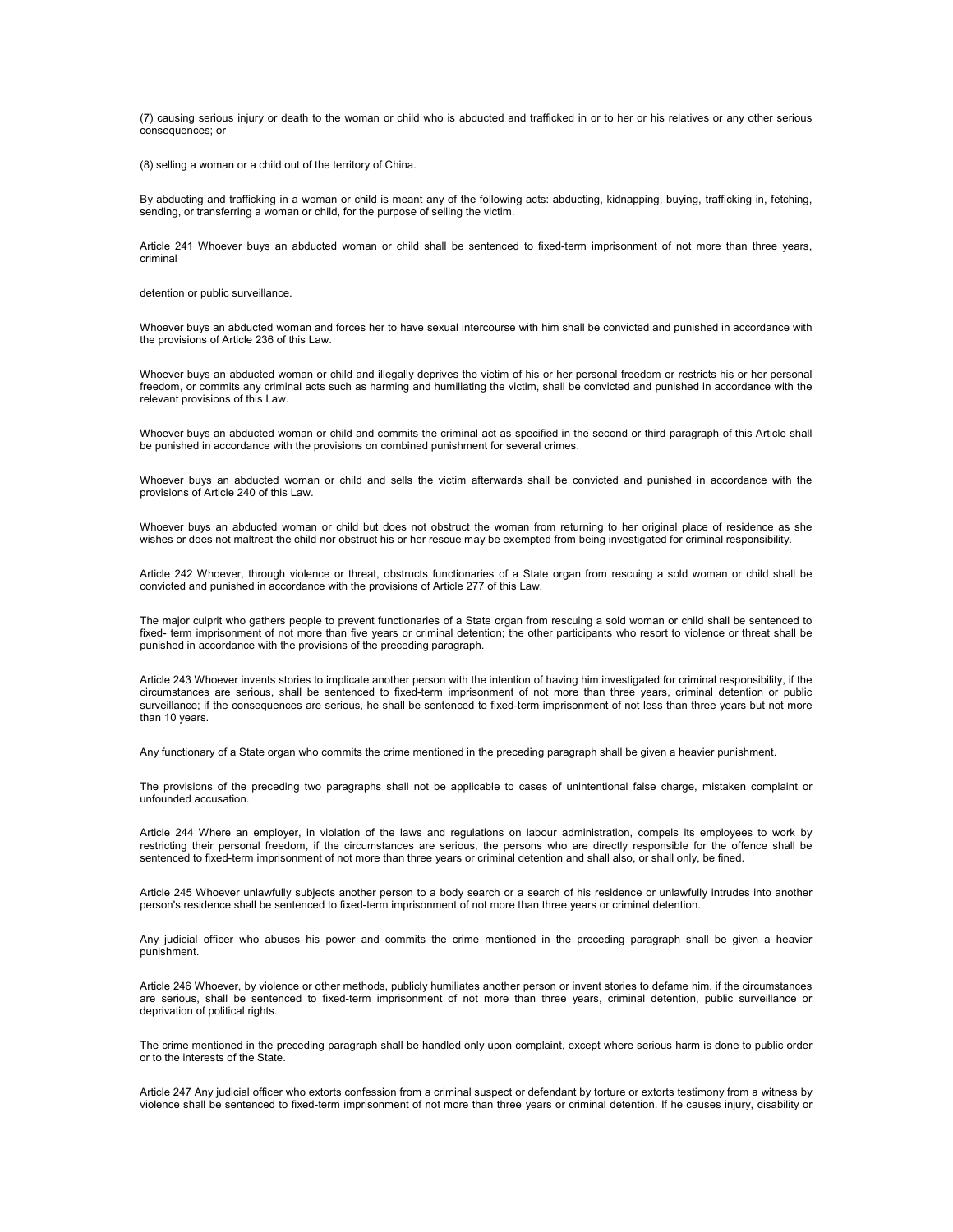death to the victim, he shall be convicted and given a heavier punishment in accordance with the provisions of Article 234 or 232 of this Law.

Article 248 Any policeman or other officer of an institution of confinement like a prison, a detention house or a custody house who beats a prisoner or maltreats him by subjecting him to corporal punishment, if the circumstances are serious shall be sentenced to fixed-term imprisonment of not more than three years or criminal detention; if the circumstances are especially serious, he shall be sentenced to fixedterm imprisonment of not less than three years but not more than 10 years. If he causes injury, disability or death to the victim, he shall be convicted and given a heavier punishment in accordance with the provisions of Article 234 or 232 of this Law.

Any policeman or other officer who instigates a person held in custody to beat or maltreat another person held in custody by subjecting him to corporal punishment, the policeman or officer shall be punished in accordance with the provisions of the preceding paragraph.

Article 249 Whoever incites national enmity or discrimination, if the circumstances are serious, shall be sentenced to fixed-term imprisonment of not more than three years, criminal detention, public surveillance or deprivation of political rights; if the circumstances are especially serious, he shall be sentenced to fixed-term imprisonment of not less than three years but not more than 10 years.

Article 250 Where a publication carries an article designed to discriminate or humiliate an ethnic group, if the circumstances are flagrant and the consequences are serious, the persons who are directly responsible for the offence shall be sentenced to fixed-term imprisonment of not more than three years, criminal detention or public surveillance.

Article 251 Any functionary of a State organ who unlawfully deprives a citizen of his or her freedom of religious belief or infringes upon the customs and habits of an ethnic group, if the circumstances are serious, shall be sentenced to fixed-term imprisonment of not more than two years or criminal detention.

Article 252 Whoever conceals, destroys or unlawfully opens another person's letter, thereby infringing upon the citizen's right to freedom of correspondence, if the circumstances are serious, shall be sentenced to fixed-term imprisonment of not more than one year or criminal detention.

Article 253 Any postal worker who opens without authorization or conceals or destroys mail or telegrams shall be sentenced to fixed-term imprisonment of not more than two years or criminal detention.

Whoever steals money or property by committing the crime mentioned in the preceding paragraph shall be convicted and given a heavier punishment in accordance with the provisions of Article 264 of this Law.

Article 254 Any functionary of a State organ who, abusing his power or using his public office for private ends, retaliates against or frames up complainants, petitioners, critics or persons who report against him shall be sentenced to fixed-term imprisonment of not more than two years or criminal detention; if the circumstances are serious, he shall be sentenced to fixed-term imprisonment of not less than two years but not more than seven years.

Article 255 Any leading member of a company, enterprise, institution, State organ or people's organization who retaliates against the accountants or statisticians who perform their functions and duties according to law and resist any acts violating the Accounting Law or the Statistics Law, if the circumstances are flagrant, shall be sentenced to fixed-term imprisonment of not more than three years or criminal detention.

Article 256 Whoever, in election of the deputies to the people's congresses and the leading members of State organs at various levels, disrupts election or obstructs the electorate and deputies from freely exercising their right to vote and to stand for election by such means as violence, threat, deception, bribery, falsification of electoral documents or false report of ballots, if the circumstances are serious, shall be sentenced to fixed-term imprisonment of not more than three years, criminal detention or deprivation of political rights.

Article 257 Whoever uses violence to interfere with another person's freedom of marriage shall be sentenced to fixed-term imprisonment of not more than two years or criminal detention.

Whoever commits the crime mentioned in the preceding paragraph and causes death to the victim shall be sentenced to fixed-term imprisonment of not less than two years but not more than seven years.

The crime mentioned in the first paragraph of this Article shall be handled only upon complaint.

Article 258 Whoever has a spouse and commits bigamy or knowingly marries a person who has a spouse shall be sentenced to fixed-term imprisonment of not more than two years or criminal detention.

Article 259 Whoever knowingly cohabits with or marries a person who is the spouse of an active serviceman shall be sentenced to fixedterm imprisonment of not more than three years or criminal detention.

Whoever, by taking advantage of his functions and powers or the subordinate relationship, have sexual intercourse with the wife of an active serviceman by means of coercion shall be convicted and punished in accordance with the provisions of Article 236 of this Law.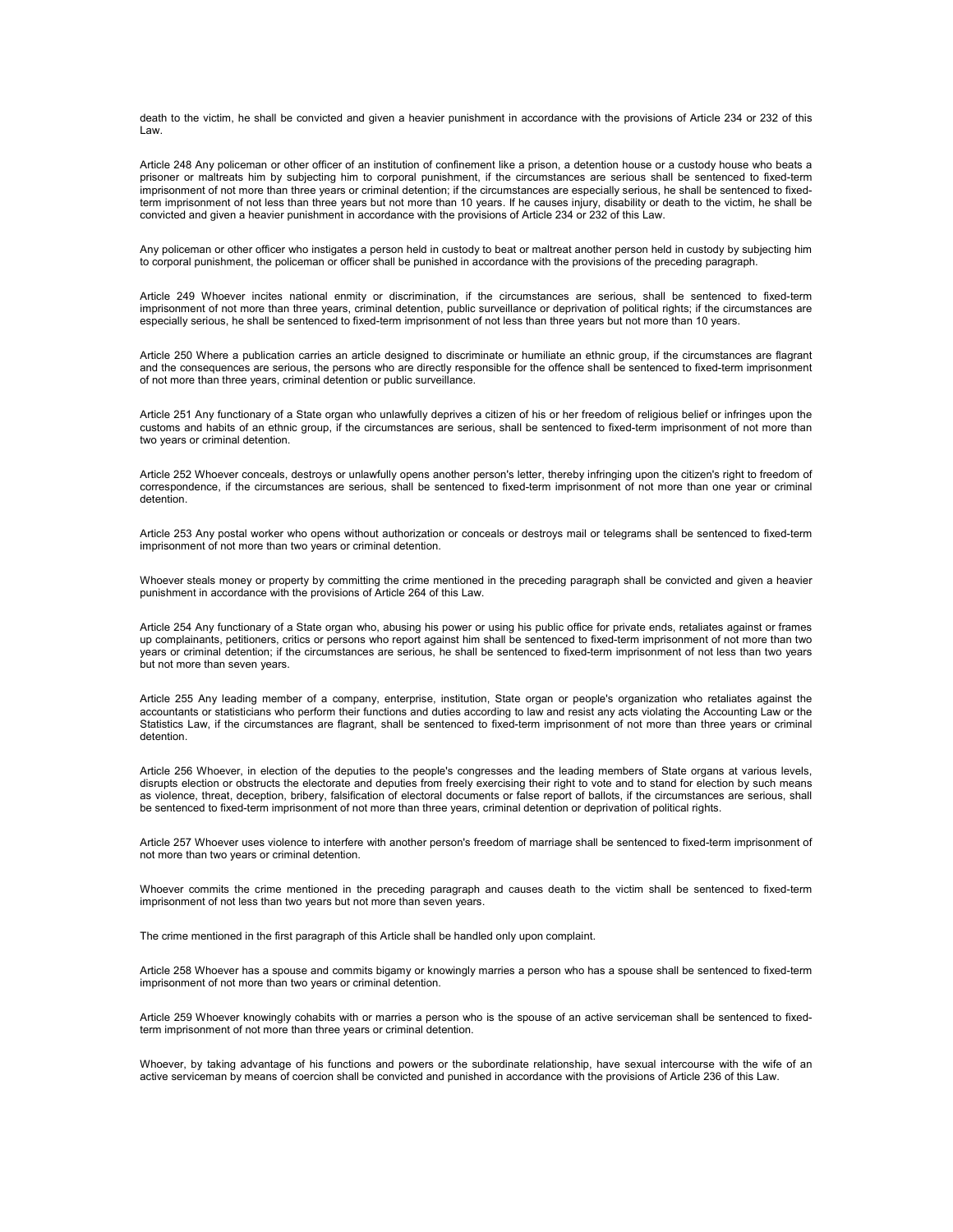Article 260 Whoever maltreats a member of his family, if the circumstances are flagrant, shall be sentenced to fixed-term imprisonment of not more than two years, criminal detention or public surveillance.

Whoever commits the crime mentioned in the preceding paragraph and causes serious injury or death to the victim shall be sentenced to fixed-term imprisonment of not less than two years but not more than seven years.

The crime mentioned in the first paragraph of this Article shall be handled only upon complaint.

Article 261 Whoever refuses to fulfill his duty to support an aged person, minor, sick person or any other person who cannot live independently, if the circumstances are flagrant, shall be sentenced to fixed-term imprisonment of not more than five years, criminal detention or public surveillance.

Article 262 Whoever abducts a minor under the age of 14, thereby separating the child from his family or guardian, shall be sentenced to fixed-term imprisonment of not more than five years or criminal detention.

## CHAPTER V CRIMES OF PROPERTY VIOLATION

Article 263 Whoever robs public or private property by violence, coercion or other methods shall be sentenced to fixed-term imprisonment of not less than three years but not more than 10 years and shall also be fined; whoever falls under any of the following categories shall be sentenced to fixed-term imprisonment of not less than 10 years, life imprisonment or death and shall also be fined or sentenced to confiscation of property:

- (1) intruding into another person's residence to rob;
- (2) robbing on board the means of public transportation;
- (3) robbing a bank or any other banking institution;
- (4) committing robbery repeatedly or robbing a huge, sum of money;
- (5) causing serious injury or death to another person in the course of robbery;
- (6) impersonating a serviceman or policeman in robbing;
- (7) robbing with a gun; or
- (8) robbing military materials or the materials for emergency rescue, disaster relief or social relief.

Article 264 Whoever steals a relatively large amount of public or private property or commits theft repeatedly shall be sentenced to fixedterm imprisonment of not more than three years, criminal detention or public surveillance and shall also, or shall only, be fined; if the amount is huge, or if there are other serious circumstances, he shall be sentenced to fixed-term imprisonment of not less than three years but not more than 10 years and shall also be fined; if the amount is especially huge, or if there are other especially serious circumstances, he shall be sentenced to fixed-term imprisonment of not less than 10 years or life imprisonment and shall also be fined or be sentenced to confiscation of property; whoever falls under any of the following categories shall be sentenced to life imprisonment or death, and shall also be sentenced to confiscation of property:

- (1) stealing a banking institution and the amount involved is especially huge; or
- (2) stealing precious cultural relics and the circumstances are serious.

Article 265 Whoever, for the purpose of making profits, stealthily connects his telecommunications line with that of another person, duplicates another person's telecommunications code or number or uses the telecommunication equipment or device while clearly knowing that it is stealthily connected with another person's or duplicated shall be convicted and punished in accordance with the provisions of Article 264 of this Law.

Article 266 Whoever swindles public or private money or property, if the amount is relatively large, shall be sentenced to fixed-term imprisonment of not more than three years, criminal detention or public surveillance and shall also, or shall only, be fined; if the amount is huge, or if there are other serious circumstances, he shall be sentenced to fixed-term imprisonment of not less than three years but not more than 10 years and shall also be fined; if the amount is especially huge, or if there are other especially serious circumstances, he shall be sentenced to fixed-term imprisonment of not less than 10 years or life imprisonment and shall also be fined or be sentenced to confiscation of property, except as otherwise specifically provided in this Law.

Article 267 Whoever forcibly seizes public or private money or property, if the amount is relatively large, shall be sentenced to fixed-term imprisonment of not more than three years, criminal detention or public surveillance and shall also, or shall only, be fined; if the amount is huge, or there are other serious circumstances, he shall be sentenced to fixed-term imprisonment of not less than three years but not more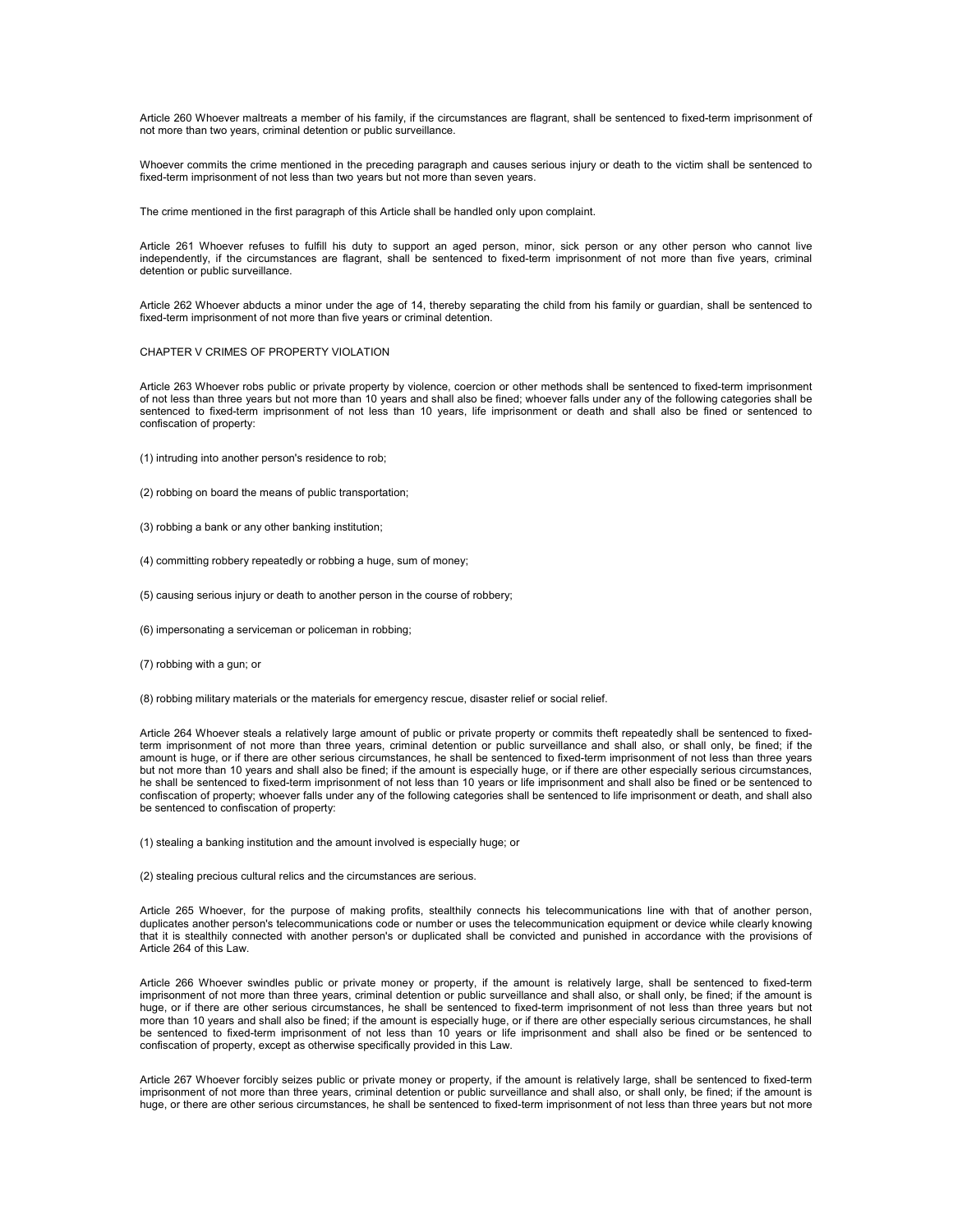than 10 years and shall also be fined; if the amount is especially huge, or there are other especially serious circumstances, he shall be sentenced to fixed-term imprisonment of not less than 10 years or life imprisonment and shall also be fined or be sentenced to confiscation of property.

Whoever commits the crime with lethal weapons shall be convicted and punished in accordance with the provisions of Article 263 of this Law.

Article 268 Where people are gathered to forcibly seize public or private money or property, if the amount is relatively large or if there are other serious circumstances, the ringleaders and active participants shall be sentenced to fixed-term imprisonment of not more than three years, criminal detention or public surveillance and shall also be fined; if the amount is huge, or there are other serious circumstances, they shall be sentenced to fixed-term imprisonment of not less than three years but not more than 10 years and shall also be fined.

Article 269 Whoever commits the crime of theft, fraud or forcible seizure of money or property and uses violence on the spot or threatens to use violence in order to conceal the booty, resist arrest or destroy the criminal evidence shall be convicted and punished in accordance with the provisions of Article 263 of this Law.

Article 270 Whoever unlawfully takes possession of another person's money or property under his custody and refuses to return it, if the amount is relatively large, shall be sentenced to fixed-term imprisonment of not more than two years, or criminal detention or be fined; if the amount is huge, or if there are other serious circumstances, he shall be sentenced to fixed-term imprisonment of not less than two years but not more than five years and shall also be fined.

Whoever unlawfully takes possession of an object, which another person has forgotten about or buried, and refuses to hand it over, if the amount is relatively large, shall be punished in accordance with the provisions of the preceding paragraph.

The crime mentioned in this Article shall be handled only upon complaint.

Article 271 Any employee of a company, enterprise or any other unit who, taking advantage of his position, unlawfully takes possession of the money or property of his own unit, if the amount is relatively large, shall be sentenced to fixed-term imprisonment of not more than five years or criminal detention; if the amount is huge, he shall be sentenced to fixed-term imprisonment of not less than five years and may also be sentenced to confiscation of property.

If an employee who is engaged in public service in a State-owned company, enterprise or any other State-owned unit or if a person who is assigned by a State-owned company, enterprise or any other State-owned unit to a company, enterprise or any other unit that is not owned by the State to engage in public service commits the act mentioned in the preceding paragraph, he shall be convicted and punished in accordance with the provisions of Article 382 or 383 of this Law.

Article 272 Any employee of a company, enterprise or any other unit who, taking advantage of his position, misappropriates the funds of his own unit for personal use or for loaning them to another person, if the amount is relatively large and the funds are not repaid at the expiration of three months, or if the funds are repaid before the expiration of three months but the amount involved is relatively large and the funds are used for profit-making activities or for illegal activities, shall be sentenced to fixed-term imprisonment of not more than three years or criminal detention; if the amount involved is huge, or if it is relatively large but is not returned, he shall be sentenced to fixed-term imprisonment of not less than three years but not more than 10 years.

If an employee who is engaged in public service in a State-owned company, enterprise or any other State-owned unit or any person who is assigned by a State-owned company, enterprise, or any other State-owned unit to a company, enterprise or any other unit that is not owned by the State to engage in public service commits any act mentioned in the preceding paragraph, he shall be convicted and punished in accordance with the provisions of Article 384 of this Law.

Article 273 In cases of misappropriation of funds or materials that are allocated for disaster relief, emergency rescue, flood prevention and control, support to disabled servicemen and families of revolutionary martyrs and servicemen, aid to the poor, migration and social relief, if the circumstances are serious and major harm is caused to the interests of the State and the people, the person who is directly responsible for the offence shall be sentenced to fixed-term imprisonment of not more than three years or criminal detention; if the circumstances are especially serious, he shall be sentenced to fixed-term imprisonment of not less than three years but not more than seven years.

Article 274 Whoever extorts public or private money or property by blackmail, if the amount is relatively large, shall be sentenced to fixedterm imprisonment of not more than three years, criminal detention or public surveillance; if the amount is huge, or if there are other serious circumstances, he shall be sentenced to fixed-term imprisonment of not less than three years but not more than 10 years.

Article 275 Whoever intentionally destroys or damages public or private money or property, if the amount involved is relatively large or if there are other serious circumstances, shall be sentenced to fixed-term imprisonment of not more than three years, or criminal detention or be fined; if the amount involved is huge, or if there are other especially serious circumstances, he shall be sentenced to fixed-term imprisonment of not less than three years but not more than seven years.

Article 276 Anyone who, for purposes of giving vent to spite or retaliating or out of other personal motives, destroys or damages machines or equipment, cruelly injures or slaughters farm animals or sabotages production and business operation by other means, shall be sentenced to fixed-term imprisonment of not more than three years, criminal detention or public surveillance; if the circumstances are serious, he shall be sentenced to fixed-term imprisonment of not less than three years but not more than seven years.

CHAPTER VI CRIMES OF OBSTRUCTING THE ADMINISTRATION OF PUBLIC ORDER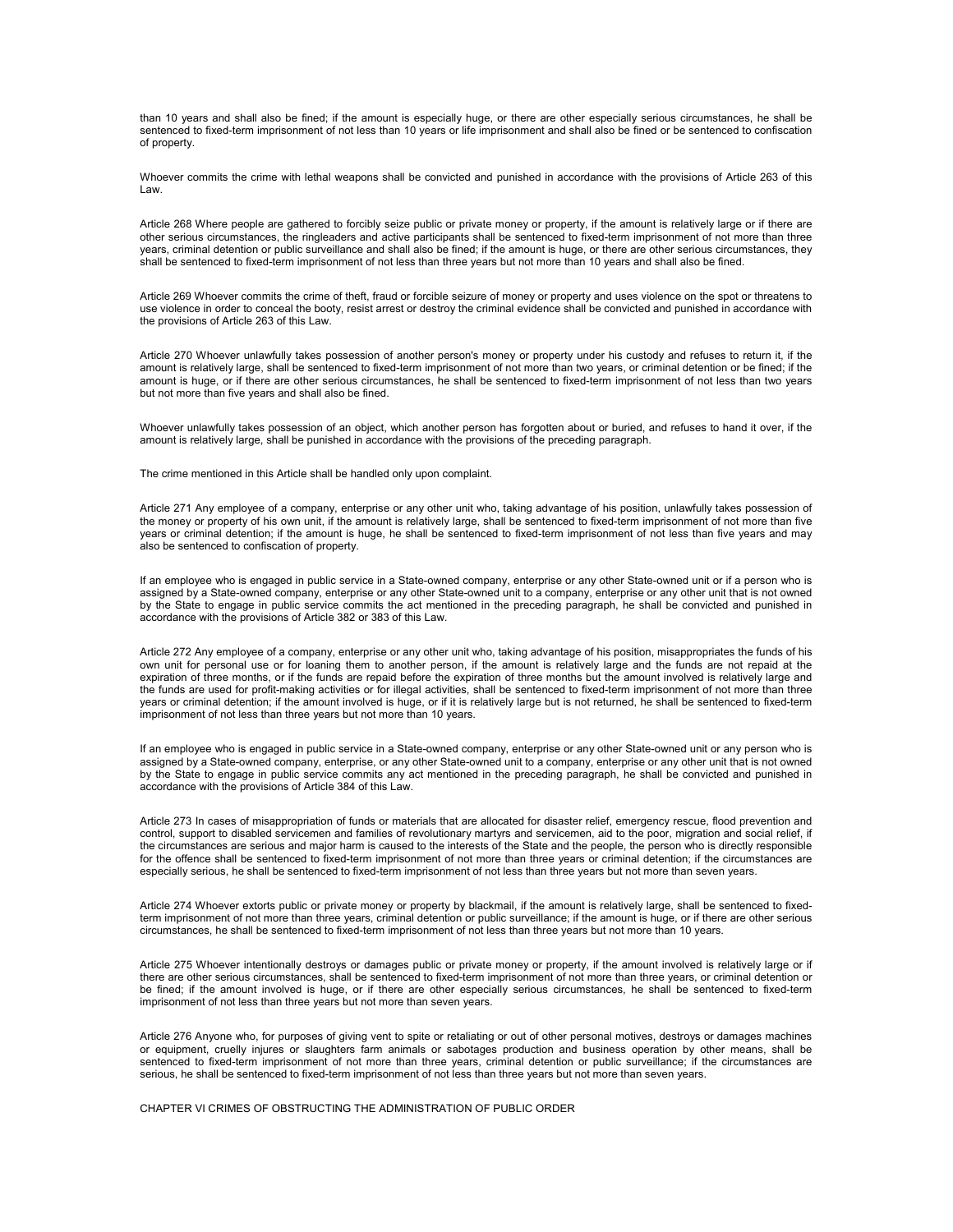#### SECTION 1 CRIMES OF DISTURBING PUBLIC ORDER

Article 277 Whoever by means of violence or threat, obstructs a functionary of a State organ from carrying out his functions according to law shall be sentenced to fixed-term imprisonment of not more than three years, criminal detention, or public surveillance or be fined.

Whoever by means of violence or threat, obstructs a deputy to the National People's Congress or a deputy to a local people's congress at any level from carrying out his functions as a deputy according to law shall be punished in accordance with the provisions of the preceding paragraph.

Whoever during natural calamities or emergencies obstructs, by means of violence or threat, the workers of the Red Cross Society from performing their functions and duties according to law shall be punished in accordance with the provisions of the first paragraph.

Whoever intentionally obstructs officers of a State security organ or a public security organ from maintaining State security in accordance with law and causes serious consequences, though without resort to violence or threat, shall be punished in accordance with the provisions of the first paragraph.

Article 278 Whoever incites people to resist by violence the implementation of the laws and administrative rules and regulations of the State shall be sentenced to fixed-term imprisonment of not more than three years, criminal detention, public surveillance or deprivation of political rights; if the consequences are serious, he shall be sentenced to fixed-term imprisonment of not less than three years but not more than seven years.

Article 279 Whoever impersonates a functionary of a State organ to go about and deceive people shall be sentenced to fixed-term imprisonment of not more than three years, criminal detention, public surveillance or deprivation of political rights; if the circumstances are serious, he shall be sentenced to fixed-term imprisonment of not less than three years but not more than 10 years.

Whoever impersonates a people's policeman to go about and deceive people shall be given a heavier punishment in accordance with the provisions of the preceding paragraph.

Article 280 Whoever forges, alters, buys, sells or steals, forcibly seizes or destroys the official documents, certificates or seals of a State organ shall be sentenced to fixed-term imprisonment of not more than three years, criminal detention, public surveillance or deprivation of political rights; if the circumstances are serious, he shall be sentenced to fixed-term imprisonment of not less than three years but not more than 10 years.

Whoever forges the seals of a company, enterprise, institution or a people's organization shall be sentenced to fixed-term imprisonment of not more than three years, criminal detention, public surveillance or deprivation of political rights.

Whoever forges or alters identity cards of citizens shall be sentenced to fixed-term imprisonment of not more than three years, criminal detention, public surveillance or deprivation of political rights; if the circumstances are serious, he shall be sentenced to fixed-term imprisonment of not less than three years but not more than seven years.

Article 281 Whoever illegally manufactures, buys or sells the people's police uniforms, number plates of police vehicles and other police insignia or police implements, if the circumstances are serious, shall be sentenced to fixed-term imprisonment of not more than three years, criminal detention or public surveillance and shall also, or shall only, be fined.

Where a unit commits the crime mentioned in the preceding paragraph, it shall be fined, and the persons who are directly in charge and the other persons who are directly responsible for the offence shall be punished in accordance with the provisions of the preceding paragraph.

Article 282 Whoever unlawfully obtains State secrets by stealing, spying or buying shall be sentenced to fixed-term imprisonment of not more than three years, criminal detention, public surveillance or deprivation of political rights; if the circumstances are serious, he shall be sentenced to fixed-term imprisonment of not less than three years but not more than seven years.

Whoever unlawfully holds the documents, material or other objects classified as "strictly confidential" or "confidential" State secrets and refuses to explain their sources and purposes shall be sentenced to fixed-term imprisonment of not more than three years, criminal detention or public surveillance.

Article 283 Whoever unlawfully manufactures or sells any specialized espionage equipment or devices such as those for eavesdropping or secret photographing shall be sentenced to fixed-term imprisonment of not more than three years, criminal detention or public surveillance.

Article 284 Whoever unlawfully uses any special equipment or devices for eavesdropping or secret photographing, if the consequences are serious, shall be sentenced to fixed-term imprisonment of not more than two years, criminal detention or public surveillance.

Article 285 Whoever, in violation of State regulations, invades the computer information system in the fields of State affairs, national defence construction or sophisticated science and technology shall be sentenced to fixed-term imprisonment of not more than three years or criminal detention.

Article 286 Whoever, in violation of State regulations, cancels, alters, increases or jams the functions of the computer information system, thereby making it impossible for the system to operate normally, if the consequences are serious, shall be sentenced to fixed-term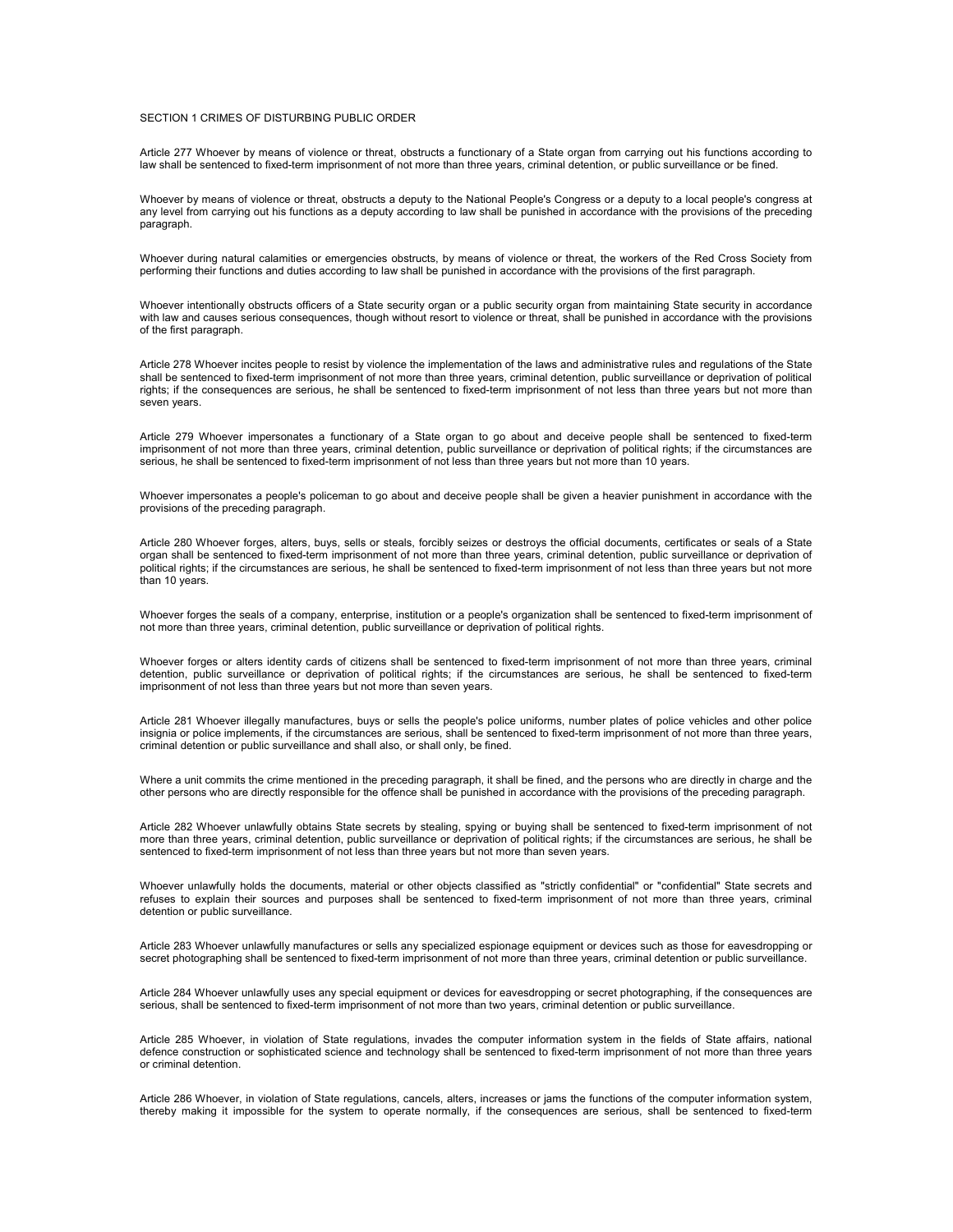imprisonment of not more than five years or criminal detention; if the consequences are especially serious, he shall be sentenced to fixedterm imprisonment of not less than five years.

Whoever, in violation of State regulations, cancels, alters or increases the data stored in or handled or transmitted by the computer information system or its application program, if the consequences are serious, shall be punished in accordance with the provisions of the preceding paragraph.

Whoever intentionally creates or spreads destructive programs such as the computer viruses, thus affecting the normal operation of the computer system, if the consequences are serious, shall be punished in accordance with the provisions of the first paragraph.

Article 287 Whoever uses computers to commit the crimes such as financial fraud, theft, embezzlement, misappropriation of public funds and theft of State secrets shall be convicted and punished in accordance with the relevant provisions of this Law.

Article 288 Whoever, in violation of State regulations, sets up or uses a radio station or occupies radio frequency without authorization and refuses to stop the use after being ordered to do so, thus disrupting the normal operation of radio communications and causing serious consequences, shall be sentenced to fixed-term imprisonment of not more than three years, criminal detention or public surveillance and shall also, or shall only, be fined.

Where a unit commits the crime mentioned in the preceding paragraph, it shall be fined, and the persons who are directly in charge and the other persons who are directly responsible for the offence shall be punished in accordance with the provisions of the preceding paragraph.

Article 289 Where people are gathered to commit "beating, smashing or looting", thus causing injury, disability or death to a person, the offenders shall be convicted and punished in accordance with the provisions of Article 234 or 232 of this Law. If public or private money or property is destroyed, damaged, or forcibly taken, the offenders shall be ordered to return the money or property or make compensation and, in addition, the ringleaders shall be convicted and punished in accordance with the provisions of Article 263 of this Law.

Article 290 Where people are gathered to disturb public order to such a serious extent that work in general, production, business operation, teaching or scientific research cannot go on and heavy losses are caused, the ringleaders shall be sentenced to fixed-term imprisonment of not less than three years but not more than seven years; the active participants shall be sentenced to fixed-term imprisonment of not more than three years, criminal detention, public surveillance or deprivation of political rights.

Where people are gathered to assault a State organ, making it impossible for the State organ to conduct its work and causing heavy losses, the ringleaders shall be sentenced to fixed-term imprisonment of not less than five years but not more than 10 years; the active participants shall be sentenced to fixed-term imprisonment of not more than five years, criminal detention, public surveillance or deprivation of political rights.

Article 291 Where people are gathered to disturb order at railway stations or bus terminals, wharves, civil airports, marketplaces, parks, theaters, cinemas, exhibition halls, sports grounds or other public places, or to block traffic or undermine traffic order, or resist or obstruct public security administrators of the State from carrying out their duties according to law, if the circumstances are serious, the ringleaders shall be sentenced to fixed-term imprisonment of not more than five years, criminal detention or public surveillance.

Article 292 Where people are gathered to engage in affrays, the ringleaders and the active participants shall be sentenced to fixed-term imprisonment of not more than three years, criminal detention or public surveillance; the ringleaders and the active participants who fall under any of the following categories, shall be sentenced to fixed-term imprisonment of not less than three years but not more than 10 years:

(1) gathering people to engage in affrays repeatedly;

(2) the number of people gathered to engage in affrays is large and so is the scale, thus bringing about a bad effect on society;

(3) gathering people to engage in affrays in public places or on vital traffic lines and causing serious public disorder; or

(4) gathering people to engage in affrays with weapons.

Where people are gathered to engage in affrays, thus causing serious injury or death to a person, he shall be convicted and punished in accordance with the provisions of Article 234 or 232 of this Law.

Article 293 Whoever commits any of the following acts of creating disturbances, thus disrupting public order, shall be sentenced to fixedterm imprisonment of not more than five years, criminal detention or public surveillance:

(1) beating another person at will and to a flagrant extent;

(2) chasing, intercepting or hurling insults to another person to a flagrant extent;

(3) forcibly taking or demanding, willfully damaging, destroying or occupying public or private money or property to a serious extent; or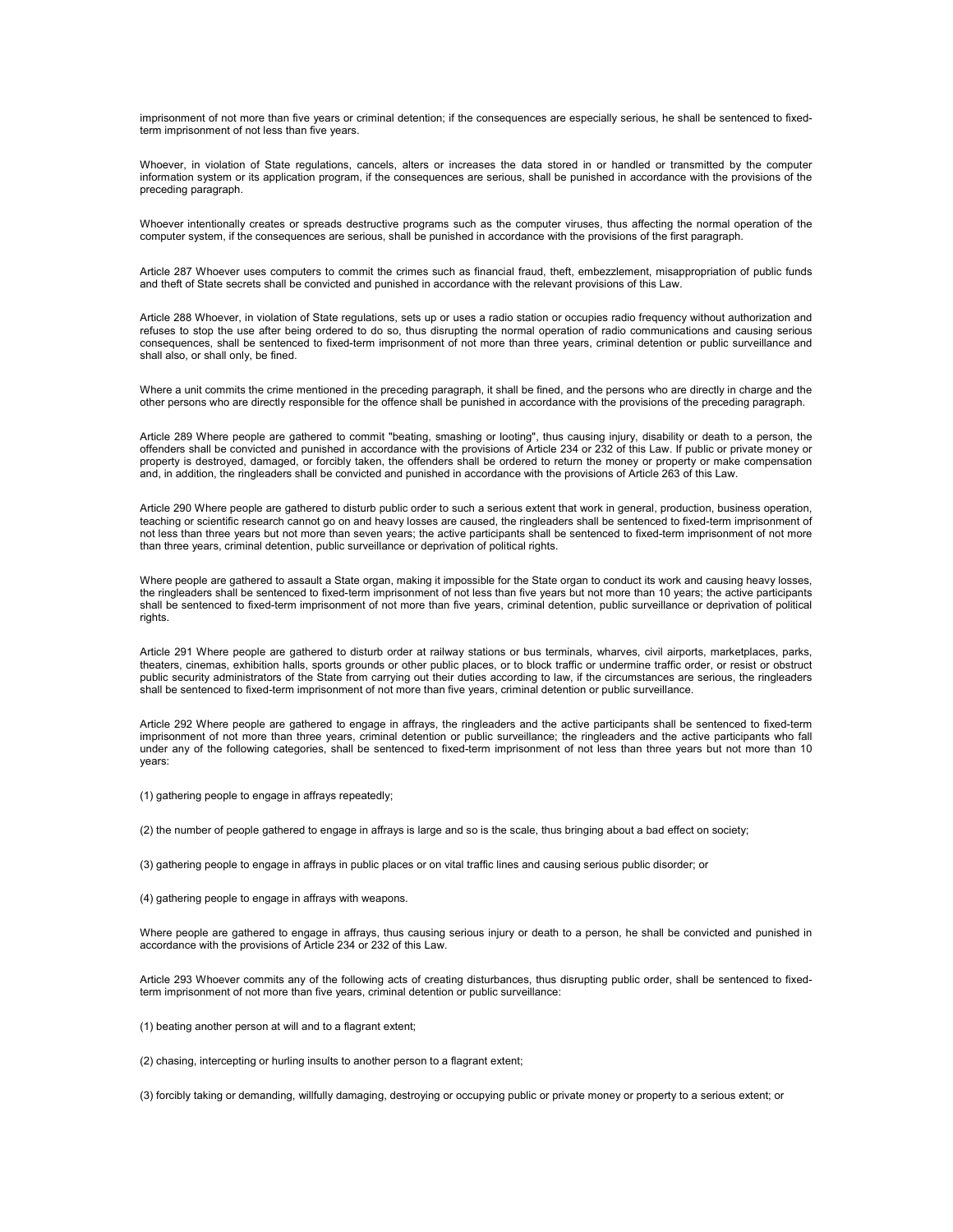(4) creating disturbances in a public place, thus causing serious disorder in such place.

Article 294 Whoever forms, leads or takes an active part in organizations in the nature of criminal syndicate to commit organized illegal or criminal acts through violence, threat or other means, such as lording it over the people in an area, perpetrating outrages, riding roughshod over or cruelly injuring or killing people, thus seriously disrupting economic order and people's daily activities, shall be sentenced to fixedterm imprisonment of not less than three years but not more than 10 years; other participants shall be sentenced to fixed- term imprisonment of not more than three years, criminal detention, public surveillance or deprivation of political rights.

Members of Mafia abroad who recruit members within the territory of the People's Republic of China shall be sentenced to fixed-term imprisonment of not less than three years but not more than 10 years.

Whoever, in addition to the offenses mentioned in the preceding two paragraphs, commits any other offences shall be punished in accordance with the provisions on combined punishment for several crimes.

Any functionary of a State organ who harbors an organization in the nature of criminal syndicate or connives at such organization to conduct illegal or criminal acts shall be sentenced to fixed-term imprisonment of not more than three years, criminal detention or deprivation of political rights; if the circumstances are serious, he shall be sentenced to fixed-term imprisonment of not less than three years but not more than 10 years.

Article 295 Whoever teaches another person how to commit a crime shall be sentenced to fixed-term imprisonment of not more than five years, criminal detention or public surveillance; if the circumstances are serious, he shall be sentenced to fixed-term imprisonment of not less than five years; if the circumstances are especially serious, he shall be sentenced to life imprisonment or death.

Article 296 Where an assembly, a procession or a demonstration is held with no application made in accordance with the provisions of law or no permission granted for the application or where it is held not in accordance with the time for start and stop, venue and routes permitted by the competent authorities, and the order of dismission is disobeyed and public order seriously disrupted, the persons who are in charge and the persons who are directly responsible for the assembly, procession or demonstration shall be sentenced to fixed-term imprisonment of not more than five years, criminal detention, public surveillance or deprivation of political rights.

Article 297 Whoever, in violation of the provisions of law, participates in an assembly, a procession or a demonstration with weapons, controlled cutting tools or explosives shall be sentenced to fixed-term imprisonment of not more than three years, criminal detention, public surveillance or deprivation of political rights.

Article 298 Whoever disturbs, breaks into or disrupts by any other means an assembly, a procession or a demonstration held in compliance with law, thus causing public disorder, shall be sentenced to fixed-term imprisonment of not more than five years, criminal detention, public surveillance or deprivation of political rights.

Article 299 Whoever desecrates the National Flag or the National Emblem of the People's Republic of China by intentionally burning, mutilating, scrawling on, defiling or trampling upon it in a public place shall be sentenced to fixed-term imprisonment of not more than three years, criminal detention, public surveillance or deprivation of political rights.

Article 300 Whoever forms or uses superstitious sects or secret societies or weird religious organizations or uses superstition to undermine the implementation of the laws and administrative rules and regulations of the State shall be sentenced to fixed-term imprisonment of not less than three years but not more than seven years; if the circumstances are especially serious, he shall be sentenced to fixed- term imprisonment of not less than seven years.

Whoever forms or uses superstitious sects or secret societies or weird

religious organizations or uses superstition to cheat another person, and causes death to the person shall be punished in accordance with the provisions of the preceding paragraph.

Whoever forms or uses superstitious sects or secret societies or weird religious organizations or uses superstition to rape a woman or swindle money or property shall be convicted and punished in accordance with the provisions of Articles 236 and Article 266 of this Law respectively.

Article 301 Where people are gathered to engage in licentious activities, the ringleaders and the persons who repeatedly take part in such activities shall be sentenced to fixed-term imprisonment of not more than five years, criminal detention or public surveillance.

Whoever entices a minor to join people in licentious activities shall be given a heavier punishment in accordance with the provisions of the preceding paragraph.

Article 302 Whoever steals or insults a corpse shall be sentenced to fixed-term imprisonment of not more than three years, criminal detention or public surveillance.

Article 303 Whoever, for the purpose of profit, gathers people to engage in gambling, runs a gambling house or makes gambling his profession shall be sentenced to fixed-term imprisonment of not more than three years, criminal detention or public surveillance and shall also be fined.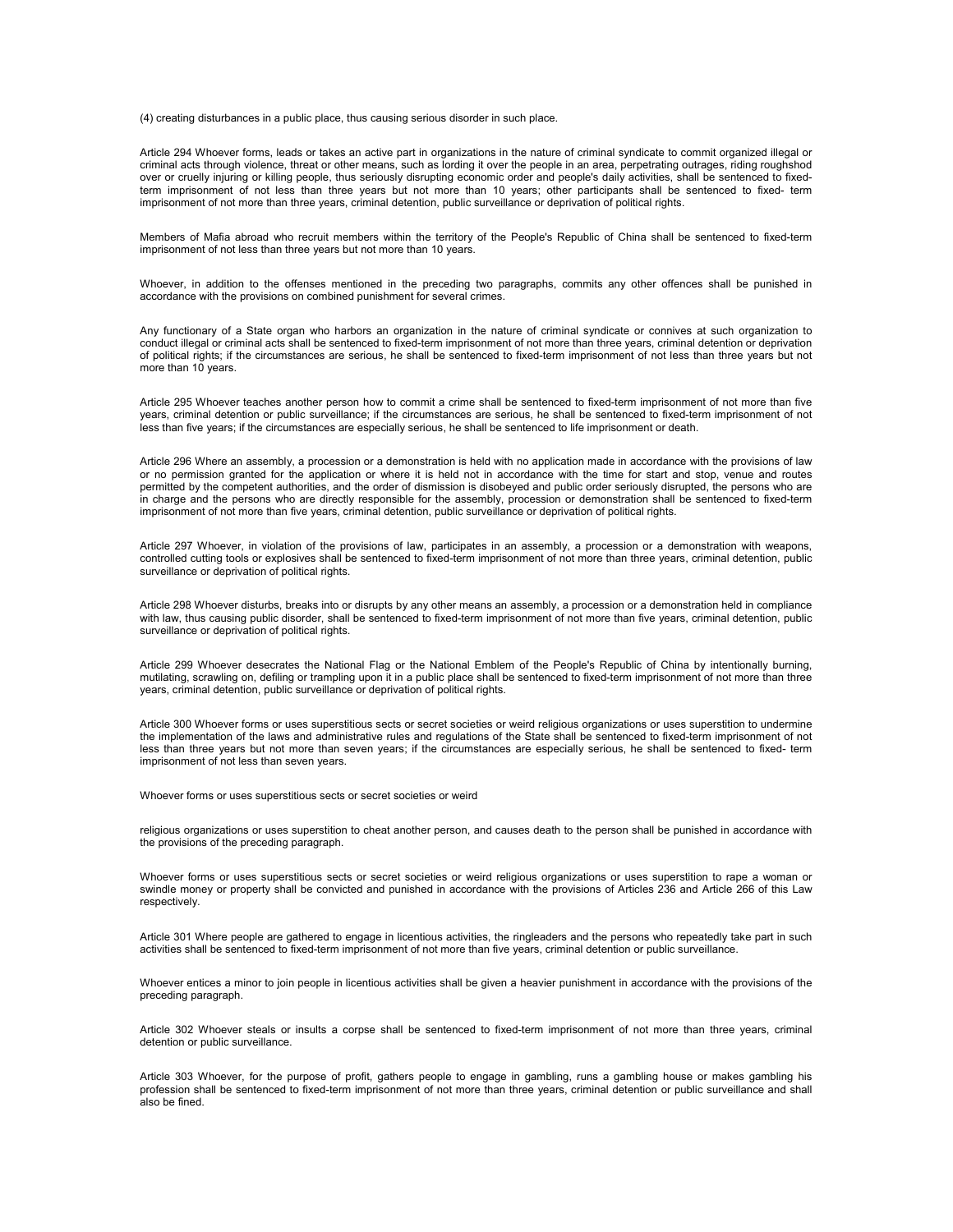Article 304 Any postal worker who, grossly neglecting his duty, intentionally delays the delivery of mail, thus causing grave losses to public money or property or to the interests of the State or the people, shall be sentenced to fixed-term imprisonment of not more than two years or criminal detention.

SECTION 2 CRIMES OF IMPAIRING JUDICIAL ADMINISTRATION

Article 305 If, in criminal proceedings, a witness, expert witness,

recorder or interpreter intentionally gives false testimony or makes a false expert evaluation, record or translation concerning the circumstances that have an important bearing on a case, in order to frame another person or conceal criminal evidence, he shall be sentenced to fixed-term imprisonment of not more than three years or criminal detention; if the circumstances are serious, he shall be sentenced to fixed-term imprisonment of not less than three years but not more than seven years.

Article 306 If, in criminal proceedings, a defender or agent ad litem destroys or forges evidence, helps any of the parties destroy or forge evidence, or coerces the witness or entices him into changing his testimony in defiance of the facts or give false testimony, he shall be sentenced to fixed-term imprisonment of not more than three years or criminal detention; if the circumstances are serious, he shall be sentenced to fixed-term imprisonment of not less than three years but not more than seven years.

Where a witness's testimony or other evidence provided, shown or quoted by a defender or agent ad litem is inconsistent with the facts but is not forged intentionally, it shall not be regarded as forgery of evidence.

Article 307 Whoever, by violence, threat, bribery or any other means, obstructs a witness from giving testimony or instigates another person to give false testimony shall be sentenced to fixed-term imprisonment of not more than three years or criminal detention; if the circumstances are serious, he shall be sentenced to fixed-term imprisonment of not less than three years but not more than seven years.

Whoever helps any of the parties destroy or forge evidence, if the circumstances are serious, shall be sentenced to fixed-term imprisonment of not more than three years or criminal detention.

Any judicial officer who commits any of the crimes mentioned in the preceding two paragraphs shall be given a heavier punishment.

Article 308 Whoever retaliates against a witness shall be sentenced to fixed-term imprisonment of not more than three years or criminal detention; if the circumstances are serious, he shall be sentenced to fixed-term imprisonment of not less than three years but not more than seven years.

Article 309 Whoever gathers people to stir up trouble in a court or assault the court or beats a judicial officer, thus seriously disrupting the order of the court, shall be sentenced to fixed-term imprisonment of not more than three years, criminal detention, or public surveillance or be fined.

Article 310 Whoever knowingly provides a hiding place, money or property to a criminal, or helps the criminal escape or gives false testimony to protect the criminal shall be sentenced to fixed-term imprisonment of not more than three years, criminal detention or public surveillance; if the circumstances are serious, he shall be sentenced to fixed-term imprisonment of not less than three years but not more than 10 years.

Conspirators to a crime mentioned in the preceding paragraph shall be regarded as joint offenders and punished as such.

Article 311 Whoever, while clearly knowing that another person has committed the crime of espionage, refuses to provide relevant particulars or relevant evidence when an officer from a State security organ asks him to do so, if the circumstances are serious, shall be sentenced to fixed-term imprisonment of not more than three years, criminal detention or public surveillance.

Article 312 Whoever knowingly conceals, transfers, purchases or helps to sell illegally acquired goods shall be sentenced to fixed-term imprisonment of not more than three years, criminal detention or public surveillance and shall also, or shall only, be fined.

Article 313 Whoever has the ability to execute the judgment or order made by a People's Court but refuses to do so, if the circumstances are serious, shall be sentenced to fixed-term imprisonment of not more than three years, criminal detention or be fined.

Article 314 Whoever conceals, transfers, sells or intentionally destroys or damages the property sealed up, distrained or frozen by judicial organs, if the circumstances are serious, shall be sentenced to fixed- term imprisonment of not more than three years, criminal detention or be fined.

Article 315 Any criminal who is held in custody according to law commits any of the following acts, thus undermining the order of prison administration, if the circumstances are serious, shall be sentenced to fixed-term imprisonment of not more than three years:

(1) beating a prison policeman or any other officer;

(2) organizing another person held in custody to under-mine the order of prison administration;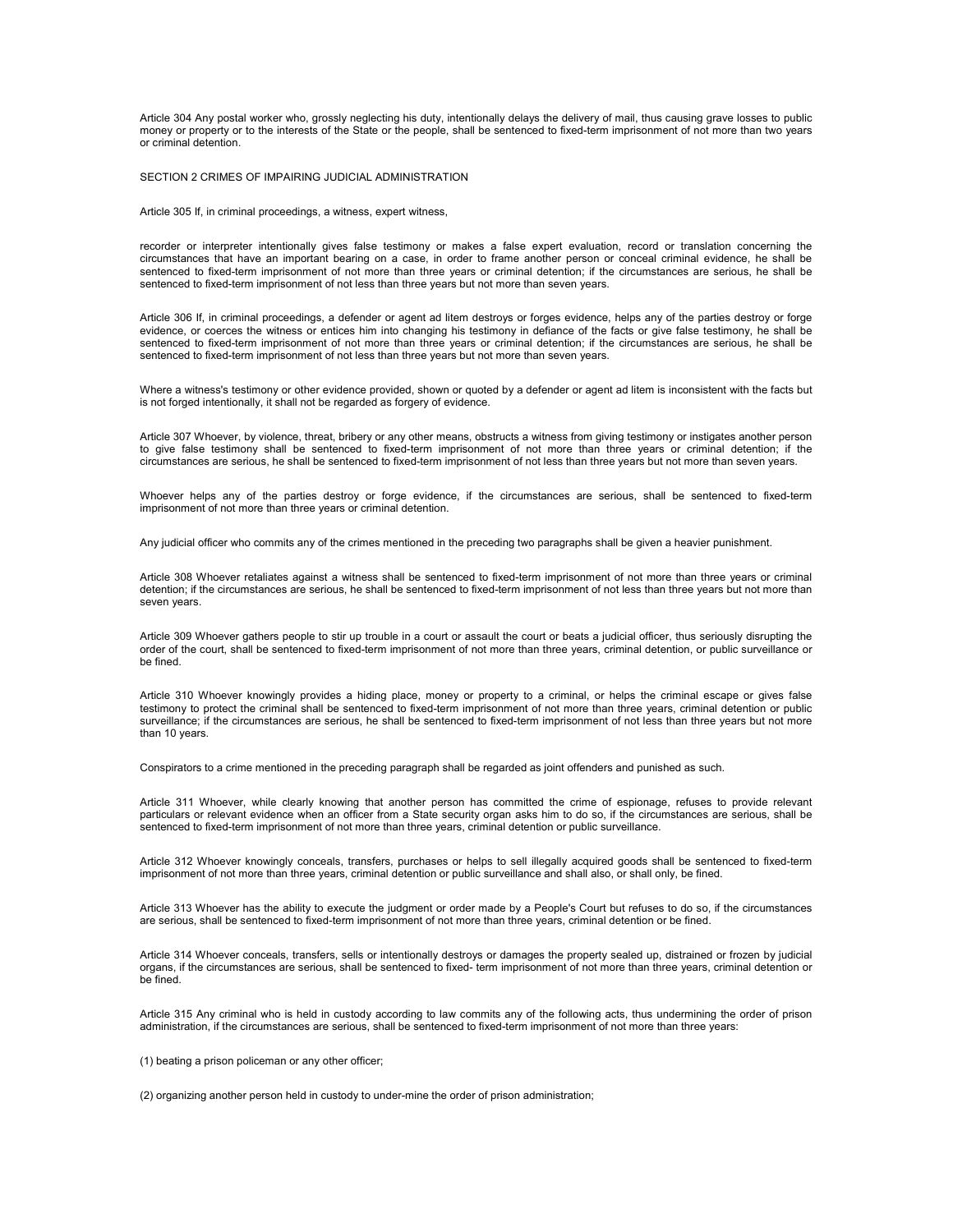(3) gathering persons held in custody to stir up trouble, thus disrupting the normal order of prison administration; or

(4) beating or subjecting another person held in custody to corporal punishment or instigating another person to do so.

Article 316 Any criminal, defendant or criminal suspect who escapes after being held in custody according to law shall be sentenced to fixed-term imprisonment of not more than five years or criminal detention.

Whoever rescues the criminal, defendant or criminal suspect under escort shall be sentenced to fixed-term imprisonment of not less than three years but not more than seven years; if the circumstances are serious, he shall be sentenced to fixed-term imprisonment of not less than seven years.

Article 317 Ringleaders who organize a jailbreak and the active participants shall be sentenced to fixed-term imprisonment of not less than five years; other participants shall be sentenced to fixed-term imprisonment of not more than five years or criminal detention.

Ringleaders who instigate a riot to escape from prison or gather people to raid a prison with weapons and the active participants shall be sentenced to fixed-term imprisonment of not less than 10 years or life imprisonment; if the circumstances are especially serious, they shall be sentenced to death; other participants shall be sentenced to fixed-term imprisonment of not less than three years but not more than 10 years.

SECTION 3 CRIMES AGAINST CONTROL OF NATIONAL BORDER (FRONTIER)

Article 318 Whoever makes arrangements for another person to illegally cross the national border (frontier) shall be sentenced to fixed-term imprisonment of not less than two years but not more than seven years and shall also be fined; if he falls under any of the following categories, he shall be sentenced to fixed-term imprisonment of not less than seven years or life imprisonment, and shall also be fined or be sentenced to confiscation of property:

(1) being a ringleader of a group that makes arrangements for other persons to illegally cross the national border (frontier);

(2) repeatedly making arrangements for other persons to illegally cross the national border (frontier), or making arrangements for a large number of persons to do so;

(3) causing serious injury or death to the persons for whom he makes arrangements to illegally cross the national border (frontier);

(4) depriving or restricting personal freedom of the persons for whom he makes arrangements to illegally cross the national border (frontier);

(5) resisting inspection by means of violence or threat;

(6) the sum of illegal earnings being huge; or

(7) other especially serious circumstances being involved.

Whoever, in addition to the crime mentioned in the preceding paragraph, kills, injures, rapes, or abducts and sells the persons for whom he makes arrangements to illegally cross the national border (frontier) or commits other criminal acts against them or kills, injures or commits other criminal acts against the inspectors shall be punished in accordance with the provisions on combined punishment for several crimes.

Article 319 Whoever, in the name of export of labour service, economic exchange, trade, etc., practises fraud to obtain the passport, visa or other exit certificates for the purpose of helping other persons to illegally cross the national border (frontier) shall be sentenced to fixed-term imprisonment of not more than three years and shall also be fined; if the circumstances are serious, he shall be sentenced to fixed- term imprisonment of not less than three years but not more than 10 years and shall also be fined.

Where a unit commits the crime mentioned in the preceding paragraph, it shall be fined, and the persons who are directly in charge and the other persons who are directly responsible for the offence shall be punished in accordance with the provisions of the preceding paragraph.

Article 320 Whoever provides another person with a counterfeit or altered passport, visa or other exit and entry certificates or sells passports, visa or other exit and entry certificates shall be sentenced to fixed-term imprisonment of not more than five years and shall also be fined; if the circumstances are serious, he shall be sentenced to fixed- term imprisonment of not less than five years and shall also be fined.

Article 321 Whoever transports another person to illegally cross the national border (frontier) shall be sentenced to fixed-term imprisonment of not more than five years, criminal detention or public surveillance and shall also be fined; if he falls under any of the following categories, he shall be sentenced to fixed-term imprisonment of not less than five years but not more than 10 years and shall also be fined:

(1) repeatedly transporting persons to illegally cross the national border (frontier), or transporting a large number of persons;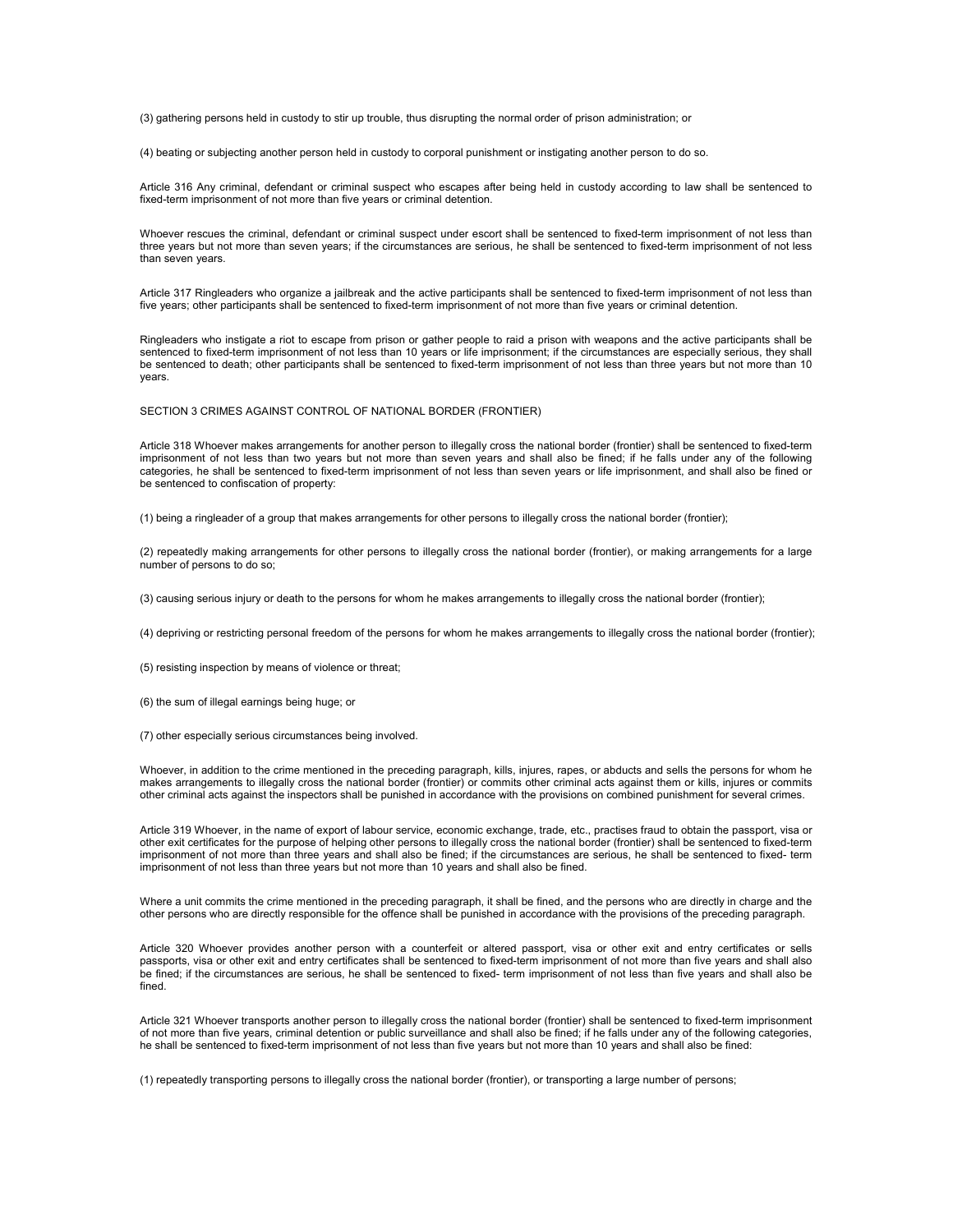(2) the vessels, vehicles or other means of transportation employed not meeting the necessary safety conditions to such an extent that it would cause serious consequences;

(3) the sum of illegal earnings being huge; or

(4) other especially serious circumstances being involved.

Whoever in transporting other persons to illegally cross the national border (frontier) causes serious injury or death to the persons being transported or resists inspection by means of violence or threat shall be sentenced to fixed-term imprisonment of not less than seven years and shall also be fined.

Whoever, in addition to any of the crimes mentioned in the preceding two paragraphs, kills, injures, rapes, or abducts and sells the persons being transported or commits other criminal acts against them or kills, injures or commits other criminal acts against the inspectors shall be punished in accordance with the provisions on combined punishment for several crimes.

Article 322 Whoever, in violation of the laws or regulations on administration of the national border (frontier), illegally crosses the national border (frontier), if the circumstances are serious, shall be sentenced to fixed-term imprisonment of not more than one year, criminal detention or public surveillance and shall also be fined.

Article 323 Whoever intentionally damages the boundary tablets, boundary markers or permanent survey indicators along the national border shall be sentenced to fixed-term imprisonment of not more than three years or criminal detention.

SECTION 4 CRIMES AGAINST CONTROL OF CULTURAL RELICS

Article 324 Whoever intentionally damages or destroys valuable cultural relics under State protection or the major sites designated to be protected at the national or provincial level for their historical and cultural value shall be sentenced to fixed-term imprisonment of not more than three years or criminal detention and shall also, or shall only, be fined; if the circumstances are serious, he shall be sentenced to fixedterm imprisonment of not less than three years but not more than 10 years and shall also be fined.

Whoever intentionally damages or destroys places of historical and cultural interest under State protection, if the circumstances are

serious, shall be sentenced to fixed-term imprisonment of not more than five years or criminal detention and shall also, or shall only, be fined.

Whoever negligently damages or destroys valuable cultural relics under State protection or the major sites designated to be protected at the national or provincial level for their historical and cultural value, if the consequences are serious, shall be sentenced to fixed-term imprisonment of not more than three years or criminal detention.

Article 325 Whoever, in violation of the laws or regulations on protection of cultural relics, sells or presents as a gift to a foreigner without authorization any valuable cultural relic in his collection, the export of which is prohibited by the State, shall be sentenced to fixed-term imprisonment of not more than five years or criminal detention and may also be fined.

Where a unit commits the crime mentioned in the preceding paragraph, it shall be fined, and the persons who are directly in charge and the<br>other persons who are directly responsible for the offence shall be punished in acc

Article 326 Whoever, for the purpose of profit, resells the cultural relics, the sale of which is prohibited by the State, if the circumstances are serious, shall be sentenced to fixed-term imprisonment of not more than five years or criminal detention, and shall also be fined; if the circumstances are especially serious, he shall be sentenced to fixed-term imprisonment of not less than five years but not more than 10 years and shall also be fined.

Where a unit commits the crime mentioned in the preceding paragraph, it shall be fined, and the persons who are directly in charge and the other persons who are directly responsible for the offence shall be punished in accordance with the provisions of the preceding paragraph.

Article 327 Where a State-owned museum, library or other institution sells or presents as gifts without permission any cultural relics in its collection, which is under State protection, to any non-State-owned institution or individual, it shall be fined, and the persons who are directly in charge and the other persons who are directly responsible for the offence shall be sentenced to fixed-term imprisonment of not more than three years or criminal detention.

Article 328 Whoever excavates and robs a site of ancient culture or ancient tomb of historical, artistic or scientific value shall be sentenced to fixed-term imprisonment of not less than three years but not more than 10 years and shall also be fined; if the circumstances are relatively minor, he shall be sentenced to fixed-term imprisonment of not more than three years, criminal detention or public surveillance and shall also be fined; if he falls under any of the following categories, he shall be sentenced to fixed-term imprisonment of not less than 10 years, or life imprisonment or death and shall also be fined or be sentenced to confiscation of property:

(1) excavating and robbing a site of ancient culture or ancient tomb which is designated as a major site to be protected at the national or provincial level for their historical and cultural value;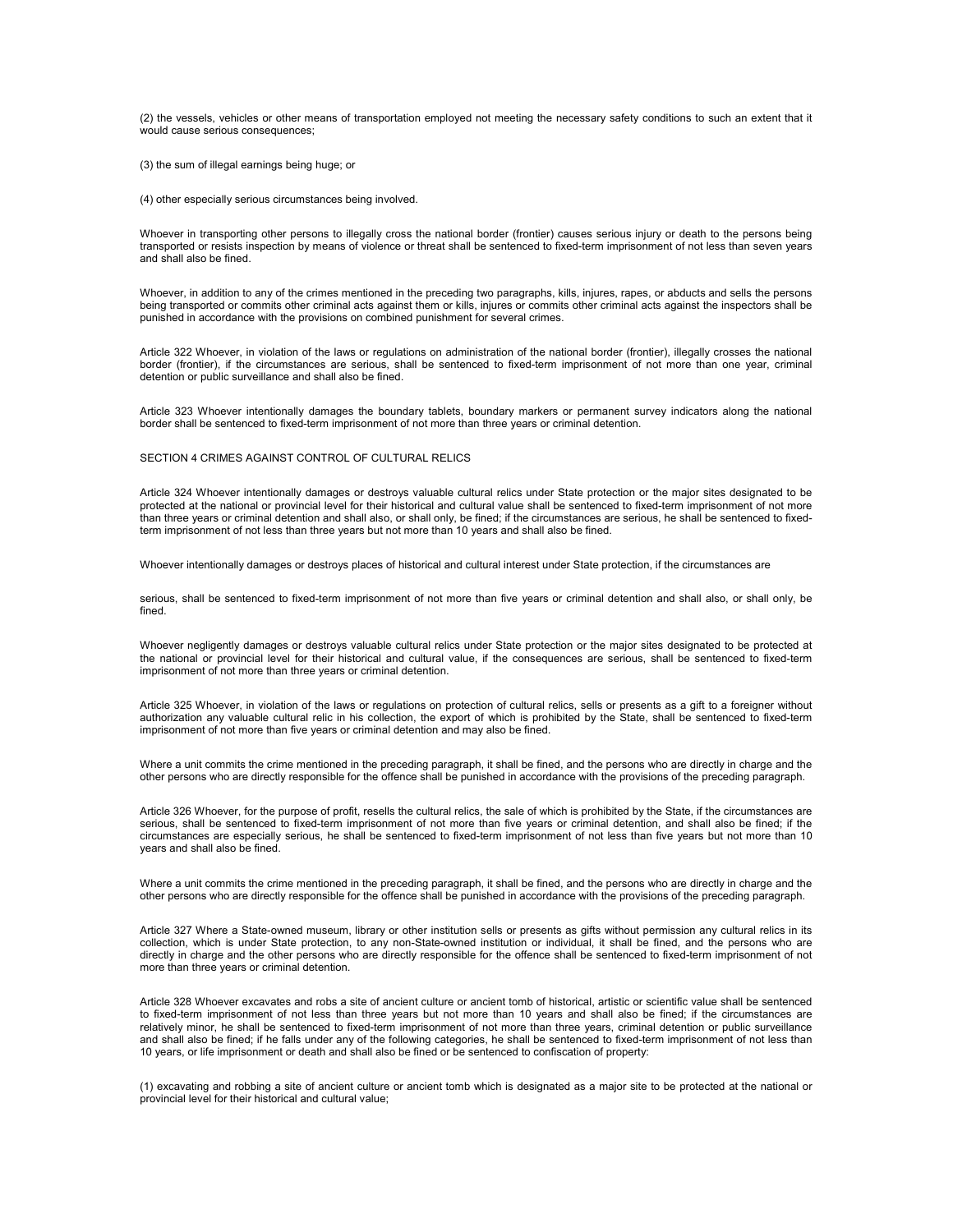(2) being a ringleader of a gang engaged in excavating and robbing sites of ancient culture or ancient tombs;

(3) repeatedly excavating and robbing sites of ancient culture or ancient tombs; or

(4) excavating a site of ancient culture or ancient tomb and robbing valuable cultural relics therein, or causing serious damage to such relics.

Whoever excavates and robs fossils of paleoanthropoids or paleovertebrates of scientific value which is under State protection shall be punished in accordance with the provisions of the preceding paragraph.

Article 329 Whoever forcibly seizes or steals archives owned by the State shall be sentenced to fixed-term imprisonment of not more than five years or criminal detention.

Whoever, in violation of the provisions of the Archives Law, sells or transfers without authorization State-owned archives, if the circumstances are serious, shall be sentenced to fixed-term imprisonment of not more than three years or criminal detention.

Whoever commits any of the acts mentioned in the preceding two paragraphs, which concurrently constitutes another crime provided in this Law, shall be convicted and punished in accordance with the provisions on heavier punishment for such crime.

SECTION 5 CRIMES OF IMPAIRING PUBLIC HEALTH

Article 330 Whoever, in violation of the provisions of the Law on Prevention and Treatment of Infectious Diseases, commits any of the following acts and thus causes the spread or a grave danger of the spread of an A Class infectious disease shall be sentenced to fixedterm imprisonment of not more than three years or criminal detention; if the consequences are especially serious, he shall be sentenced to fixed-term imprisonment of not less than three years but not more than seven years:

(1) failure on the part of a water supply unit to supply drinking water in conformity with the hygienic standards set by the State;

(2) refusal to give disinfection treatment, according to the sanitary requirements raised by the heath and anti-epidemic agencies, to sewage, wastes or feces contaminated with the pathogen of infectious diseases;

(3) approving or conniving at the employment of patients of infectious diseases, pathogen carriers or suspected patients of infectious diseases at jobs, which they are prohibited from taking by the health administration department under the State Council because of the likelihood of causing the spread of infectious diseases; or

(4) refusal to execute the preventive and control measures proposed by the health and anti-epidemic agencies according to the Law on Prevention and Treatment of Infectious Diseases.

Where a unit commits the crime mentioned in the preceding paragraph, it shall be fined, and the persons who are directly in charge and the other persons who are directly responsible for the offence shall be punished in accordance with the provisions of the preceding paragraph.

The scope of A Class infectious diseases shall be determined in accordance with the Law of the People's Republic of China on the Prevention and Treatment of Infectious Diseases and relevant regulations of the State Council.

Article 331 Any person engaged in the experimentation, storage, carrying or transportation of bacterial strains and virus strains of infectious diseases who, in violation of the relevant provisions of the health administration department under the State Council, causes the spread of the bacterial strains and virus strains of infectious diseases, if the consequences are serious, shall be sentenced to fixed-term imprisonment of not more than three years or criminal detention; if the consequences are especially serious, he shall be sentenced to fixedterm imprisonment of not less than three years but not more than seven years.

Article 332 Whoever, in violation of the provisions on frontier health and quarantine, causes the spread or a grave danger of the spread of a quarantinable infectious disease shall be sentenced to fixed-term imprisonment of not more than three years or criminal detention and shall also, or shall only, be fined.

Where a unit commits the crime mentioned in the preceding paragraph, it shall be fined, and the persons who are directly in charge and the other persons who are directly responsible for the offence shall be punished in accordance with the provisions of the preceding paragraph.

Article 333 Whoever illegally arranges for another person to sell blood shall be sentenced to fixed-term imprisonment of not more than five years and shall also be fined; whoever compels another person to sell blood by violence or threat shall be sentenced to fixed-term imprisonment of not less than five years but not more than 10 years and shall also be fined.

Whoever commits an act mentioned in the preceding paragraph, thus causing injury to another person, shall be convicted and punished in accordance with the provisions of Article 234 of this Law.

Article 334 Whoever unlawfully collects or supplies blood or makes or supplies blood products which do not meet the standards prescribed by the State to such an extent as to harm human health shall be sentenced to fixed-term imprisonment of not more than five years or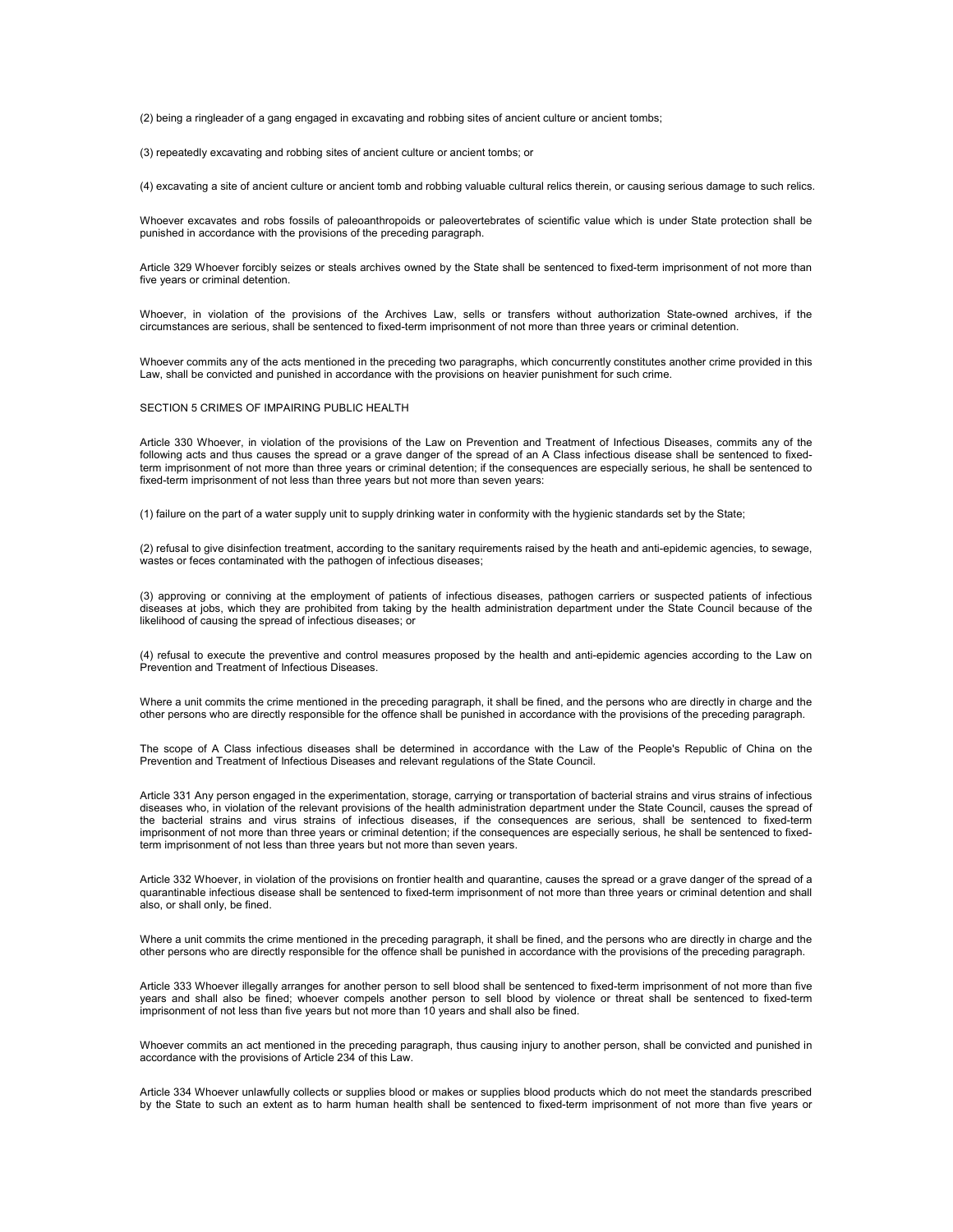criminal detention and shall also be fined; if serious harm has been caused to human health, he shall be sentenced to fixed-term imprisonment of not less than five years but not more than 10 years and shall also be fined; if the consequences are especially serious, he shall be sentenced to fixed-term imprisonment of not less than 10 years or life imprisonment and shall also be fined or be sentenced to confiscation of property.

Where a department that is approved by the competent department of the State for collecting or supplying blood or making or supplying blood products does not carry out testing as required or violates other operating procedure, thus harming another person's health, it shall be fined, and the persons who are directly in charge and the other persons who are directly responsible for the offence shall be sentenced to fixed-term imprisonment of not more than five years or criminal detention.

Article 335 Any medical worker who, grossly neglecting his duty, causes death or severe harm to the health of the person seeking medical service shall be sentenced to fixed-term imprisonment of not more than three years or criminal detention.

Article 336 Whoever, without obtaining the qualification for practising medicine, unlawfully practises medicine, if the circumstances are serious, shall be sentenced to fixed-term imprisonment of not more than three years, criminal detention or public surveillance and shall also, or shall only, be fined; if severe harm is caused to the health of the person seeking medical service, he shall be sentenced to fixed-term imprisonment of not less than three years but not more than 10 years and shall also be fined; if death is caused, he shall be sentenced to fixed- term imprisonment of not less than 10 years and shall also be fined.

Whoever, without obtaining the qualification for practising medicine, undoes a contraception operation, or performs a false contraception operation or an operation for terminating gestation or for removing intrauterine devices, if the circumstances are serious, shall be sentenced to fixed-term imprisonment of not more than three years, criminal detention or public surveillance and shall also, or shall only, be fined; if severe harm is caused to the health of the person seeking medical service, he shall be sentenced to fixed-term imprisonment of not less than three years but not more than 10 years and shall also be fined; if death is caused, he shall be sentenced to fixed-term imprisonment of not less than 10 years and shall also be fined.

Article 337 Whoever, in violation of the provisions of the Law on the Entry and Exit Animal and Plant Quarantine, evades animal and plant quarantine and thereby causes a serious animal or plant epidemic shall be sentenced to fixed-term imprisonment of not more than three years or criminal detention and shall also, or shall only, be fined.

Where a unit commits the crime mentioned in the preceding paragraph, it shall be fined, and the persons who are directly in charge and the other persons who are directly responsible for the offence shall be punished in accordance with the provisions of the preceding paragraph.

## SECTION 6 CRIMES OF IMPAIRING THE PROTECTION OF ENVIRONMENT AND RESOURCES

Article 338 Whoever, in violation of the regulations of the State, discharges, dumps or treats radioactive waste, waste containing pathogen of infectious diseases, toxic substances or other hazardous waste on the land or in the water bodies or the atmosphere, thus causing a major environmental pollution accident which leads to the serious consequences of heavy losses of public or private property or human casualties, shall be sentenced to fixed-term imprisonment of not more than three years or criminal detention and shall also, or shall only, be fined; if the consequences are especially serious, he shall be sentenced to fixed-term imprisonment of not less than three years but not more than seven years and shall also be fined.

Article 339 Whoever, in violation of the regulations of the State, has solid waste from abroad dumped, piled up, or treated within the territory of China shall be sentenced to fixed-term imprisonment of not more than five years or criminal detention and shall also be fined; if a major environmental pollution accident is caused, which leads to heavy losses of public or private property or serious harm to human health, he shall be sentenced to fixed-term imprisonment of not less than five years but not more than 10 years and shall also be fined; if the consequences are especially serious, he shall be sentenced to fixed-term imprisonment of not less than 10 years and shall also be fined.

Whoever, without permission of the competent administration department under the State Council, imports solid waste as raw material, thus causing a major environmental pollution accident, which leads to heavy losses of public or private property or serious harm to human health, shall be sentenced to fixed-term imprisonment of not more than five years or criminal detention and shall also be fined; if the consequences are especially serious, he shall be sentenced to fixed-term imprisonment of not less than five years but not more than 10 years and shall also be fined.

Whoever, under the pretext of using it as raw material, imports solid waste that cannot be used as such shall be convicted and punished in accordance with the provisions of Article 155 of this Law.

Article 340 Whoever, in violation of the law or regulations on protection of aquatic resources, catches aquatic products in an area or during a season closed to fishing, or uses prohibited fishing gear or methods for the purpose, if the circumstances are serious, shall be sentenced to fixed-term imprisonment of not more than three years, criminal detention or public surveillance or be fined.

Article 341 Whoever illegally catches or kills precious and endangered species of wildlife under special State protection or illegally purchases, transports or sells such species of wildlife as well as the products thereof shall be sentenced to fixed-term imprisonment of not more than five years or criminal detention and shall also be fined; if the circumstances are serious, he shall be sentenced to fixed-term imprisonment of not less than five years but not more than 10 years and shall also be fined; if the circumstances are especially serious, he shall be sentenced to fixed-term imprisonment of not less than 10 years and shall also be fined or be sentenced to confiscation of property.

Whoever, in violation of the law or regulations on hunting, hunts wildlife in an area or during a season closed to hunting or uses prohibited hunting gear or methods for the purpose, thus damaging wildlife resources, if the circumstances are serious, shall be sentenced to fixedterm imprisonment of not more than three years, criminal detention, or public surveillance or be fined.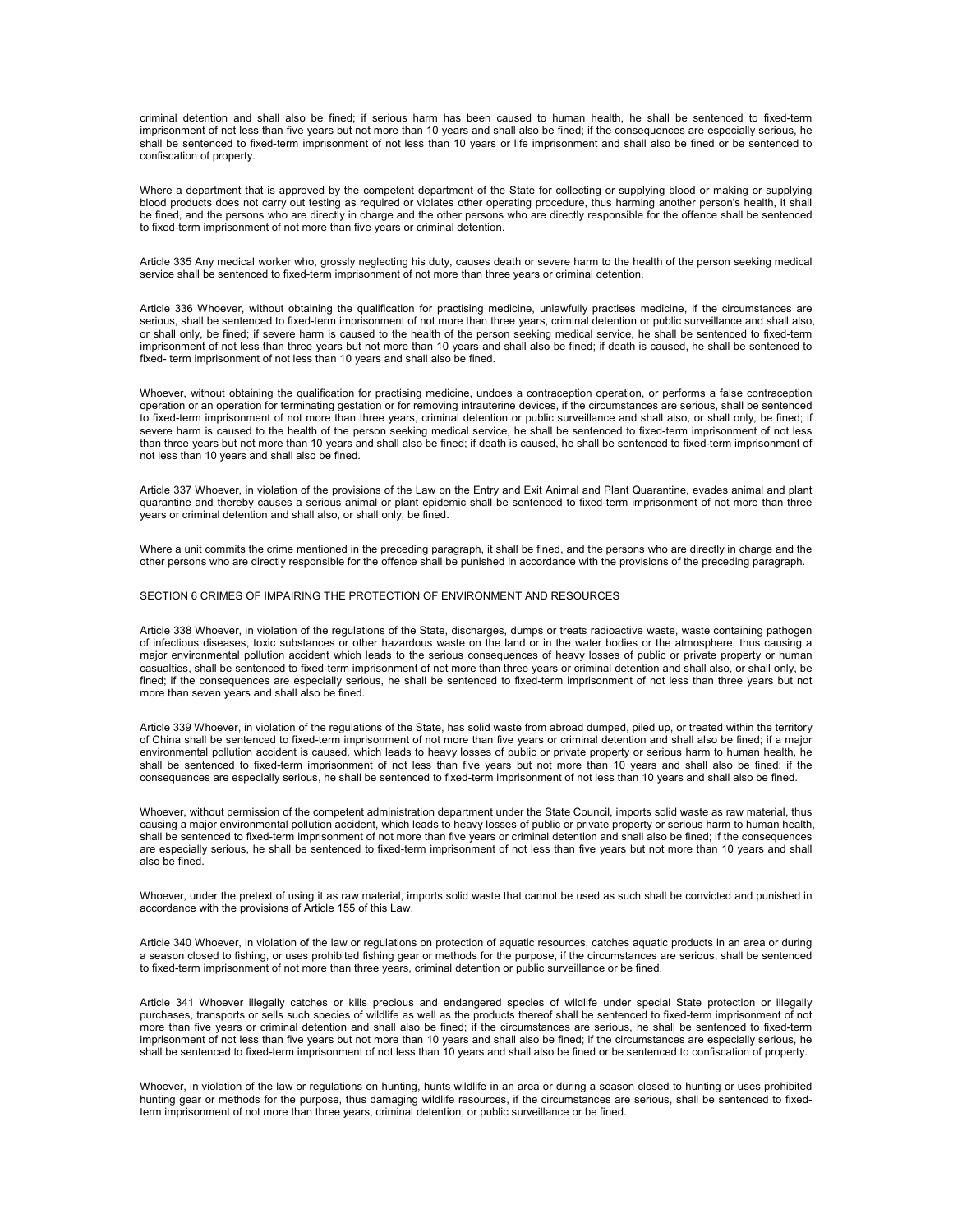Article 342 Whoever, in violation of the law or regulations on land administration, unlawfully occupies cultivated land and uses it for other purposes, if the area involved is relatively large and a large area of such land is damaged, shall be sentenced to fixed-term imprisonment of not more than five years or criminal detention and shall also, or shall only, be fined.

Article 343 Whoever, in violation of the provisions of the Mineral Resources Law, mines without a mining license, enters and mines in a mining area that is embraced in State plans or a mining area that is of great value to the national economy or another person's mining area, or mines specified minerals of which protective mining is prescribed by the State, if he refuses to stop mining after being ordered to do so, thus damaging the mineral resources, shall be sentenced to fixed-term imprisonment of not more than three years, criminal detention or public surveillance and shall also, or shall only, be fined; if severe damage is caused to mineral resources, he shall be sentenced to fixedterm imprisonment of not less than three years but not more than seven years and shall also be fined.

Whoever, in violation of the provisions of the Mineral Resources Law, mines mineral resources in a destructive way, thus causing severe damage to mineral resources, shall be sentenced to fixed-term imprisonment of not more than five years or criminal detention and shall also be fined.

Article 344 Whoever, in violation of the provisions of the Forestry Law, illegally fells or destroys precious trees shall be sentenced to fixedterm imprisonment of not more than three years, criminal detention or public surveillance and shall also be fined; if the circumstances are serious, he shall be sentenced to fixed-term imprisonment of not less than three years but not more than seven years and shall also be fined.

Article 345 Whoever stealthily fells trees, bamboo, etc. in forest or woods, if the amount involved is relatively large, shall be sentenced to fixed-term imprisonment of not more than three years, criminal detention or public surveillance and shall also, or shall only, be fined; if the amount involved is huge, he shall be sentenced to fixed-term imprisonment of not less than three years but not more than seven years and shall also be fined; if the amount involved is especially huge, he shall be sentenced to fixed-term imprisonment of not less than seven years and shall also be fined;

Whoever, in violation of the provisions of the Forestry Law, arbitrarily fells trees, bamboo, etc. in forest or woods, if the amount involved is relatively large, shall be sentenced to fixed-term imprisonment of not more than three years, criminal detention or public surveillance and shall also, or shall only, be fined; if the amount involved is huge, he shall be sentenced to fixed-term imprisonment of not less than three years but not more than seven years and shall also be fined.

Whoever, for the purpose of profit, illegally purchases in a forest area trees, bamboo, etc., which he knows are felled stealthily or arbitrarily, if the circumstances are serious, shall be sentenced to fixed-term imprisonment of not more than three years, criminal detention or public surveillance and shall also, or shall only, be fined; if the circumstances are especially serious, he shall be sentenced to fixed- term imprisonment of not less than three years but not more than seven years and shall also be fined.

Whoever stealthily or arbitrarily fells trees, bamboo, etc. in forest or woods, of nature reserves at the national level shall be given a heavier punishment.

Article 346 Where a unit commits any of the crimes mentioned in the Articles from 338 through 345 of this Section, it shall be fined, and the persons who are directly in charge and the other persons who are directly responsible for the offence shall be punished in accordance with the provisions of the Articles of this Section respectively.

SECTION 7 CRIMES OF SMUGGLING, TRAFFICKING IN, TRANSPORTING AND MANUFACTURING NARCOTIC DRUGS

Article 347 Whoever smuggles, traffics in, transports or manufactures narcotic drugs, regardless of the quantity involved, shall be investigated for criminal responsibility and given criminal punishment.

Whoever smuggles, traffics in, transports or manufactures narcotic drugs and falls under any of the following categories, shall be sentenced to fixed-term imprisonment of 15 years, life imprisonment or death and also to confiscation of property:

(1) persons who smuggle, traffic in, transport or manufacture opium of not less than 1,000 grams, heroin or methylaniline of not less than 50 grams or other narcotic drugs of large quantities;

(2) ringleaders of gangs engaged in smuggling, trafficking in, transporting or manufacturing narcotic drugs;

(3) persons who shield with arms the smuggling, trafficking in, transporting or manufacturing of narcotic drugs;

(4) persons who violently resist inspection, detention or arrest to a serious extent; or

(5) persons involved in organized international drug trafficking.

Whoever smuggles, traffics in, transports or manufactures opium of not less than 200 grams but less than 1,000 grams, or heroin or methylaniline of not less than 10 grams but less than 50 grams or any other narcotic drugs of relatively large quantities shall be sentenced to fixed-term imprisonment of not less than seven years and shall also be fined.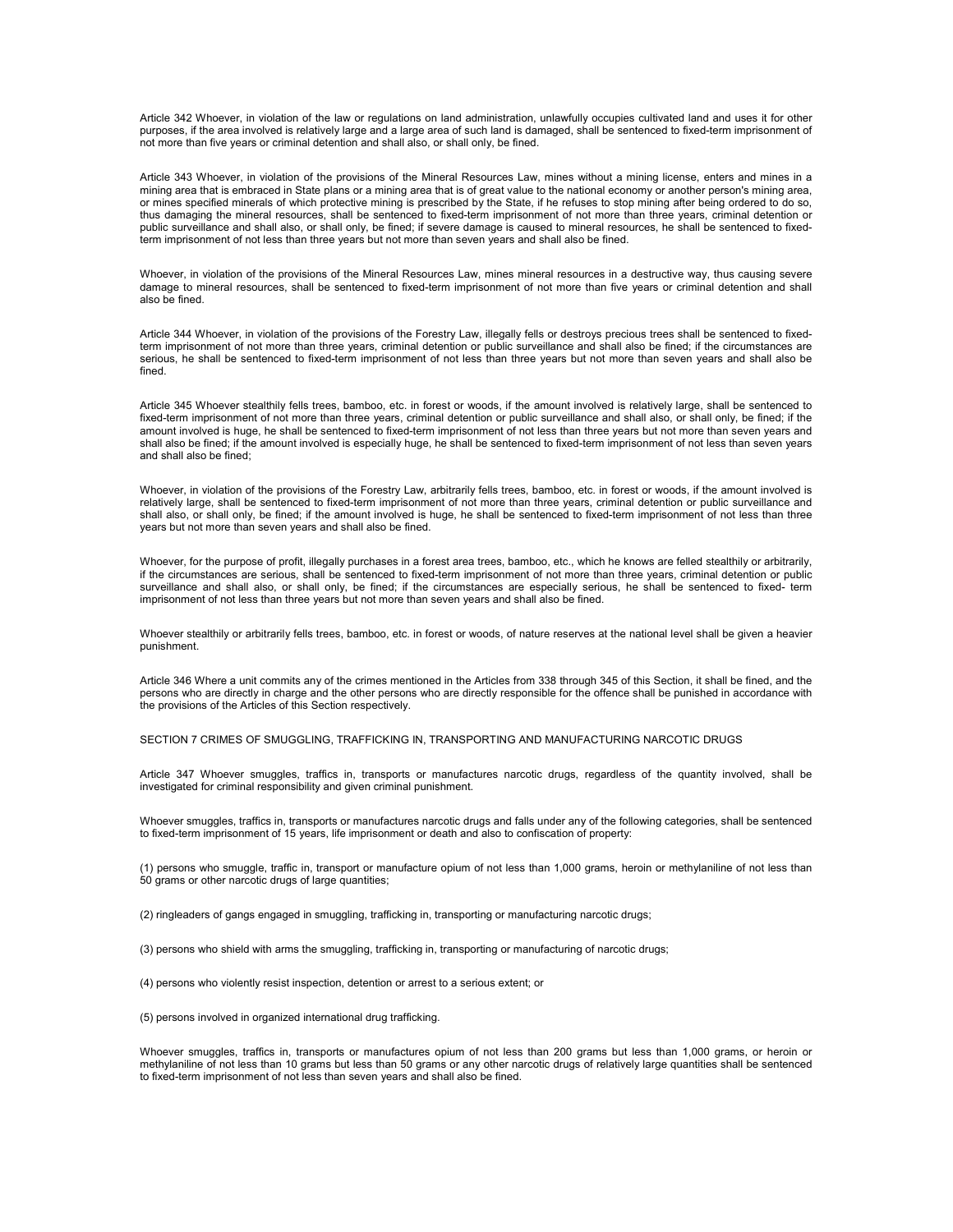Whoever smuggles, traffics in, transports or manufactures opium of less than 200 grams, or heroin or methylaniline of less than 10 grams or any other narcotic drugs of small quantities shall be sentenced to fixed- term imprisonment of not more than three years, criminal detention or public surveillance and shall also be fined; if the circumstances are serious, he shall be sentenced to fixed-term imprisonment of not less than three years but not more than seven years and shall also be fined.

Where a unit commits any crime mentioned in the preceding three paragraphs, it shall be fined, and the persons who are directly in charge and the other persons who are directly responsible for the offence shall be punished in accordance with the provisions of the preceding three paragraphs respectively.

Whoever makes use of minors or aids and abets them to smuggle, traffic in, transport or manufacture narcotic drugs or sells narcotic drugs to minors shall be given a heavier punishment.

With respect to persons who have repeatedly smuggled, trafficked in, transported or manufactured narcotic drugs and have not been dealt with, the quantity of narcotic drugs thus involved shall be computed

## cumulatively.

Article 348 Whoever illegally possesses opium of not less than 1,000 grams, or heroin or methylaniline of not less than 50 grams, or any other narcotic drugs of large quantities shall be sentenced to fixed- term imprisonment of not less than seven years or life imprisonment and shall also be fined; whoever illegally possesses opium of not less than 200 grams but less than 1,000 grams, or heroin or methylaniline of not less than 10 grams but less than 50 grams or any other narcotic drugs of relatively large quantities shall be sentenced to fixed-term imprisonment of not more than three years, criminal detention or public surveillance and shall also be fined; if the circumstances are serious, he shall be sentenced to fixed-term imprisonment of not less than three years but not more than seven years and shall also be fined.

Article 349 Whoever shields offenders engaged in smuggling, trafficking in, transporting or manufacturing of narcotic drugs or whoever harbors, transfers or covers up, for such offenders, narcotic drugs or their pecuniary and other gains from such criminal activities shall be sentenced to fixed-term imprisonment of not more than three years, criminal detention or public surveillance; if the circumstances are serious, he shall be sentenced to fixed-term imprisonment of not less than three years but not more than 10 years.

Anti-drug officers or functionaries of a State organ who shield or cover up offenders engaged in smuggling, trafficking in, transporting or manufacturing of narcotic drugs shall be given a heavier punishment in accordance with the provisions of the preceding paragraph.

Conspirators to the crimes mentioned in the preceding two paragraphs shall be regarded as joint offenders in the crime of smuggling, trafficking in, transporting or manufacturing of narcotic drugs and punished as such.

Article 350 Whoever, in violation of the regulations of the State, illegally transports or carries into or out of the territory of China acetic anhydride, ether, chloroform or any other raw material or elixir used in the manufacture of narcotic drugs or, in violation of the regulations of the State, illegally buys or sells the substances mentioned above shall be sentenced to fixed-term imprisonment of not more than three years, criminal detention or public surveillance and shall also be fined; if the amount involved is large, he shall be sentenced to fixed-term imprisonment of not less than three years but not more than 10 years and shall also be fined.

Whoever provides another person with the substances mentioned in the preceding paragraph, while clearly knowing that the person manufactures narcotic drugs, shall be regarded as a joint offender in the crime of manufacturing narcotic drugs and punished as such.

Where a unit commits any crime mentioned in the preceding two paragraphs, it shall be fined, and the persons who are directly in charge and the other persons who are directly responsible for the offence shall be punished in accordance with the provisions of the preceding two paragraphs.

Article 351 Whoever illegally cultivates mother plants of narcotic drugs, such as opium poppy and marijuana, shall be forced to uproot them. Whoever falls under any of the following categories shall be sentenced to fixed-term imprisonment of not more than five years, criminal detention or public surveillance and shall also be fined:

(1) cultivating opium poppy of not less than 500 plants but less than 3,000 plants or any mother plants of other narcotic drugs in relatively large quantities;

(2) cultivating any mother plants of narcotic drugs again after being dealth with by the public security organ; or

(3) resisting the uprooting of such mother plants.

Whoever illegally cultivates opium poppy of not less than 3,000 plants or any mother plants of other narcotic drugs in large quantities shall be sentenced to fixed-term imprisonment of not less than five years and shall also be fined or be sentenced to confiscation of property.

Persons who illegally cultivate opium poppy or any mother plants of other narcotic drugs but voluntarily uproot them before harvest may be exempted from punishment.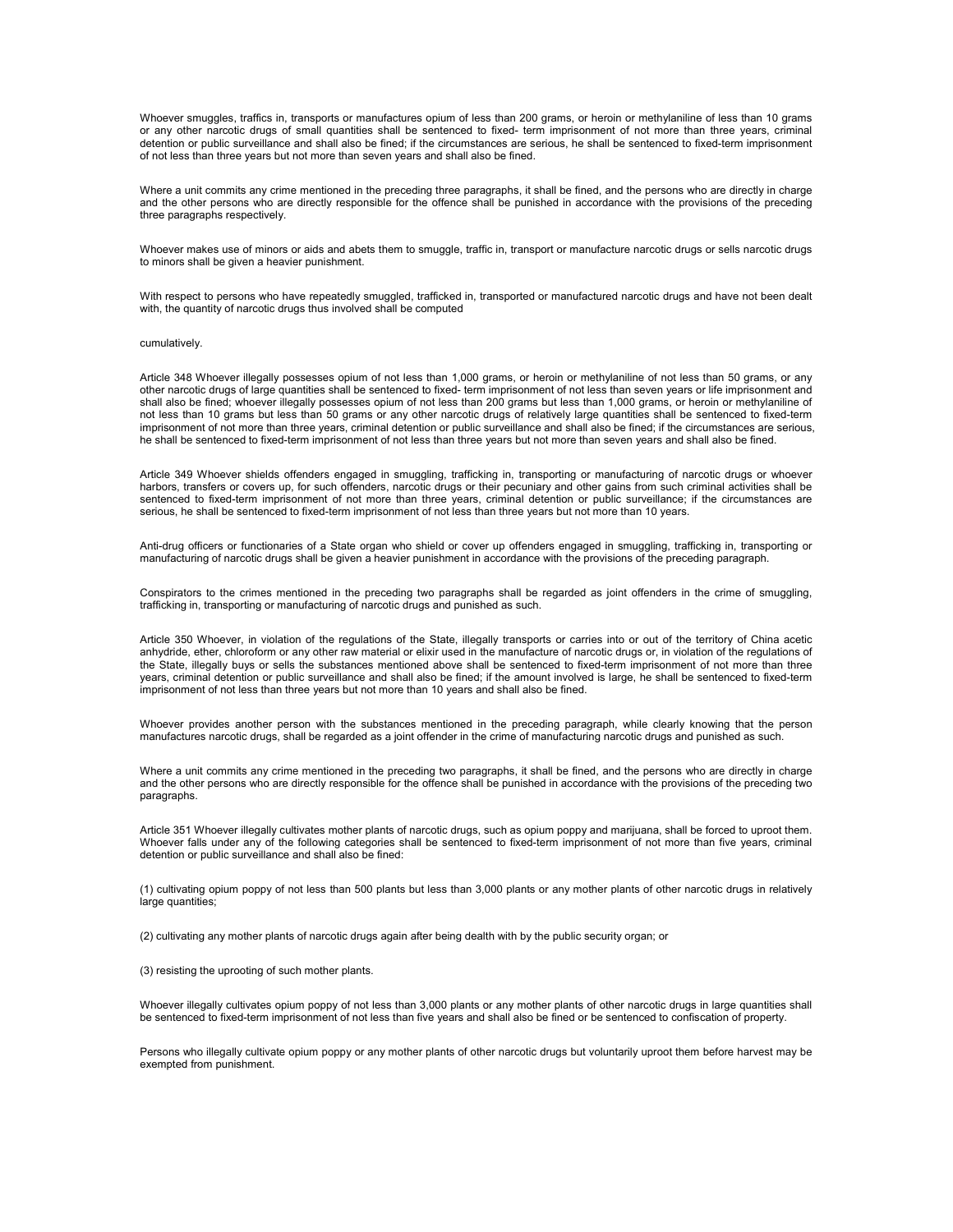Article 352 Whoever illegally buys or sells, transports, carries or possesses a relatively large quantity of the seeds or seedlings of mother plants of narcotic drugs, such as opium poppy, which have not been inactivated, shall be sentenced to fixed-term imprisonment of not more than three years, criminal detention or public surveillance and shall also, or shall only, be fined.

Article 353 Whoever lures, aids and abets, or cheats another person into drug ingestion or injection shall be sentenced to fixed-term imprisonment of not more than three years, criminal detention or public surveillance and shall also be fined; if the circumstances are serious, he shall be sentenced to fixed-term imprisonment of not less than three years but not more than seven years and shall also be fined.

Whoever forces another person to ingest or inject narcotic drugs shall be sentenced to fixed-term imprisonment of not less than three years but not more than 10 years and shall also be fined.

Whoever lures, aids and abets or cheats a minor into drug ingestion or injection or forces a minor to ingest or inject narcotic drugs shall be given a heavier punishment.

Article 354 Whoever provides shelter for another person to ingest or inject narcotic drugs shall be sentenced to fixed-term imprisonment of not more than three years, criminal detention or public surveillance and shall also be fined.

Article 355 Persons allowed by law to engage in manufacture, transportation, administration or utilization of State-controlled narcotic and psychotropic substances who, in violation of the regulations of the State, provide narcotic and psychotropic substances that can make people addicted to their use and are controlled under State regulations to persons who ingest or inject narcotic drugs shall be sentenced to fixed-term imprisonment of not more than three years or criminal detention and shall also be fined; if the circumstances are serious, he shall be sentenced to fixed-term imprisonment of not less than three years but not more than seven years and shall also be fined. If they provide offenders engaged in drug smuggling or trafficking with State-controlled narcotic and psychotropic substances that can make people addicted to their use and are controlled under State regulations, for the purpose of profit, provide narcotic and psychotropic substances to persons who ingest or inject narcotic drugs shall be convicted and punished in accordance with the provisions of Article 347 of this Law.

Where a unit commits the crime mentioned in the preceding paragraph, it shall be fined, and the persons who are directly in charge and the other persons who are directly responsible for the offence shall be punished in accordance with the provisions of the preceding paragraph.

Article 356 Any person who was punished for the crime of smuggling, trafficking in, transporting, manufacturing or illegally possessing narcotic drugs commits again any of the crimes mentioned in this Section shall be given a heavier punishment.

Article 357 The term "narcotic drugs" as used in this Law means opium, heroin, methylaniline (ice), morphine, marijuana, cocaine and other narcotic and psychotropic substances that can make people addicted to their use and are controlled under State regulations.

The quantity of narcotic drugs smuggled, trafficked in, transported, manufactured or illegally possessed shall be calculated on the basis of the verified amount and shall not be converted according to its purity.

#### SECTION 8 CRIMES OF ORGANIZING, FORCING, LURING, SHELTERING OR PROCURING OTHER PERSONS TO ENGAGE IN **PROSTITUTION**

Article 358 Whoever arranges for or forces another person to engage in prostitution shall be sentenced to fixed-term imprisonment of not less than five years but not more than 10 years and shall also be fined; whoever falls under any of the following categories shall be sentenced to fixed-term imprisonment of not less than 10 years or life imprisonment and shall also be fined or be sentenced to confiscation of property:

(1) making arrangements for another person to engage in prostitution and the circumstances being serious;

(2) forcing a girl under the age of 14 to engage in prostitution;

(3) forcing a number of persons to engage in prostitution or repeatedly forcing another person to engage in prostitution;

- (4) forcing the victim to engage in prostitution after raping her; or
- (5) causing serious injury, death or other serious consequences to the person who is forced to engage in prostitution.

Whoever falls under any of the categories mentioned in the preceding paragraph, if the circumstances are especially serious, shall be sentenced to life imprisonment or death and shall also be sentenced to confiscation of property.

Whoever assists in arranging for another person to engage in prostitution shall be sentenced to fixed-term imprisonment of not more than five years and shall also be fined; if the circumstances are serious, he shall be sentenced to fixed-term imprisonment of not less than five years but not more than 10 years and shall also be fined.

Article 359 Whoever lures other persons into or shelters prostitution or procures other persons to engage in prostitution shall be sentenced to fixed-term imprisonment of not more than five years, criminal detention or public surveillance and shall also be fined; if the circumstances are serious, he shall be sentenced to fixed-term imprisonment of not less than five years and shall also be fined.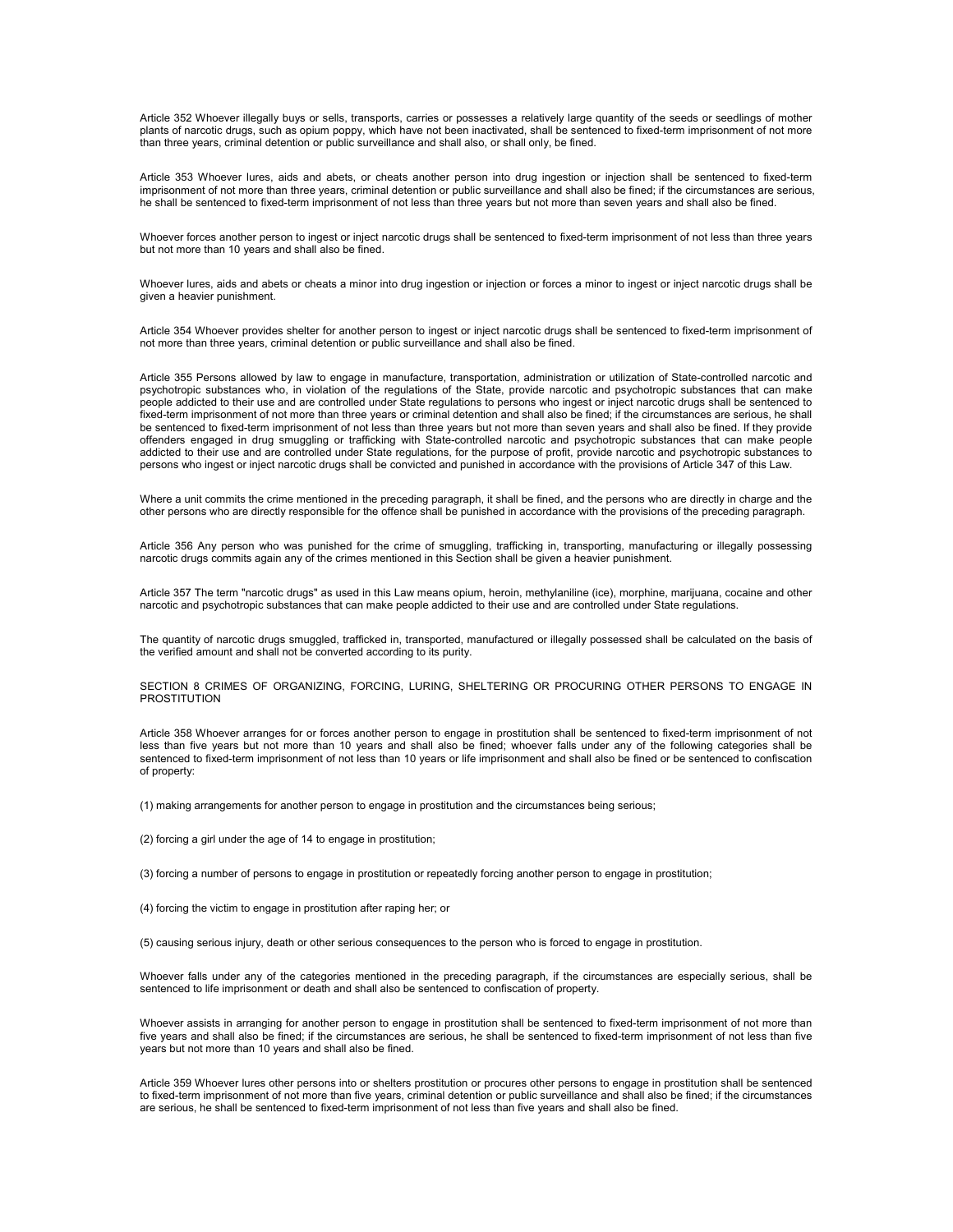Whoever lures a girl under the age of 14 to engage in prostitution shall be sentenced to fixed-term imprisonment of not less than five years and shall also be fined.

Article 360 Any person who knows clearly that he or she is suffering from serious venereal diseases such as syphilis and gonorrhea goes whoring or engages in prostitution shall be sentenced to fixed-term imprisonment of not more than five years, criminal detention or public surveillance and shall also be fined.

Whoever whores with a girl under the age of 14 shall be sentenced to fixed-term imprisonment of not less than five years and shall also be fined.

Article 361 Any employee of a unit in the trade of hotels, in the catering or entertainment services, or in the taxi services who, by taking advantage of his or her work unit, arranges for, forces or lures another person to engage in prostitution or provides shelter for prostitution or procures other persons to engage in prostitution, shall be convicted and punished in accordance with the provisions of Articles 358 and 359 of this Law.

If the chief leading member of any of the units listed above commits the crime mentioned in the preceding paragraph, he or she shall be given a heavier punishment.

Article 362 Where an employee of a unit in the trade of hotels, in the catering or entertainment services, or in the taxi services, informs lawbreakers of a public security organ's plan to ferret out or deal with activities of prostitution or whoring, if the circumstances are serious, he shall be convicted and punished in accordance with the provisions of Article 310 of this Law.

SECTION 9 CRIMES OF PRODUCING, SELLING, DISSEMINATING PORNOGRAPHIC MATERIALS

Article 363 Whoever, for the purpose of profit, produces, duplicates, publishes, sells or disseminates pornographic materials shall be sentenced to fixed-term imprisonment of not more than three years, criminal detention or public surveillance and shall also be fined; if the circumstances are serious, he shall be sentenced to fixed-term imprisonment of not less than three years but not more than 10 years and shall also be fined; if the circumstances are especially serious, he shall be sentenced to fixed-term imprisonment of not less than 10 years or life imprisonment, and shall also be fined or be sentenced to confiscation of property.

Whoever provides book numbers for another person to publish pornographic books or periodicals shall be sentenced to fixed-term imprisonment of not more than three years, criminal detention or public surveillance and shall also, or shall only, be fined; whoever knowingly provides books numbers to another person who will use them for publishing pornographic books or periodicals shall be punished in accordance with the provisions of the preceding paragraph.

Article 364 Whoever disseminates pornographic materials including books, periodicals, movies, video-audio tapes and pictures, if the circumstances are serious, shall be sentenced to fixed-term imprisonment of not more than two years, criminal detention or public surveillance.

Whoever arranges for shows of pornographic audio-video products including movies and video-tapes shall be sentenced to fixed-term imprisonment of not more than three years, criminal detention or public surveillance and shall also be fined; if the circumstances are serious, he shall be sentenced to fixed-term imprisonment of not less than three years but not more than 10 years and shall also be fined.

Whoever produces or duplicates pornographic audio-video products including movies and video-tapes and arranges for their show shall be given a heavier punishment in accordance with the provisions of the second paragraph of this Article.

Whoever disseminates pornographic materials to a minor under the age of 18 shall be given a heavier punishment.

Article 365 Whoever arranges for pornographic performances shall be sentenced to fixed-term imprisonment of not more than three years, criminal detention or public surveillance and shall also be fined; if the circumstances are serious, he shall be sentenced to fixed-term imprisonment of not less than three years but not more than 10 years and shall also be fined.

Article 366 Where a unit commits any of the crimes mentioned in Articles 363, 364 and 365 of this Section, it shall be fined, and the persons who are directly in charge and the other persons who are directly responsible for the offence shall be punished in accordance with the provisions of the Articles respectively.

Article 367 For the purpose of this Law, pornographic materials refer to obscene books, periodicals, movies, video-and audio-tapes, pictures, etc. that explicitly portray sexual behavior or undisguisedly publicize pornographic materials.

Scientific works on human physiology or medical knowledge are not pornographic materials.

Literary and art works of artistic value which contain erotic contents shall not be regarded as pornographic materials.

CHAPTER VII CRIMES OF IMPAIRING THE INTERESTS OF NATIONAL DEFENCE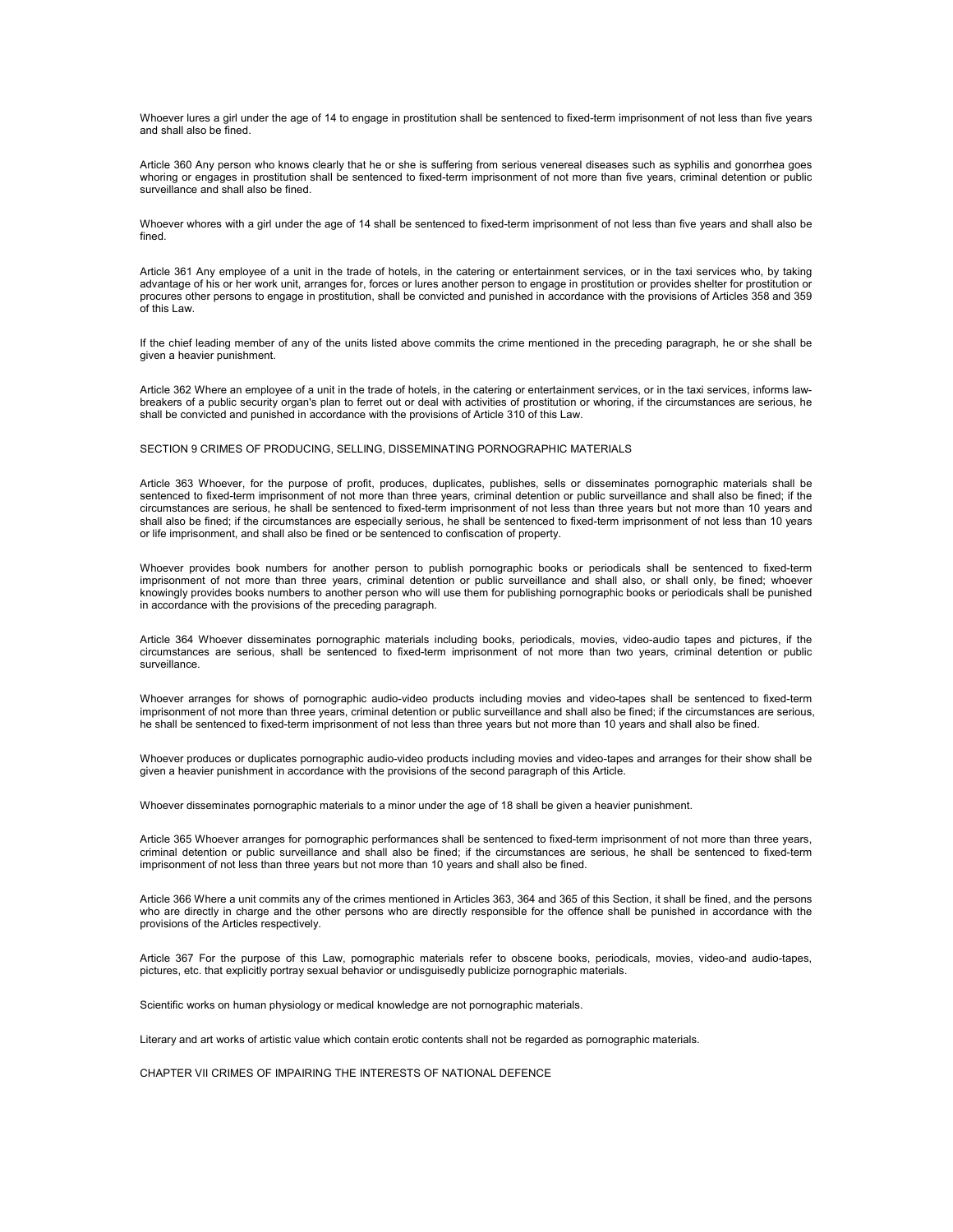Article 368 Whoever by violence or threat obstructs a serviceman from performing his duties according to law shall be sentenced to fixedterm imprisonment of not more than three years, criminal detention or public surveillance or be fined.

Whoever intentionally obstructs military operations of armed forces, if the consequences are serious, shall be sentenced to fixed-term imprisonment of not more than five years or criminal detention.

Article 369 Whoever sabotages weapons or equipment, military installations or military telecommunications shall be sentenced to fixed-term imprisonment of not more than three years, criminal detention or public surveillance; whoever sabotages major weapons or equipment, military installations or military telecommunications shall be sentenced to fixed-term imprisonment of not less than three years but not more than 10 years; if the circumstances are especially serious, he shall be sentenced to fixed-term imprisonment of not less than 10 years, life imprisonment or death. He shall be given a heavier punishment during wartime.

Article 370 Whoever knowingly provides substandard weapons or equipment or military installations to the armed forces shall be sentenced to fixed-term imprisonment of not more than five years or criminal detention; if the circumstances are serious, he shall be sentenced to fixed-term imprisonment of not less than five years but not more than 10 years; if the circumstances are especially serious, he shall be sentenced to fixed-term imprisonment of not less than 10 years, life imprisonment or death.

Whoever commits the crime mentioned in the preceding paragraph through negligence, thus causing serious consequences, shall be sentenced to fixed-term imprisonment of not more than three years or criminal detention; if the consequences are especially serious, he shall be sentenced to fixed-term imprisonment of not less than three years but not more than seven years.

Where a unit commits the crime mentioned in the first paragraph, it shall be fined, and the persons who are directly in charge and the other persons who are directly responsible for the offence shall be punished in accordance with the provisions of the first paragraph.

Article 371 Where people are gathered to assault a military restricted zone, thus severely disturbing the order of the zone, the ringleaders shall be sentenced to fixed-term imprisonment of not less than five years but not more than 10 years; other active participants shall be sentenced to fixed-term imprisonment of not more than five years, criminal detention, public surveillance or deprivation of political rights.

Where people are gathered to disturb the order of a military administrative zone, if the circumstances are so serious that work in the zone cannot be carried on and heavy losses are caused, the ringleaders shall be sentenced to fixed-term imprisonment of not less than three years but not more than seven years; other active participants shall be sentenced to fixed-term imprisonment of not more than three years, criminal detention, public surveillance or deprivation of political rights.

Article 372 Whoever impersonates a serviceman to go about and deceive people shall be sentenced to fixed-term imprisonment of not more than three years, criminal detention, public surveillance or deprivation of political rights; if the circumstances are serious, he shall be sentenced to fixed-term imprisonment of not less than three years but not more than 10 years.

Article 373 Whoever incites a serviceman to desert from the unit or knowingly employs such a deserter, if the circumstances are serious, shall be sentenced to fixed-term imprisonment of not more than three years, criminal detention or public surveillance.

Article 374 Whoever engages in malpractice for selfish ends in enlistment, accepting or sending unqualified recruits, if the circumstances are serious, shall be sentenced to fixed-term imprisonment of not more than three years or criminal detention; if the consequences are especially serious, he shall be sentenced to fixed-term imprisonment of not less than three years but not more than seven years.

Article 375 Whoever forges, alters, buys, sells or steals or forcibly seizes the official documents, certificates or seals of the armed forces shall be sentenced to fixed-term imprisonment of not more than three years, criminal detention, public surveillance or deprivation of political rights; if the circumstances are serious, he shall be sentenced to fixed-term imprisonment of not less than three years but not more than 10 years.

Whoever illegally manufactures, buys or sells uniforms or special symbols such as number plates of vehicles of the armed forces, if the circumstances are serious, shall be sentenced to fixed-term imprisonment of not more than three years, criminal detention or public surveillance and shall also, or shall only, be fined.

Where a unit commits the crime mentioned in the second paragraph, it shall be fined, and the persons who are directly in charge and the other persons who are directly responsible for the offence shall be punished in accordance with the provisions of the said paragraph.

Article 376 Any reservist who refuses or escapes enlistment or military training in wartime, if the circumstances are serious, shall be sentenced to fixed-term imprisonment of not more than three years or criminal detention.

Any citizen who refuses or escapes military service in wartime, if the circumstances are serious, shall be sentenced to fixed-term imprisonment of not more than two years or criminal detention.

Article 377 Whoever intentionally provides false information about the enemy to the armed forces during wartime, if the consequences are serious, shall be sentenced to fixed-term imprisonment of not less than three years but not more than 10 years; if the consequences are especially serious, he shall be sentenced to fixed-term imprisonment of not less than 10 years or life imprisonment.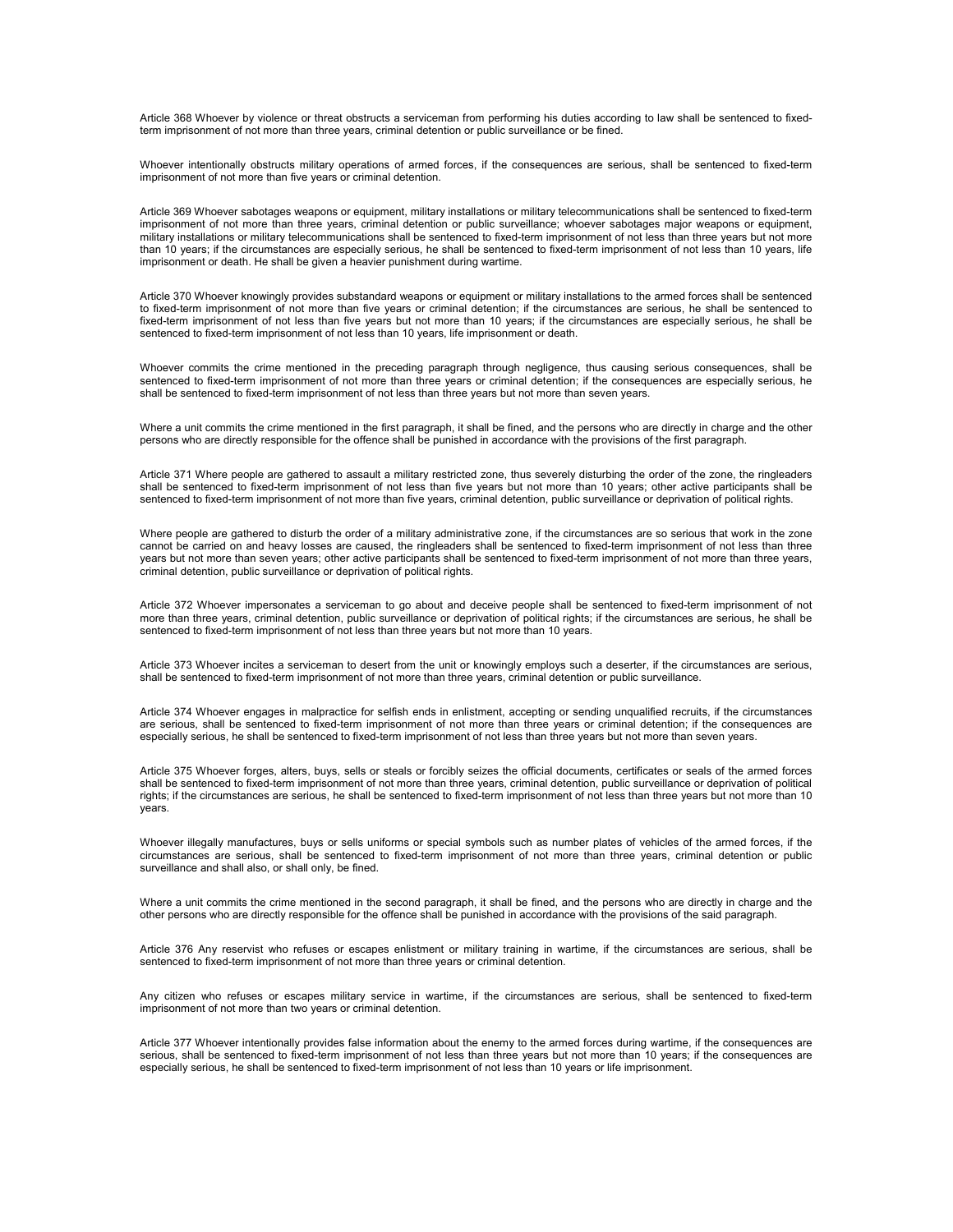Article 378 Whoever spreads rumors to create confusion among the troops and disturb their morale during wartime shall be sentenced to fixed-term imprisonment of not more than three years, criminal detention or public surveillance; if the circumstances are serious, he shall be sentenced to fixed-term imprisonment of not less than three years but not more than 10 years.

Article 379 Whoever during wartime knowingly provides shelter, money or property to a serviceman who has deserted from the unit, if the<br>circumstances are serious, shall be sentenced to fixed-term imprisonment of not more t

Article 380 Where a unit, during wartime, refuses to accept orders for military supplies or intentionally delays the provision of such supplies, if the circumstances are serious, it shall be fined, and the persons who are directly in charge and the other persons who are directly responsible for the offence shall be sentenced to fixed-term imprisonment of not more than five years or criminal detention; if the consequences are serious, they shall be sentenced to fixed-term imprisonment of not less than five years.

Article 381 Whoever, during wartime, rejects requisition for military purposes, if the circumstances are serious, shall be sentenced to fixedterm imprisonment of not more than three years or criminal detention.

CHAPTER VIII CRIMES OF EMBEZZLEMENT AND BRIBERY

Article 382 Any State functionary who, by taking advantage of his office, appropriates, steals, swindles public money or property or by other means illegally take it into his own possession shall be guilty of embezzlement.

Any person authorized by State organs, State-owned companies, enterprises, institutions or people's organizations to administer and manage State-owned property who, by taking advantage of his office, appropriates, steals, swindles the said property or by other means<br>illegally take it into his own possession shall be regarded as being guilty of embezzle

Whoever conspires with the person mentioned in the preceding two paragraphs to engage in embezzlement shall be regarded as joint offenders in the crime and punished as such.

Article 383 Persons who commit the crime of embezzlement shall be punished respectively in the light of the seriousness of the circumstances and in accordance with the following provisions:

(1) An individual who embezzles not less than 100,000 yuan shall be sentenced to fixed-term imprisonment of not less than 10 years or life imprisonment and may also be sentenced to confiscation of property; if the circumstances are especially serious, he shall be sentenced to death and also to confiscation of property.

(2) An individual who embezzles not less than 50,000 yuan but less than 100,000 yuan shall be sentenced to fixed-term imprisonment of not less than five years and may also be sentenced to confiscation of property; if the circumstances are especially serious, he shall be sentenced to life imprisonment and confiscation of property.

(3) An individual who embezzles not less than 5,000 yuan but less than 50,000 yuan shall be sentenced to fixed-term imprisonment of not less than one year but not more than seven years; if the circumstances are serious, he shall be sentenced to fixed-term imprisonment of not less than seven years but not more than 10 years. If an individual who embezzles not less than 5,000 yuan and less than 10,000 yuan, shows true repentance after committing the crime, and gives up the embezzled money of his own accord, he may be given a mitigated punishment, or he may be exempted from criminal punishment but shall be subjected to administrative sanctions by his work unit or by the competent authorities at a higher level.

(4) An individual who embezzles less than 5,000 yuan, if the circumstances are relatively serious, shall be sentenced to fixed-term imprisonment of not more than two years or criminal detention; if the circumstances are relatively minor, he shall be given administrative sanctions at the discretion of his work unit or of the competent authorities at a higher level.

Whoever repeatedly commits the crime of embezzlement and goes unpunished shall be punished on the basis of the cumulative amount of money he has embezzled.

Article 384 Any State functionary who, by taking advantage of his position, misappropriates public funds for his own use or for conducting illegal activities, or misappropriates a relatively large amount of public funds for profit-making activities, or misappropriates a relatively large amount of public funds and fails to return it after the lapse of three months, shall be guilty of misappropriation of public funds and shall be sentenced to fixed-term imprisonment of not more than five years or criminal detention; if the circumstances are serious, he shall be sentenced to fixed-term imprisonment of not less than five years. Whoever misappropriates a huge, amount of public funds and fails to return it shall be sentenced to fixed-term imprisonment of not less than 10 years or life imprisonment.

Whoever misappropriates for his own use funds or materials allocated for disaster relief, emergency rescue, flood prevention and control, special care for disabled servicemen and the families of revolutionary martyrs and servicemen, aid to the poor, migration and social relief shall be given a heavier punishment.

Article 385 Any State functionary who, by taking advantage of his position, extorts money or property from another person, or illegally accepts another person's money or property in return for securing benefits for the person shall be guilty of acceptance of bribes.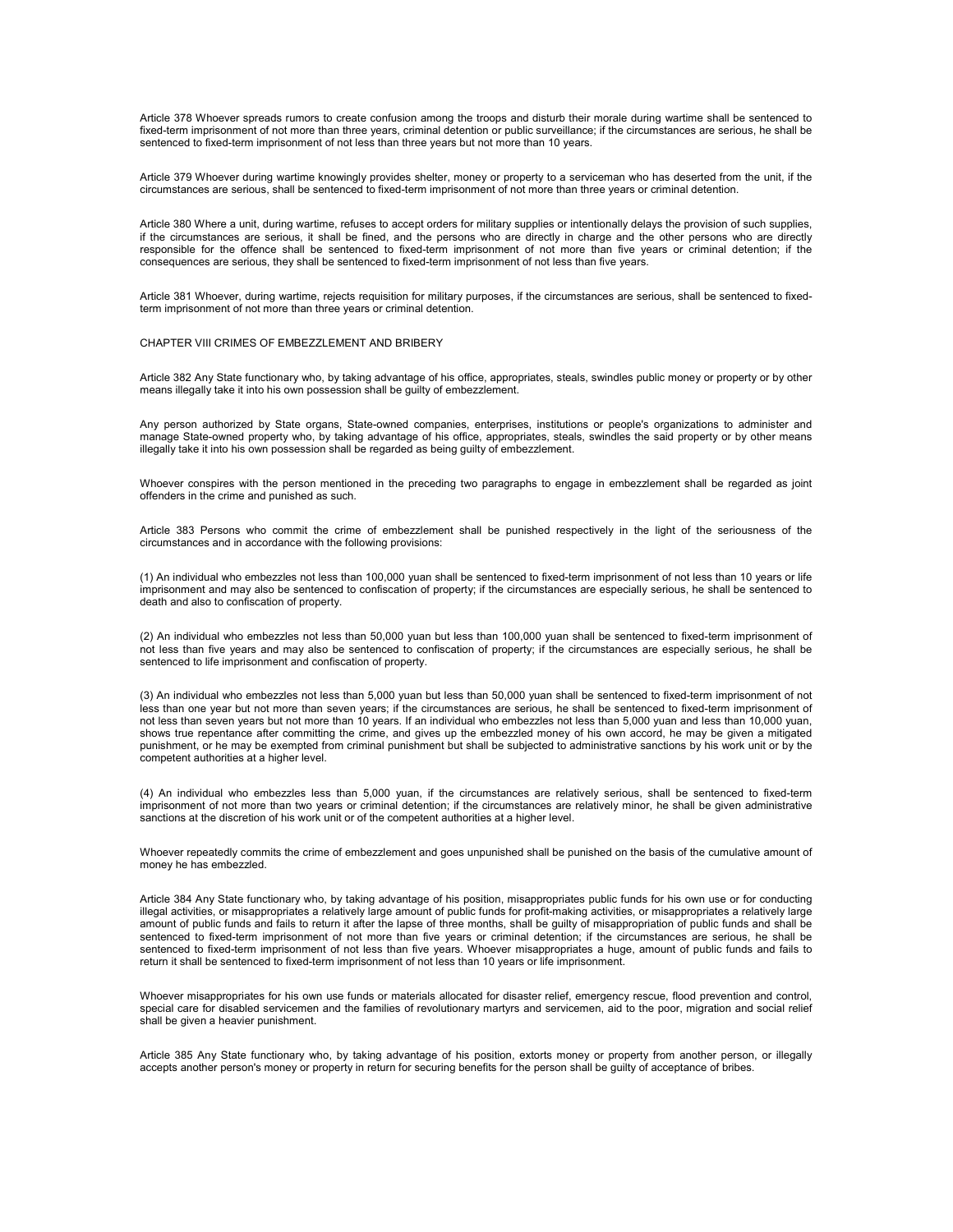Any State functionary who, in economic activities, violates State regulations by accepting rebates or service charges of various descriptions and taking them into his own possession shall be regarded as guilty of acceptance of bribes and punished for it.

Article 386 Whoever has committed the crime of acceptance of bribes shall, on the basis of the amount of money or property accepted and the seriousness of the circumstances, be punished in accordance with the provisions of Article 383 of this Law. Whoever extorts bribes from another person shall be given a heavier punishment.

Article 387 Where a State organ, State-owned company, enterprise, institution or people's organization extorts from another person or illegally accepts another person's money or property in return for securing benefits for the person, if the circumstances are serious, it shall be fined, and the persons who are directly in charge and the other persons who are directly responsible for the offence shall be sentenced to fixed-term imprisonment of not more than five years or criminal detention.

Any of the units mentioned in the preceding paragraph that, in economic activities, secretly accepts off-the-book rebates or service charges of various descriptions shall be regarded as guilty of acceptance of bribes and punished in accordance with the provisions of the preceding paragraph.

Article 388 Any State functionary who, by taking advantage of his own functions and powers or position, secures illegitimate benefits for an entrusting person through another State functionary's performance of his duties and extorts from the entrusting person or accepts the entrusting person's money or property shall be regarded as guilty of acceptance of bribes and punished for it.

Article 389 Whoever, for the purpose of securing illegitimate benefits, gives money or property to a State functionary shall be guilty of offering bribes.

Whoever, in economic activities, violates State regulations by giving a relatively large amount of money or property to a State functionary or by giving him rebates or service charges of various descriptions shall be regarded as guilty of offering bribes and punished for it.

Any person who offers money or property to a State functionary through extortion but gains no illegitimate benefits shall not be regarded as offering bribes.

Article 390 Whoever commits the crime of offering bribes shall be sentenced to fixed-term imprisonment of not more than five years or criminal detention; whoever offers bribes to secure illegitimate benefits, if the circumstances are serious or if heavy losses are caused to the interests of the State, shall be sentenced to fixed-term imprisonment of not less than five years but not more than 10 years; if the circumstances are especially serious, he shall be sentenced to fixed-term imprisonment of not less than 10 years or life imprisonment and may also be sentenced to confiscation of property.

Any briber who, before he is investigated for criminal responsibility, voluntarily confesses his act of offering bribes may be given a mitigated punishment or exempted from punishment.

Article 391 Whoever, for the purpose of securing illegitimate benefits, gives money or property to a State organ, State-owned company, enterprise, institution or people's organization or, in economic activities, violates State regulations by giving rebates or service charges of<br>various descriptions shall be sentenced to fixed-term imprisonment of not more

Where a unit commits the crime mentioned in the preceding paragraph, it shall be fined, and the persons who are directly in charge and the other persons who are directly responsible for the offence shall be punished in accordance with the provisions of the preceding paragraph.

Article 392 Whoever introduces a bribe to a State functionary, if the circumstances are serious, shall be sentenced to fixed-term imprisonment of not more than three years or criminal detention.

Any person who introduces a bribe but voluntarily confesses the act before he is investigated for criminal responsibility may be given a mitigated punishment or exempted from punishment.

Article 393 Where a unit offers bribes for the purpose of securing illegitimate benefits or, in violation of State regulations, gives rebates or service charges to a State functionary, if the circumstances are serious, it shall be fined, and the persons who are directly in charge and the other persons who are directly responsible for the offence shall be sentenced to fixed-term imprisonment of not more than five years or criminal detention. Any person who takes into his own possession the illegal gains derived from bribing shall be convicted and punished in accordance with the provisions of Articles 389 and 390 of this Law.

Article 394 Any State functionary who, in his activities of domestic public service or in his contacts with foreigners, accepts gifts and does not hand them over to the State as is required by State regulations, if the amount involved is relatively large, shall be convicted and punished in accordance with the provisions of Articles 382 and 383 of this Law.

Article 395 Any State functionary whose property or expenditure obviously exceeds his lawful income, if the difference is enormous, may be ordered to explain the sources of his property. If he cannot prove that the sources are legitimate, the part that exceeds his lawful income shall be regarded as illegal gains, and he shall be sentenced to fixed- term imprisonment of not more than five years or criminal detention, and the part of property that exceeds his lawful income shall be recovered.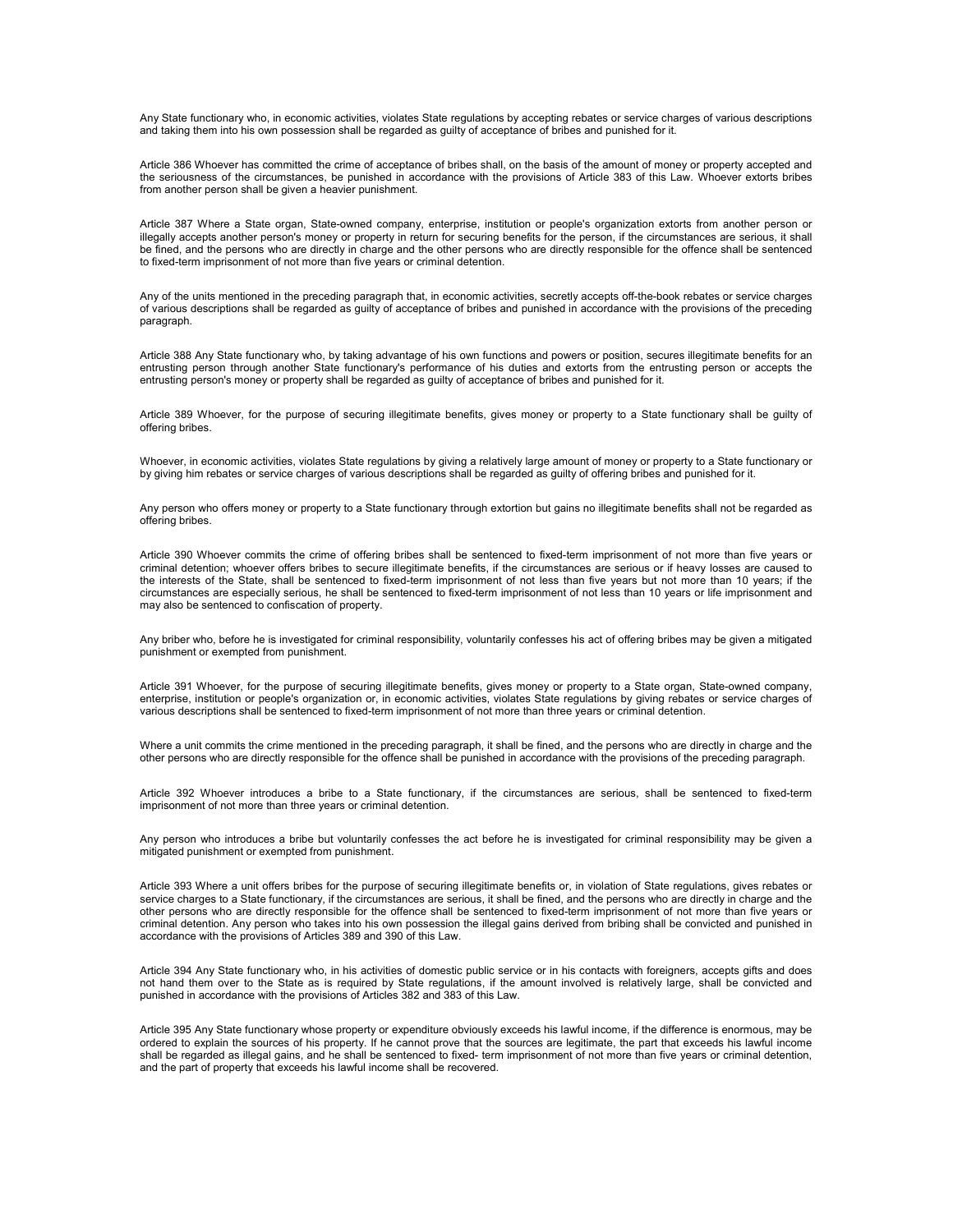Any State functionary shall, in accordance with State regulations, declare to the State his bank savings outside the territory of China. Whoever has a relatively large amount of such savings and does not declare them to the State shall be sentenced to fixed-term imprisonment of not more than two years or criminal detention; if the circumstances are relatively minor, he shall be given administrative sanctions at the discretion of his work unit or the competent authorities at a higher level.

Article 396 Where a State organ, State-owned company, enterprise, institution or people's organization, in violation of State regulations and in the name of the unit, divides up State-owned assets in secret among all the individuals of the unit, if the amount involved is relatively large, the persons who are directly in charge and the other persons who are directly responsible for the offence shall be sentenced to fixedterm imprisonment of not more than three years or criminal detention and shall also, or shall only, be fined; if the amount involved is huge, they shall be sentenced to fixed-term imprisonment of not less than three years but not more than seven years and shall also be fined.

Any judicial organ or administrative law-enforcing organ that, in violation of State regulations and in the name of the organ, divides up in secret the fines or confiscated money or property, which should be turned over to the State, among all the individuals of the organ shall be punished in accordance with the provisions of the preceding paragraph.

## CHAPTER IX CRIMES OF DERELICTION OF DUTY

Article 397 Any functionary of a State organ who abuses his power or neglects his duty, thus causing heavy losses to public money or property or the interests of the State and the people, shall be sentenced to fixed-term imprisonment of not more than three years or criminal detention; if the circumstances are especially serious, he shall be sentenced to fixed-term imprisonment of not less than three years but not more than seven years, except as otherwise specifically provided in this Law.

Any functionary of a State organ who engages in malpractice for personal gain and commits the crime mentioned in the preceding paragraph shall be sentenced to fixed-term imprisonment of not more than five years or criminal detention; if the circumstances are especially serious, he shall be sentenced to fixed-term imprisonment of not less than five years but not more than 10 years, except as otherwise specifically provided in this Law.

Article 398 Any functionary of a State organ who, in violation of the provisions of the Law on Guarding State Secrets, intentionally or negligently divulges State secrets, if the circumstances are serious, shall be sentenced to fixed-term imprisonment of not more than three years or criminal detention; if the circumstances are especially serious, he shall be sentenced to fixed-term imprisonment of not less than three years but not more than seven years.

Any person who is not a functionary of a State organ commits the crime mentioned in the preceding paragraph shall, in the light of the circumstances, be punished in accordance with the provisions of the preceding paragraph.

Article 399 Any judicial officer who, bending the law for selfish ends or twisting the law for a favor, subjects to investigation for criminal responsibility a person he knows to be innocent or intentionally protects from investigation for criminal responsibility a person he knows to be guilty or, intentionally running counter to the facts and law, twists the law when rendering judgments or orders in criminal proceedings shall be sentenced to fixed-term imprisonment of not more than five years or criminal detention; if the circumstances are serious, he shall be sentenced to fixed-term imprisonment of not less than five years but not more than 10 years; if the circumstances are especially serious, he shall be sentenced to fixed-term imprisonment of not less than 10 years.

Whoever, in civil or administrative proceedings, intentionally runs counter to the facts and law and twists the law when rendering judgments or orders, if the circumstances are serious, shall be sentenced to fixed-term imprisonment of not more than five years or criminal detention; if the circumstances are especially serious, he shall be sentenced to fixed-term imprisonment of not less than five years but not more than 10 years.

Any judicial officer who takes a bribe and bends the law and commits any act mentioned in the preceding two paragraphs, which also constitutes a crime as provided for in Article 385 of this Law, shall be convicted and punished in accordance with the provisions for a heavier punishment.

Article 400 Any judicial officer who, without authorization, releases a criminal suspect, a defendant or a criminal held in custody shall be sentenced to fixed-term imprisonment of not more than five years or criminal detention; if the circumstances are serious, he shall be sentenced to fixed-term imprisonment of not less than five years but not more than 10 years; if the circumstances are especially serious, he shall be sentenced to fixed-term imprisonment of not less than 10 years.

Any judicial officer who, because of his gross neglect of duty, makes it possible for a criminal suspect, a defendant or a criminal held in custody to escape, if the consequences are serious, shall be sentenced to fixed-term imprisonment of not more than three years or criminal detention; if the consequences are especially serious, he shall be sentenced to fixed-term imprisonment of not less than three years but not more than 10 years.

Article 401 Any judicial officer who, engaging in malpractices for personal gain, grants commutation of punishment, parole or temporary execution of the sentence outside prison to a criminal who does not meet the conditions for it shall be sentenced to fixed-term imprisonment of not more than three years or criminal detention; if the circumstances are serious, he shall be sentenced to fixed-term imprisonment of not less than three years but not more than seven years.

Article 402 Any administrative law-enforcing officer who, engaging in malpractices for personal gain, does not transfer a person that should be transferred to a judicial organ according to law to be investigated for criminal responsibility, if the circumstances are serious, shall be sentenced to fixed-term imprisonment of not more than three years or criminal detention; if the consequences are serious, he shall be sentenced to fixed-term imprisonment of not less than three years but not more than seven years.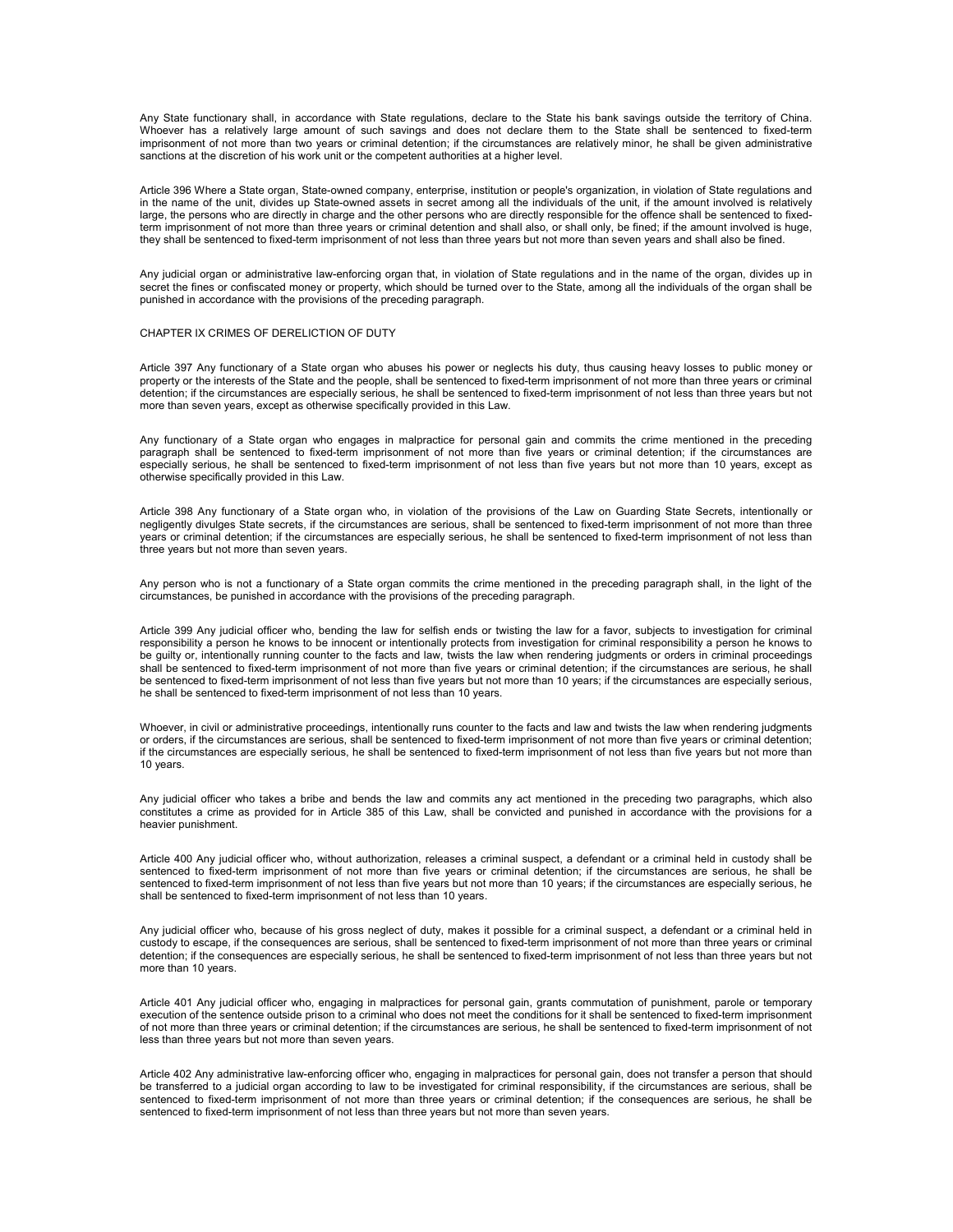Article 403 Any functionary of a relevant competent department of the State who, engaging in malpractices for personal gain and abusing his power, approves an application for the incorporation and registration of a company or an application for the issue and listing of shares or bonds submitted by a company that does not meet the conditions provided by law, thus causing heavy losses to public money or property and the interests of the State and the people, shall be sentenced to fixed-term imprisonment of not more than five years or criminal detention.

Where a department at a higher level compels a registration office and its staff member to commit the acts mentioned in the preceding paragraph, the leading members of the department who are directly responsible for the offence shall be punished in accordance with the provisions of the preceding paragraph.

Article 404 Any tax official who, engaging in malpractices for personal gain, fails to collect or undercollects the tax payable, thus causing heavy losses to the revenue of the State, shall be sentenced to fixed- term imprisonment of not more than five years or criminal detention; if especially heavy losses are caused, he shall be sentenced to fixed-term imprisonment of not less than five years.

Article 405 Any tax official who, in violation of the provisions of law and administrative rules and regulations, engages in malpractices for personal gain in selling invoices, offsetting the tax payable and making tax refund for exports, thus causing heavy losses to the interests of the State, shall be sentenced to fixed-term imprisonment of not more than five years or criminal detention; if especially heavy losses are caused to the interests of the State, he shall be sentenced to fixed- term imprisonment of not less than five years.

Any functionaries of other State organs who, in violation of State regulations, engage in malpractices for personal gain in providing certificates for exports tax refund such as the declaration forms for exports and the verification and writing off documents for export proceeds, thus causing heavy losses to the interests of the State, shall be punished in accordance with the provisions of the preceding paragraph.

Article 406 Any functionary of a State organ who, in concluding or performing a contract, is defrauded as a result of his gross neglect of duty, thus causing heavy losses to the interests of the State, shall be sentenced to fixed-term imprisonment of not more than three years or criminal detention; if especially heavy losses are caused to the interests of the State, he shall be sentenced to fixed-term imprisonment of not less than three years but not more than seven years.

Article 407 Any functionary of a competent forestry department who, in violation of the provisions of the Forestry Law, issues forest tree felling licenses in excess of the approved annual felling quotas or, in violation of the regulations, arbitrarily issues forest tree felling licenses, if to such an extent as to cause serious damage to the forest, shall be sentenced to fixed-term imprisonment of not more than three years or criminal detention.

Article 408 Any functionary of a State organ who is responsible for environmental protection, supervision and control, through his gross neglect of duty, causes a serious environmental pollution accident, which results in heavy losses of public or private property or the grave consequences of injuries or deaths of persons, shall be sentenced to fixed-term imprisonment of not more than three years or criminal detention.

Article 409 Any functionary of an administrative department for public health who is engaged in prevention and treatment of infectious diseases, through his gross neglect of duty, causes the spread or epidemic of an infectious disease, if the circumstances are serious, shall be sentenced to fixed-term imprisonment of not more than three years or criminal detention.

Article 410 Any functionary of a State organ who, engaging in malpractices for personal gain, violating the law and regulations on land administration and abusing his power, illegally approves the requisition or occupation of land or illegally transfers at low prices the right to the use of State-owned land, if the circumstances are serious, shall be sentenced to fixed-term imprisonment of not more than three years or criminal detention; if especially heavy losses are caused to the interests of the State or the collective, he shall be sentenced to fixed-term imprisonment of not less than three years but not more than seven years.

Article 411 Any Customs officer who, engaging in malpractices for personal gain, connives at smuggling, if the circumstances are serious, shall be sentenced to fixed-term imprisonment of not more than five years or criminal detention; if the circumstances are especially serious, he shall be sentenced to fixed-term imprisonment of not less than five years.

Article 412 Any officer of the department in charge of commodity inspection at the national or local level who, engaging in malpractices for personal gain, falsifies inspection results, shall be sentenced to fixed-term imprisonment of not more than five years or criminal detention; if<br>the consequences are serious, he shall be sentenced to fixed-term imprisonmen

The officer as mentioned in the preceding paragraph who, through his gross neglect of duty, fails to inspect the commodities that should be inspected, delays the inspection or the issuance of a certificate or issues a false certificate, thus causing heavy losses to the interests of the State, shall be sentenced to fixed-term imprisonment of not more than three years or criminal detention.

Article 413 Any officer of an animal and plant quarantine organ who, engaging in malpractices for personal gain, forges a quarantine result, shall be sentenced to fixed-term imprisonment of not more than five years or criminal detention; if the consequences are serious, he shall be sentenced to fixed-term imprisonment of not less than five years but not more than 10 years.

Any officer as mentioned in the preceding paragraph who, through his gross neglect of duty, fails to conduct quarantine inspection of the items that should be inspected, delays the performance of quarantine inspection or the issuance of certificates, or issues false certificates, thus causing heavy losses to the interests of the State, shall be sentenced to fixed-term imprisonment of not more than three years or criminal detention.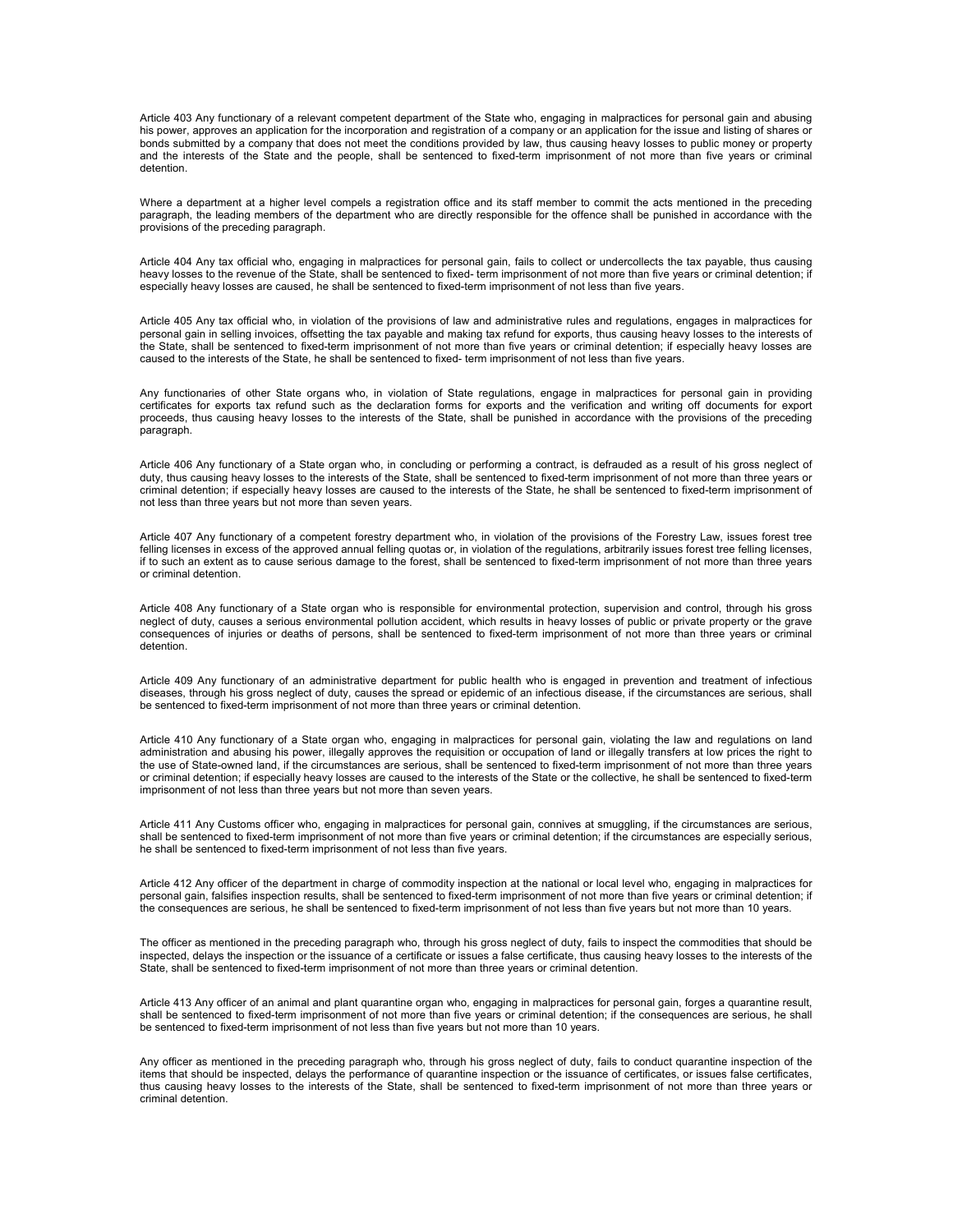Article 414 Any functionary of a State organ who, being responsible for investigating the offences such as production and sale of fake or substandard commodities, engages in malpractices for personal gain and does not perform his duty of investigation as is required by law, if the circumstances are serious, shall be sentenced to fixed-term imprisonment of not more than five years or criminal detention.

Article 415 Any functionary of a State organ who is in charge of handling passports, visa or other exit or entry certificates, knowingly grants an exit or entry certificate to a person attempting to illegally cross the national (frontier) border or, a functionary of a State organ such as the frontier authorities or a Customs office knowingly allows a person illegally crossing the national (frontier) border to pass shall be sentenced to fixed-term imprisonment of not more than three years or criminal detention; if the circumstances are serious, he shall be sentenced to fixed-term imprisonment of not less than three years but not more than seven years.

Article 416 Any functionary of a State organ who is charged with the functions and responsibilities to rescue a woman or child who is abducted, sold or kidnapped fails to do so on receiving a request for rescue by the victim or by his or her family members or on receiving a report thereon made by any other person, thus causing serious consequences, shall be sentenced to fixed-term imprisonment of not more than five years or criminal detention.

Any functionary of a State organ charged with the said functions and responsibilities who, by taking advantage of his office, hinders the rescue effort shall be sentenced to fixed-term imprisonment of not less than two years but not more than seven years; if the circumstances are relatively minor, he shall be sentenced to fixed-term imprisonment of not more than two years or criminal detention.

Article 417 Any functionary of a State organ, charged with the functions and responsibilities to investigate and prohibit criminal activities, who divulges information or provides convenience to criminals so as to help them escape punishment shall be sentenced to fixed-term imprisonment of not more than three years or criminal detention; if the circumstances are serious, he shall be sentenced to fixed-term imprisonment of not less than three years but not more than 10 years.

Article 418 Any functionary of a State organ who engages in malpractices for personal gain in recruiting public servants or students, if the circumstances are serious, shall be sentenced to fixed-term imprisonment of not more than three years or criminal detention.

Article 419 Any functionary of a State organ who, through his gross neglect of duty, causes damage to or losses of precious cultural relics, if the consequences are serious, shall be sentenced to fixed-term imprisonment of not more than three years or criminal detention.

## CHAPTER X CRIMES OF SERVICEMEN'S TRANSGRESSION OF DUTIES

Article 420 Any act committed by a serviceman in transgression of his duties, an act that endangers the military interests of the State and should therefore be subjected to criminal punishment in accordance with law, constitutes a crime of a serviceman's transgression of duties.

Article 421 Any serviceman who disobeys an order during wartime, thereby jeopardizing a military operation, shall be sentenced to fixedterm imprisonment of not less than three years but not more than 10 years; if heavy losses are caused to a battle or campaign, he shall be sentenced to fixed-term imprisonment of not less than 10 years, life imprisonment or death.

Article 422 Any serviceman who intentionally conceals or makes a false report about the military situation, refuses to convey a military order or conveys a false military order, thereby jeopardizing a military operation, shall be sentenced to fixed-term imprisonment of not less than three years but not more than 10 years; if heavy losses are caused to a battle or campaign, he shall be sentenced to fixed-term imprisonment of not less than 10 years, life imprisonment or death.

Article 423 Any serviceman who cares for nothing but saving his skin on the battlefield voluntarily lays down his arms and surrenders to the enemy shall be sentenced to fixed-term imprisonment of not less than three years but not more than 10 years; if the circumstances are serious, he shall be sentenced to fixed-term imprisonment of not less than 10 years or life imprisonment.

Any serviceman who, after surrendering to the enemy, works for the enemy shall be sentenced to fixed-term imprisonment of not less than 10 years, life imprisonment or death.

Article 424 Any serviceman who deserts from the battlefield shall be sentenced to fixed-term imprisonment of not more than three years; if the circumstances are serious, he shall be sentenced to fixed-term imprisonment of not less than three years but not more than 10 years; if heavy losses are caused to a battle or campaign, he shall be sentenced to fixed-term imprisonment of not less than 10 years, life imprisonment or death.

Article 425 Any person in command or on duty who leaves his post without permission or neglects his duties, thereby causing serious consequences, shall be sentenced to fixed-term imprisonment of not more than three years or criminal detention; if the consequences are especially serious, he shall be sentenced to fixed-term imprisonment of not less than three years but not more than seven years.

Whoever in wartime commits the crime mentioned in the preceding paragraph shall be sentenced to fixed-term imprisonment of not less than five years.

Article 426 Whoever, by violence or threat, obstructs a commander or a person on duty from performing his duties shall be sentenced to fixed- term imprisonment of not more than five years or criminal detention; if the circumstances are serious, he shall be sentenced to fixedterm imprisonment of not less than five years; if serious injury or death is caused to a person or if there are other especially serious circumstances involved, he shall be sentenced to life imprisonment or death. The punishment for such a crime committed during wartime shall be heavier than in peacetime.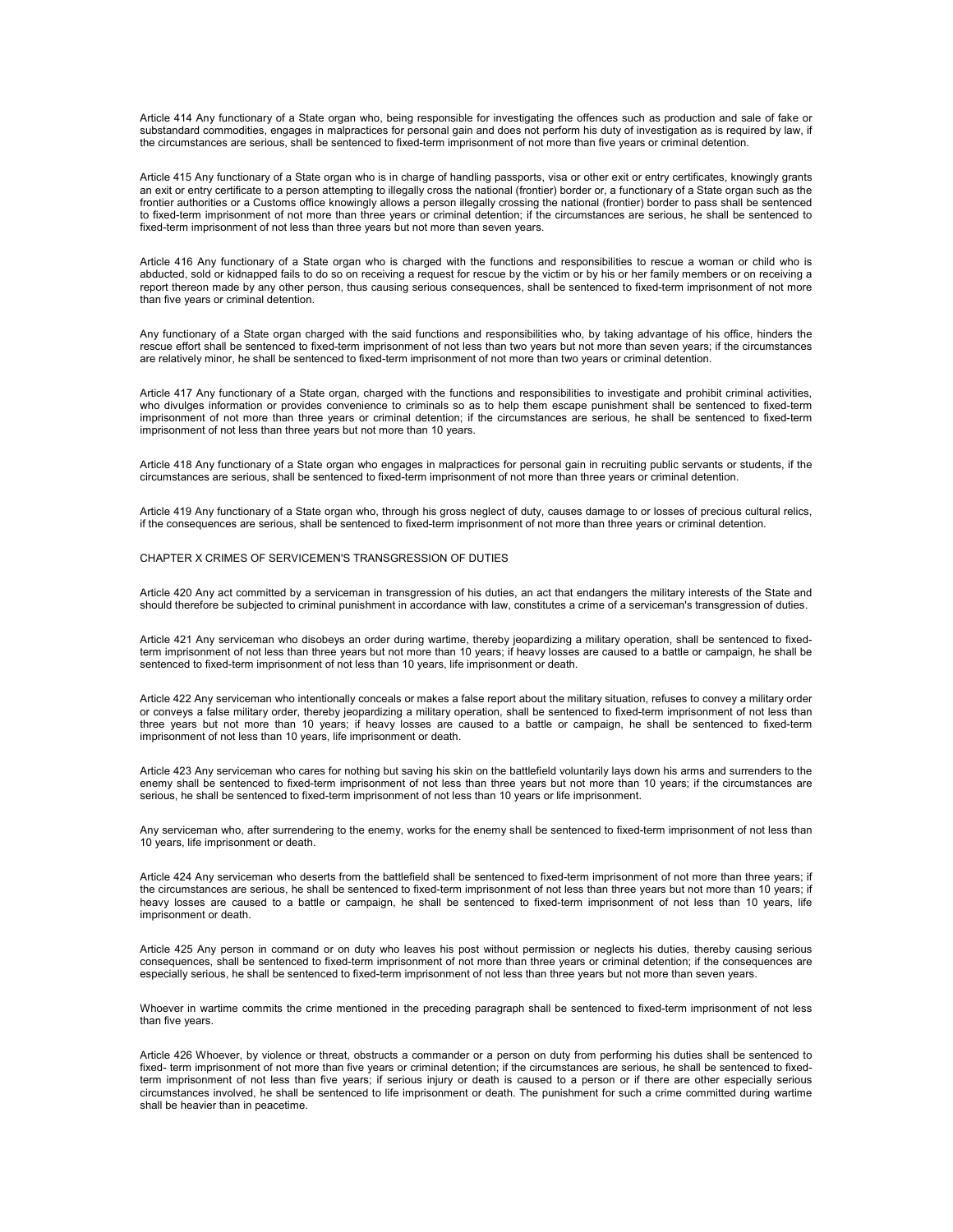Article 427 Any officer who abuses his power and instigates his subordinates to act in transgression of their duties, thereby causing serious consequences, shall be sentenced to fixed-term imprisonment of not more than five years or criminal detention; if the circumstances are especially serious, he shall be sentenced to fixed-term imprisonment of not less than five years but not more than 10 years.

Article 428 Any commander who disobeys an order, or flinches before a battle or is inactive in a military operation, thereby causing serious consequences, shall be sentenced to fixed-term imprisonment of not more than five years; if heavy losses are caused to a battle or campaign or if there are other especially serious circumstances involved, he shall be sentenced to fixed-term imprisonment of not less than five years.

Article 429 Any commander on a battlefield who is in a position to rescue the neighbourly forces he knows are in a critical situation but does not do so upon request, thus causing heavy losses to the latter, shall be sentenced to fixed-term imprisonment of not more than five years.

Article 430 Any serviceman who, in performing his duties, leaves his post without permission or defects from China or does so when being outside of the country, thus jeopardizing the military interests of the State, shall be sentenced to fixed-term imprisonment of not more than five years or criminal detention; if the circumstances are serious, he shall be sentenced to fixed-term imprisonment of not less than five years.

Any serviceman who, piloting an aircraft or a vessel, defects, or if there are other especially serious circumstances involved, shall be sentenced to fixed-term imprisonment of not less than 10 years, life imprisonment or death.

Article 431 Whoever, by means of stealing, spying or buying, illegally obtains military secrets shall be sentenced to fixed-term imprisonment of not more than five years; if the circumstances are serious, he shall be sentenced to fixed-term imprisonment of not less than five years but not more than 10 years; if the circumstances are especially serious, he shall be sentenced to fixed-term imprisonment of not less than 10 years.

Whoever steals, spies into or buys military secrets for or illegally offers such secrets to the agencies, organizations or individuals outside the territory of China shall be sentenced to fixed-term imprisonment of not less than 10 years, life imprisonment or death.

Article 432 Whoever, in violation of the law and regulations on protection of State secrets, intentionally or negligently divulges military secrets, if the circumstances are serious, shall be sentenced to fixed-term imprisonment of not more than five years or criminal detention; if the circumstances are especially serious, he shall be sentenced to fixed-term imprisonment of not less than five years but not more than 10 years.

Whoever during wartime commits the crime mentioned in the preceding paragraph shall be sentenced to fixed-term imprisonment of not less than five years but not more than 10 years; if the circumstances are especially serious, he shall be sentenced to fixed-term imprisonment of not less than 10 years or life imprisonment.

Article 433 Whoever during wartime fabricates rumors to mislead others and shake the morale of troops shall be sentenced to fixed-term imprisonment of not more than three years; if the circumstances are serious, he shall be sentenced to fixed-term imprisonment of not less than three years but not more than 10 years.

Whoever colludes with the enemy to fabricate rumors so as to mislead others and shake the morale of troops shall be sentenced to fixedterm imprisonment of not less than 10 years or life imprisonment; if the circumstances are especially serious, he may be sentenced to death.

Article 434 Whoever during wartime injures himself in order to evade his military obligation shall be sentenced to fixed-term imprisonment of not more than three years; if the circumstances are serious, he shall be sentenced to fixed-term imprisonment of not less than three years but not more than seven years.

Article 435 Whoever, in violation of the military service law, deserts from the armed forces, if the circumstances are serious, shall be sentenced to fixed-term imprisonment of not more than three years or criminal detention.

Whoever during wartime commits the crime mentioned in the preceding paragraph shall be sentenced to fixed-term imprisonment of not less than three years but not more than seven years.

Article 436 Whoever violates the regulations on the use of weapons and equipment, if the circumstances are serious and an accident leading to serious injury or death of another person occurs due to his neglect of duty, or if there are other serious consequences, shall be sentenced to fixed-term imprisonment of not more than three years or criminal detention; if the consequences are especially serious, he shall be sentenced to fixed-term imprisonment of not less than three years but not more than seven years.

Article 437 Whoever in violation of the regulations on control of weapons and equipment, alters without authorization the use of weapons and equipment allocated, if the consequences are serious, shall be sentenced to fixed-term imprisonment of not more than three years or criminal detention; if the consequences are especially serious, he shall be sentenced to fixed-term imprisonment of not less than three years but not more than seven years.

Article 438 Whoever steals or forcibly seizes weapons, equipment or military supplies shall be sentenced to fixed-term imprisonment of not more than five years or criminal detention; if the circumstances are serious, he shall be sentenced to fixed-term imprisonment of not less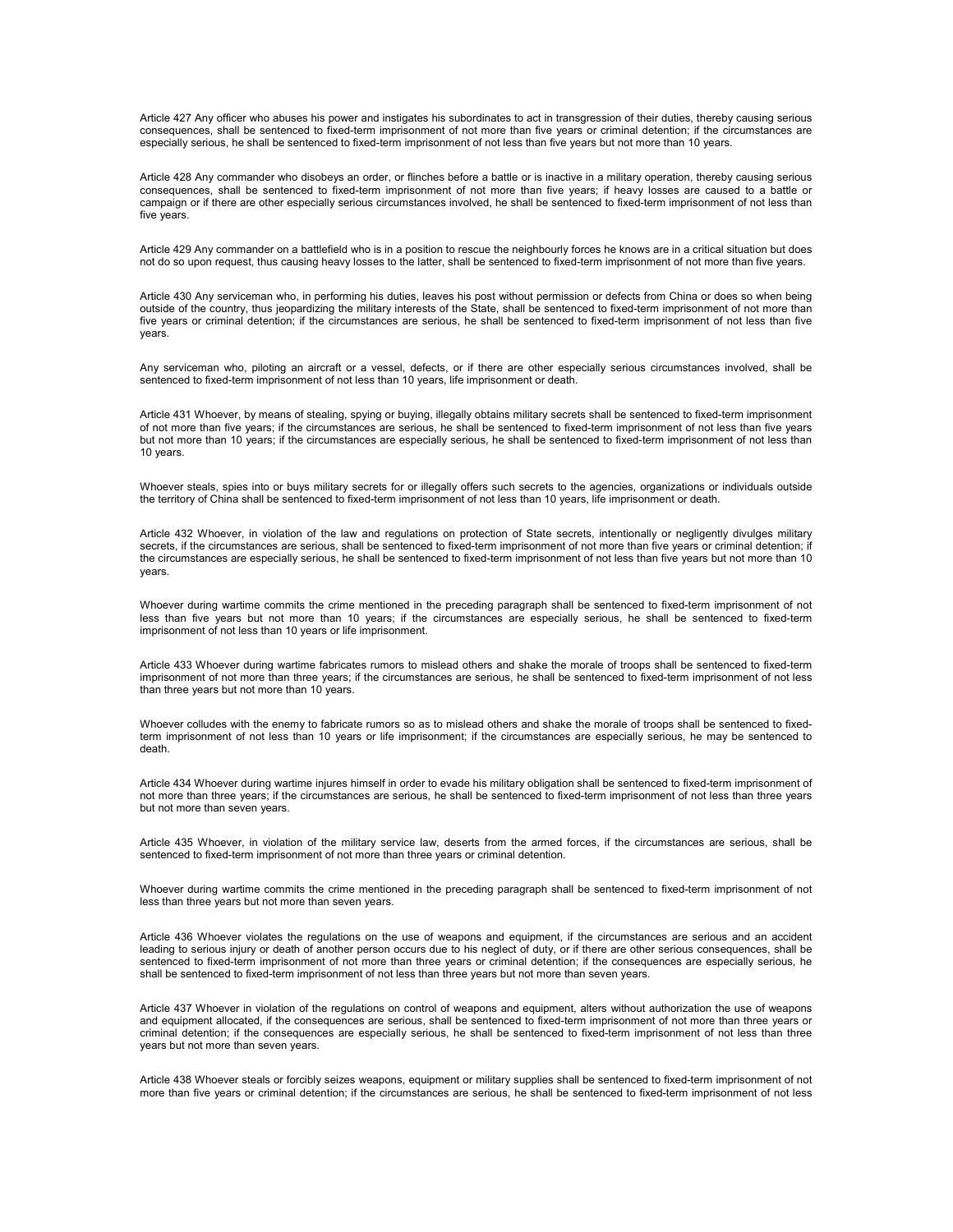than five years but not more than 10 years; if the circumstances are especially serious, he shall be sentenced to fixed-term imprisonment of not less than 10 years, life imprisonment or death.

Whoever steals or forcibly seizes firearms, ammunition or explosives shall be punished in accordance with the provisions of Article 127 of this Law.

Article 439 Whoever illegally sells or transfers weapons or equipment of the armed forces shall be sentenced to fixed-term imprisonment of not less than three years but not more than 10 years; if a large amount of weapons or equipment is sold or transferred or if there are other especially serious circumstances involved, he shall be sentenced to fixed-term imprisonment of not less than 10 years, life imprisonment or death.

Article 440 Whoever, in violation of an order, abandons weapons or equipment shall be sentenced to fixed-term imprisonment of not more than five years or criminal detention; if he abandons important or a large amount of weapons or equipment or if there are other serious circumstances involved, he shall be sentenced to fixed-term imprisonment of not less than five years.

Article 441 Whoever loses weapons or equipment and fails to report the matter immediately, or if there are other serious circumstances involved, shall be sentenced to fixed-term imprisonment of not more than three years or criminal detention.

Article 442 Where the real estate of the armed forces is sold or transferred in violation of the regulations, if the circumstances are serious, the persons who are directly responsible for the offence shall be sentenced to fixed-term imprisonment of not more than three years or criminal detention; if the circumstances are especially serious, they shall be sentenced to fixed-term imprisonment of not less than three years but not more than 10 years.

Article 443 Any person who abuses his power and maltreats a subordinate, if the circumstances are so flagrant that the victim is seriously injured or if there are other serious consequences, shall be sentenced to fixed-term imprisonment of not more than five years or criminal detention; if he causes death of the victim, he shall be sentenced to fixed-term imprisonment of not less than five years.

Article 444 Where a wounded or sick serviceman is deliberately abandoned on a battlefield, if the circumstances are flagrant, the persons who are directly responsible for the offence shall be sentenced to fixed-term imprisonment of not more than five years.

Article 445 Whoever, being charged with the duty of saving and treating servicemen during wartime, refuses to do so to a serviceman who, through critically sick or wounded, can be saved or treated, he shall be sentenced to fixed-term imprisonment of not more than five years or criminal detention; if he causes serious disability or death of the sick or wounded serviceman or if there are other serious circumstances involved, he shall be sentenced to fixed-term imprisonment of not less than five years but not more than 10 years.

Article 446 Any serviceman who, during wartime, cruelly injures innocent residents in an area of military operation or plunders their money or property shall be sentenced to fixed-term imprisonment of not more than five years; if the circumstances are serious, he shall be sentenced to fixed-term imprisonment of not less than five years but not more than 10 years; if the circumstances are especially serious, he shall be sentenced to fixed-term imprisonment of not less than 10 years, life imprisonment or death.

Article 447 Whoever sets free a prisoner of war without authorization shall be sentenced to fixed-term imprisonment of not more than five years; if he, without authorization, sets free an important prisoner of war or a number of prisoners of war or if there are other serious circumstances involved, he shall be sentenced to fixed-term imprisonment of not less than five years.

Article 448 Whoever maltreats a prisoner of war, if the circumstances are flagrant, shall be sentenced to fixed-term imprisonment of not more than three years.

Article 449 If during wartime a serviceman is sentenced to fixed-term imprisonment of not more than three years for a crime he commits and is granted suspension of sentence because he presents no real danger, he may be allowed to atone for his crime by performing meritorious deeds. If he truly performs meritorious deeds, the original sentence may be rescinded and he shall not be regarded as a criminal.

Article 450 This Chapter shall apply to officers, civilian staff, soldiers in active service and cadets with military status of the Chinese People's Liberation Army, police officers, civilian staff and soldiers in active service and cadets with military status of the Chinese People's Armed Police, and reservists and other persons performing military tasks.

Article 451 The word "wartime" as used in this Law means the time when the State declares the state of war, the armed forces receive tasks of operations or when the enemy launches a surprise attack.

The time when the armed forces execute martial-law tasks or cope with emergencies of violence shall be regarded as wartime.

CHAPTER XI SUPPLEMENTARY PROVISIONS

Article 452 This Law shall go into effect as of October 1, 1997.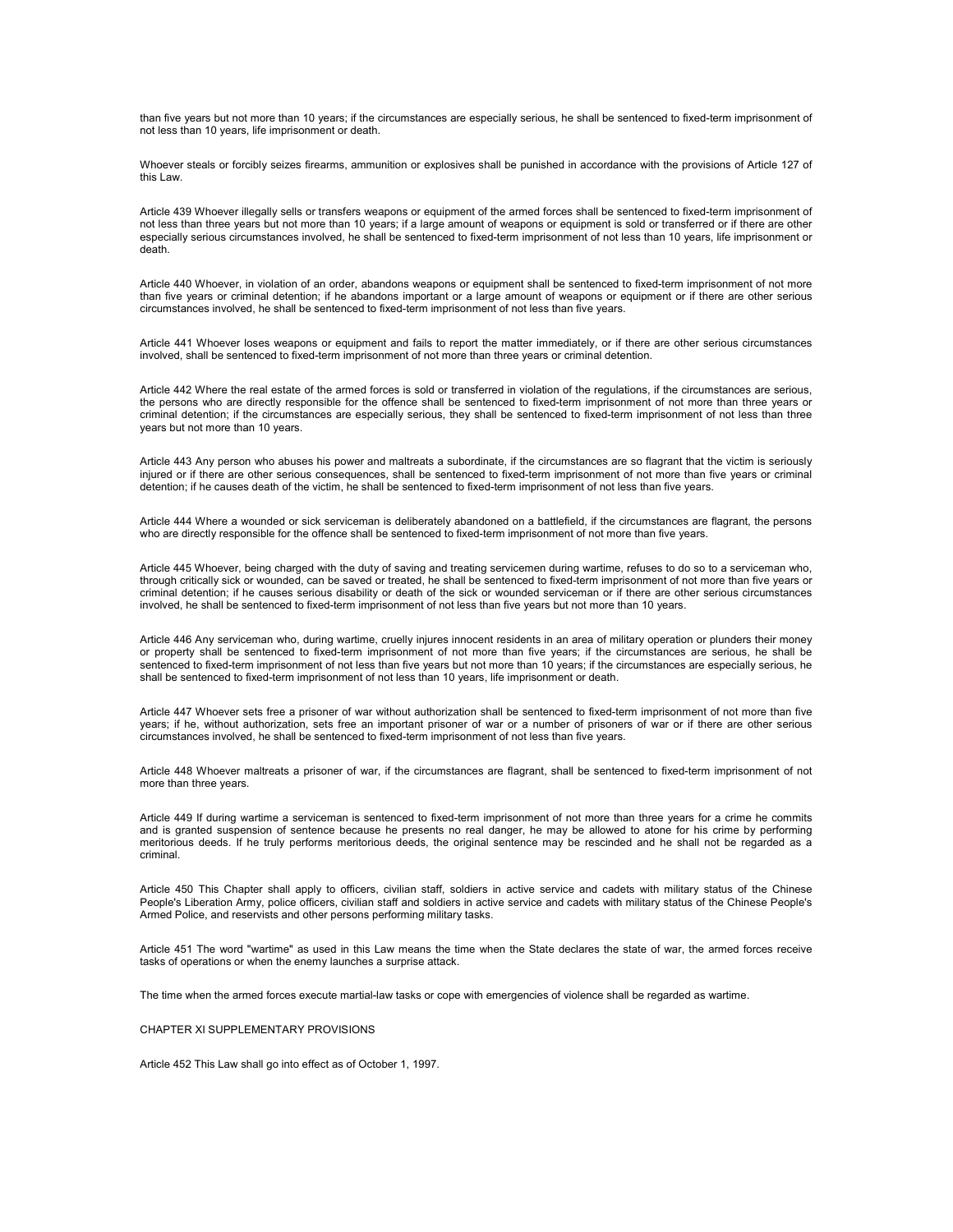The regulations, supplementary provisions and decisions enacted by the Standing Committee of the National People's Congress, as listed in Appendix I of this Law, which have been incorporated into this Law or are no longer applicable, shall be invalidated as of the date this Law

## goes into effect.

The supplementary provisions and decisions enacted by the Standing Committee of the National People's Congress, as listed in Appendix II of this Law, shall be retained. Among them the provisions on administrative penalty and administrative measures shall remain in force; however, since the provisions on criminal responsibility have been incorporated into this Law, the relevant provisions of this Law shall prevail as of the date this Law goes into effect.

#### Appendix I

The following regulations, supplementary provisions and decisions enacted by the Standing Committee of the National People's Congress<br>which have been incorporated into this Law or are no longer applicable shall be invalida

1. Interim Regulations of the People's Republic of China on Punishment of Servicemen Who Commit Crimes Contrary to Their Duties

2. Decision Regarding the Severe Punishment of Criminals Who Seriously Sabotage the Economy

3. Decision Regarding the Severe Punishment of Criminals Who Seriously Endanger Public Security

4. Supplementary Provisions Concerning the Punishment of the Crimes of Smuggling

5. Supplementary Provisions Concerning the Punishment of the Crimes of Embezzlement and Bribery

6. Supplementary Provisions Concerning the Punishment of the Crimes of Divulging State Secrets

7. Supplementary Provisions Concerning the Punishment of the Crimes of Catching or Killing Precious and Endangered Species of Wildlife Under Special State Protection

8. Decision Regarding the Punishment of the Crimes of Desecrating the National Flag and the National Emblem of the People's Republic of China

9. Supplementary Provisions Regarding the Punishment of the Crime of Excavating and Robbing Sites of Ancient Culture or Ancient Tombs

10. Decision Regarding the Punishment of the Criminals Engaged in Aircraft Hijacking

11. Supplementary Provisions Regarding Punishing Crimes of Counterfeiting Registered Trademarks

12. Decision on Punishment of the Crimes of Production and Sale of Fake or Substandard Commodities

13. Decision Regarding the Punishment of the Crimes of Infringement of Copyright

14. Decision Concerning Punishment of Crimes Against the Company Law

15. Decision Regarding the Handling of Criminals Undergoing Reform Through Labor and Persons Undergoing Rehabilitation Through Labor Who Escape or Commit New Crimes

## Appendix II

The following supplementary provisions and decisions enacted by the Standing Committee of the National People's Congress shall be retained. Among them the provisions on administrative penalty and administrative measures shall remain in force; since the provisions on criminal responsibility have been incorporated into this Law, the relevant provisions of this Law shall prevail as of the date this Law goes into effect:

1. Decision on the Prohibition Against Narcotic Drugs

2. Decision on the Punishment of Criminals Who Smuggle, Produce, Sell or Disseminate Pornographic materials

3. Decision on the Strict Prohibition Against Prostitution and Whoring